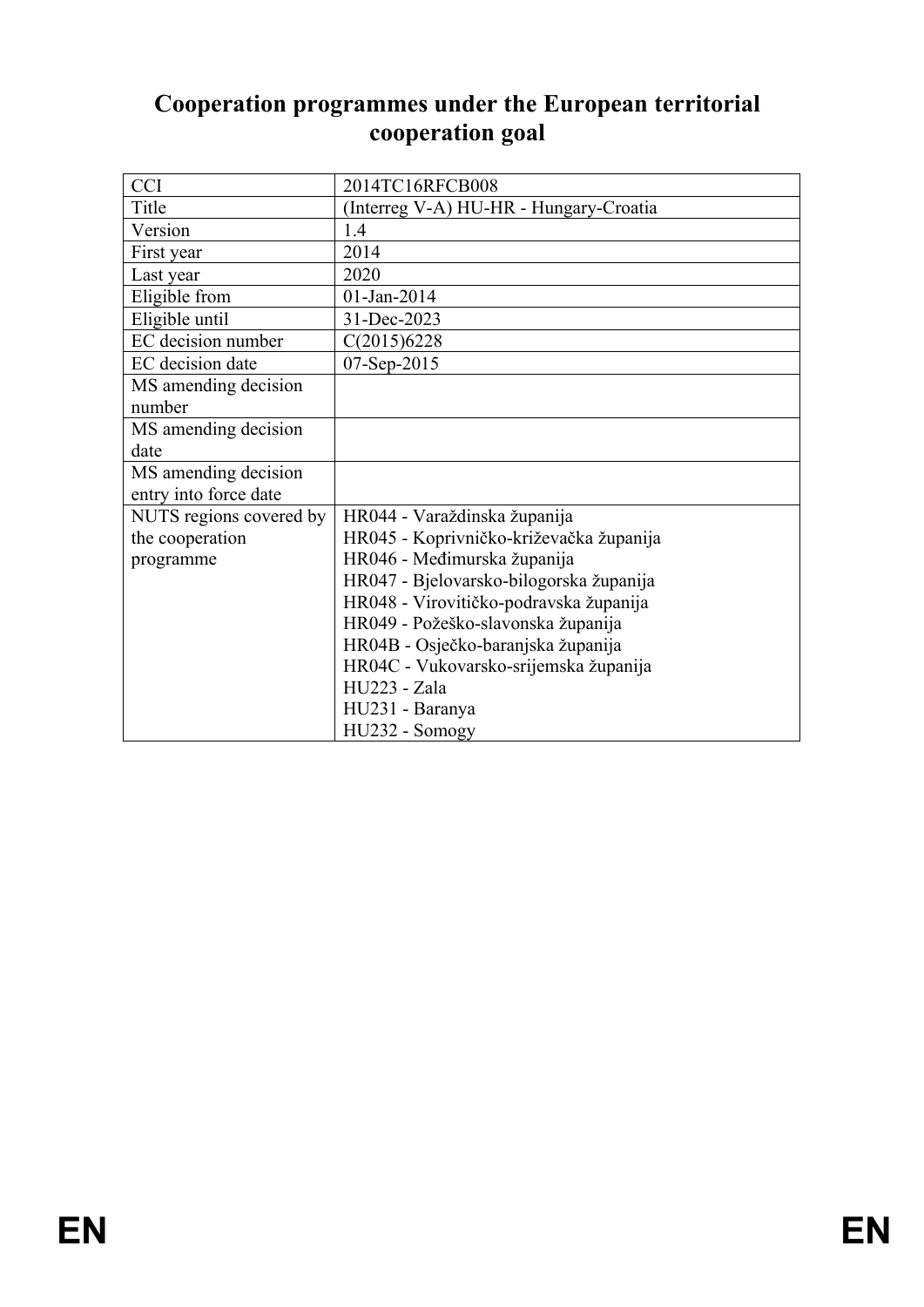#### **1. STRATEGY FOR THE COOPERATION PROGRAMME'S CONTRIBUTION TO THE UNION STRATEGY FOR SMART, SUSTAINABLE AND INCLUSIVE GROWTH AND THE ACHIEVEMENT OF ECONOMIC, SOCIAL AND TERRITORIAL COHESION**

**1.1 Strategy for the cooperation programme's contribution to the Union strategy for smart, sustainable and inclusive growth and to the achievement of economic, social and territorial cohesion**

1.1.1 Description of the cooperation programme's strategy for contributing to the delivery of the Union strategy for smart, sustainable and inclusive growth and for achieving economic, social and territorial cohesion.

1.1.1.1.The aim of the cooperation programme

The cooperation programme (CP) between Hungary and Croatia is one of the European Territorial Cooperation (ETC) programmes which constitute an important part of the EU's Cohesion policy. ETC programmes contribute to the overall economic, social and territorial cohesion of the EU by tackling issues which cross the borders between countries and regions. The aims of ETC programmes are – among others – the creation of common identity, integrated physical space, balanced development and improved policies and governance. To achieve these aims, cross-border cooperation (CBC) programmes identify shared challenges in the border regions, and measures to address them. In doing so the focus is on strengthening cooperation structures in defined areas which are linked to the fields of activity of EU priorities.

This CP is a successor of the 2007 – 2013 Hungary – Croatia IPA CBC Programme. With the accession of Croatia to the EU the programme's co-financing is covered by the ERDF for both countries. Thus, the principles, rules and procedures regulating the programming and the implementation of the instruments of the European cohesion policy are fully applicable to this CP. Apart from some specific rules and procedures related to the former IPA, majority of experiences of the 2007 – 2013 programme are relevant to the current programme and, with respect to its objectives and content, the programme represents strong continuity with its predecessor programme.

Due to the scope of it, the programme will not be able to support large-scale interventions especially not larger scale infrastructure developments. Therefore its guiding principle is to support selected cooperative strategic actions and pilot projects in priority fields, such as enhancing economic cooperations, poor accessibility or the business environment; enhancement and preservation of environmental and natural assets or preventing the risk of loss related to them; fostering the lack of networks among local and regional administrations and improvement of communication between educational and training institutions and key actors of local economy.

The focus of the current programme is slightly shifted towards supporting the reinforcement and expansion of the existing cooperative networks and contributing to the establishment of a sound basis for a dynamic and lasting cooperation across the border. Besides that the programme increases the concentration on encouraging sustainable economic cooperation in the region, while maintaining continuity of activities as outlined above.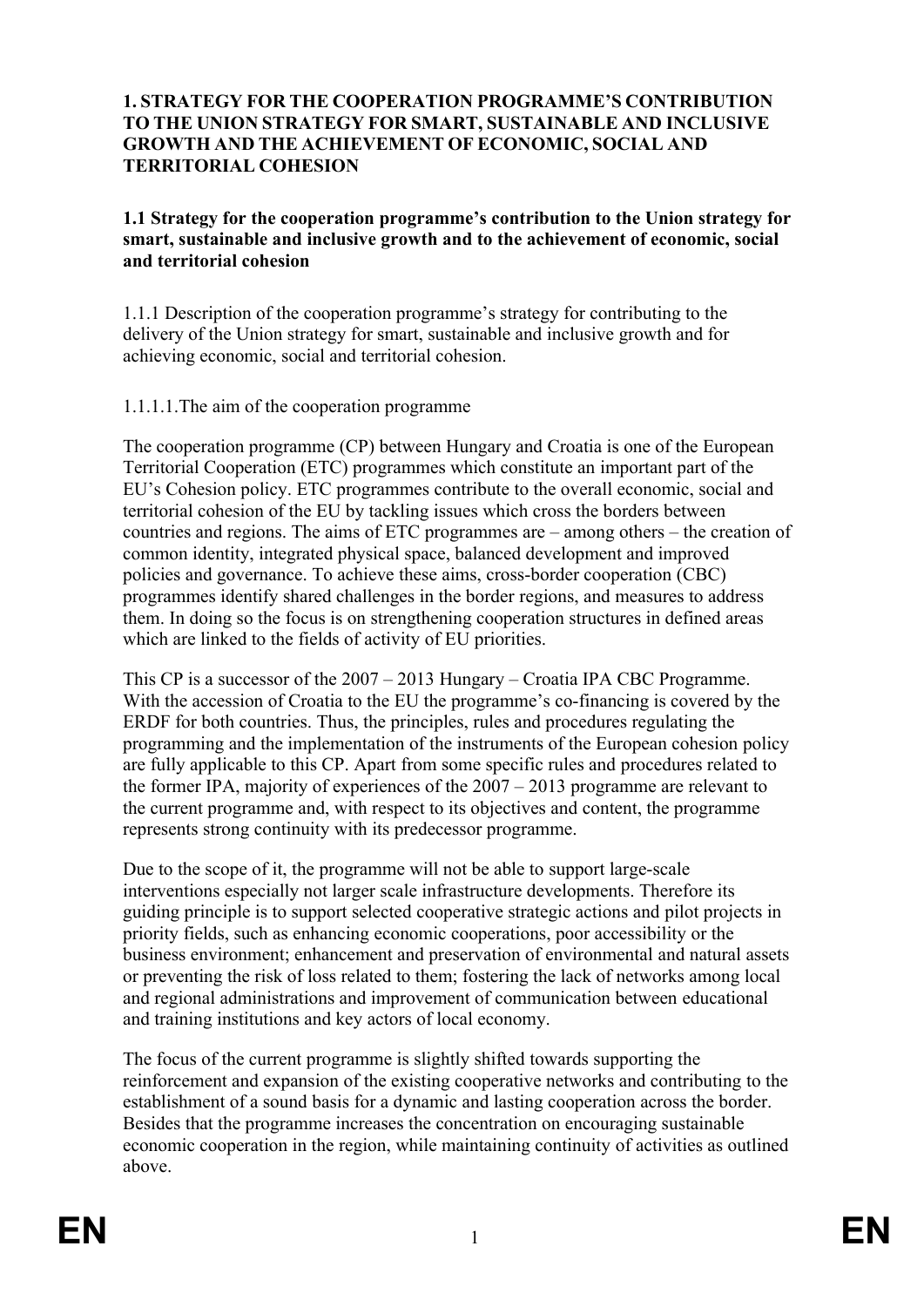## 1.1.1.2.The situation in the programme area

## Programme area

The programme area covers 31,085 km2 and has a population of approximately 2.1 million people, 46% of whom live in Hungary and 54% in Croatia (Source: EUSTAT, 2011). The programme area includes administrative units at NUTS III level as follows:

• Hungarian counties: Zala, Somogy and Baranya;

• Croatian counties: Međimurska, Varaždinska, Koprivničko-križevačka, Bjelovarsko-bilogorska, Virovitičko-podravska, Požeško-slavonska, Osječko-baranjska and Vukovarsko-srijemska.

On the Hungarian side of the programme area, Somogy is the biggest and Baranya has the greatest population. On the Croatian side Osječko-baranjska County is the biggest and is also the most populated. The programme area is mainly rural with a number of small and medium towns. The two largest urban centres, Pécs in Hungary and Osijek in Croatia, are situated in the east of the area.

## *Demographic trends*

The programme area has experienced a significant decline in population in recent years. This has affected all parts of the programme area, but has been particularly marked in Vukovarsko-srijemska County (12.4% between 2001 and 2011), and Bjelovarskobilogorska County (10.1%).

Currently, there are about 16,000 Croatians living in the Hungarian part of the programme area, mostly in the settlements along the border, and around 14,000 Hungarians living in the Croatian part, mostly in Osječko-baranjska County. The city of Pécs performs a role as the educational and cultural centre of the Croatians living in Hungary, while in Croatia Osijek acts equivalent for the Hungarians.

In Hungary, the increase of Roma population has led to emerging problems of social nature which is exacerbated by the fact that the highest proportion of Roma minorities live in those localities which already are in the most disadvantageous economic and social position.

The spatial structure of the programme area is characterised by a dispersed pattern of small settlements, with only a small number of medium or large urban areas.

The settlement structure in general is characterised by a large number of small sized towns with limited economic capacity and services, and a general absence of medium sized cities with significant urban functions and services. There are only five cities with more than 40,000 inhabitants. The four Hungarian cities with county rank are: Pécs (the biggest urban centre of the programme area with an agglomeration of about 190,000 people), Kaposvár, Zalaegerszeg as county seat and Nagykanizsa as an urban pole in the south of Zala county (and the most important transport node in the programme area); and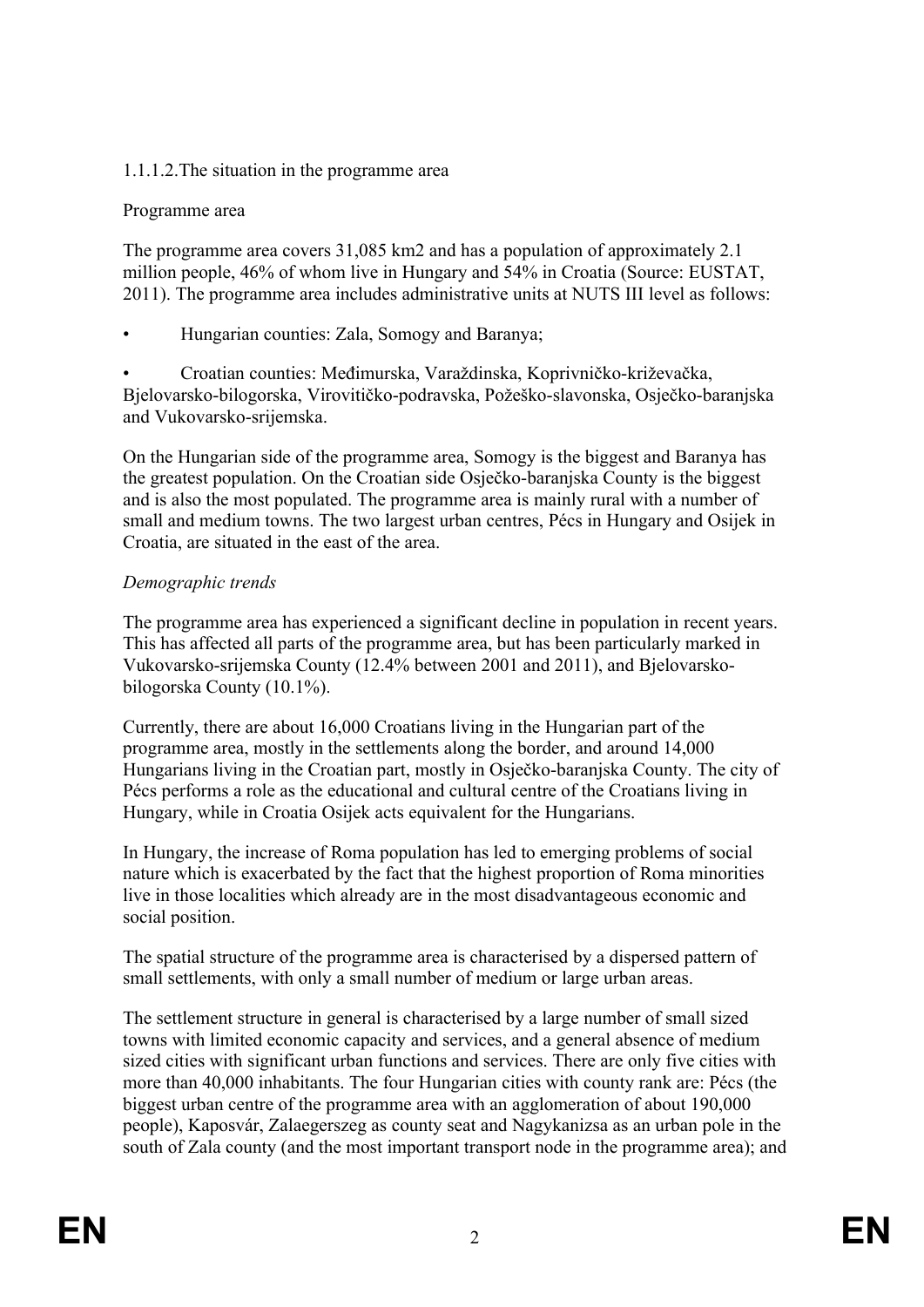in Croatia it is only Osijek in the programme area with an agglomeration over 100,000 inhabitants.

It is also relevant that the Hungarian towns along the border (Lenti, Letenye, Csurgó, Barcs, Sellye, Siklós) are all relatively small urban centres with very limited services that influence the economic performance of the direct border area. On the Croatian side Varaždin is an important gateway to northwest Croatia. Vinkovci, Bjelovar, Vukovar, Koprivnica, Požega, Đakovo, Čakovec and Virovitica all have over 15,000 inhabitants and act as middle-sized regional centres, but have limited capacity to provide regional level services and facilities. There is a number of small towns and municipalities (Đurđevac, Pitomača, Slatina, Donji Miholjac, Belišće, Valpovo, Križevci, Beli Manastir) in the border area, but as on the Hungarian side, they are too small to act as drivers of regional development.

## *Economy*

The GDP per capita of the counties in the programme area is relatively low, varying between 32% (Vukovarsko-srijemska County) and 54% (Zala County) of the EU average. The area is also less developed and is characterised by lower growth rates than the respective national averages (Hungarian counties: 64-83%, Croatian counties: 54- 81% of national GDP per capita average).

Agriculture is important in many parts of the programme area and is a significant source of employment, for instance it provides 10.4% of employment in Vukovarsko-srijemska County compared to the Croatian national average of 2.1%.

The agricultural sector on both sides of the border suffers from a number of common structural difficulties, for instance small size of agricultural holdings, unresolved ownership issues and large amount of land not farmed.

Vineyards and wine production takes place in both the Hungarian and Croatian parts of the area and is frequently linked to the tourism and catering industry.

Tourism plays a significant role in the programme area.

The importance of tourism is especially high in the Hungarian part of the programme area, where there are several important attractions, such as Lake Balaton and spa resorts (e.g. Hévíz and Zalakaros), the Siklósi microregion, where the Harkány spa and wine tourism generates significant tourism nights together with the historic and cultural city of Pécs, a UNESCO World Heritage Site. In the Croatian part (where nationally the great majority of tourism takes place at the Adriatic coast) there is much less tourism activity, mostly concentrated in Osječko-baranjska, Varaždinska, Koprivničko-križevačka and Međimurska County, based on rural tourism, annual events, gastronomy, as well as spa and wellness, mostly for domestic tourists. The towns Osijek and Varaždin have significant cultural heritage, but other locations such as Đurđevac, Križevci, Koprivnica, Orahovica, Lepoglava, Ilok and Kalnik have great potential in developing existing touristic offer and building new one, too. In spite of the potential, tourism activities along the border itself are not significant, with the exception of the Siklósi microregion. There is huge potential to develop sustainable tourism activity within UNESCO Transboundary biosphere reserve Mura-Drava-Danube which extends along Međimurska, Varaždinska, Koprivničko-križevačka, Virovitičko-podravska, Osječko-baranjska and Vukovarsko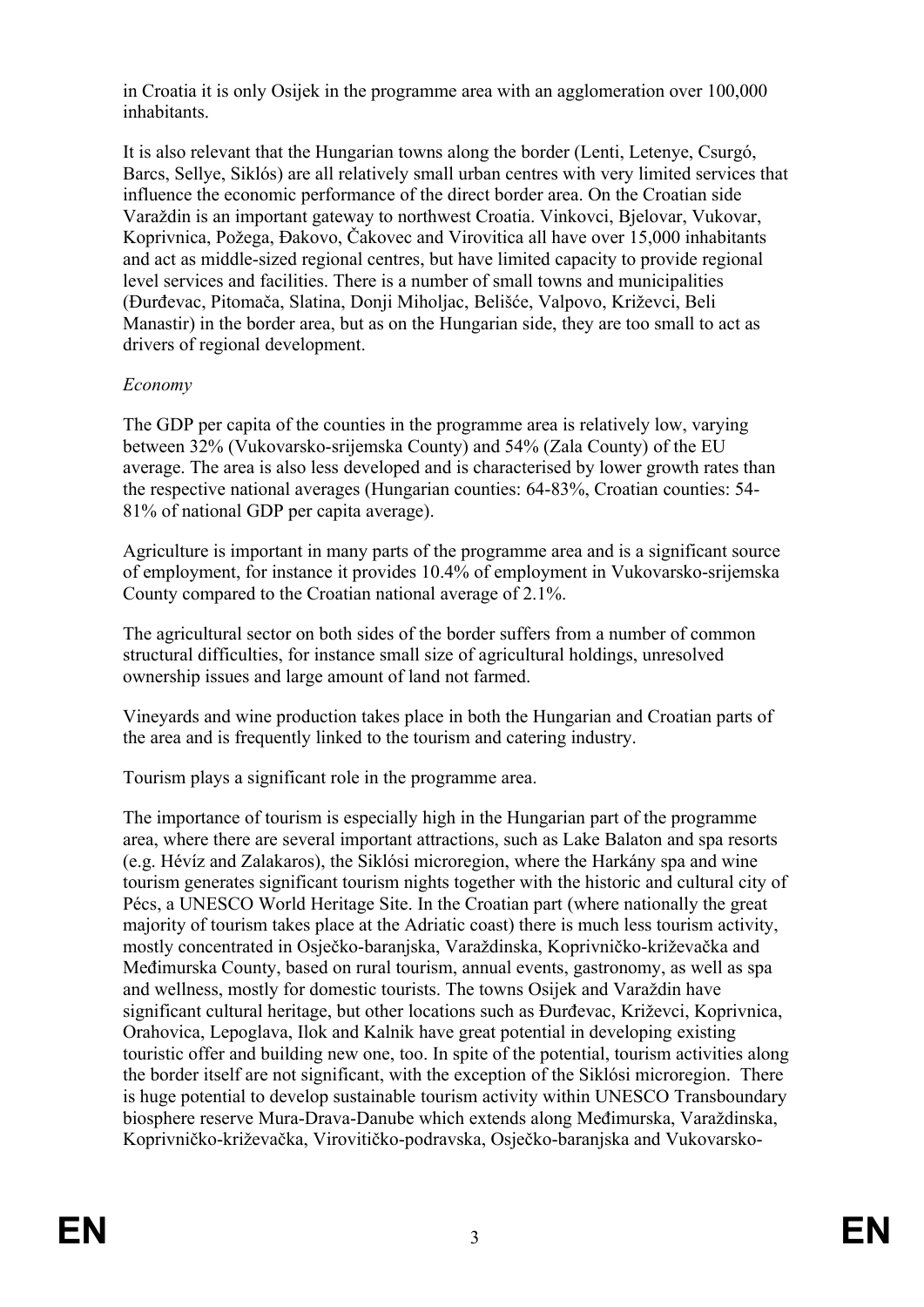srijemska Counties in Croatia and along Upper Balaton and Danube-Drava National Park.

Alongside the border a number of existing and potential attractions relate to each other in a number of ways due to the common history and the similarity of natural endowments. Thus, some sites have complementary relations to each other (such as wine-producing areas and cultural attractions), others do have some common features (such as the Zrinyi heritage that can be found on both sides of the border), that lends itself for the development of integrated tourism packages, such as thematic routes. In general, the potential individual attractions are relatively small in itself, this way the regional tourism offer is fragmented and not sufficiently visible for potential new visitors outside the region.

Tourism in Hungary shows slightly increasing trends in recent years. Guest nights spent by tourists in commercial establishments increased from 2013 to 2014 in the Southern Transdanubia region slightly below the national average, +4,95% (national average  $+5,43\%$ ).

In Croatia tourist overnights also show an increasing trend (3,3% from 2012 to 2013). The overwhelming dominance of the Adriatic coast is changeless, however, a very slight shift towards other locations can be observed (such as growing the share of "other tourist localities" from 3,7 to 3,9 % from 2012 to 2013, in terms of tourist overnights.

The existence of the area's potential for cultural, eco- and rural tourism has been recognised by the extensive study commissioned in the framework of the 2007 – 2013 IPA CBC OP. The study also formed the basis of the "Handbook to Tourism Projects…" document. The Handbook to Tourism Projects in the Hungary-Croatia IPA Cross-border Co-operation Programme 2007-2013 has been approved by the Joint Monitoring Committee via JMC Decision No 32/2011 (27.10) serves as document that provides firm strategic direction that tourism development projects shall address, as background for any interventions in tourism. Experiences of the 2007 – 2013 IPA CBC OP show that there is a great interest in participating in tourism-related support schemes and foreseen results of the projects are mostly positive.

The programme area is not highly industrialised. In the Hungarian part, only Zala County meets the Hungarian average for industrial production per capita. In Somogy, industrialisation is only 70% and in Baranya 32% of the national average, despite Baranya being the location of Pécs, the biggest urban agglomeration of the area. Generally, there is an absence of large enterprises. Information communication and financial services are rather weak in all of the three counties, showing the underdevelopment of the economic structure.

In Croatia, the level of industrial activity is above the national average in Međimurska, Koprivničko-križevačka and Varaždinska County, while Vukovarsko-srijemska County is significantly below the national average. The share of services is below the national average in all Croatian counties of the programme area.

In the programme area as a whole, there is no significant sector specialisation, apart from agriculture and food.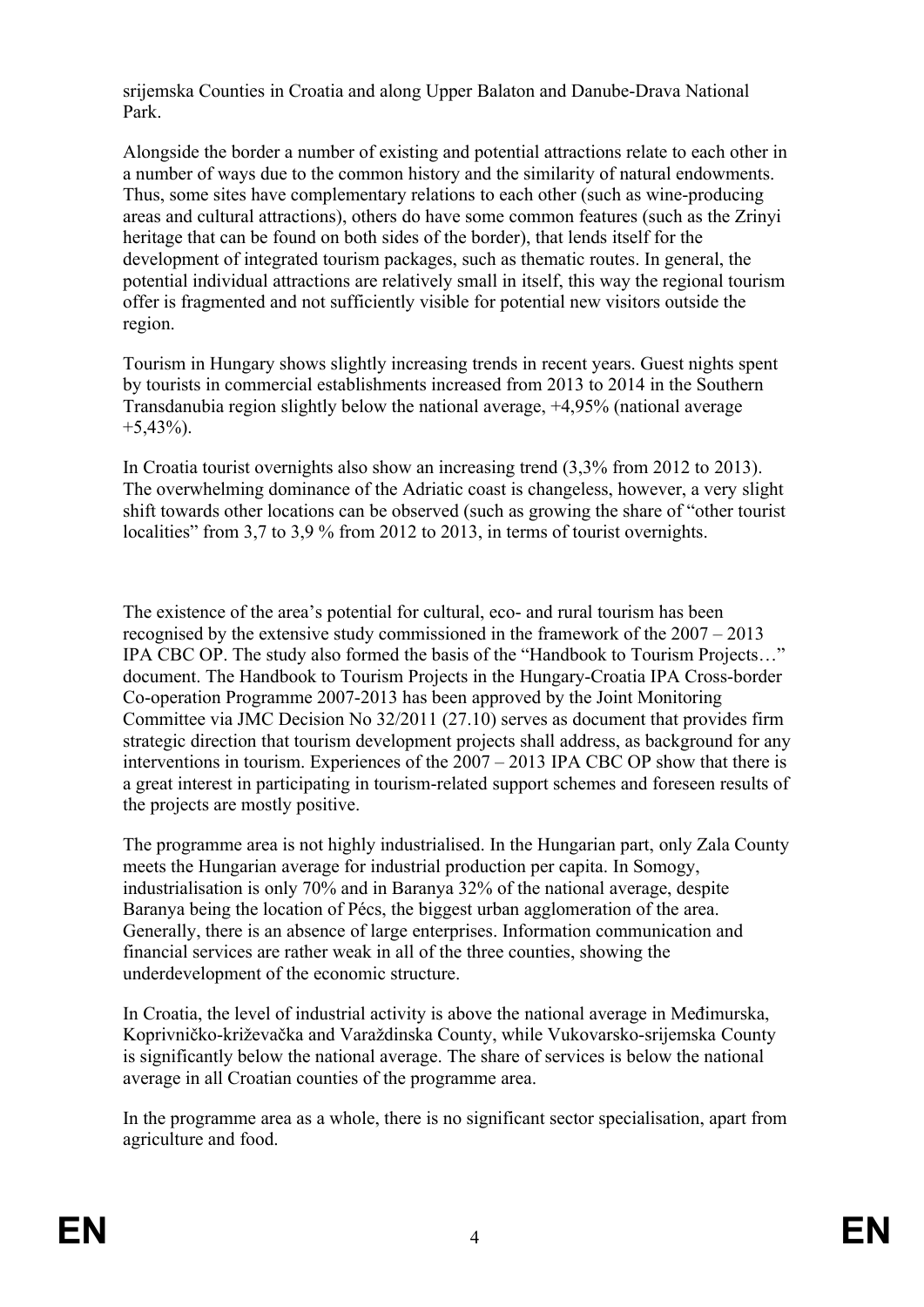Gross value added (GVA) data of secondary and tertiary sectors (industry and services) show even less favourable picture than GDP figures in the programme area. GVA per capita of industry and services sectors in the Hungarian bordering counties reach only 65.7% and in Croatian bordering counties only 70.8% of national average – while respective per capita percentages for total GDP are 69.4% in Hungarian and 78.3% in Croatian bordering counties (data from national statistical offices, 2011). It can be stated that the performance of industry and services sectors is rather low in the programme area which makes it necessary to foster value added producing capability of enterprises operating in industry and services.

The level of SME activity is generally lower in the programme area than the national averages. The density of enterprises is higher in the Hungarian territories than on the Croatian side, especially in the bigger towns and in the proximity of Lake Balaton, whilst it is lower in rural areas. In the Croatian part, the greatest level of SME activity is in Međimurska and Varaždinska County and lowest in the central and eastern part of the programme area.

The crisis affected SMEs much more than large companies. Until 2013, the Hungarian SME sector did not manage to fully recover from the initial shock of the crisis in 2008 and has been sluggish since 2009. Since then, it has fluctuated at around 90 % of 2008 levels for all main aggregates: number of SMEs, employment and value added. Croatia's economy continued to suffer from the economic crisis in 2013, with GDP decreasing further for the fifth year in a row. Employment and added value in the SME sector also decreased.

In terms of employment, SMEs in Hungary are of greater importance than across the EU on average. They account for 71 % of all employees, slightly more than SMEs in the EU (67 %). Yet the share of value added in Hungary is 4 percentage points lower compared with the EU as a whole. Another interesting difference from the EU average concerns manufacturing. In the EU, 46 % of the sector's value added is generated by SMEs, but in Hungary, it is less than a third. In Croatia there are no major differences with the rest of the EU in terms of size classes or employment, but the added value of Croatian SMEs in 2013 was 54 %, four percentage points below the EU average *(see Figure 1)*. SMEs kept relatively more employees than the decrease in added value made necessary. This had a negative effect on labour productivity figures (Structural Business Statistics Database, Eurostat, 2013).

## **Figure 1: Value added of SMEs in Hungary and Croatia (see Figure annex)**

European-wide analysis clearly shows main entrepreneurial characteristics of relevant NUTS-II Croatian and Hungarian regions of programme area (*see Table*).

### **Figure 2: The fourteen average equated pillar values of the three NUTS2 regions of the programme area (see Figure annex)**

As it is shown (see red and dark amber values) enterprises of the programme area have significant problems in financing, product innovation and also in networking: all these factors reach only half or even lower values than average of 125 EU NUTS-II regions (EU average equals to 0,5 at all pillars). This clearly underpins necessity of conceiving new, tailor-made local enterprise development schemes.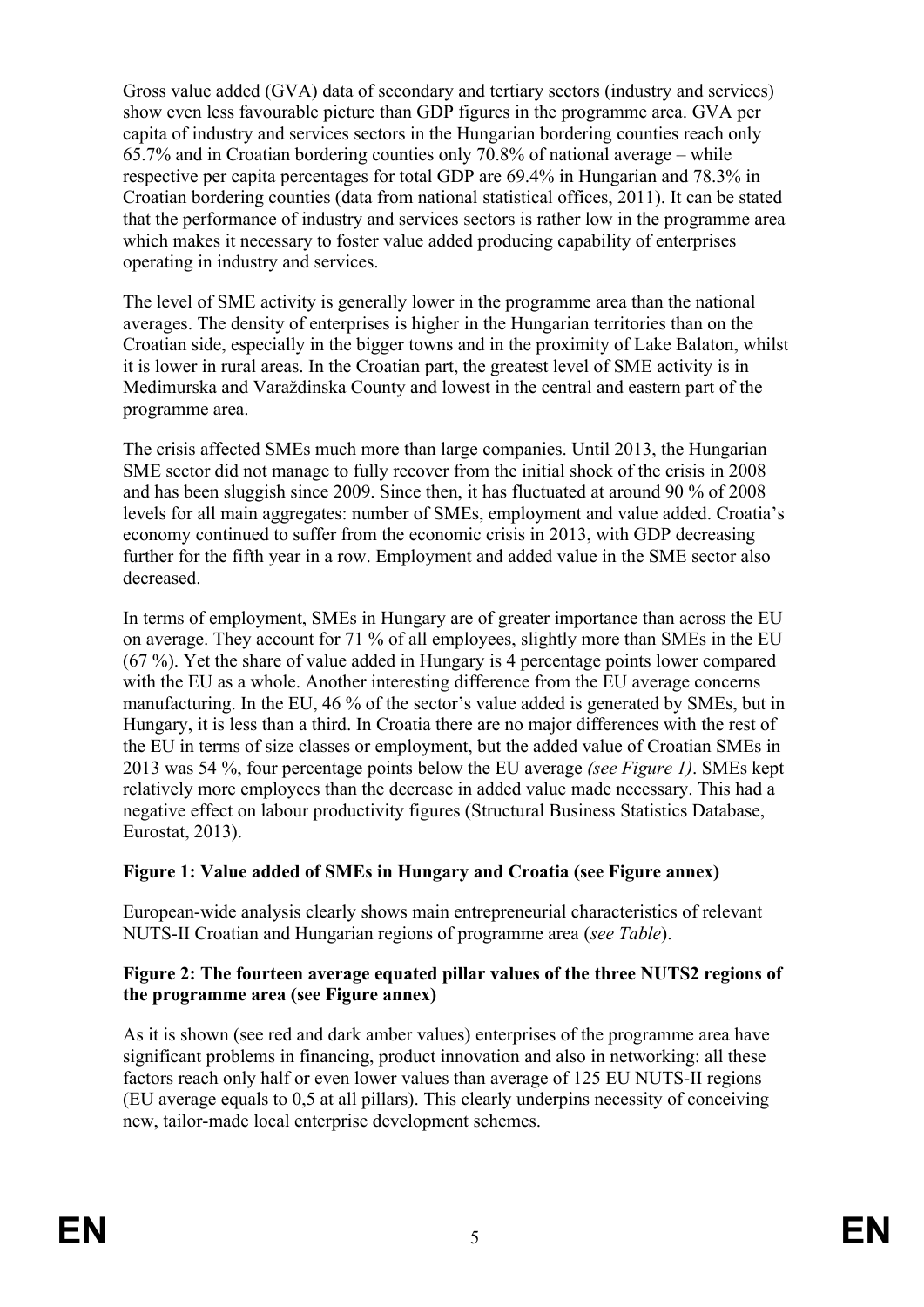Another EU-wide analysis annually evaluates performance of SMEs according to 10 factors (SBA Fact Sheets 2014, European Commission). In Hungary problematic areas of SMEs are entrepreneurship, second chance, skills and innovation, environment and internationalisation; for all of these, Hungary scores below the EU average. While there is room for improvement in practically all SME policy areas, particular attention should be paid to access to finance, internationalisation, and supporting second chance entrepreneurs. Analysis also points out that the level of Hungary's trade with non-EU countries languishes at a rather low level. This is in contrast to the rise in SME exports and imports to and from the single market. In Croatia performance is below average in most other areas, requiring more focused policy measures to catch up with the performance of other EU countries. These areas include entrepreneurship, second chance, responsive administration and internationalisation.

### **Figure 2: Dynamic SBA performance of SMEs in Hungary and Croatia, 2008-2014 (see Figure annex)**

*Figure 2* shows that Hungarian and Croatian SMEs are lagging behind considering most of the 10 development factors envisaged, especially in terms of internationalisation: SMEs have rather weak performance in this matter and SMEs have shown no measurable improvement in internationalisation since 2008.

Hungarian Strategy of SMEs 2014-2020 outlines that one of the biggest hindering factor of SMEs is lack of financial resources (Strategy of SMEs 2014-2020, 2013). It is also obvious that SMEs are lagging behind in terms of export activities: only less than quarter of SMEs plan any kind of export activities for the future, export incomes of SMEs reaches only less than half of bigger other types of companies.

Gross value of export and import activities from Croatian counties to Hungary is way under 10% of gross Croatian export-import and only a low proportion of it is carried out with Hungarian bordering counties (data of Croatian Chamber of Commerce, 2013).

Joint cross-border enterprise development strategy conceived by SOVISEC CBC project with involvement of Somogy and Virovitica-Podravina counties defined "Advanced cooperation between the economic actors across the border, helping the foreign trade and market access" as 1st priority of the Strategy (SOVISEC Joint cross-border enterprise development strategy, 2012). Although GVA of industrial sectors are rather weak in these counties, there could be export potentials pointed out: in Somogy the export of the manufacture of computer, electronic and optical products (12,3% of National export), locally manufactured electrical equipment (4.3% of National export) and textiles, leather and related product (3.2% of National export) are significant, while in Virovitica-Podravina the county's largest export consists of manufactured goods, like leather products, furniture and other mineral products. However, the largest share of the county's revenues generated in foreign trade comes from food manufacturing industry and production of furniture (SOVISEC Situation analysis, 2012). As it could be seen there are similarities (manufacturing, textile and leather products) and complementarities (Somogy: electronic products and equipments; Virovitica-Podravina: furniture, food industry) in export activities setting a good basis for cross border trade.

In both Croatia and Hungary, there are SME support networks, with active enterprise development agencies and foundations, chambers of commerce, innovation agencies and business incubators. These have been strengthened in recent years, particularly on the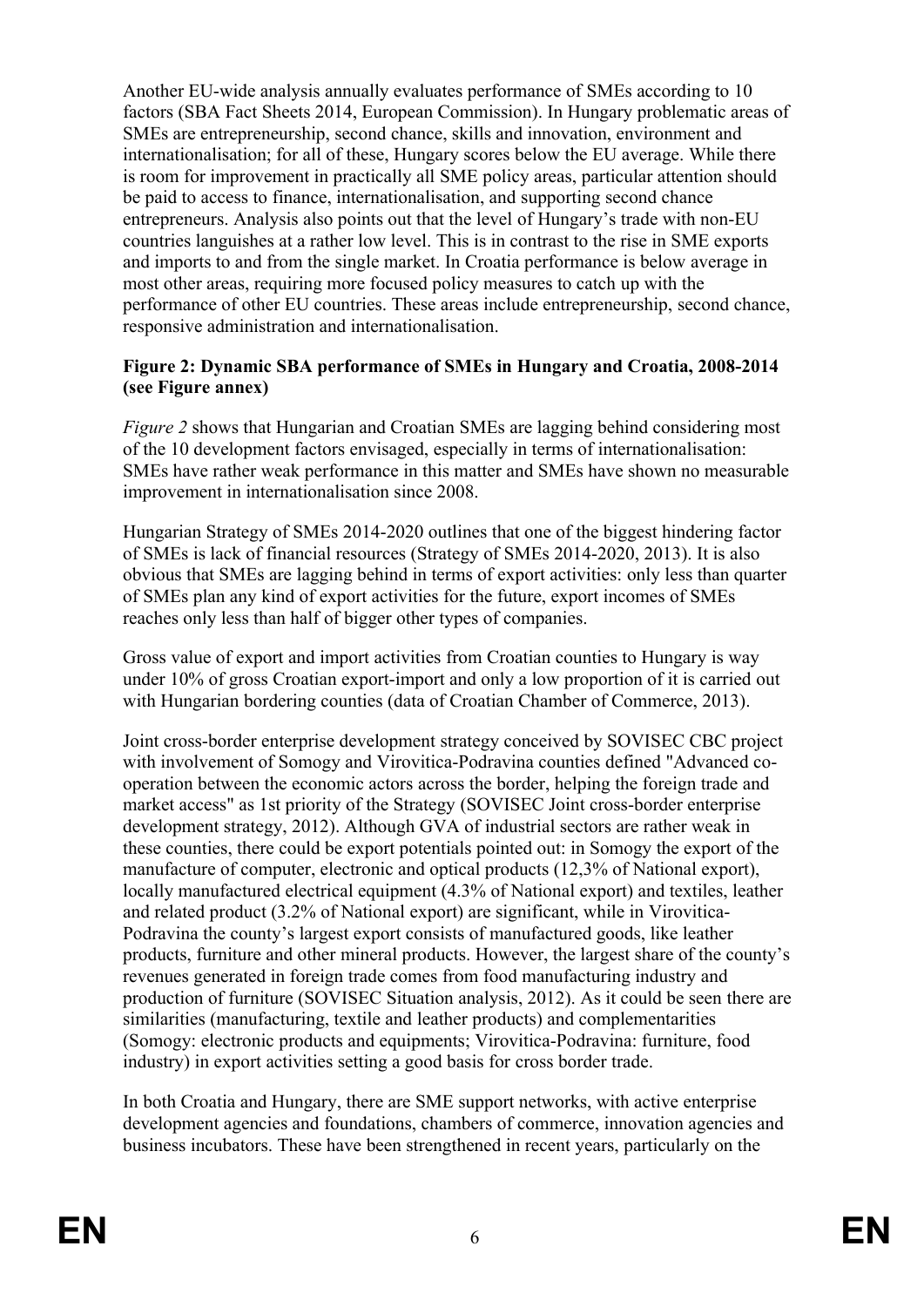Hungarian side. However, the low level of SME development generally shows that there is a need and potential to develop this further.

Research and Development (R&D) activity is generally low in the programme area. In both Hungary and Croatia, R&D expenditure is lower than the EU average, and is concentrated in the main cities and not the peripheral border regions.

On the Hungarian side of the programme area, the main actor of research and development activities is the University of Pécs, which has a wide range of international relations with a focus on research, inter alia with the Josip Juraj Strossmayer University of Osijek.

In the Croatian part of the programme area, the main R&D centre is Osijek, where the Josip Juraj Strossmayer University has 11 faculties and the Institute for Agriculture, which is a nationally significant research institution. There is also the Agricultural College seated and operating in Križevci.

R&D activities are typically funded by the public, participation of the private sector is in both countries very weak. Thus, intensity of the cooperation of the universities with the private sector is typically low in both countries in general, and this is characteristic in the programme region, too.

The labour market in the programme area is characterised by significant and increasing levels of unemployment, particularly long-term unemployment. Economic activity as measured by the rate of employment is lower than the national averages in both Croatia and Hungary.

As noted earlier, agriculture – on the whole – is a higher source of employment than nationally, although it varies in different parts of the programme area, being higher in Baranya and Somogy County and the eastern counties of Croatia. Industrial employment also alters, being highest in Zala County in Hungary and Varaždinska and Međimurska County in Croatia.

The Croatian part of the programme area has an unemployment rate of 11.4%, which is above the national average for the same period (9.3% in 2011). However, there are wide differences between the westernmost part of the area, where unemployment is lower, and the eastern part, where it is above the national average. As in Hungary, there has been increasing unemployment in recent years.

Cross-border commuting is not significant from either side, partly because of the lack of large employers.

In Croatia, there is notable disjunction between the labour market and educational system which is reflected in the fact that the majority of unemployed are those with 1-3 year vocational secondary schools, whose number prevail in the structure of unemployed even over those with no schooling or with only primary school. Most of the unemployed have been unemployed for over 12 months and the majority of the unemployed and particularly of long-term unemployed are women. A significant proportion of the unemployed are young (34.59% of all unemployed are below 30), who have trouble entering the labour market, but also those over 45 years of age (also 34.64%), who find it hard to re-enter the job market.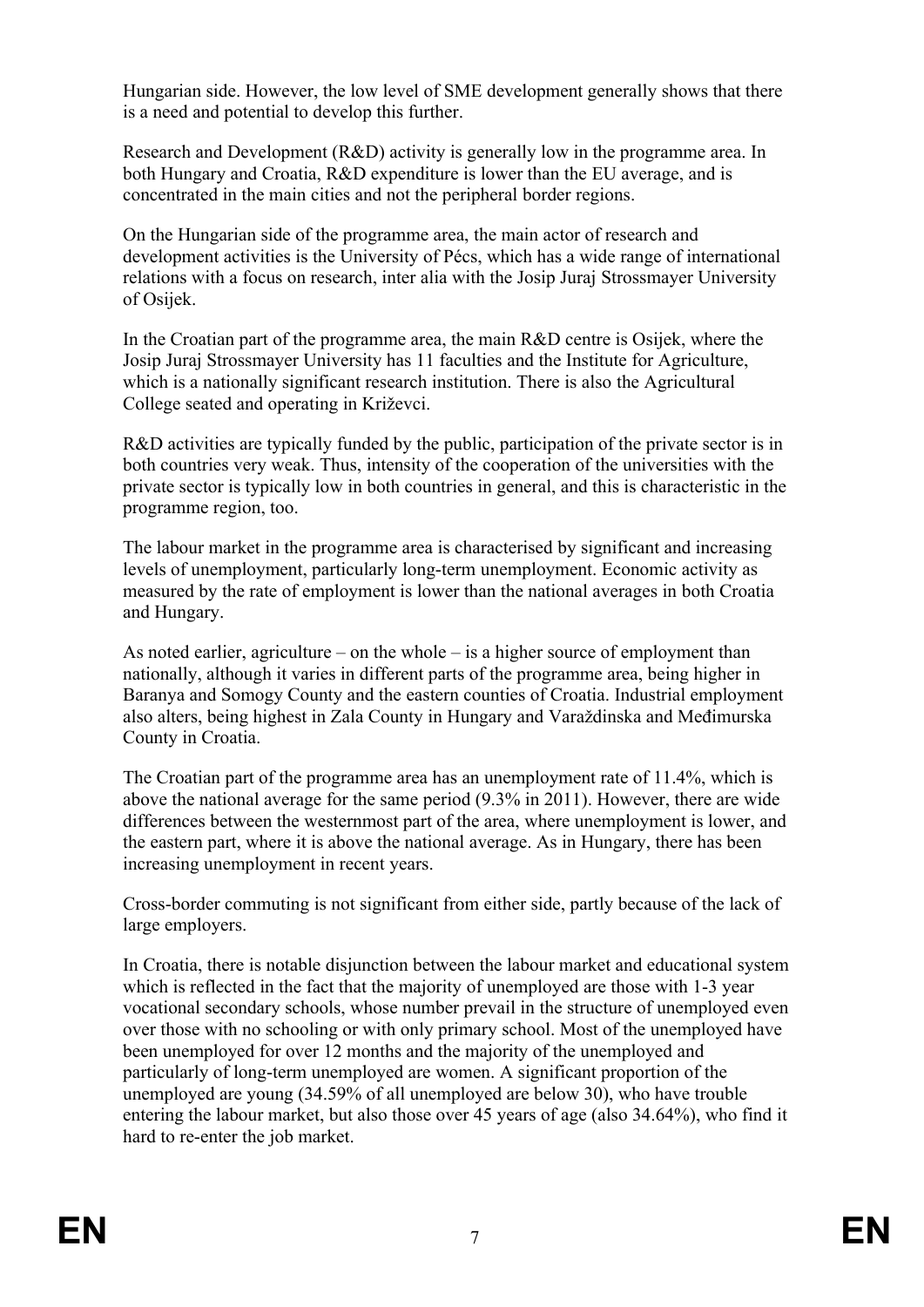Earnings in the three Hungarian counties are below the national average, which is potentially a comparative advantage in terms of the costs of the labour. A similar situation is seen on the Croatian side, however differences between counties are also considerable, irrespectively to their performance measured by GDP per capita: Osiječkobaranjska and Koprivničko-križevačka are having the highest figures while Međimurska, Virovitičko-podravska and Varaždinska are lagging behind.

## *Environment*

The programme area is characterised by relatively favourable environmental conditions that is partly the result of the absence of pre-1990s large scale and heavily polluting socialist industry on the Hungarian side and the dominance of less-polluting light industry on the Croatian side.

Air quality is generally considered as satisfactory on both sides of the border: in Hungary Zala county has above-average air quality figures, while Baranya county, especially Pécs matches other Hungarian big cities' average figures caused by high concentration of dust resulted by heavy traffic and unfavourable land use in areas of the Mecsek hills. On the Croatian side of the border, air quality is generally satisfactory.

The programme area is characterized by three major water systems: the Danube in the east, the Drava-Mura that forms most of the border line, and Lake Balaton to the north of Somogy and Zala counties. The water systems of the Balaton and Drava-Mura suffer from big volatility.

Volatility caused by human action is also present in the cross-border area. Intense agriculture on one side and permanent neglect of traditionally used land on the other side; one influencing quality of underground waters and land with impact on nature habitats, and the other causing misbalance in natural floodplains and cultural landscapes such as grasslands or backwaters. Backwaters' systems, neglected or dried-out, leads to decrease of natural floodplains' capacities and decrease of wet-land suitable for development of rich ecosystems (issues concerning the reproduction of fish, amphibian and bugs). On the Hungarian side, 7.06% of the programme area is protected landscape. The Danube-Drava National Park Directorate based in Pécs manages most of the protected areas in Baranya and Somogy counties. The Balaton Uplands National Park Directorate manages about 56,997 hectares of protected areas around Lake Balaton

In the Croatian part of the programme area there are no national parks, although there are two parks of nature, the wetland of Kopački rit with an ornithological reserve (Ramsar site), and Papuk, also proclaimed as Geopark, a mountain with rich forests, wetlands and meadows. In addition to those, the Croatian Government in 2011 established a Regional Park (the next level of protection) Mura-Drava that spreads over 5 counties of the Croatian border area.

The territory of the Danube-Drava National Park and the Mura-Drava Regional Park form part of the Mura-Drava-Danube Biosphere Reserve that has been proclaimed by the UNESCO in 2012. The total reserve covers 631,461 ha, whose 395,861 ha is in Croatia and 235,600 in Hungary (the Reserve's area spreads also in Austria, Slovenia and Serbia). The Biosphere Reserve is managed by nationally designated bodies (Danube-Drava National Park Directorate in Hungary and coordination of public institutions (Kopački rit) in Croatia, as well as county level public institutes for protected area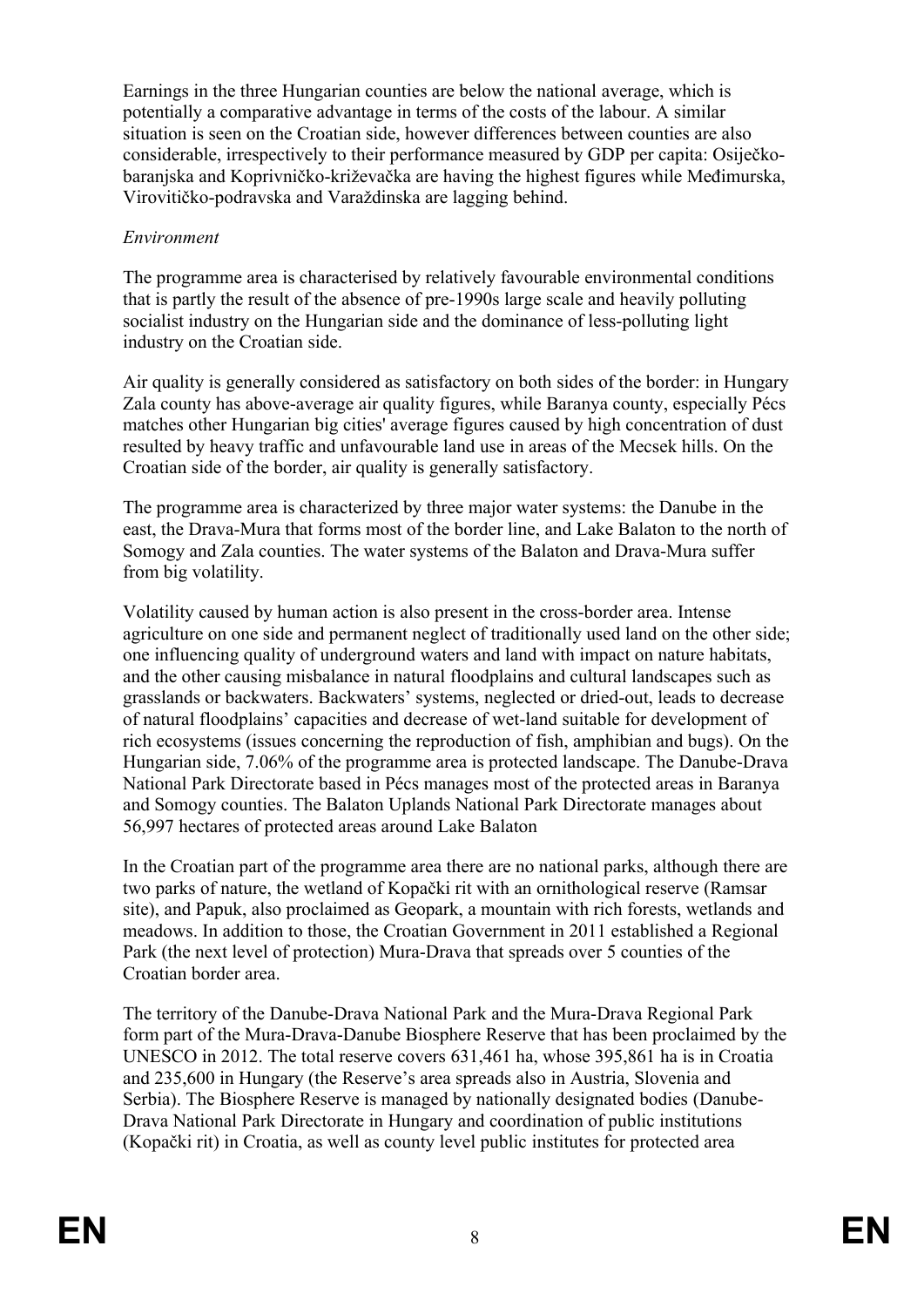management in Croatia), which makes this activity clearly of important cross-border character.

The quality of surface waters in the programme area is generally favourable. According to data of ecological assessment of surface waters in 2009 the Danube has 'moderate' quality, while the Drava and the Balaton are marked as 'good' quality waters.

Flood prevention is generally well organised due to well-developed systems of flood protection dikes – although there is a few kilometres long section which needs to be built up and/or developed – and the large surface of floodplain forests and other floodplain landscapes. Ongoing and foreseen investments e.g. in Hungary aim to extend wetlands and, in general, to introduce nature-friendly ways of flood management, including extending the area of floodplain forests and other river-related ecosystems. Thus, further joint planning efforts and small scale investments in specific "green infrastructure" allowing for a more nature-friendly management of floods alongside the region's rivers is foreseen, including further development of the existing and in it's essential functions operational flood monitoring and forecast systems on the Drava and Mura. Capitalisation of the results of the cooperations and plans produced by the 2007 – 2013 programme can play an important role in defining bilaterally agreed smaller investments in this intervention field.

Existing natural assets – especially the large scale forests and the cross-border water bodies - are still vulnerable to man-made disasters. No comprehensive alert- or information system exist in the region that could effectively handle the effect of accidental fires or industrial contamination, on the other hand, such events could have serious destructive impact on these values. Projects of the 2007 – 2013 period that aimed at information sharing or improving the reactivity of the national bodies in charge of disaster management were successful, nevertheless, activities remained isolated and fragmented.

The issue of mine-contaminated sites is still present in Croatia. The existence of ERW (Explosive Reminiscence of War), besides representing a constant threat to human life, hinders the economic, mostly tourism and agriculture related exploitation of the area. Also in Hungary, there are areas under nature protection confirmed to contain leftovers of possible military supplies including weapons, ammunition.

The Hungarian part of the border area is characterised by almost 100% level of access to public water supply utilities. However, although improvements have recently been made to sewage system connections, the level of connection in the programme area is still well below the national average.

Similar situation exists in Croatia, where water supply standards are generally in line with the national average, but the levels of water treated by the appropriate sewage systems are not satisfactory, especially in rural areas. Significant investment in the development of sewage networks with appropriate waste plants is planned through national programmes co-financed by EU Cohesion Fund.

The region has beneficial conditions in terms of potential for renewable energy resources, for example by exploiting:

• the waters of the Drava and Mura for energy production, subject to resolving conflicts with nature protection.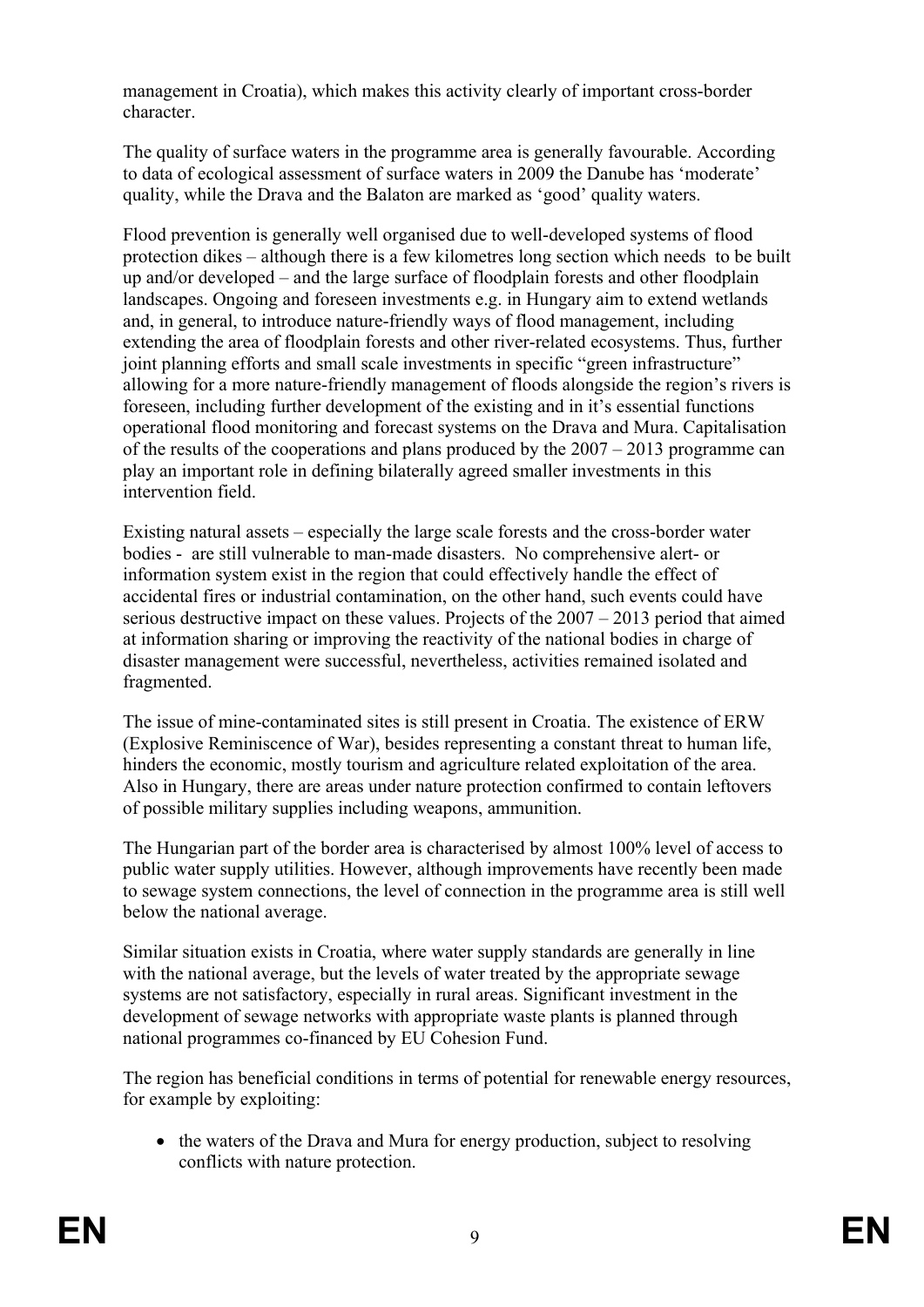- the high number of sunny hours in south of Baranya County for solar energy production.
- the biomass (including agri-waste) which is available due to high level of forestation in Somogy and Zala County.
- the geothermal energy which has favourable conditions in all counties of the Hungarian side of the programme area and in Koprivničko-križevačka county in Croatia, as well as the thermal resources which are generally available throughout the programme area.

## *Transport*

The road infrastructure of the programme area is situated in the triangle of corridors V/b (E71; A4–M7), V/c (E73; A5–M6) and X (E70; A3). The programme area's western periphery is located at the intersection of transnational communication routes that creates excellent accessibility from Western Europe. However the area suffers from capacity problems especially in summer season.

The isolated situation of the middle part of the border area affects the internal cohesion of the programme area. In Hungary the accessibility of county seats' varies: for example Zalaegerszeg and Kaposvár do not have good connection to motorways. The southern periphery of Somogy County is particularly hard to access either from county seats or from outside the area.

The border of Croatia and Hungary – generally speaking – is an exceptionally nonpermeable one: it has the lowest border crossing density among Hungarian borders, with an average distance between border crossings of 62 km. The districts of Sellye and Szentlőrinc in Hungary and Slatina on the Croatian side are particularly isolated from the other side of the border. Since the Mura and Drava form the state border over a long distance, the accessibility and crossing over of rivers is an issue and to be enabled by e.g. ensuring ferry connections and constructing bridges.

East-west transport in the border area has serious capacity problems: the connection between Pécs and Zala County depends on poor quality side roads. Similarly on the Croatian side the Podravska main road (D2) has recently been developed with bypasses built around major centres (e.g. Osijek, Virovitica), but horizontal connection still remains ineffective due to long transit road sections on D2.

To improve prospective accessibility of the area, various road infrastructure projects are in the preparatory phase, such as the construction of the trunk road nr. 67 between Szigetvár (H) to the Hungary – Croatia border, including the construction of a bridge over the Drava at Zaláta or the possible construction of the Osijek (HR) – Mohács (H) highway.

Railway facilities are generally characterized by poor quality infrastructure and lack of electrification resulting in low speed, inefficient timetables and limited opportunities for cross-border travel. The cross-border service is limited to the Budapest - Zagreb connection via Koprivnica, Gyékényes and Nagykanizsa and the recently re-established connection between Magyarbóly and Beli Monastir. No rail connection can be accessed from Zalaegerszeg.Several initiatives to establish regular public bus service connections have been failed, due to the lack of sufficient number of users. Thus, service is occasional and limited to certain periods, like the Pécs – Osijek service in pre-Christmas shopping period.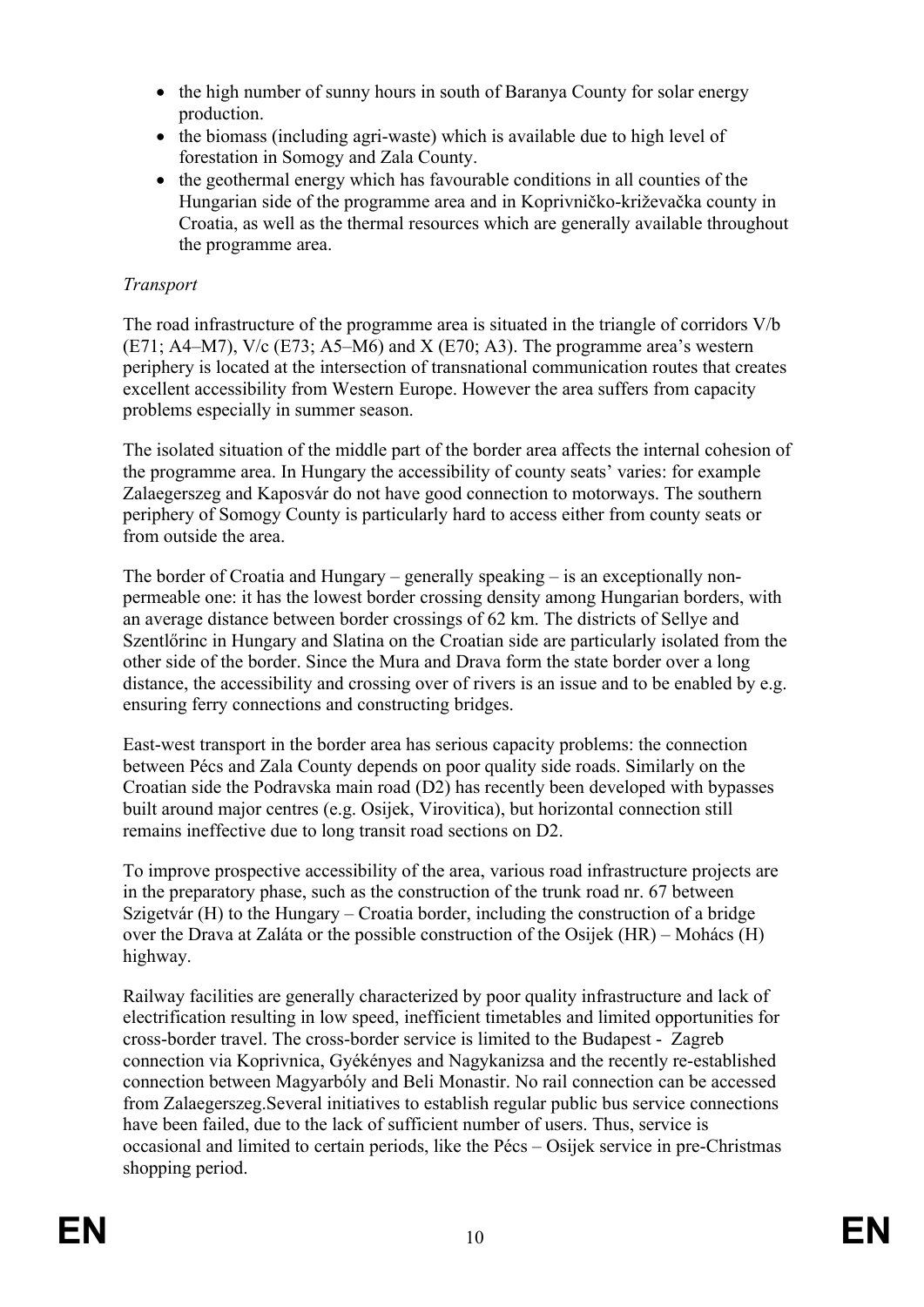The most significant airport in the region is Hévíz-Balaton near Hévíz that serves summer charter flights mainly from Germany; further lines are under way from Riga and Moscow. Osijek Airport serves regular scheduled flights in the summer season to Dubrovnik and Split, and to Zagreb and London during the remainder of the year. Pécs-Pogány airport currently serves charter flights in the summer season to Greece and Bulgaria.

Water transport is relevant only in the eastern part of the programme area. The Mura border river is navigable only for small vessels for tourism and sport. The Drava is navigable from Barcs to Osijek for small vessels and from Osijek to Aljmaš for larger river cruisers. The Danube has much more significance in terms of navigation. On the Hungarian side Mohács has status of public port, recently equipped with modern infrastructure. In Croatia Vukovar (on Danube) and Osijek (on Drava) have status of international port and passenger terminal facilities. On the Danube there are also small river ports at Ilok and Batina.

## *Education and training*

In the three Hungarian counties of the programme area the most important challenges of the education – such as the uneven quality of the education or the difficulties to access educational services for certain groups of the society, including the Roma – arise from the structure of small settlements, the underdeveloped local economy, the low education level of adults and the high number of families threatened by poverty. –. While these challenges remained valid, the education level of the population in the three Hungarian counties improved steadily during the past decade, and in 2011 the proportion of those with eight grades of primary school shows a slightly more favourable picture than the Hungarian average.

The Croatian data demonstrates that the level of secondary and tertiary education in the Croatian side of the programme area (41.51% and 7.50% respectively) is much lower than the national average, especially in counties without large urban centres, such as Virovitičko-podravska, Požeško-slavonska, Međimurska and Bjelovarsko-bilogorska County. Osječko-baranjska County has a higher than average rate of university education than the Croatian area as a whole, which can be attributed to the economic and cultural importance of the City of Osijek. In terms of social inclusion, significant efforts are still required in Croatia to increase the involvement of Roma children into the educational system.

The continuous improvement of the national education systems – including the improvement of the accessibility of the services for the disadvantaged groups - is on the agenda of both national governments and the process is assisted by sectorial OP's and other instruments of the centralised national education policies in both countries. In spite of the various historical and cultural linkages the level of knowledge about the region itself is very low on both sides. The lack of proper knowledge about the region hinders cross-border cooperation in a number of ways – including the fact that it clearly lowers the motivation to cooperate - therefore contributes to the conservation of the peripheral situation of the area with no internal cohesion. To promote the aim of increasing internal cohesion of the region split by the border there is a need to increase – in some cases reestablish – the explicit knowledge about the region itself, additional to the general knowledge that is provided by the national school systems.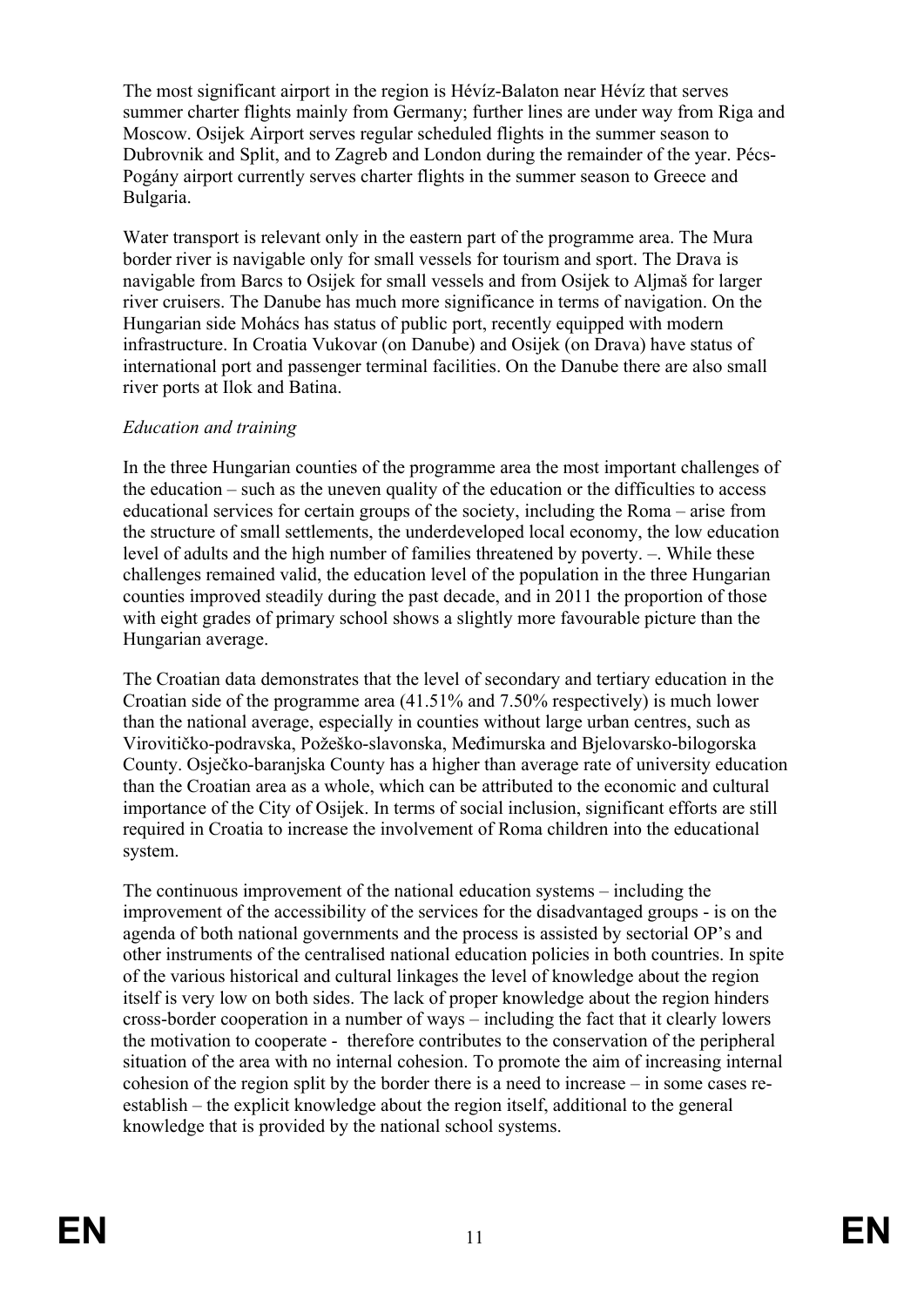Quality of the school infrastructure – buildings, equipment – is very much varied throughout the region. Schools in larger towns are typically in better conditions, while in smaller villages neither buildings nor teaching equipment reaches national standards. School infrastructure, in general is also subject of sectorial investment programmes supported by national resources in both MS's, however, neither additional needs of cooperation are recognised in the refurbishment projects nor preferences for cooperating schools have been set by the national schemes.

Vocational training facilities have been significantly developed in recent years on both sides of the border but need to be further aligned to the needs of employers and economic development. Territorial Integrated Vocational Training Centres were established in Kaposvár, Nagykanizsa, Marcali, Pécs and Zalaegerszeg in the Hungarian side. Adult and vocational education has also been developed in Croatia in recent years. Of 348 adult education institutions that provide formal education in Croatia, 100 are located in the programme area, mostly in Osječko-baranjska County (26) and Varaždinska County (20), while the lowest concentration is in Požeško-slavonska (8), Međimurska (7), Virovitičkopodravska (6) and Koprivničko-križevačka County (5).

Similarly to trans-border mobility of the workforce for the time being, cooperation of these establishments is not intense either. Roots of the weak cooperation are similar to the main reasons of the weak labour force mobility: weak economic linkages, in general, weak motivation and skills to cooperate. While on the short run these factors cannot be realistically changed, pilot-type demonstrative actions may effectively promote the idea of cross-border labour mobility. Thus, dual training (training-oriented cooperation of enterprises and training institutions) can give a boost to a more intense mobility of the labour, contributing to the better employability of the workforce in the region on the longer run. Over the programme period a couple of such cooperative actions may be realistically implemented, on the basis of the cooperation of the vocational training or higher education institutions of the region and the a few of the relatively larger employers. Besides the demonstrative effect, this way specific local knowledge can be created that matches employers' needs and the capabilities of the local institutions.

In terms of the higher education system, the University of Pécs is the most important university on the Hungarian side, with 10 faculties and 26,699 students in 2011, including 53 students from Croatia. There is clear potential to increase this number. The Episcopal Theological College of Pécs is also located in the county seat of Baranya. In Somogy County Kaposvár University operates as the other important university of the region, offering studies in four faculties.

In Croatia, the most important university centre within the programme area is in Osijek, where Josip Juraj Strossmayer University is located. The University consists of 11 faculties in both arts and sciences with over 20,000 students. In Osijek there is also another organization, the Institute for Agriculture, which is a nationally significant research institution. Another university is within the programme area, Croatian youngest university, University North is located in town Varaždin and Koprivnica and in Križevci there is the College of Agriculture, too.

Universities are also very important for functioning of the Mura-Drava-Danube Transboundary Biosphere reserve since they are providing support with scientific researches needed for promotion of innovative sustainable management of the area.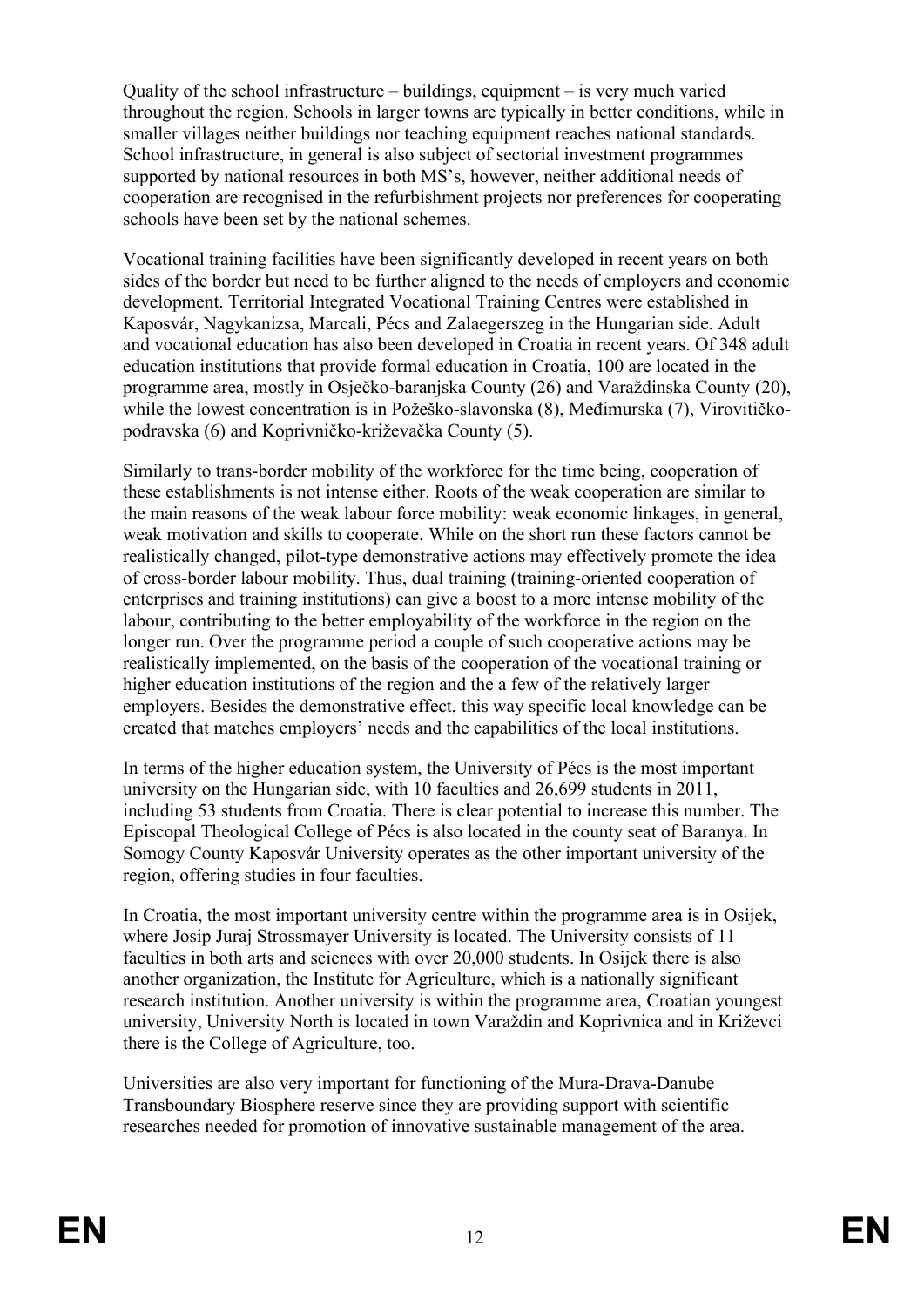Stakeholders' opinion concludes that people in the border region generally do not have sufficient knowledge about each other's country and the cross-border region itself and that this has also an adverse impact on the intensity of cross-border cooperation. Quality of education is worse in small settlements and access to good services is especially difficult for vulnerable groups of the society such as people threatened by poverty and the Roma. Poverty and isolation hinders access to good quality education and holds back access to joint experiences, too, therefore poverty and social vulnerability also contributes to the low level of the cooperation.

Educational institutions in the region, especially the bilingual schools, educational and cultural centres as well as universities play a vital role in cultural and educational cooperation in the region as set out in the on-going evaluation of the 2007-2013 programme. Support schemes that would have promoted bilingualism as such were not popular among project applicants in the 2007 – 2013 period, indicating, that stakeholders rather prefer collaborative events and actions to pure language courses in order to improve their cooperating capabilities. Thus, support to common courses and knowledgecreation has good chances to meet stakeholders needs and results in a good uptake of funds.

Based on the results of local consultations, the joint history, the existence of shared values (such as clean environment, diversity etc.), as well as the general acceptance of each other on all level of the society may form a good basis for developing a common knowledge base. At higher educational level, complementarity of courses may offer a perspective for success.

## *Health care*

The performance of the health care system of both countries is below the European average. Health care in the Hungarian counties is under-financed, suffers from inefficient structures and territorial disparities. In general terms the system cannot match the demand both in terms of quality and quantity.

This is reflected in lower life expectancy figures than the EU average and poor health indicators such as smoking and alcohol consumption. In addition there are higher than average levels of social dependency on both sides of the border, with the exception of the western part of the Croatian area.

Croatia, like Hungary, has a relatively low level of health care financing. Furthermore, advanced healthcare is concentrated in larger centres such as Zagreb, while smaller towns are often left with a basic and much less technologically advanced health care. The strongest health care centres of the programme area are located in Pécs and Osijek, these cities have Clinical Hospital Centres.

## *Language, culture and cooperation*

Successful cross-border cooperation requires good command of foreign languages. However, knowledge of foreign languages in the programme area is very low and language skills are a major bottleneck to improved cooperation. There is therefore an important issue of the use of foreign languages, either Hungarian or Croatian, or a commonly used language such as English or German, to facilitate communication in the border zone. Still, support schemes that would have promoted bilingualism as such were not popular among project applicants in the 2007 – 2013 period.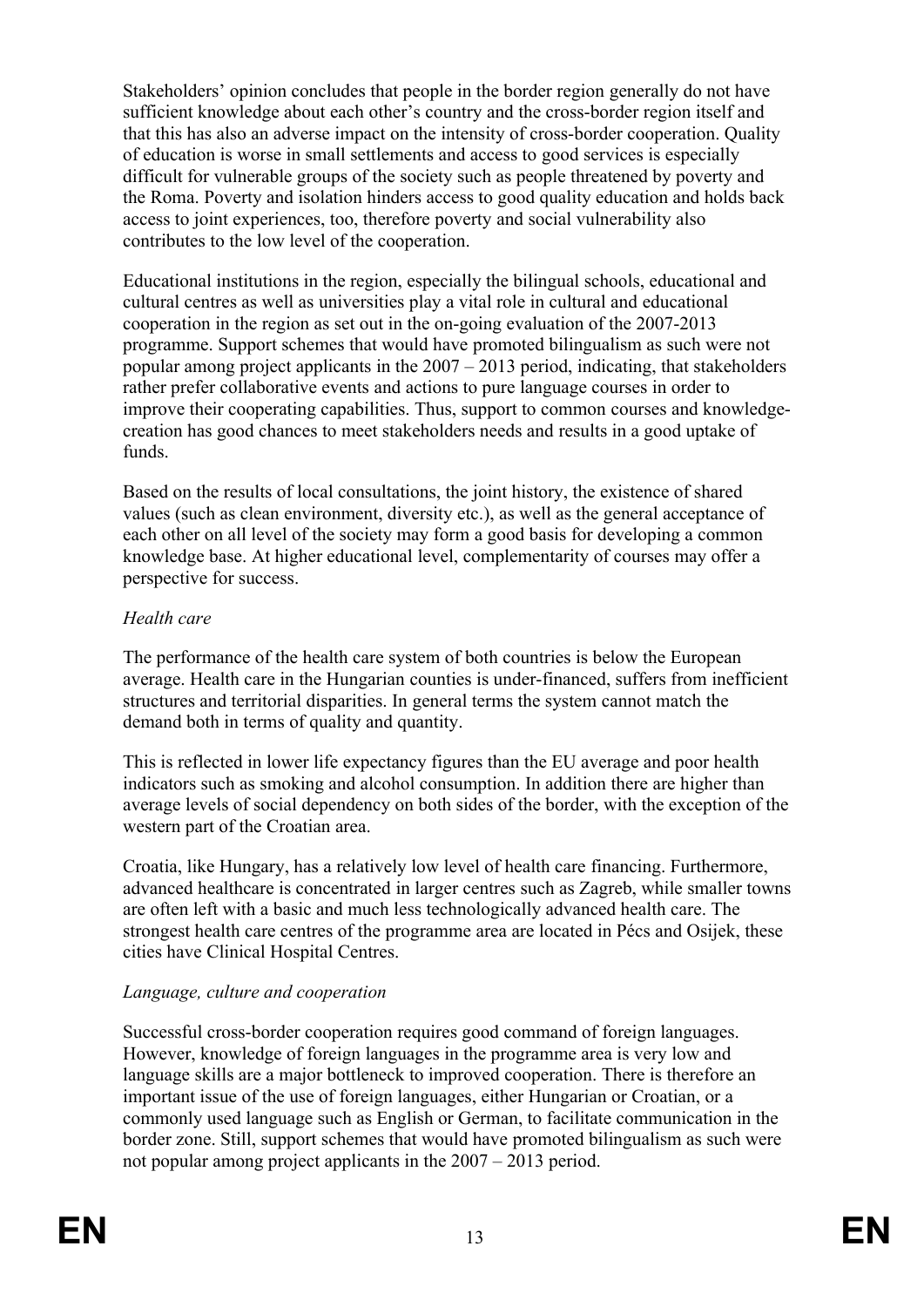There is a well-established level of cultural cooperation across the border, driven by partner municipalities and institutions. 38 partnership agreements or informal partnership relations exist between Hungarian and various Croatian municipalities or institutions. Many of these are the result of the current Hungary-Croatia CBC programme. Within the programme, up to December 2012 a total of 198 events were realised under people-topeople actions, involving 325,083 people.

This level of interest was considerably higher than expected and shows the existence of local people's interest in cross-border cultural events and cooperation. Examples of cultural cooperation include mutual attendance at festivals, joint staging of theatre plays and gastronomic events organised around regional food specialties and wine. Bilingual schools are also active in cultural and educational cooperation. The Universities of Pécs and Osijek also cooperate in relation to arts, history, geography and linguistic subjects. Finally, intensive contacts are maintained between museums, archives and libraries. However, results of an interim evaluation of the programme concluded that intense cooperation is dominated by a relatively small number of particularly active partners like the universities and the development agencies – while many of the region's public institutions remained inactive.

Additionally, quality and usability of cooperative studies and plans prepared in the 2007 – 2013 period varied very much, according to the preparedness and capabilities of the cooperating partners as project holders, although this observation has not been verified by the independent evaluators, being this issue not part of their ToR.

During the programming process institutional stakeholders representing various thematic fields of the economic, environmental and social development in the region expressed their need to engage in building cross-border partnerships, mainly with the purpose of developing viable development projects with the combination of the knowledge of the partners. Thus, needs clearly tended to lack any sectorial or thematic preferences but a strong focus on building up capabilities for a lasting cooperation and clear results on the short run. Areas of cooperation therefore need to cover areas that have development potential for the region, based on its assets and problems.

Croatian counties, towns and municipalities have been building their institutional capacities for the preparation of strategic development programmes and projects since the early 2000s, dictated by the process of EU integration and supported to a large extent by pre-accession funding for regional competitiveness and cross-border cooperation.

The framework for Croatian regional policy is regulated by the Regional Development Act from 2009 which was supplemented in 2010 by the National Strategy for Regional Development 2011-2013 and 21 County Development Strategies 2011-2013. The counties are currently preparing new development strategies for the programming period of 2014-2020.

In Hungary, the 1996 Decree on spatial development and physical planning set the basic framework of regional development policy and laid the foundations of the institutions for spatial development. This Act, modified in 1999 and 2011, set a consistent system of objectives for the spatial development policy.

Regional Development Agencies (RDAs) have been working on regional development issues in the 7 NUTS2 regions of Hungary since 1997. The RDAs have accumulated extensive professional experience and competences in spatial planning; generation,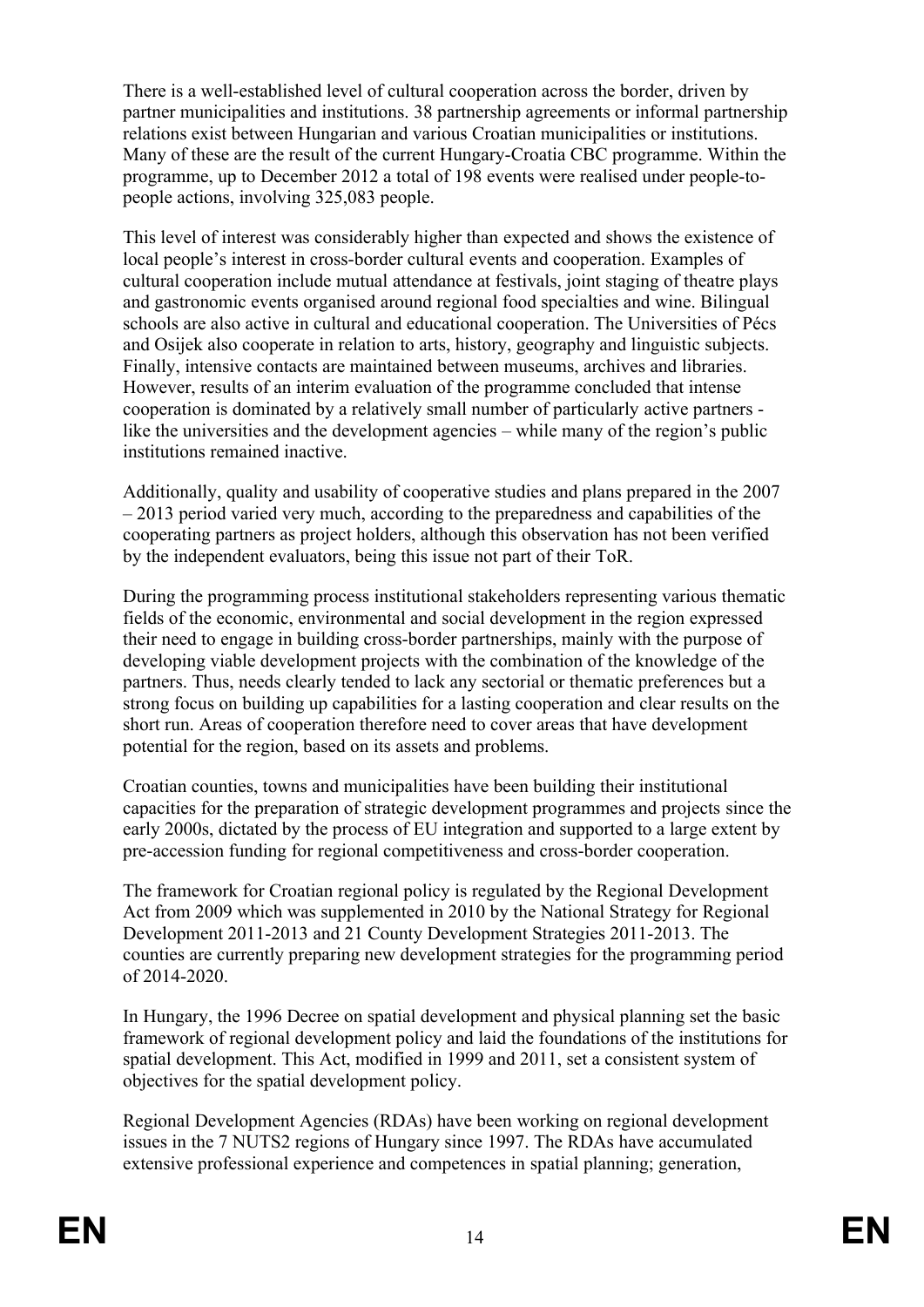development and implementation of international projects. However, the system of regional development changed in 2010 and the leading role of RDAs ended. Instead, county self-governments became responsible for the territorial coordination of development policies and instruments. Preparation of these institutions for their tasks in the 2014-2020 period is continuously underway.

There are currently two established European Groupings of Territorial Cooperation (EGTCs) in the Hungarian-Croatian Programme Area, Pannon EGTC and Mura Region EGTC. The Pannon EGTC, seated in the city of Pécs, Hungary, was established on 31 August 2010 and registered in 2012 with the participation of one Slovenian municipality and 49 Hungarian partners (http://www.pannonegtc.eu/content/members). Ptuj and Moravske Toplice Municipalities and 7 other Hungarian members have later joined the EGTC. The Croatian Government has approved Virovitičko-podravska County and Antunovac Municipality to join Pannon EGTC at its session held on 18th March 2015 and the decision was published in the Official Gazette No. 32 of 23 March 2015. On the date of publication the decision entered into force. The Municipality of Osijek has also expressed its interest to join Pannon EGTC. . The EGTC elaborated its development strategy including key projects in 2014 and it has a small administrative staff in Pécs.

The second EGTC, Mura Region EGTC (http://muraregio.eu/), has been deriving from the 'Mura Region' project financed within the Third CfP of the Hungary-Croatia (IPA) CBC Programme 2007-2013. It has passed the relevant national level governmental approvals on Hungarian side (December 2014) and Croatia (April 2015) and currently it is at the beginning of its functioning and the registration. The seat is in Tótszerdahely (Hungary) and includes 11 Hungarian municipalities close to Mura river and connected to the association called Muramenti Nemzetiségi Területfejlesztési Társulás in Zala county. On the other side of the border there are five Croatian municipalities that joined to that EGTC (Donja Dubrava, Donji Kraljevec, Donji Vidovec, Goričan and Kotoriba). The EGTC has clear geographical logic behind as well as the balanced cross-border effect, based on the membership, but needs quick building up of administrative capacity for managing bilateral cross-border projects.

Participation in the programme as beneficiaries could contribute to their further development.

The staff and the development strategy ("Együttes Fejlesztési Program 2014 – 2020") of the "Pannon EGTC" has been consulted by the expert team in the preparatory phase of the programme and the EGTC has been invited to the workshops organised by the programming team. In the programming process the interests of the EGTC were rather represented by its founders then by the EGTC itself, given the lack of Croatian members of the EGTC. Altogether, out of the programme's four priority areas two shows clear linkages to the final choice of the programme stakeholders regarding the definition of the CP's Specific Objectives. The relevant EGTC objectives are 1. "economic cooperation and tourism development" and 2."developments serving the conservation of natural environment and the sustainable land management

1.1.1.3.The Cooperation Programme's Strategy

An analysis has identified that the Hungary – Croatia border area holds a number of assets that could be utilized in order to enhance social and economic development in the region.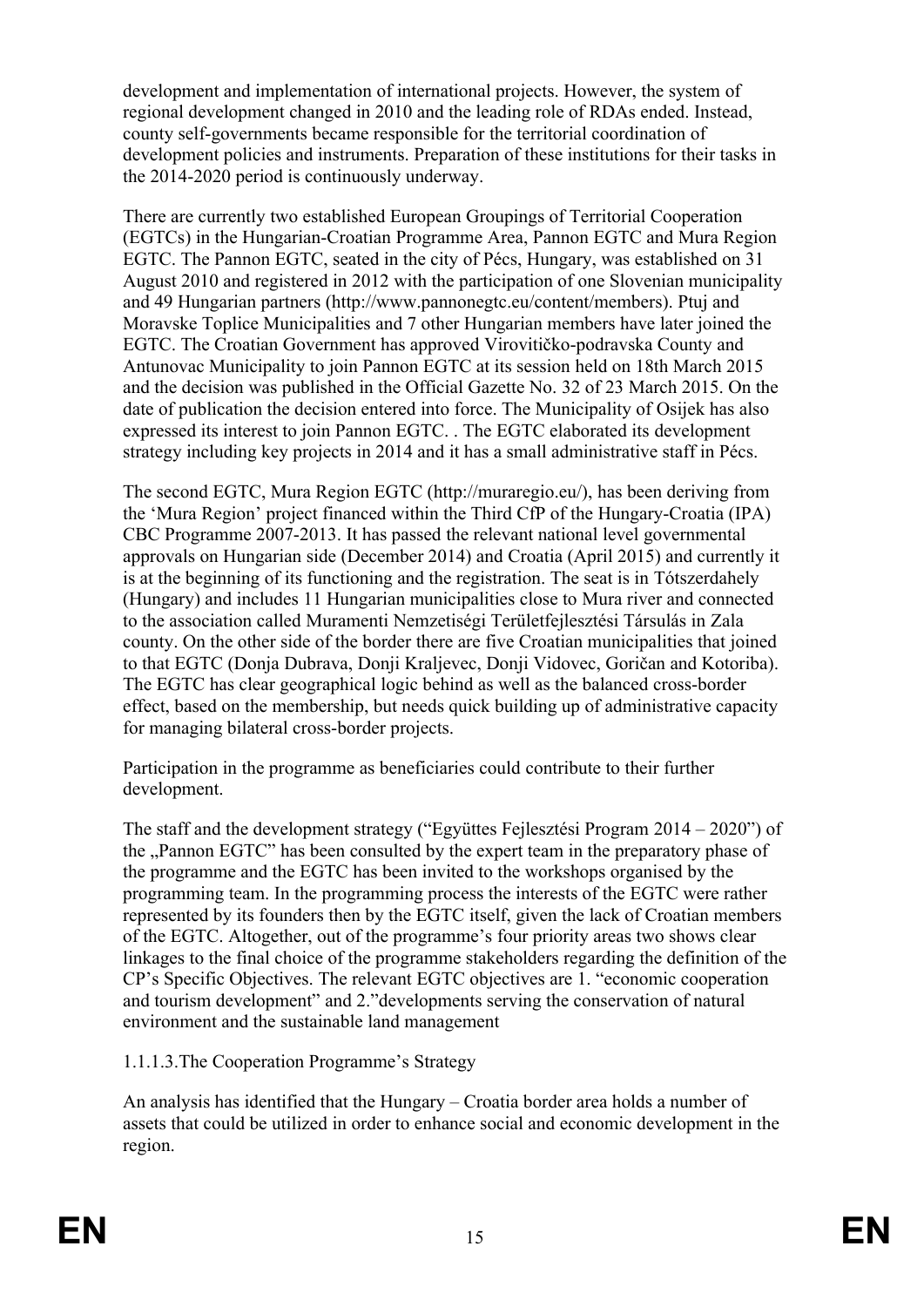The most important ones are the following:

- the outstanding quality of natural and cultural resources, like the unspoiled natural environment in the area, including the border river Mura and Drava as well as the Danube and the rich historical heritage of the areas' settlement network
- the existence of medium-sized towns with higher education institutions and lively cultural and entrepreneurial life in both countries
- the excellent potential for local products coupled with long-lasting traditions and knowledge

However, the analysis concludes that currently relatively few of these assets are effectively exploited. The area is rather characterised by underutilised elements of the territorial capital, mainly as a consequence of:

- the border rivers that constitute severe physical barriers to increasing cooperation
- missing elements of infrastructure (weak cross-border connectivity and sparse regional transport networks, underdeveloped tourism and other business related infrastructure)
- weak collaboration of the universities with the business and public sector institutions
- the extremely low level of mobility of the workforce and the lack of integration of the national labour markets
- $\bullet$  the low foreign language skills of the inhabitants of the region
- positive experiences of cross-border cooperation are not capitalized sufficiently
- strong orientation of both national economies towards national centres, leaving major parts of the areas as peripheries.

The above-outlined factors result in a relatively weak cross-border cooperation among the various actors in the border region, nevertheless, results of the 2007–2013 programme are making considerable positive impact.

The following main general socio-economic problems have been identified:

- weak performance of local business sector results in high unemployment that apart from some developing medium-sized towns, mainly in the western part of the area - is exacerbated by the low level of FDI
- mainly as result of the weak economic performance and the bad accessibility of the region (peripheral location in both Member States) outmigration trends are clearly visible, affecting and leaving the region with an ageing population and shrinking incomes

Geographical differences of the region are significant. Main regional economic centres are situated at the eastern part of the border area (Pécs – Osijek), emerging poles are to be found in the western part (Nagykanizsa – Čakovec – Varaždin) while the areas situated in the middle section of the border are lagging behind, also showing evidence of serious poverty and social deprivation, especially but not exclusively on the Hungarian side (Ormánság).

Additionally, the region's rich ecosystem is fragile and vulnerable by incidental natural or man-made disasters.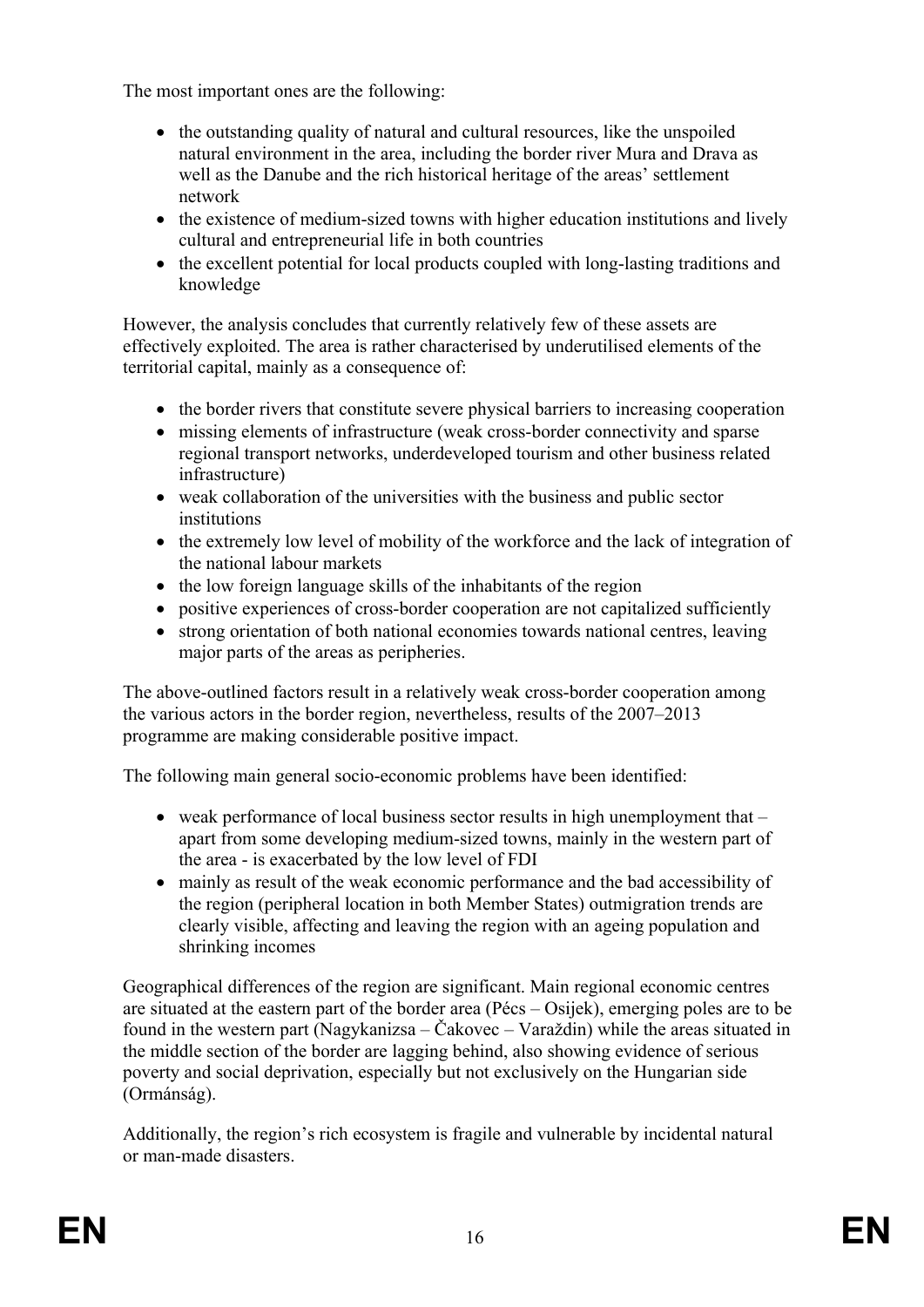Some external trends may provide a favourable set of conditions for the better exploitation of the region's assets. The most important ones are the following:

- The free movement of goods and services between the two countries with Croatia's accession to EU encourages business cooperation of SMEs and increases the number of visitors and investors
- $\bullet$  Increasing demand for nature-friendly ( $\alpha$ green") and cultural tourism in both countries and in Europe as a whole
- Growing interest in various consumer groups in consuming/purchasing local and organic food products
- Initiatives in both countries to increase energy efficiency and the share of renewable sources in energy production
- Increasing interest of civil society in environmental protection and sustainability
- Development and access to ICT technologies provides solutions to cooperation without physical meetings and travelling in an increasing number of areas

However, the realization of these positive trends cannot be taken as granted. Also, external threats are numerous and their chances of impacting on the strategy are not negligible. Most relevant ones are the following:

- the slow recovery from economic crisis may maintain low level of purchasing power in both countries resulting in low level of demand to local products and services that leads to further ageing and depopulation in the region
- FDI may favour more developed agglomerations with no development impact on the large rural areas of the programme region
- integration of the Croatian economy into the EU may result in termination of jobs in rural areas due to improving push for efficiency and more open competition
- $\bullet$  the  $\cdot$  mainstream" national OPs in the cooperating countries may not focus adequately on the specific problems of the area, this way the level of public investment remains low and necessary investments to address inherent weaknesses will not be made (e.g. in infrastructure, businesses, human capital and environment)
- uncertainties regarding the date of Croatia joining the Schengen area may hinder the development of cross-border infrastructure

Based on the dominance of internal weaknesses and the risks associated with the external trends the strategy shall not aim at offensively exploit existing assets. Instead, it focuses on strategic choices that help overcome the main weaknesses of the region by gradually building up capabilities in intervention areas where the programme can realistically achieve tangible, sustainable and continuously upgradeable results.

Thus, the strategy underlying the programme should focus on eliminating or reducing the existing weaknesses of the various social and economic sub-systems of the region, preparing the region's assets to take full advantage of the emerging external opportunities. To a smaller extent the approach of stabilizing and strengthening currently weak assets to minimise impact of external threats is followed, too. Former approach lends itself in cases like, inter alia, the following:

 encouraging local SMEs by creating better conditions to networking and providing incentives to actually experience added value of cooperation,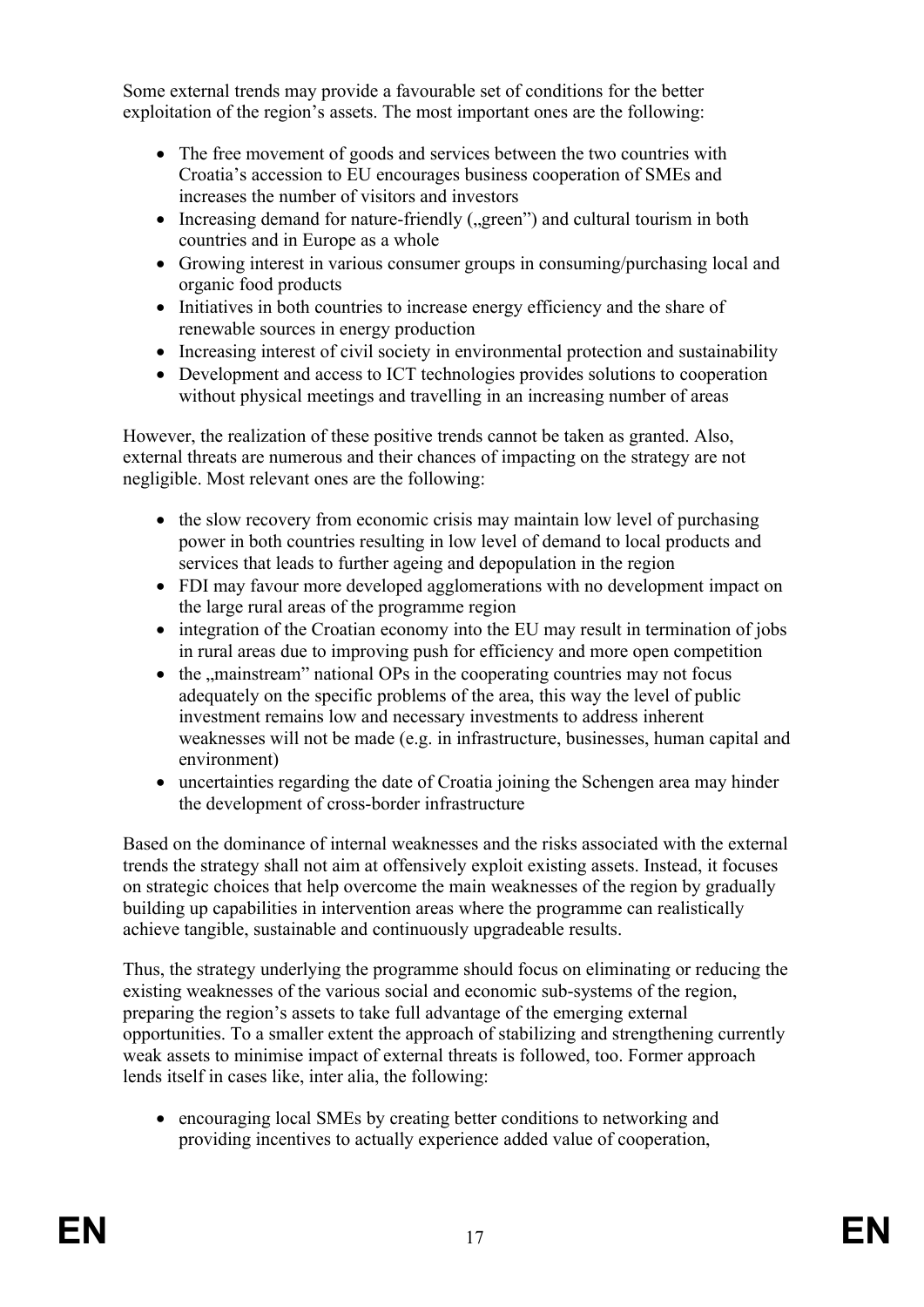- developing attractions for tourists and incentives for touristic service providers to help take advantage of the diverse cultural heritage and natural environment,
- preparing and implementing small-scale transport infrastructure projects to develop the connectivity of the region, in order to overcome accessibility-related barriers to the cross-border movement of visitors,
- enhancing cooperative attitudes by supporting direct cooperation and cooperative educational schemes,

whereas latter one is followed in case of measures for an increased stability and diversity of the region's ecosystems, by

- fostering the cooperative management and the cross-border transfer of know-how, enhancing the quality of the conservation of the natural assets, such as forests and other ecosystems, habitats and the water resources,
- the improvement of cross-border information, monitoring and forecast systems to better tackle risks of mainly man-made disasters on the environment, such as floods, fires or hazardous waste of industrial origin.

The strategy chosen has been also influenced by the characteristics and limitation of support that could be provided by any ETC cross-border programme and also the size of financial resources to be made available to implement the Hungary – Croatia crossborder cooperation programme. Main effects of these considerations is that the programme's strategy supplements the strategies followed by mainstream OPs focusing clearly on enhancing the cooperative efforts of regional stakeholders and, secondly, that the strategy cannot realistically address needs of larger size infrastructure developments even if in some cases need to these investment could be seen as justified.

The objective of the programme in terms of cross-border cooperation is to deepen and, as much as possible to extend the scope of the cooperation and networking on the basis of the success of the already started and experienced cooperative efforts. To achieve this, the programme creates better conditions and provides incentives for the main stakeholders of the region.

The above outlined strategy of the programme is expected to effectively promote the overall long term vision for the programme area, formulated by the various participants of the programming process in the following way:

*"The Hungary – Croatia border area is characterised by an intense and diverse cooperation, facilitated by appropriate cross-border connections, shared knowledge and active and motivated groups of the society, in the focus of which stands the sustainable and value-added exploitation of the region's rich natural and cultural resources and the permanent enrichment of economic, institutional and individual relationships across the border."*

Position papers of both Hungary and Croatia formulate ambitious proposals regarding the priorities of the countries' cross-border programmes. Current programme's strategy addresses these priorities to the extent they're relevant to the specific development needs of the particular border region and to the extent they're expected to result in tangible and sustainable developments considering the possible scope of the programme.

Following this approach strategy is in line with the proposed priority of position papers addressing the enhancement of economic competitiveness of SMEs contributing to the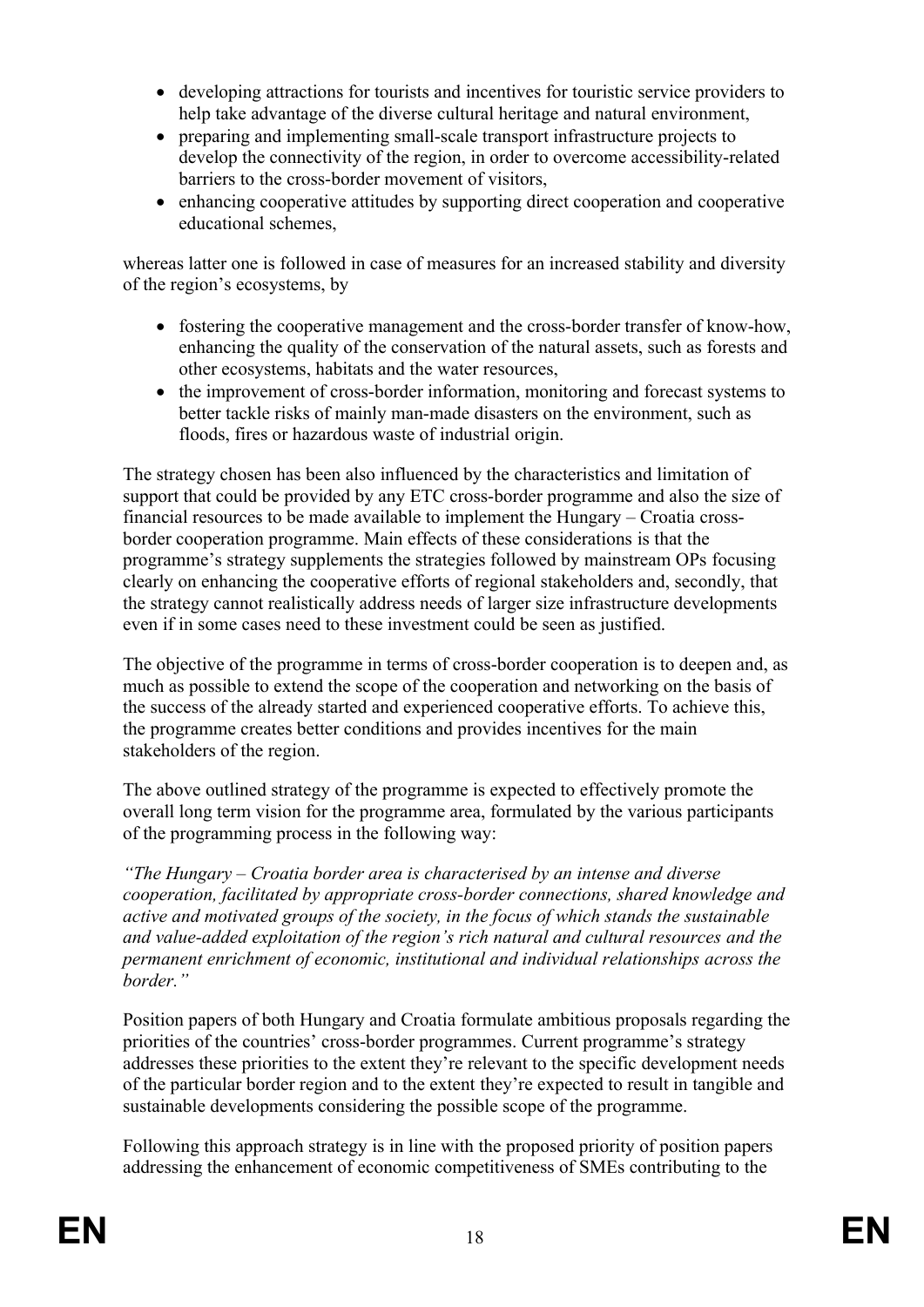economic development of depressed rural areas. The programme strategy also addresses the accessibility-related priority of the position papers in the context of the objective of increasing the region's attractiveness to visitors. Proposed priority of water and flood management, natural and technological risk prevention objective reflects on specific regional needs therefore has been integrated with the strategy of the programme with a strong focus on natural environment and biodiversity. In this way the programme strategy also promotes the implementation of the EU Water Framework Directive as well as Floods Directive to reach their objectives. Under current level of cooperation only less effective actions can be devised in the fields of labour mobility or the various aspects of social inclusion, therefore these areas are more dealt with within the priority axis for improving the cooperation itself. The priority on education focuses on how the different educational and training institutions can increase the specific, local knowledge base in the region and how education can contribute to better understanding of common values and developing a sense of belonging to the border region with regard to children and young adults. To prepare the grounds for effective future interventions in these fields the programme supports building better institutional and individual capabilities and developing more positive attitudes to cooperation itself.

1.1.1.4.Strategic response by the programme to contribute to Europe 2020

Based on all of the above-listed considerations, the strategy's main contribution to the Europe 2020 objectives is as follows:

- Smart growth is encouraged by supporting the cooperation and joint developments of SMEs, creating the conditions of and encouraging their cooperation with local higher education institutions and also promoting the use of ICT technologies in the process of cooperation.
- Sustainable growth is promoted by supporting the preservation and sustainable exploitation of the regions rich natural heritage and to increase the stability of the existing valuable ecosystems. Environmental sustainability and resource efficiency will be applied as horizontal preferences in all measures of the programme.
- Inclusive growth is supported mainly by strengthening the institutional environment for future collaboration and by developing more positive attitudes to current and future cooperation by encouraging the implementation of joint educational and training programmes. In order to ensure the strategy's positive impact on territories lagging behind in development – mainly in terms of employment and equality of opportunities - geographical preferences and territory-specific selection criteria will be applied in all cases it lends itself appropriate.

The link of the cooperation programme to the Europe 2020 strategy goals is ensured through the definition of thematic objectives (Article 9, CPR) and the requirement for thematic concentration (Article 5 ETC). The programme is formed by 5 priority axes including technical assistance and 8 investment priorities (Article 5 ERDF, Article 6 and 7 ETC). According to Article 7 (1) ETC Regulation the priority axes correspond with a thematic objective and comprise one or more investment priorities.

The programme strategy is based on the specific analysis and identified needs of the programme area, which have been discussed and agreed on through an extensive programming process including public consultation among the programme stakeholders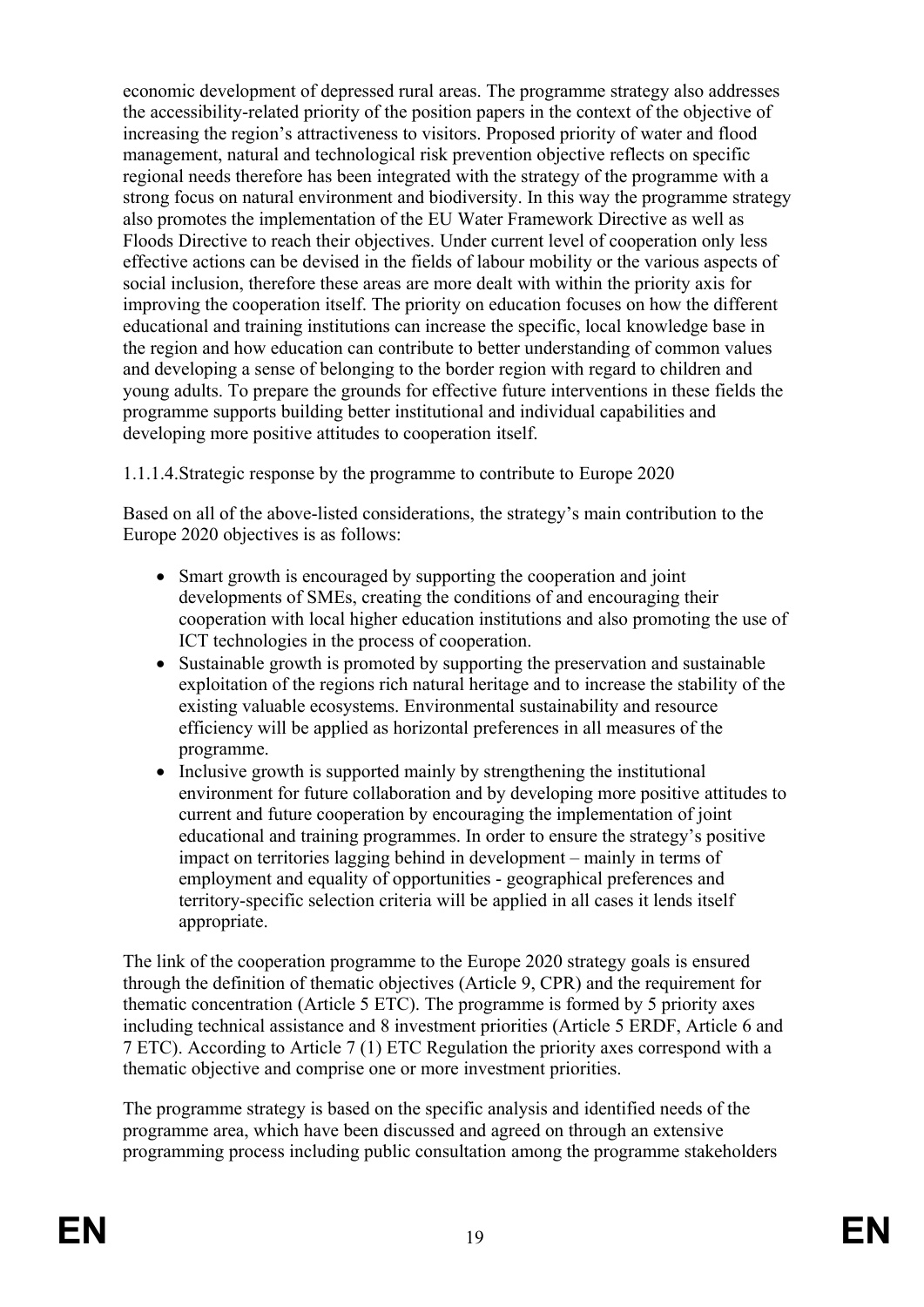and a wider CBC community. Moreover, the programming took into account lessons learned from previous programming periods, the given financial framework and the existence of suitable implementation and administration structures.

To achieve the intended targets for the priority axes and investment priorities every activity supported within the priority axes and its investment priorities has to contribute to the specific objectives of the relevant investment priority. The results of the different activities will have to be measured with given result indicators. Effectiveness in the ratio between the costs of the operation and its contribution to reach the target values is also an important factor as well as the compliance of these activities with the relevant crossborder strategies.

The Cooperation Programme will contribute to Europe 2020 through investing in the following thematic objectives (TOs), each of which is attached to a priority axis:

- Priority Axis 1: Economic Development Enhancing the competitiveness of SMEs (TO3)
- Priority Axis 2: Sustainable Use of Natural and Cultural Assets Preserving and Protecting the Environment and Promoting Resource Efficiency (TO6)
- Priority Axis 3: Cooperation Enhancing Institutional Capacity and an Efficient Public Administration (TO11)
- Priority Axis 4: Education Investing in Education, Training, including Vocational Training for Skills and Lifelong Learning by Developing Education and Training Infrastructure (TO10)
- Priority Axis 5: Technical Assistance (TA)

1.1.2 Justification for the choice of thematic objectives and corresponding investment priorities, having regard to the Common Strategic Framework, based on an analysis of the needs within the programme area as a whole and the strategy chosen in response to such needs, addressing, where appropriate, missing links in cross-border infrastructure, taking into account the results of the ex-ante evaluation

| <b>Selected thematic</b><br>objective                                                                                                                                                              | <b>Selected investment</b><br>priority                                                                                | <b>Justification for selection</b>                                                                                                                                                                                                                                                                                                                                                                                                                                                                                                                                                                                                    |
|----------------------------------------------------------------------------------------------------------------------------------------------------------------------------------------------------|-----------------------------------------------------------------------------------------------------------------------|---------------------------------------------------------------------------------------------------------------------------------------------------------------------------------------------------------------------------------------------------------------------------------------------------------------------------------------------------------------------------------------------------------------------------------------------------------------------------------------------------------------------------------------------------------------------------------------------------------------------------------------|
| 03 - Enhancing the<br>competitiveness of<br>small and medium-<br>sized enterprises, the<br>agricultural sector<br>(for the EAFRD) and<br>the fisheries and<br>aquaculture sector<br>(for the EMFF) | 3c - Supporting the<br>creation and the<br>extension of advanced<br>capacities for product<br>and service development | Economy is characterized by low growth<br>rates and density of SMEs. HU SMEs in the<br>border area received substantially less<br>support from national OPs in the past period<br>than national average showing weak<br>absorption capacity of SMEs mainly due to<br>lack of resources. In HR limited access to<br>capital is one important obstacle of SMEs<br>growth. Value added SME production<br>operating in industry and services sectors in<br>the area is extremely low, cooperation<br>among SMEs is also rather poor. Due to<br>poor gross value added figures of secondary<br>and tertiary sectors of the border area and |

**Table 1: Justification for the selection of thematic objectives and investment priorities**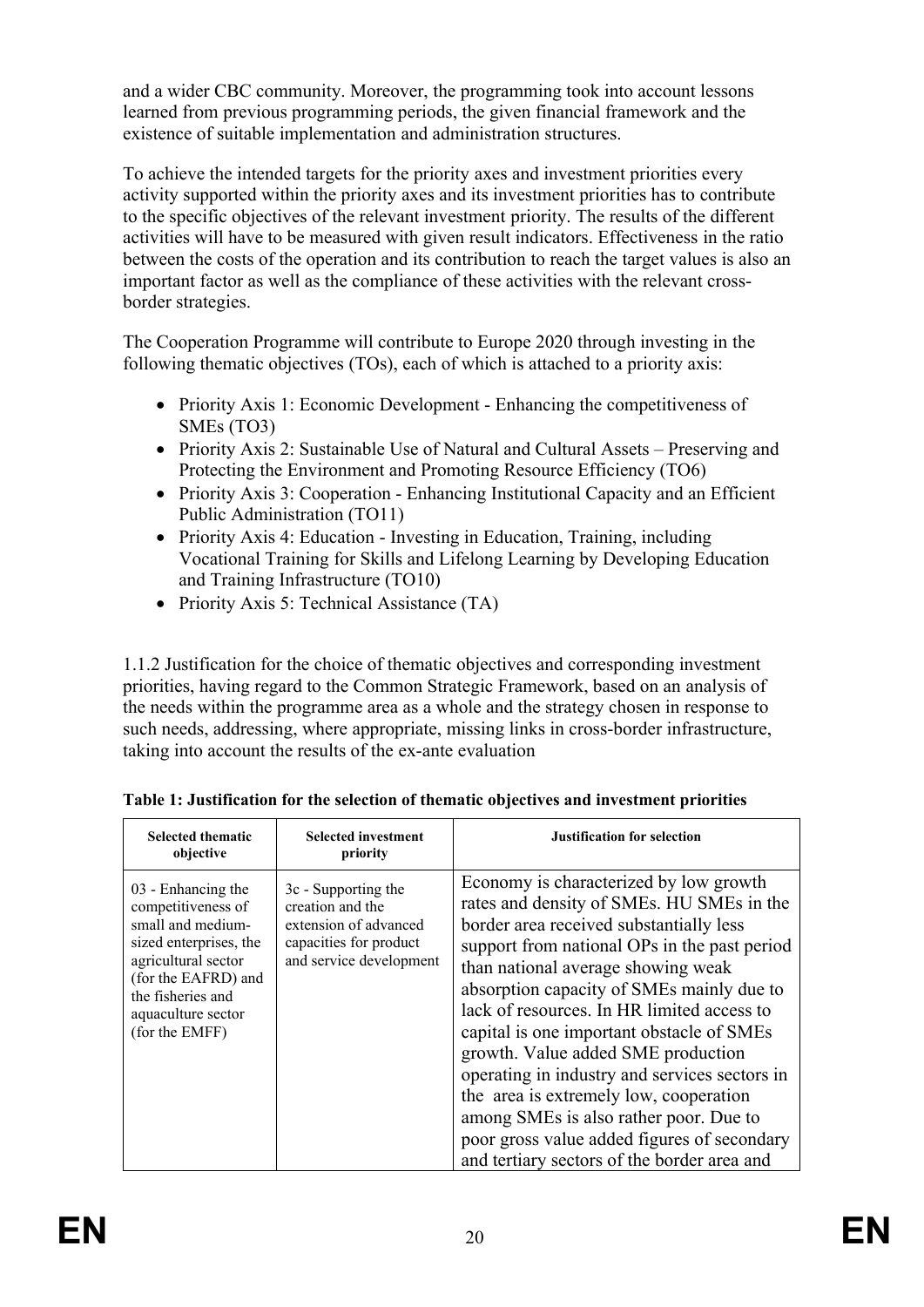| <b>Selected thematic</b><br>objective                                                        | <b>Selected investment</b><br>priority                                                                                                                          | <b>Justification for selection</b>                                                                                                                                                                                                                                                                                                                                                                                                                                    |
|----------------------------------------------------------------------------------------------|-----------------------------------------------------------------------------------------------------------------------------------------------------------------|-----------------------------------------------------------------------------------------------------------------------------------------------------------------------------------------------------------------------------------------------------------------------------------------------------------------------------------------------------------------------------------------------------------------------------------------------------------------------|
|                                                                                              |                                                                                                                                                                 | the lack of cross-border business<br>cooperation attitudes, SMEs operating in<br>industry and services sectors need to be<br>provided with investment support to boost<br>product and service development activities<br>by joint economic development actions. It<br>generates higher GVA making, enables to<br>find new markets. Cooperation-driven<br>product, service development scheme<br>serves as complementary actions to the<br>SME development instruments. |
| 06 - Preserving and<br>protecting the<br>environment and<br>promoting resource<br>efficiency | 6c - Conserving,<br>protecting, promoting<br>and developing natural<br>and cultural heritage                                                                    | The region is rich in natural and cultural<br>assets that are mainly linked to the river<br>basins and the eventful history of the area.<br>Heritage could be the source of economic<br>stability and prosperity. To this end,<br>infrastructure for nature and cultural<br>heritage tourism needs to be improved,<br>observing sustainable development<br>principles, to preserve these main assets.                                                                 |
|                                                                                              |                                                                                                                                                                 | Still remaining suspected and confirmed<br>minefields and the presence of unexploded<br>ordnance hinder the accessibility of parts of<br>the nature-protected areas in both sides of<br>the border. Although significant results<br>have been achieved in the past, completion<br>of the decontamination activities is needed<br>to ensure safe usage of all territories.                                                                                             |
|                                                                                              |                                                                                                                                                                 | The border is an exceptionally non-<br>permeable one: it has the lowest border<br>crossing density among both Hungarian and<br>Croatian borders. As a consequence, cross-<br>border accessibility of tourist sites is weak,<br>hindering this way the development of<br>tourism networks and joint tourism<br>products.                                                                                                                                               |
| 06 - Preserving and<br>protecting the<br>environment and<br>promoting resource<br>efficiency | 6d - Protecting and<br>restoring biodiversity<br>and soil and promoting<br>ecosystem services,<br>including through Natura<br>2000, and green<br>infrastructure | The region is characterized by a high<br>biodiversity and a great variety of<br>ecosystems. Large protected areas like<br>Danube-Drava National Park, Kopački rit<br>and Papuk Nature Parks, Regional Park<br>Mura-Drava, with proclaimed UNESCO                                                                                                                                                                                                                      |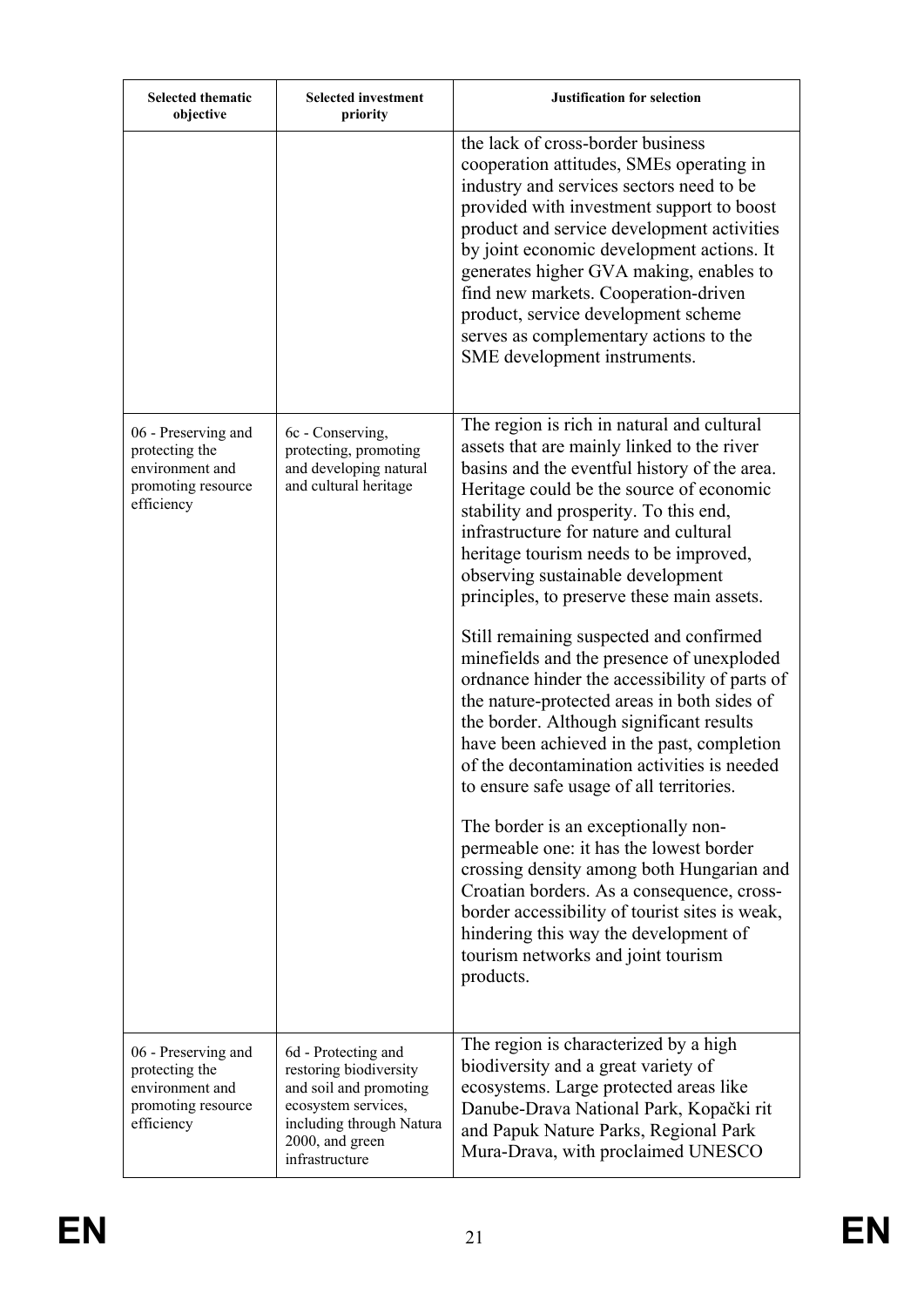| <b>Selected thematic</b><br>objective                                                                      | <b>Selected investment</b><br>priority                                                                                                                                                                                    | <b>Justification for selection</b>                                                                                                                                                                                                                                                                                                                                                                                                                                                                                                                                                                                                                                                                                                                                                                                                                           |
|------------------------------------------------------------------------------------------------------------|---------------------------------------------------------------------------------------------------------------------------------------------------------------------------------------------------------------------------|--------------------------------------------------------------------------------------------------------------------------------------------------------------------------------------------------------------------------------------------------------------------------------------------------------------------------------------------------------------------------------------------------------------------------------------------------------------------------------------------------------------------------------------------------------------------------------------------------------------------------------------------------------------------------------------------------------------------------------------------------------------------------------------------------------------------------------------------------------------|
|                                                                                                            |                                                                                                                                                                                                                           | Transboundary Biosphere reserve Mura-<br>Drava-Danube and ample Natura 2000 sites<br>are situated in both countries. A number of<br>exchanges of experiences in the field of the<br>protection of natural heritage between<br>nationally designated bodies took place in<br>the past. Still, there is a great interest in the<br>region for future cooperation to further<br>restore and protect natural heritage. To<br>ensure sustainability of wetlands and<br>smooth management of floods specific<br>measures of protection need to be applied,<br>such as backwaters (oxbows), as crucial<br>part of floodplain system be preserved and<br>revitalized, not drying out or being left to<br>invasive plant species. Use of less<br>aggressive methods and more diversity in<br>agriculture and the traditional ways of land-<br>use should be promoted. |
| 10 - Investing in<br>education, training<br>and vocational<br>training for skills and<br>lifelong learning | 10b - Investing in<br>education, training and<br>vocational training for<br>skills and lifelong<br>learning by developing<br>and implementing joint<br>education, vocational<br>training and training<br>schemes (ETC-CB) | The area suffers from inequalities in the<br>education level of the population and the<br>draining effect of the two capital cities.<br>Level of education in general is mediocre<br>and cross-border labour mobility is<br>insignificant. Lack of mutual knowledge on<br>the different aspects of life in both sides of<br>the border hinders cooperation and weakens<br>regional identity.                                                                                                                                                                                                                                                                                                                                                                                                                                                                 |
|                                                                                                            |                                                                                                                                                                                                                           | National curricula in none of the MSs<br>provide specific knowledge related to the<br>border region or the neighbouring country.                                                                                                                                                                                                                                                                                                                                                                                                                                                                                                                                                                                                                                                                                                                             |
|                                                                                                            |                                                                                                                                                                                                                           | Infrastructure of the schools is in general in<br>low condition in both MS, as well as rooms<br>and equipment is rarely available to satisfy<br>needs of new courses or modern teaching<br>methods needed for the effective delivery of<br>the newly introduced lessons.                                                                                                                                                                                                                                                                                                                                                                                                                                                                                                                                                                                     |
|                                                                                                            |                                                                                                                                                                                                                           | Poverty and isolation in some areas hinders<br>access to good quality education and holds<br>back access to joint experiences, too,<br>therefore poverty and social vulnerability<br>also contributes to the low level of the<br>cooperation.                                                                                                                                                                                                                                                                                                                                                                                                                                                                                                                                                                                                                |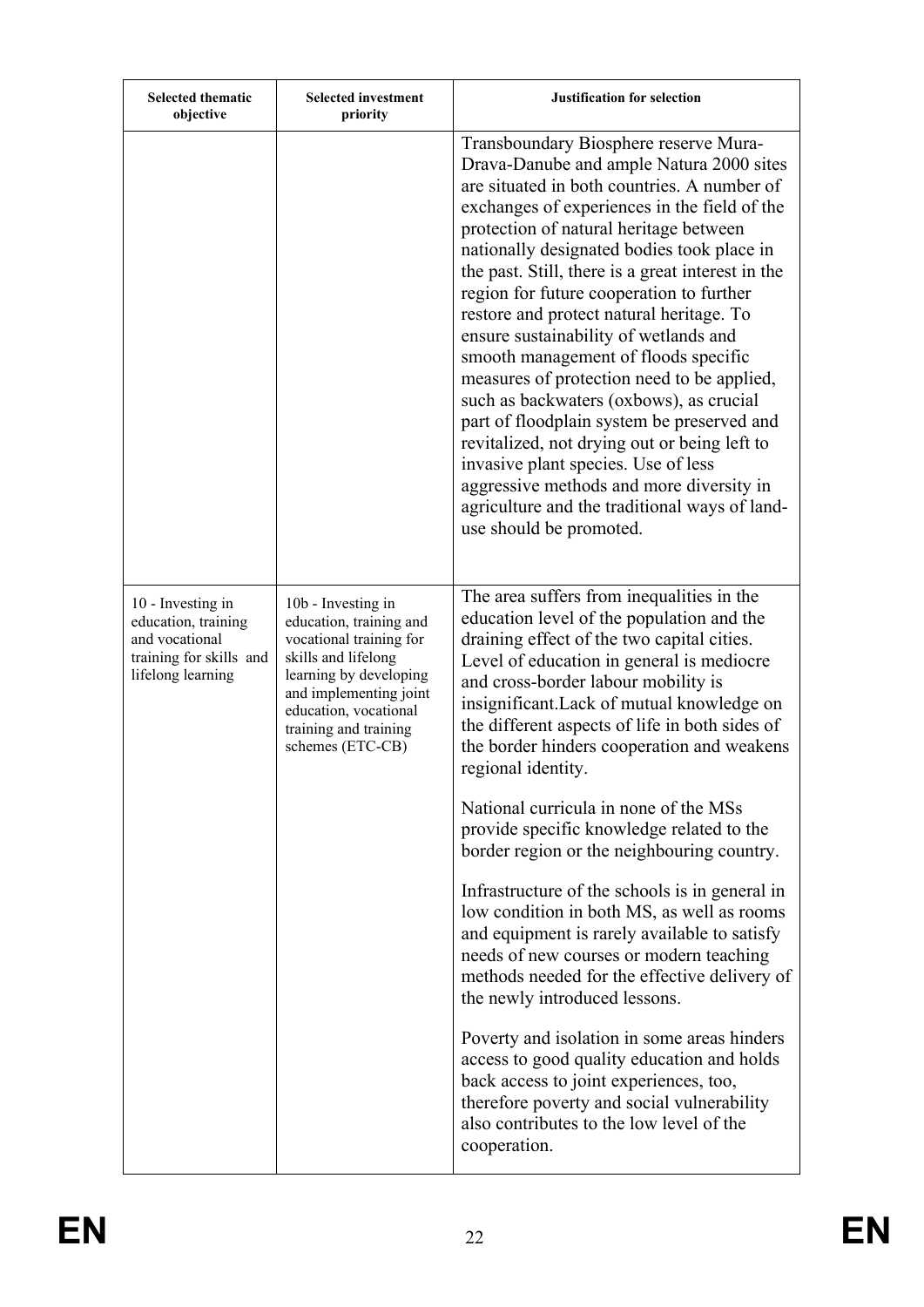| <b>Selected thematic</b><br>objective                                                                                              | <b>Selected investment</b><br>priority                                                                                         | <b>Justification for selection</b>                                                                                                                                                                                                                                                                                                                                                                                                                                                                                                                                                                                                                                                                                                                                                                                                                                                                                                                                                                                                                                                          |
|------------------------------------------------------------------------------------------------------------------------------------|--------------------------------------------------------------------------------------------------------------------------------|---------------------------------------------------------------------------------------------------------------------------------------------------------------------------------------------------------------------------------------------------------------------------------------------------------------------------------------------------------------------------------------------------------------------------------------------------------------------------------------------------------------------------------------------------------------------------------------------------------------------------------------------------------------------------------------------------------------------------------------------------------------------------------------------------------------------------------------------------------------------------------------------------------------------------------------------------------------------------------------------------------------------------------------------------------------------------------------------|
|                                                                                                                                    |                                                                                                                                | Project experiences show good results in<br>past period                                                                                                                                                                                                                                                                                                                                                                                                                                                                                                                                                                                                                                                                                                                                                                                                                                                                                                                                                                                                                                     |
| 11 - Enhancing<br>institutional capacity<br>of public authorities<br>and stakeholders and<br>an efficient public<br>administration | 11b - Promoting legal<br>and administrative<br>cooperation and<br>cooperation between<br>citizens and institutions<br>(ETC-CB) | The two most important preconditions of<br>effective cross-border cooperation to be met<br>are the existence of:<br>cooperation culture,<br>territorial governance frameworks<br>which can take care of developing<br>and implementing cooperation<br>strategies in a continuous manner.<br>Cooperation is hindered by the poor cross-<br>border connectivity and low level of<br>language skills. In spite of these barriers<br>cultural cooperation was developed and<br>delivered successfully in the framework of<br>the past CBC programme. However,<br>participation in networking activities<br>remained restricted to those entities which<br>had most of the knowledge about the ways<br>of cooperation, justifying the efforts to<br>intensify and extend the cooperation in the<br>future.<br>To improve cooperation, capacity building<br>is needed for a variety of organizations at<br>different levels of cooperation maturity to<br>strengthen spatial structures and address<br>jointly the relevant bottlenecks of<br>institutional development and policy<br>dimensions. |

## **1.2 Justification for the financial allocation**

Justification for the financial allocation (i.e. Union support) to each thematic objective and, where appropriate, investment priority, in accordance with the thematic concentration requirements, taking into account the ex-ante evaluation.

The objective is to enable the effective delivery of the programme's results through devoting the necessary financial resources to each priority axis. The programme is cofinanced by the European Regional Development Fund. The ERDF allocation of the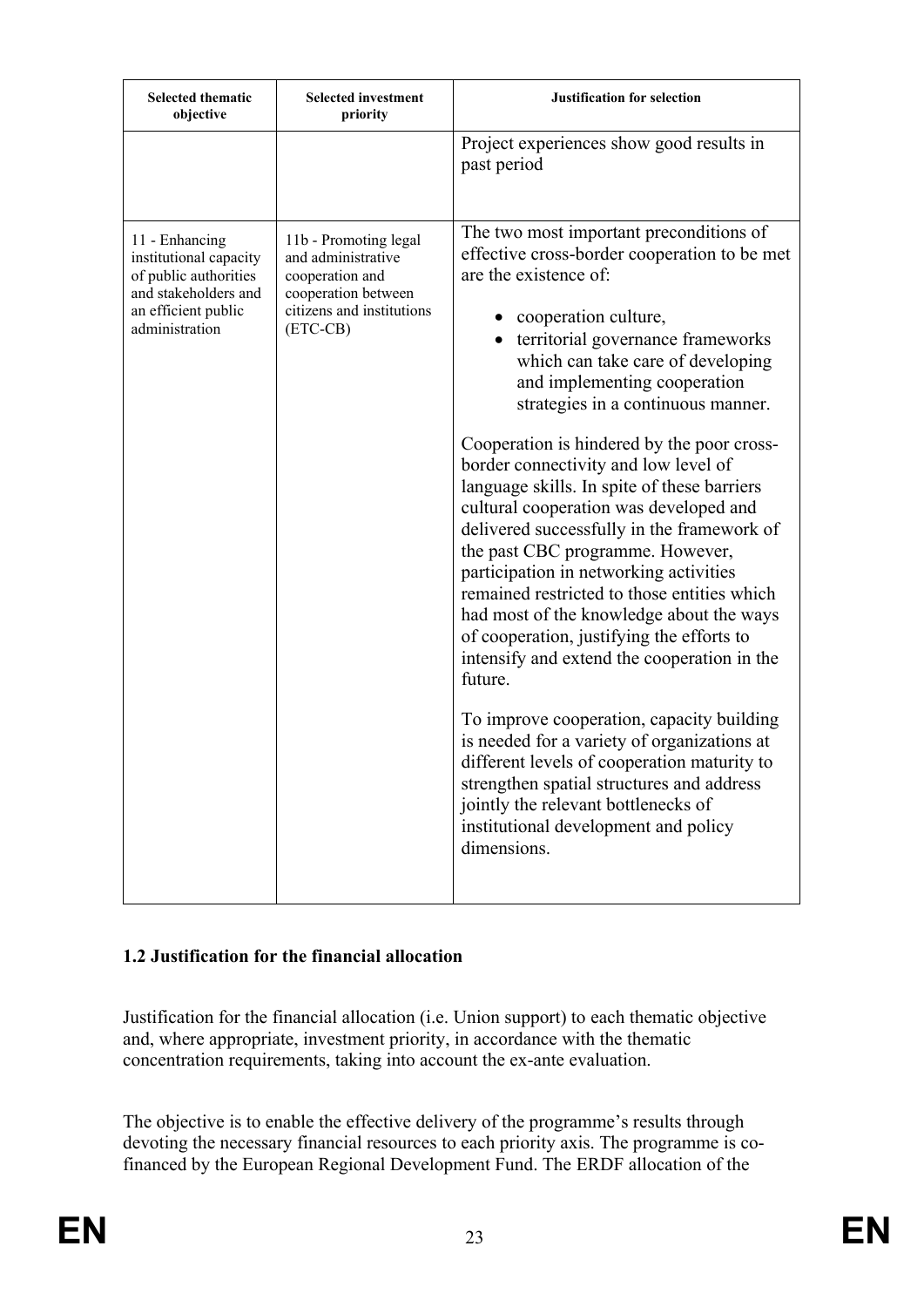programme of is 60,824,406.00 EUR, the total amount of funding available without TA but with national co-financing is 67,264,637 EUR. Two aspects were taken into consideration based on the experiences gained from previous CBC programmes in the area: a) estimated importance of the thematic objective based on the identified needs and the estimated long term impact on the border region's socio economic situation, b) estimated absorption capacity of the potential project holders to develop feasible projects including the magnitude of needs of resources of typical projects.

**Economic Development**: 17.42 % is planned to the priority axis entirely linked to TO3, Enhancing the competitiveness of SMEs. By supporting this sector the local economy of the border region will be stimulated, thus, importance of the interventions ranks high. Funds will be provided to and through those business support institutions which can promote entrepreneurship and encourage local economic development, improve the capacity of SMEs operating in industry and service sectors to produce higher added value and improve their competitiveness in both domestic and international markets.

Absorption capacity of SME support is considered moderate, due to the fact SMEs' role was insignificant in the 2007–2013 programme and the room for manoeuvers left by national programmes might be narrow in the same time. On the other hand, including service providers in the tourism industry can help increase the potential capacity of the sector to absorb funds. Costs of the management of the support scheme have to be taken into account when total costs are to be calculated. These costs may be relatively high due to the fact that no such scheme has ever been operated in this area. Relative "unit" costs of the operation of scheme are decreasing as the number of actually supported SMEs is growing. Once the scheme is set up, the efficiency of the operations grow with the number of actually supported SME-projects. To achieve a considerable impact and visibility of the scheme's interventions, a certain number of projects need to be put in place in the region. The allocation takes also into account that the scheme could provide funds for a sufficient number of SMEs. On this basis the proposed allocation is considered as a balance between the requirements of economy of scale on one hand and the estimated capacity for effective absorption of the funds on the other.

**Sustainable use of Natural and Cultural Assets:** 62.58 % is given to actions under TO6 Preserving and protecting the environment and promoting resource efficiency because of the significance of the region's natural and cultural heritage as one of its most valuable assets. Valorisation of these assets could contribute to the economic development of the area by promoting environment-friendly tourism. Thus, the importance of the priority axis is undoubtedly high.

15% of the total funds allocated to TO6 are foreseen to be spent on small scale investments and strategic project(s) relevant for enabling or improving access to tourist attractions, including investment in local access roads and ferries programmed under IP 6c. In case the results of the transport feasibility study commissioned by the Hungarian government - involving Croatian experts in its preparation - justify the needs, a potential increase of this allocation to 20% is foreseen.

Establishing the basic infrastructural conditions for an increased exploitation of the cultural and natural assets may involve substantial costs. Even if only smaller scale infrastructure projects can be foreseen (like local access roads, bike paths, etc.) they may demand relatively high level of funds. The rehabilitation of the war-affected contaminated sites would require relatively costly interventions, as well.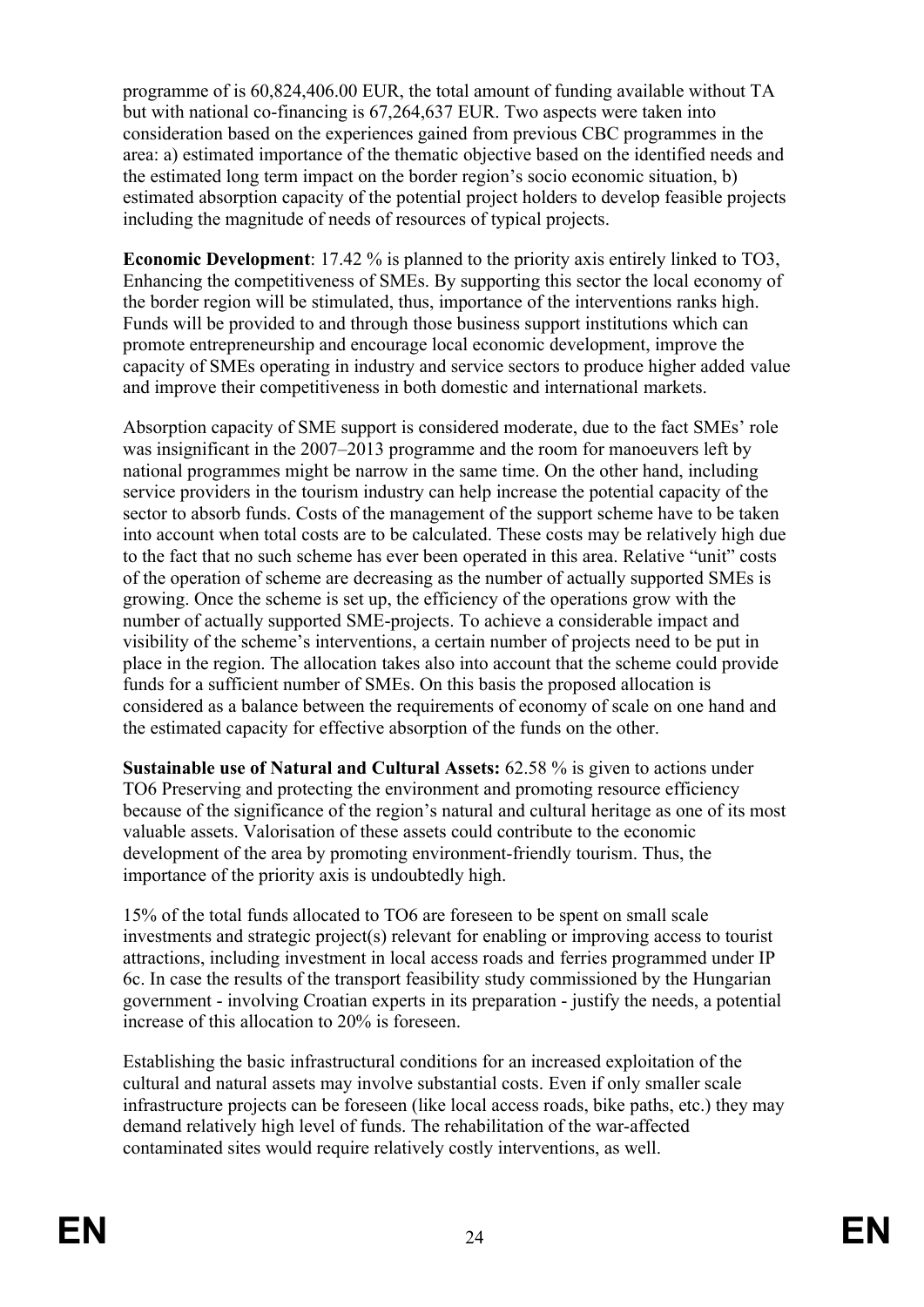Out of total ERDF allocation planned to be given to actions under TO6, 15% of the total available funding serves for the improved conservation of these – mainly natural – assets. Potential project holders are prepared to develop new and relevant projects in this field, however, their number is limited, justifying the relative moderate amount to be spent under the corresponding IP 6d.

Cooperation between stakeholders on different sides of the border has already been successful in both tourism- and nature conservation projects and there is also scope to extend this cooperation. Active cooperation led to advanced capabilities to develop and manage projects, improving the absorption in this intervention field that, by today, is considerably high in the field of exploiting and protecting the natural and cultural assets.

As outlined above, strategic importance of the activities foreseen under this priority axis is high. Additionally, both absorption capacities as well as needs are great. These justify the outstandingly high share of allocation to this priority axis.

**Education:** 10 % is allocated to actions under TO10. Although clear needs have been identified to investing in education, training, including vocational training, the relative cost of these types of projects is significantly lower than the cost of investments in infrastructure. Existing absorption capacity – with special regard to really meaningful projects – seems to be moderate, considering, that both infrastructure and human resources for education are subject of the national OPs under the "Growth and Jobs" objective in both states. The funding allocated is in harmony with the needs in the specific niche the actions address.

**Cooperation:** 10 % is allocated to TO11 Enhancing the institutional capacity of public authorities and stakeholders, because there is a mutual demand to exchange of experiences among diverse territorial units of public administration. This should also include the promotion of legal and administrative cooperation in particular the design and implementation of cross-border strategies in a number of fields of common interest. Experiences of former programmes show real benefits of cooperation on a small scale by generating motivation for further joint activities. The intensity of cross-border cooperation is relatively low and the number of participating entities is few, thus, all cooperation, including "people-to-people" forms are considered as important incentives for future more institutionalised operations. On the other hand the expected projects are relatively less costly and the quantity of them is also limited by the number of both communities and institutions being ready and capable to develop and implement meaningful cooperation projects.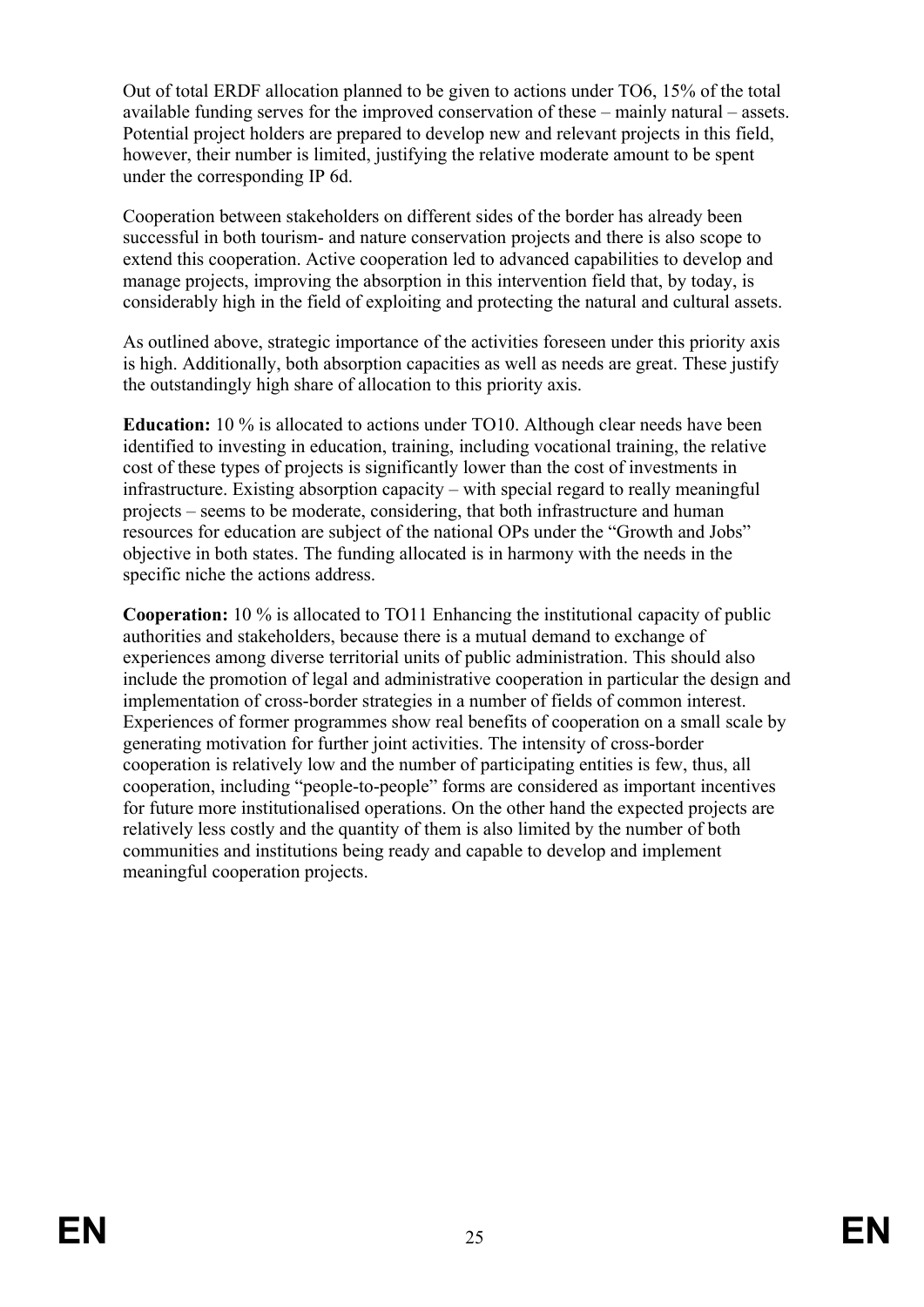| <b>Priority</b><br>axis | ERDF support $(\epsilon)$ | Proportion (%) of the total Union support for<br>the cooperation programme (by Fund) |                                  |                                  | Thematic objective / Investment priority / Specific objective                                                                                                                                                                                                                                           | <b>Result indicators corresponding to</b><br>the specific indicator |
|-------------------------|---------------------------|--------------------------------------------------------------------------------------|----------------------------------|----------------------------------|---------------------------------------------------------------------------------------------------------------------------------------------------------------------------------------------------------------------------------------------------------------------------------------------------------|---------------------------------------------------------------------|
|                         |                           | <b>ERDF</b>                                                                          | <b>ENI</b> (where<br>applicable) | <b>IPA</b> (where<br>applicable) |                                                                                                                                                                                                                                                                                                         |                                                                     |
|                         | 9,960,300.00              | 16.38%                                                                               | $0.00\%$                         | $0.00\%$                         | $\bullet$ 03 - Enhancing the competitiveness of small and medium-sized enterprises, the agricultural<br>sector (for the EAFRD) and the fisheries and aquaculture sector (for the EMFF)                                                                                                                  | [1.1]                                                               |
|                         |                           |                                                                                      |                                  |                                  | $\blacktriangleright$ 3c - Supporting the creation and the extension of advanced capacities for product and service<br>development                                                                                                                                                                      |                                                                     |
|                         |                           |                                                                                      |                                  |                                  | $\blacktriangleright$ 1.1 - Fostering value added business cooperations between SMEs operating on different<br>sides of the border                                                                                                                                                                      |                                                                     |
| 2                       | 35,779,654.00             | 58.82%                                                                               | $0.00\%$                         | $0.00\%$                         | $\bullet$ 06 - Preserving and protecting the environment and promoting resource efficiency                                                                                                                                                                                                              | [2.1, 2.2]                                                          |
|                         |                           |                                                                                      |                                  |                                  | $\bullet$ 6c - Conserving, protecting, promoting and developing natural and cultural heritage                                                                                                                                                                                                           |                                                                     |
|                         |                           |                                                                                      |                                  |                                  | $\blacktriangleright$ 2.1 - Convert the region's natural and cultural heritage assets to tourism attractions with<br>income generating capabilities                                                                                                                                                     |                                                                     |
|                         |                           |                                                                                      |                                  |                                  | • 6d - Protecting and restoring biodiversity and soil and promoting ecosystem services,<br>including through Natura 2000, and green infrastructure                                                                                                                                                      |                                                                     |
|                         |                           |                                                                                      |                                  |                                  | $\bullet$ 2.2 - Restoring the ecological diversity in the border area                                                                                                                                                                                                                                   |                                                                     |
|                         | 5,717,494.00              | 9.40%                                                                                | $0.00\%$                         | $0.00\%$                         | $\blacktriangleright$ 11 - Enhancing institutional capacity of public authorities and stakeholders and an efficient<br>public administration                                                                                                                                                            | [3.1.]                                                              |
|                         |                           |                                                                                      |                                  |                                  | • 11b - Promoting legal and administrative cooperation and cooperation between citizens and<br>institutions (ETC-CB)                                                                                                                                                                                    |                                                                     |
|                         |                           |                                                                                      |                                  |                                  | $\blacktriangleright$ 3.1 - Involvement of more social and institutional actors in cross-border cooperation                                                                                                                                                                                             |                                                                     |
|                         | 5,717,494.00              | 9.40%                                                                                | $0.00\%$                         | $0.00\%$                         | $\bullet$ 10 - Investing in education, training and vocational training for skills and lifelong learning                                                                                                                                                                                                | [4.1]                                                               |
|                         |                           |                                                                                      |                                  |                                  | • 10b - Investing in education, training and vocational training for skills and lifelong learning<br>by developing and implementing joint education, vocational training and training schemes<br>(ETC-CB)                                                                                               |                                                                     |
|                         |                           |                                                                                      |                                  |                                  | $\bullet$ 4.1 - Improve the role of educational institutions as intellectual centres for increasing the<br>specific local knowledge-base in the region                                                                                                                                                  |                                                                     |
| 5                       | 3,649,464.00              | $6.00\%$                                                                             | $0.00\%$                         | $0.00\%$                         | 5.1 - The main result will be the sound and timely execution of all measures that are necessary for<br>implementing the Cooperation Programme (including the launch of calls, selection of projects,<br>monitoring, administrative and technical assistance, evaluation, information and communication, | U                                                                   |

# **Table 2: Overview of the investment strategy of the cooperation programme**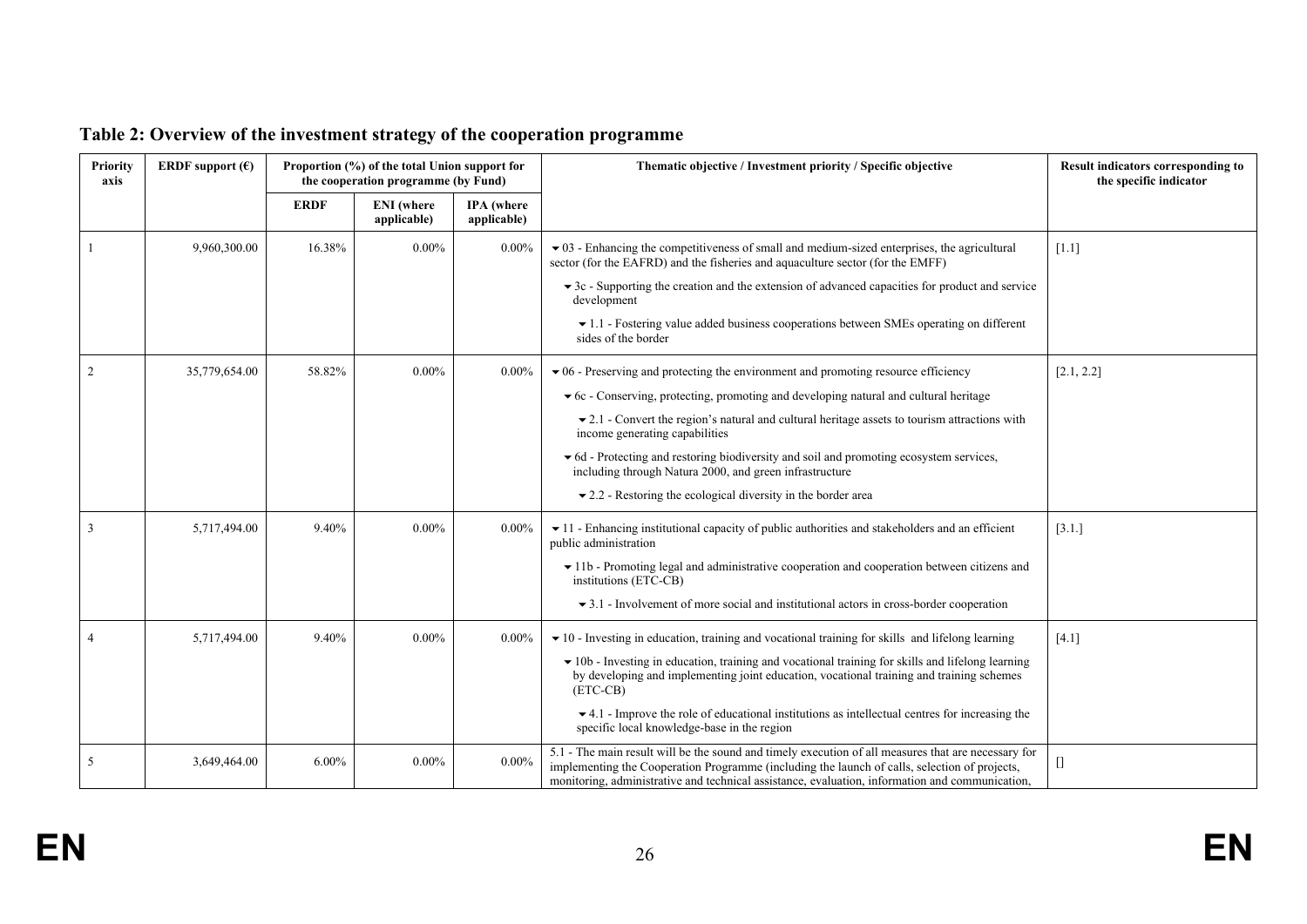| Priority<br>axis | <b>ERDF</b> support $(\epsilon)$ | Proportion (%) of the total Union support for<br>the cooperation programme (by Fund) |                                  |                                  | Thematic objective / Investment priority / Specific objective                                     | <b>Result indicators corresponding to</b><br>the specific indicator |
|------------------|----------------------------------|--------------------------------------------------------------------------------------|----------------------------------|----------------------------------|---------------------------------------------------------------------------------------------------|---------------------------------------------------------------------|
|                  |                                  | <b>ERDF</b>                                                                          | <b>ENI</b> (where<br>applicable) | <b>IPA</b> (where<br>applicable) |                                                                                                   |                                                                     |
|                  |                                  |                                                                                      |                                  |                                  | audit and control measures etc.) and that are the prerequisite for the programme's effectiveness. |                                                                     |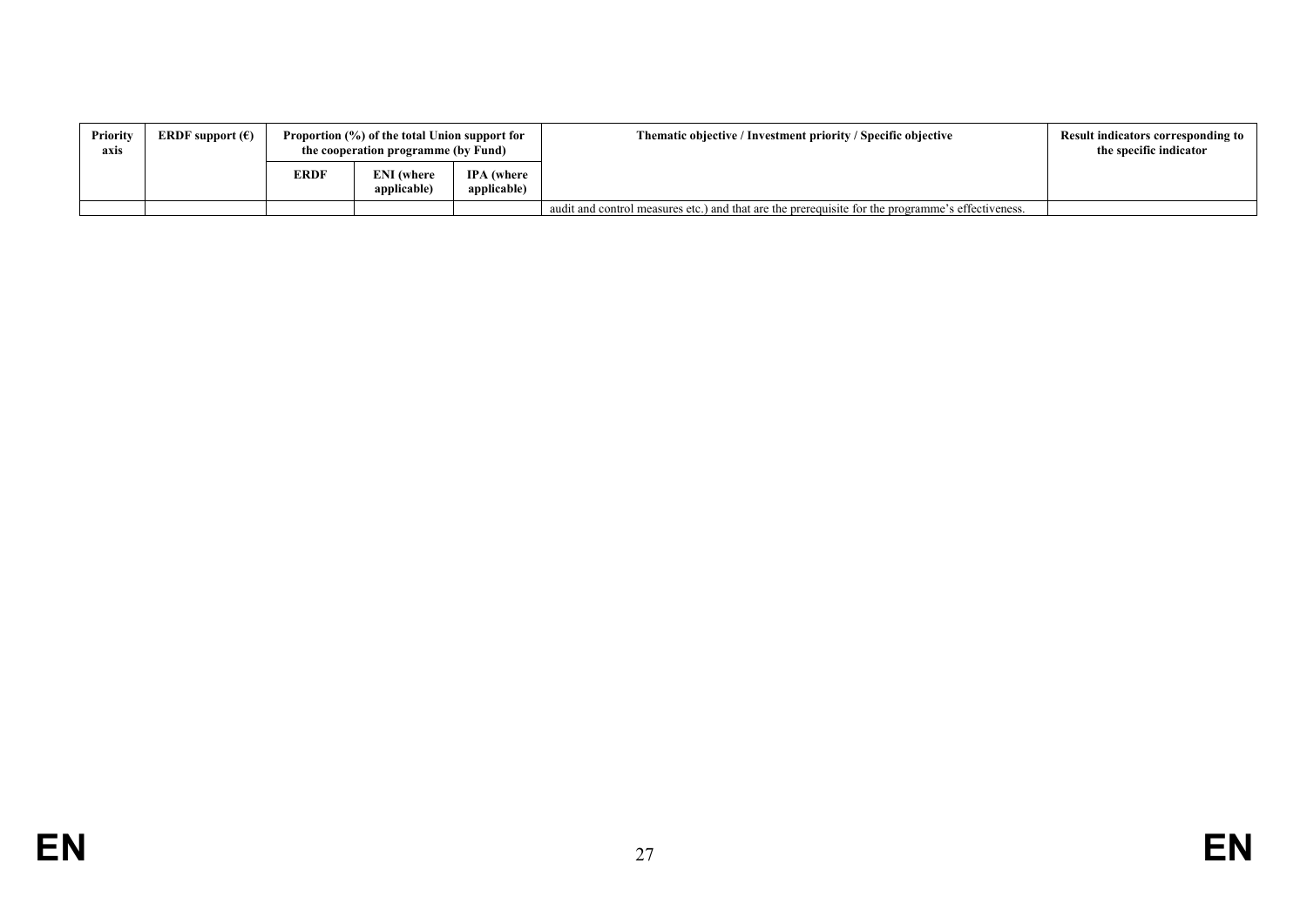### **2. PRIORITY AXES**

#### **2.A DESCRIPTION OF THE PRIORITY AXES OTHER THAN TECHNICAL ASSISTANCE**

#### **2.A.1 Priority axis**

| ID of the priority axis    |                                       |
|----------------------------|---------------------------------------|
| Title of the priority axis | Enhancing the Competitiveness of SMEs |

 $\Box$  The entire priority axis will be implemented solely through financial instruments

 $\Box$  The entire priority axis will be implemented solely through financial instruments set up at Union level

 $\Box$  The entire priority axis will be implemented through community-led local development

#### 2.A.2 Justification for the establishment of a priority axis covering more than one thematic objective (where applicable)

Not applicable

### **2.A.3 Fund and calculation basis for Union support**

| Fund | Calculation basis (total eligible expenditure or eligible<br>public expenditure) |
|------|----------------------------------------------------------------------------------|
| ERDF | Total                                                                            |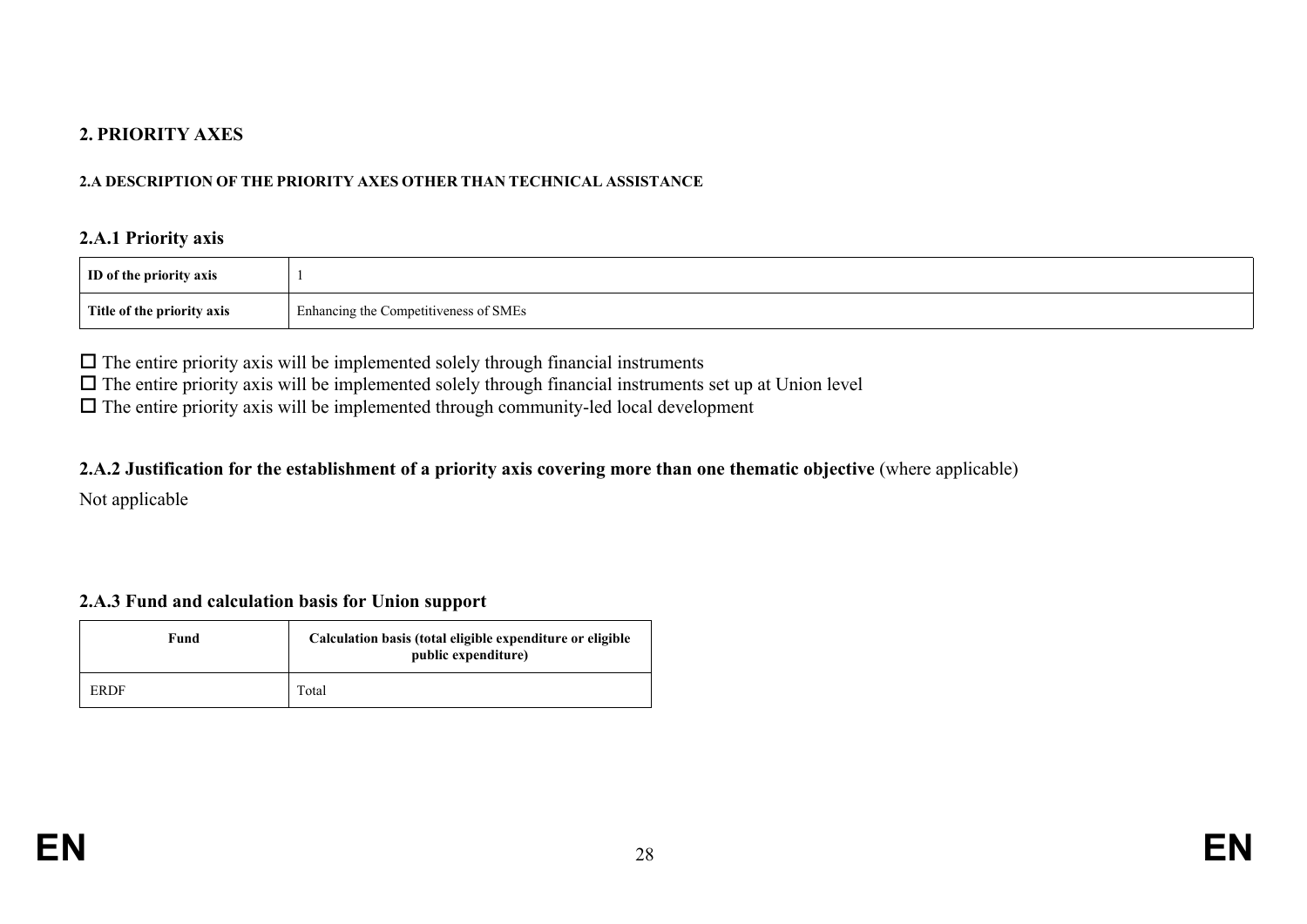# **2.A.4 Investment priority**

| TD of                              | $\sim$                                                                                                                          |
|------------------------------------|---------------------------------------------------------------------------------------------------------------------------------|
| vestment priority                  | JU.                                                                                                                             |
| 1nv                                |                                                                                                                                 |
| Title<br>ot **<br>estment priority | development<br>duanced cans<br>Supporting the<br>es for product .<br>$\cdot$ creation and the $\epsilon$ .<br>extension<br>ot a |

# **2.A.5 Specific objectives corresponding to the investment priority and expected results**

| ID of the specific objective                                                   | 1.1                                                                                                                                                                                                                                                                                                                                                                                                                                                                                                                                                                                                                                |
|--------------------------------------------------------------------------------|------------------------------------------------------------------------------------------------------------------------------------------------------------------------------------------------------------------------------------------------------------------------------------------------------------------------------------------------------------------------------------------------------------------------------------------------------------------------------------------------------------------------------------------------------------------------------------------------------------------------------------|
| Title of the specific objective                                                | Fostering value added business cooperations between SMEs operating on different sides of the border                                                                                                                                                                                                                                                                                                                                                                                                                                                                                                                                |
| <b>Results that the Member States</b><br>seek to achieve with Union<br>support | Analysis has clearly shown that Hungarian and Croatian SMEs have not been able to recover from the shock of the economic<br>crisis. Several analyses revealed that enterprises of the programme area have financial, innovation and networking problems.<br>Weak internationalisation is one of the most crucial hindering factor which is especially true for the SMEs of the programme<br>area with no improvement in the past years.                                                                                                                                                                                            |
|                                                                                | Cross-border business cooperations in the programme area have multiple obstacles: language barrier, traditionally isolating<br>borders hampered by the wartime period of the formerly Yugoslav countries, depressed socio-economic situation of the area,<br>low inclination of SMEs for building international connections, serious problems with entrepreneurial skills and financing.                                                                                                                                                                                                                                           |
|                                                                                | These cumulative problems could be addressed by a special local SME development scheme fostering development of local<br>SMEs with strong focus on value added improvement via improving their financial background and simultaneously enhancing<br>their cross-border business cooperations with high attention to provision of an all-round set of assistance to cooperating SMEs<br>with built-in SME project generation and management services.                                                                                                                                                                               |
|                                                                                | Investment priority focuses on fostering value added producing capability of enterprises operating in industry and services by<br>boosting their product and service development activities through joint economic development actions which could generate<br>higher GVA and consequently makes it possible to find new markets. By assistance of special development scheme SMEs are<br>expected to develop joint projects aiming at establishing the following types of business cooperation: joint product, technology<br>and service development, supplier chains, common marketing, future establishment of a joint venture. |
|                                                                                | By enhancing business cooperation focusing on joint product and service developments, value added production of<br>cooperating SMEs is expected to be improved in the bordering area. In general, it will help SMEs to become more stable and                                                                                                                                                                                                                                                                                                                                                                                      |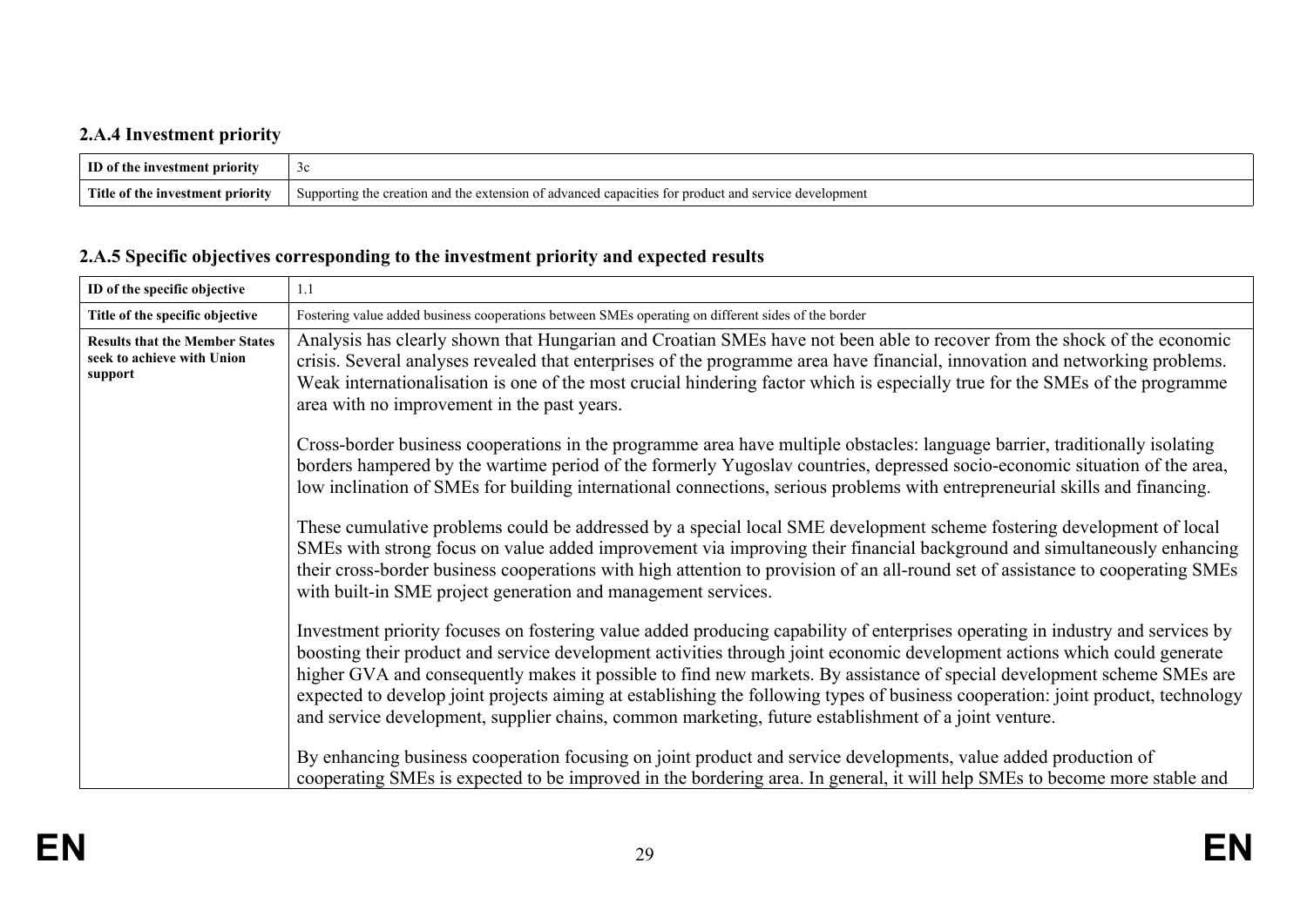| ID of the specific objective    | 1.1                                                                                                                                                                                                                                                                                                                                                                                                                                                                                                                                             |
|---------------------------------|-------------------------------------------------------------------------------------------------------------------------------------------------------------------------------------------------------------------------------------------------------------------------------------------------------------------------------------------------------------------------------------------------------------------------------------------------------------------------------------------------------------------------------------------------|
| Title of the specific objective | Fostering value added business cooperations between SMEs operating on different sides of the border                                                                                                                                                                                                                                                                                                                                                                                                                                             |
|                                 | profitable in the border region that is expected to have a positive impact on employment, too.                                                                                                                                                                                                                                                                                                                                                                                                                                                  |
|                                 | New business services to be made available for tourists visiting the natural and cultural attractions of the border area will<br>contribute to increased attractiveness of the region and to increased revenues from and employment linked to tourism.                                                                                                                                                                                                                                                                                          |
|                                 | Crucial element of this special SME development scheme is built-in project generation and management support for<br>cooperating SMEs based on the existing SME support networks with involvement of development agencies and enterprise<br>development foundations operating in the programme area. This new SME development scheme enlarges the scope of their<br>SME support activities in a complementary way (e.g. the new scheme amplifies the impact of existing micro-credit scheme of<br>Hungarian enterprise development foundations). |
|                                 | This special cooperation-driven SME development scheme could also serve as complementary set of actions to the SME<br>development instruments of national mainstream programmes. Main complementarity of this scheme lies in the strong focus<br>on SME project generation and management assistance with a built-in mentoring mechanism supporting SMEs in their project<br>activities through the whole duration of project implementation.                                                                                                   |
|                                 | <b>Result indicator:</b><br>Average GVA per capita of industry and services sectors of the programme area                                                                                                                                                                                                                                                                                                                                                                                                                                       |

#### **Table 3: Programme-specific result indicators** (by specific objective)

| Specific objective<br>1.1<br>· Fostering value | s onerating on different sides.<br><b>SME</b><br>of the border<br>: added<br>$^{\circ}$ cooperations between $\ddot{\circ}$<br>l business |
|------------------------------------------------|-------------------------------------------------------------------------------------------------------------------------------------------|
|------------------------------------------------|-------------------------------------------------------------------------------------------------------------------------------------------|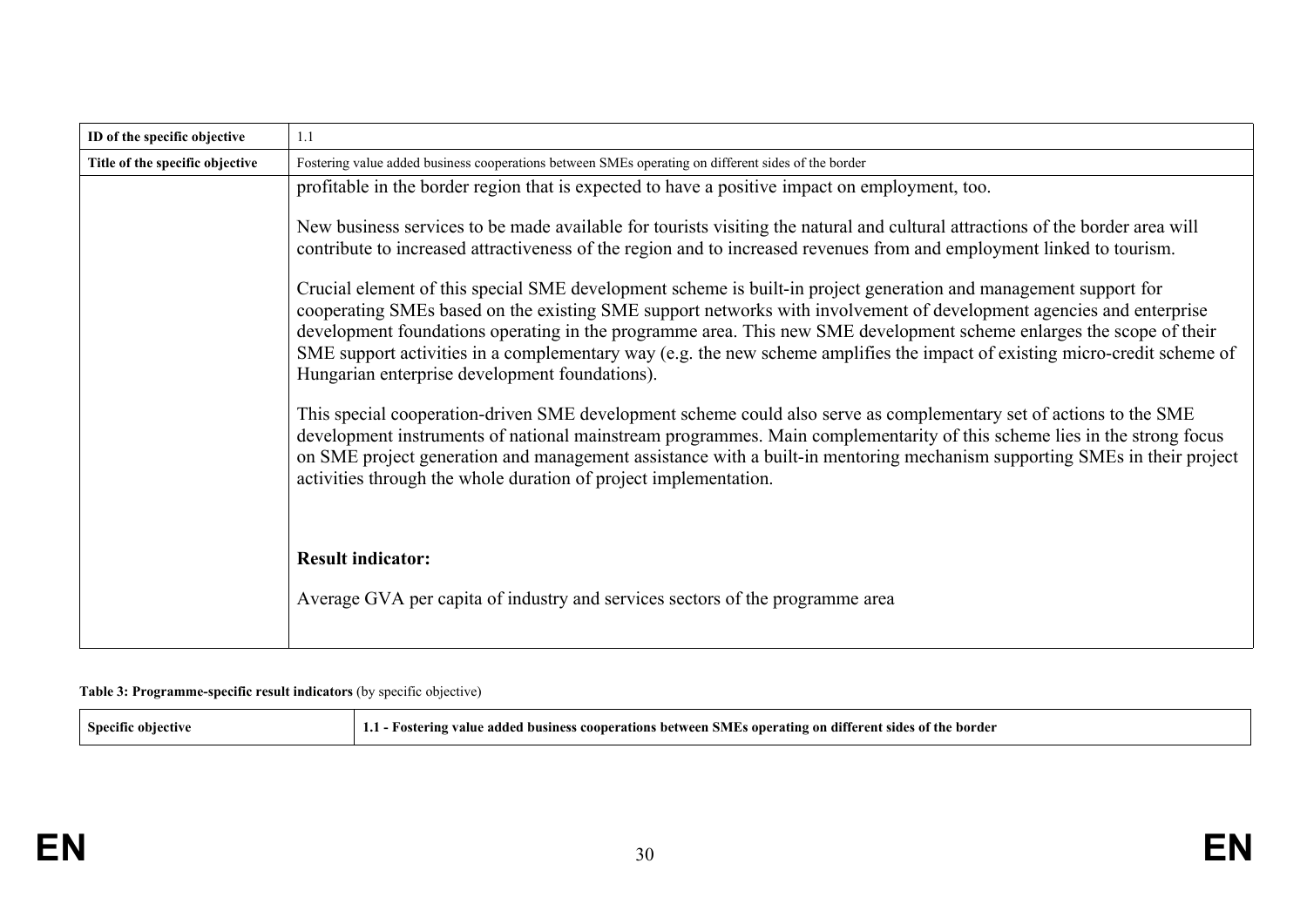| ID   | <b>Indicator</b>                                                                    | <b>Measurement unit</b> | <b>Baseline value</b> | <b>Baseline</b><br>year | Target value (2023) | Source of data                           | <b>Frequency of reporting</b>                                       |
|------|-------------------------------------------------------------------------------------|-------------------------|-----------------------|-------------------------|---------------------|------------------------------------------|---------------------------------------------------------------------|
| -1.1 | Average GVA per capita of<br>industry and services sectors of<br>the programme area | <b>EUR</b>              | 5,208.00              | 2011                    | 5,500.00            | National Bureaus of<br><b>Statistics</b> | Three times during programme<br>implementation: 2018, 2020,<br>2023 |

## **2.A.6 Actions to be supported under the investment priority** (by investment priority)

## 2.A.6.1 A description of the type and examples of actions to be supported and their expected contribution to the specific objectives, including, where *appropriate, identification of the main target groups, specific territories targeted and types of beneficiaries*

| <b>Investment priority</b>                                                                                                                                                                                                                                                                                                                | 3c - Supporting the creation and the extension of advanced capacities for product and service development                                                                                                                                                                                                                                                                                                                                                                                                                                                                                                                                                                                                                                        |  |  |
|-------------------------------------------------------------------------------------------------------------------------------------------------------------------------------------------------------------------------------------------------------------------------------------------------------------------------------------------|--------------------------------------------------------------------------------------------------------------------------------------------------------------------------------------------------------------------------------------------------------------------------------------------------------------------------------------------------------------------------------------------------------------------------------------------------------------------------------------------------------------------------------------------------------------------------------------------------------------------------------------------------------------------------------------------------------------------------------------------------|--|--|
| ı.<br>Special cross-border SME development scheme is set up with overall project development and management support in order to foster joint product and<br>services development of cooperating SMEs in the programme area and thus improving presently weak financial background and networking attitudes of<br>local SME <sub>s</sub> . |                                                                                                                                                                                                                                                                                                                                                                                                                                                                                                                                                                                                                                                                                                                                                  |  |  |
| $\bullet$<br>evaluation of concept notes),                                                                                                                                                                                                                                                                                                | Establishment and elaboration of a cross-border SME development scheme:<br>setting up of a funding mechanism and implementation framework for generating cross-border joint SME development projects,<br>launching and overall management of cross-border SME open call mechanism,<br>SME project generation assistance: assisting SMEs in developing their cross-border joint project concept notes (active promotion and information<br>service on the cross-border SME scheme, organization of information and brokerage events, assistance for SMEs in elaborating their concept notes,<br>SME project development assistance: assisting SMEs in formulating their cross-border joint project proposals (assistance in development of cross- |  |  |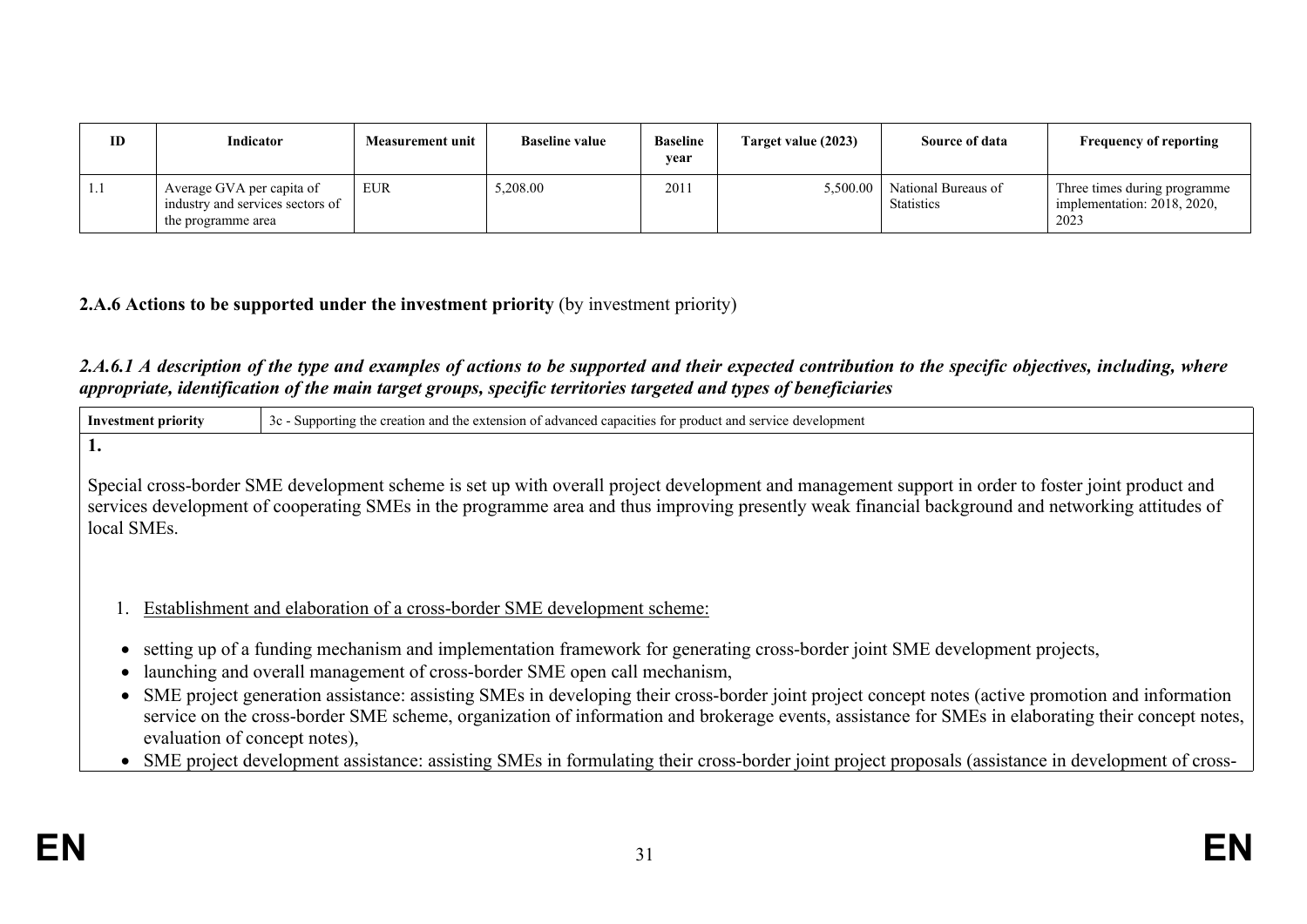| <b>Investment priority</b> | 3c - Supporting the creation and the extension of advanced capacities for product and service development                                                                                                                                                                                                                                                                                                 |
|----------------------------|-----------------------------------------------------------------------------------------------------------------------------------------------------------------------------------------------------------------------------------------------------------------------------------------------------------------------------------------------------------------------------------------------------------|
|                            | border SME projects, formulating business cooperation activities, outlining project budget, elaboration of supplementary studies if needed),<br>SME project management assistance: supporting SMEs in management of cross-border joint SME development projects (assistance in<br>administrative and financial project management),<br>monitoring of cross-border SME projects, frequent reporting to JS. |
|                            | Supporting development projects of cooperating SMEs in the following fields:                                                                                                                                                                                                                                                                                                                              |
|                            | cross-border joint product, technology or service development of cooperating SMEs operating on different sides of the border for increasing their<br>value added production and broadening their markets,                                                                                                                                                                                                 |
| border,                    | joining of SMEs to supplier chains including cooperating SMEs being suppliers of other types of companies (only SMEs are supported),<br>cross-border joint development of marketing, promotional and demonstration facilities and services of SMEs operating on different sides of the                                                                                                                    |
| production,                | supporting cross-border cooperation of SMEs for participating in training courses gaining or reinforcing specialised management skills and<br>competencies (e.g. language knowledge, cultural behaviour, technical competencies, challenge of succession) for improving their value added                                                                                                                 |
|                            | encouraging the support of the creation and the further development of the cross-border joint economic clusters.                                                                                                                                                                                                                                                                                          |
|                            | Main target groups and types of beneficiaries                                                                                                                                                                                                                                                                                                                                                             |
|                            | <b>Main target group</b> of the Investment Priority is the SMEs operating in the programme area.                                                                                                                                                                                                                                                                                                          |
|                            | Cross-border SME development partnership acts as the beneficiary of the Investment Priority with cooperating SMEs involved as Project Partners at<br>a later stage of project implementation via Project Partner Light scheme.                                                                                                                                                                            |
|                            | Members in cross-border SME development partnership:                                                                                                                                                                                                                                                                                                                                                      |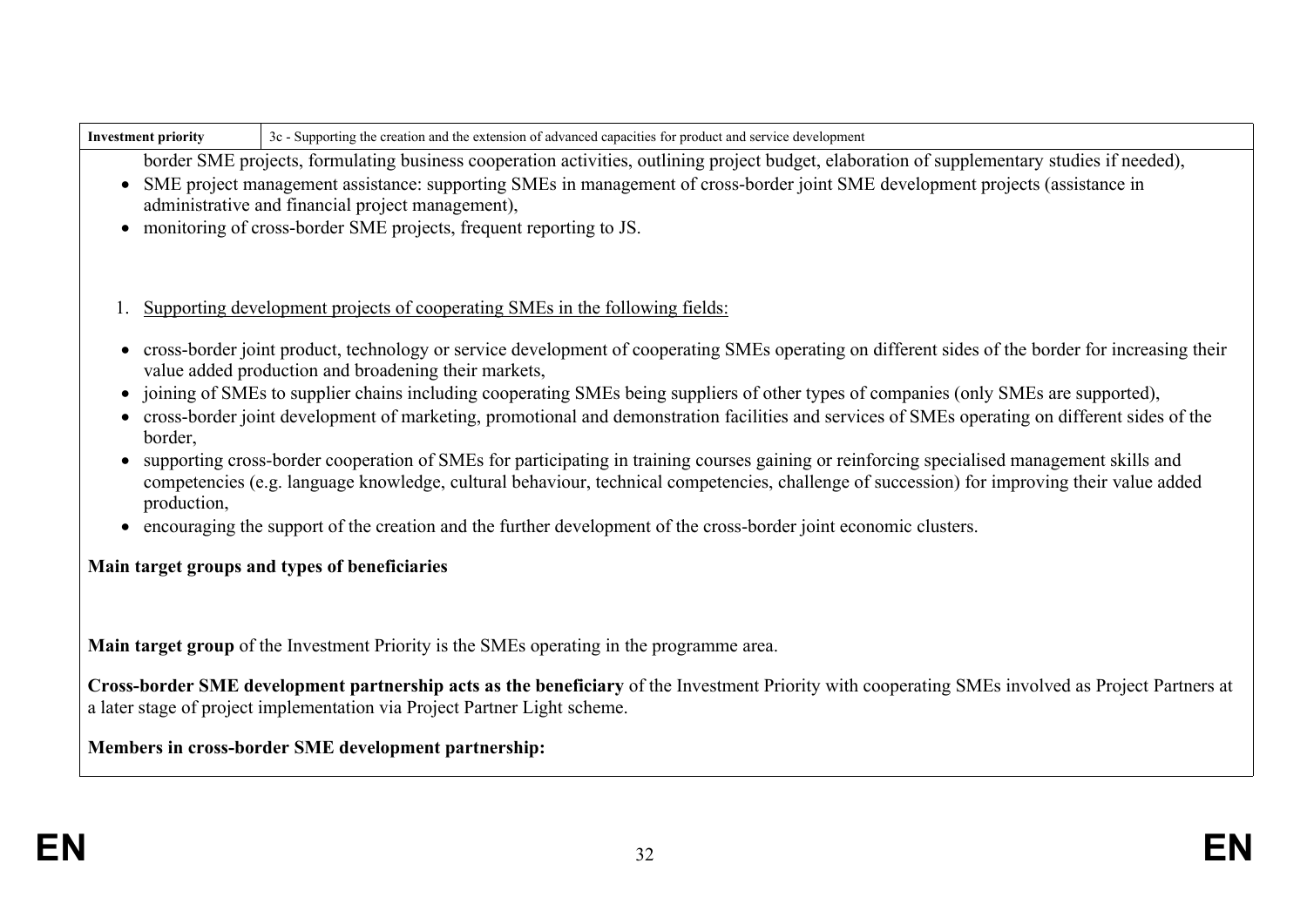**Lead Beneficiary** (LB) should have a relevant experience in SME development programmes and has to be able to coordinate the scheme with many Project Partners involved from 2 countries. Knowing the specificities of the border region and having on-site experience in the counties shall be taken into account when selecting the Lead Beneficiary by the Monitoring Committee via restricted nomination procedure.

**Project Partners** (PPs) should have a representation of the border area and should have local project development experience in the programme area as well as in supporting development of SMEs. They should have local project management capacities as well. Project Partners should preferably have county-wide scope of activities focusing on counties of the programme area. Those criteria will be taken into account when selecting the Project Partners by the Monitoring Committee via restricted nomination procedure.

**Project Partner Lights** (PPLs) are co-operating SMEs operating on both side of the border selected via open call for proposal.

## **Specific territories targeted**

For reaching measurable economic cooperation impacts, cross-border SME development scheme focuses on the bordering counties of the programme area:

- Hungarian side: Baranya, Somogy, Zala counties,
- Croatian side: Osječko-baranjska, Virovitičko-podravska, Koprivničko-križevačka and Međimurska counties.

On the basis of results of SME development scheme implementation, extension of the scheme to invitation of SMEs operating in non-bordering counties of the programme area could be possible upon decision of the Monitoring Committee.

## *2.A.6.2 Guiding principles for the selection of operations*

**Investment priority** 3c - Supporting the creation and the extension of advanced capacities for product and service development

Investment priority is implemented through a special cross-border cooperation project with the aim of supporting cross-border SME projects via a crossborder SME development scheme. A cross-border SME development partnership is entitled for the overall management of the SME development scheme and implementation of special project generation actions for the sake of successful allocation of funds available for cooperating SMEs. Division of tasks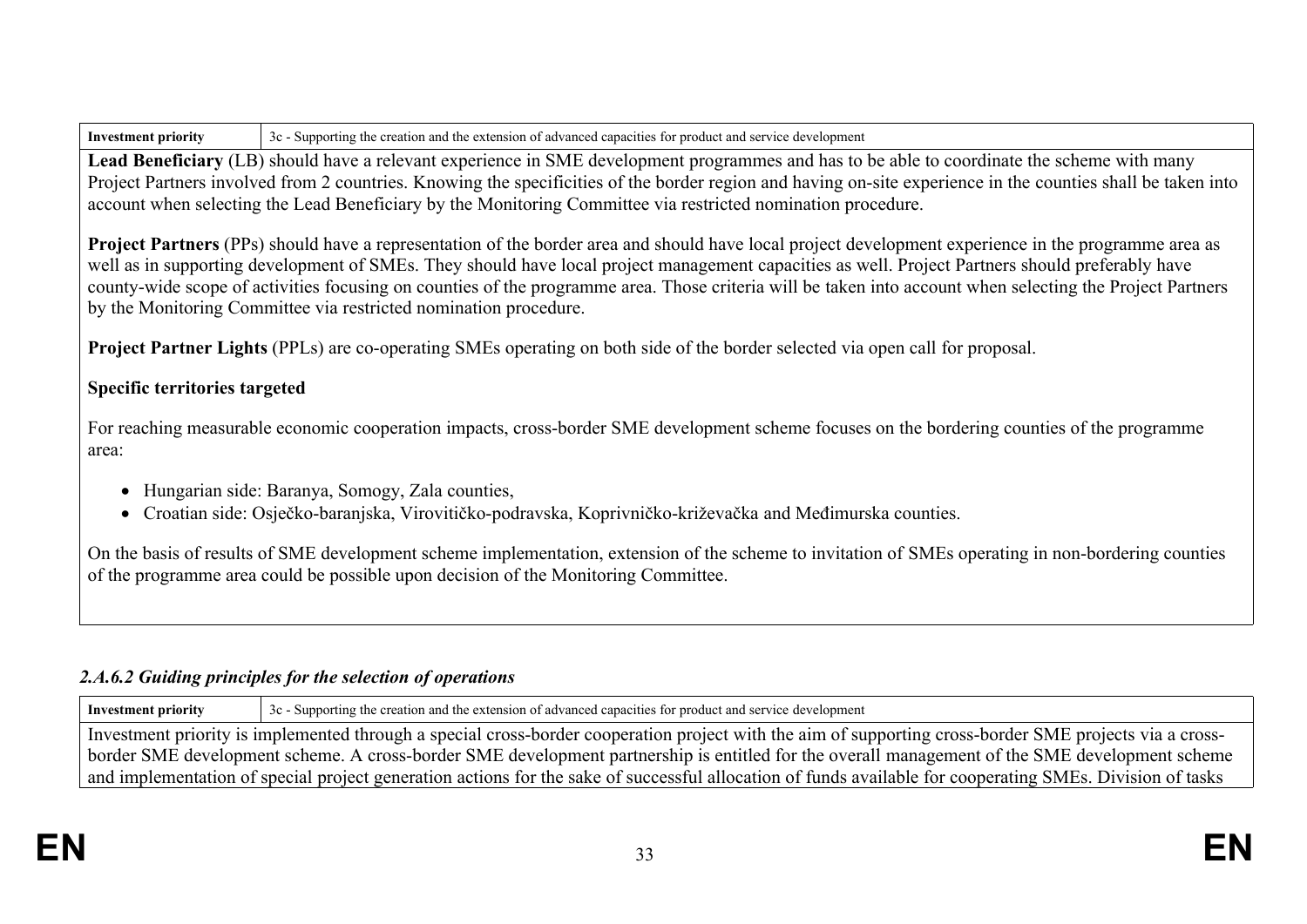among Lead Beneficiary and Project Partners (PPs) is stipulated in a Partnership Agreement. Relevant National Authorities and the Managing Authority, involving the MC, shall define specific conditions and eligibility criteria for Project Partners.

Lead Beneficiary and PPs are selected by the Monitoring Committee via restricted nomination procedure.

Support of cooperating SMEs is implemented via PP Light scheme. Supported SMEs will be selected through an open call for proposal, so SMEs can join the project at a later stage of project implementation as PP Lights.

Most important principles for the selection criteria, inter alia, are

- value added of cross-border joint product, technology or service development of cooperating SMEs,
- marketability of joint SME developments,
- innovative character of SME developments,
- financial sustainability.

Coordination is needed between providing support to SMEs operating in tourism under Priority axis 1 and actions to promote natural and cultural heritage under Priority axis 2:

- among actors operating in tourism sector exclusively SMEs are supported under TO 3 while no SMEs are supported under TO 6;
- under Priority axis 1 preference should be given to joint projects of SMEs operating in the proximity of cultural and natural heritage areas supported by tourism development projects under Priority axis 2 or by tourism development projects co-financed by former Croatian-Hungarian CBC programmes.

SMEs operating in all kind of industrial and services sectors are supported with no sectoral restrictions as in the programme area as a whole, there is no significant sector specialisation.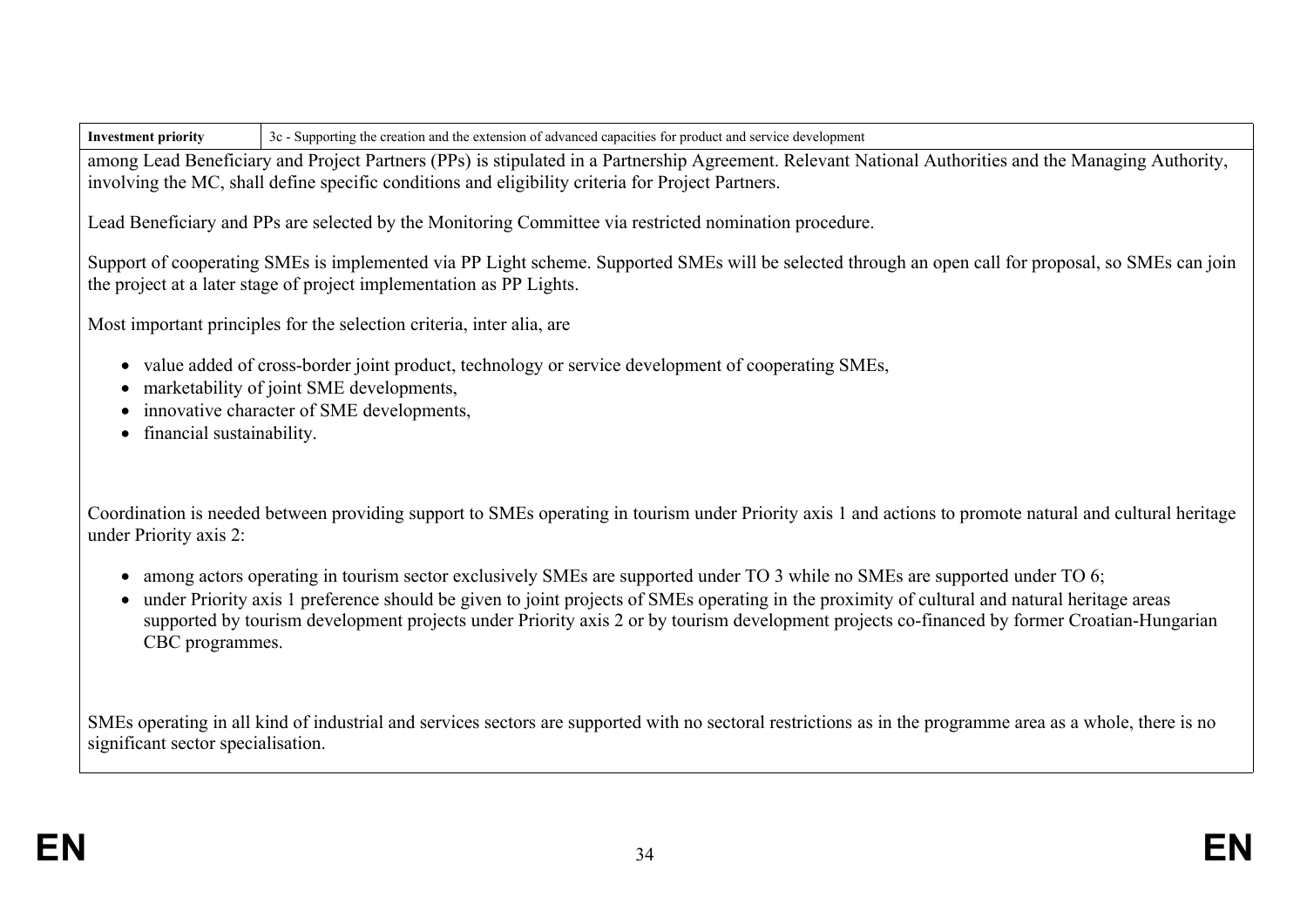| <b>Investment priority</b> | 3c - Supporting the creation and the extension of advanced capacities for product and service development |
|----------------------------|-----------------------------------------------------------------------------------------------------------|
|----------------------------|-----------------------------------------------------------------------------------------------------------|

Preference should be given to SMEs planning to employ unemployed women or young people.

Tourism-related projects of the supported SMEs need to meet specific selection criteria to be elaborated on the basis of the Handbook to Tourism Projects in the Hungary-Croatia IPA Cross-border Co-operation Programme 2007-2013 (approved by the Joint Monitoring Committee via JMC Decision No 32/2011 (27.10)). Tourism-related projects are preferred to be based on past or current developments in line with the Handbook to Tourism Projects.

Further general principles are defined in Chapter 8.4.

### **Implementation mechanism of PP Light scheme should have the following milestones:**

- Setting up the implementation framework (allocation, institutions, financial mechanism, workflow, call for proposal, evaluation manual, implementation manual, etc.)
- Establishment of PP Light project partnership and signing Partnership Agreement
- SME project generation (development of SME concept notes)
- SME project development (development of detailed SME project proposals)
- Evaluation and selection procedure
- Implementation of cross-border SME projects (reporting, validation of expenditures, reimbursement, closure, etc.)
- Monitoring of SME projects

## *2.A.6.3 Planned use of financial instruments* **(where appropriate)**

| Investment priority | evelopment<br>Leanacifies for product and s<br>CPTU1CQ<br>reation<br>extension<br>at advanc<br>pporting<br>$\sim$ $\sim$ |
|---------------------|--------------------------------------------------------------------------------------------------------------------------|
|                     |                                                                                                                          |

## *2.A.6.4 Planned use of major projects* **(where appropriate)**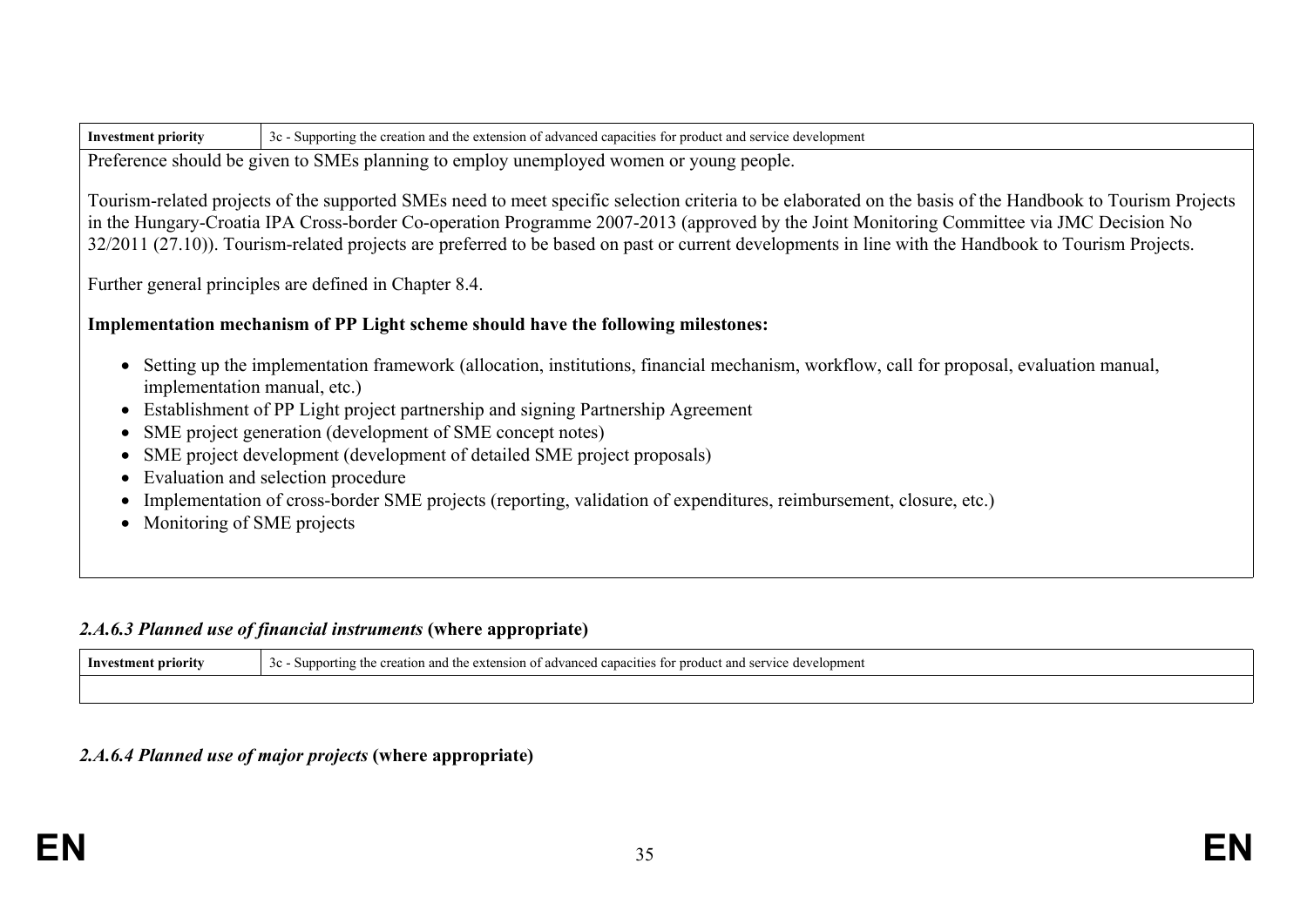| -Investmen<br>mrit | f advanced capacities for product and service o<br>creation and the extension of .<br>development<br>Sunno<br>ıng the |
|--------------------|-----------------------------------------------------------------------------------------------------------------------|
|                    |                                                                                                                       |

# *2.A.6.5 Output indicators* **(by investment priority)**

# **Table 4: Common and programme-specific output indicators**

| <b>Investment priority</b> |  | 3c - Supporting the creation and the extension of advanced capacities for product and service development |                         |                     |                      |                               |
|----------------------------|--|-----------------------------------------------------------------------------------------------------------|-------------------------|---------------------|----------------------|-------------------------------|
| ID                         |  | Indicator                                                                                                 | <b>Measurement unit</b> | Target value (2023) | Source of data       | <b>Frequency of reporting</b> |
| CO <sub>01</sub>           |  | Productive investment: Number of enterprises<br>receiving support                                         | Enterprises             | 80.00               | Programme monitoring | yearly                        |
| CO <sub>02</sub>           |  | Productive investment: Number of enterprises<br>receiving grants                                          | Enterprises             | 80.00               | Programme monitoring | yearly                        |
| CO <sub>04</sub>           |  | Productive investment: Number of enterprises<br>receiving non-financial support                           | Enterprises             | 80.00               | Programme monitoring | yearly                        |

## **2.A.7 Performance framework**

# **Table 5: Performance framework of the priority axis**

| <b>Priority axis</b> |                   | 1 - Enhancing the Competitiveness of SMEs |                     |                                        |                              |                     |                         |                                                                    |
|----------------------|-------------------|-------------------------------------------|---------------------|----------------------------------------|------------------------------|---------------------|-------------------------|--------------------------------------------------------------------|
| ID                   | Indicator<br>type | Indicator or key                          | implementation step | Measurement unit, where<br>appropriate | <b>Milestone for</b><br>2018 | Final target (2023) | Source of<br>data       | <b>Explanation of relevance of indicator, where</b><br>appropriate |
| 1.1                  |                   | Financial indicator                       |                     | <b>EUR</b>                             | 2,200,000                    | 11,718,000.00       | Programme<br>monitoring | n. a.                                                              |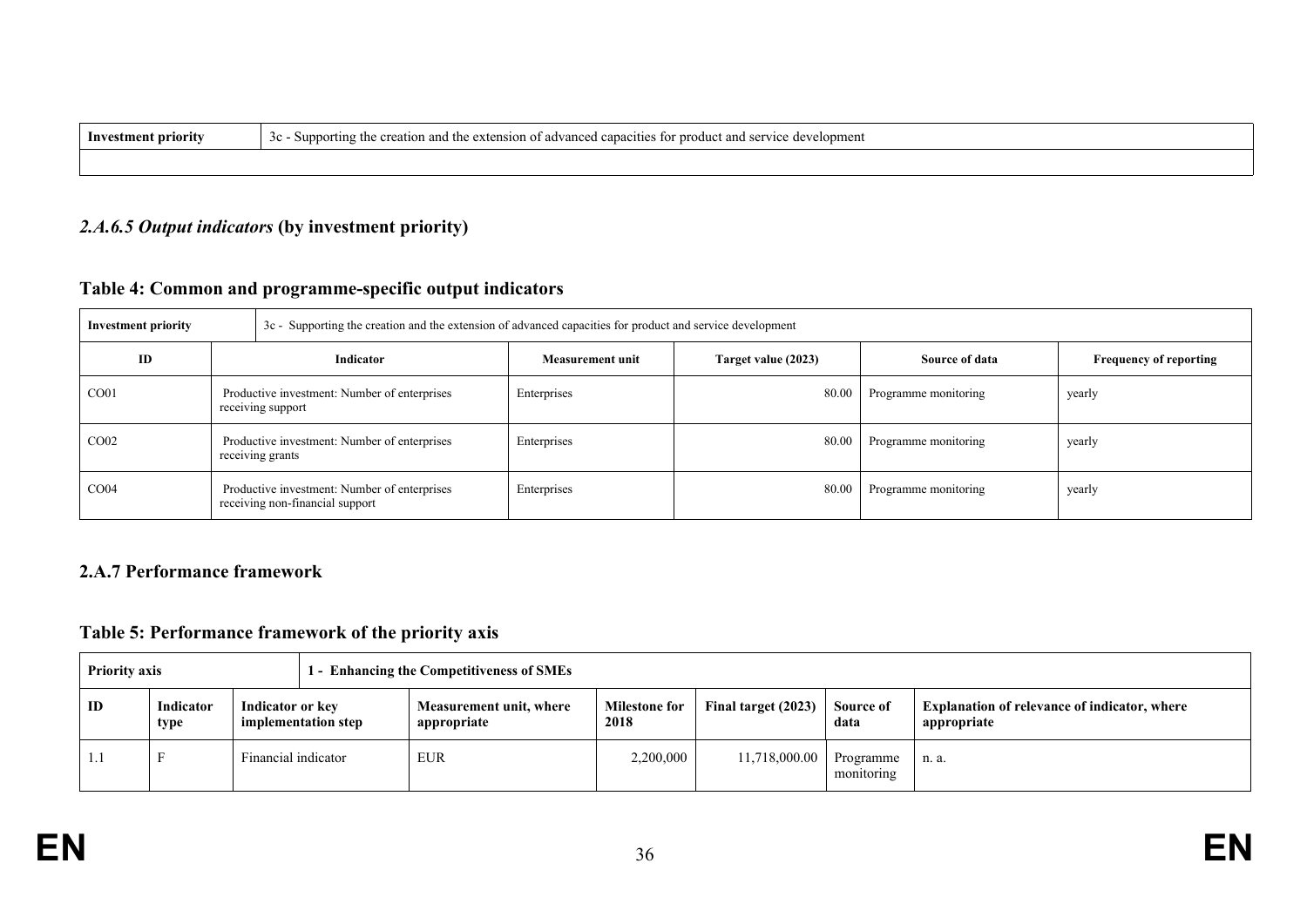| <b>Priority axis</b> |                   |                  |                       | 1 - Enhancing the Competitiveness of SMEs |                              |                     |                         |                                                                    |
|----------------------|-------------------|------------------|-----------------------|-------------------------------------------|------------------------------|---------------------|-------------------------|--------------------------------------------------------------------|
| ID                   | Indicator<br>type | Indicator or key | implementation step   | Measurement unit, where<br>appropriate    | <b>Milestone for</b><br>2018 | Final target (2023) | Source of<br>data       | <b>Explanation of relevance of indicator, where</b><br>appropriate |
| 1.2                  | O                 | receiving grants | Number of enterprises | number                                    | 15                           | 80.00               | programme<br>monitoring |                                                                    |

### **Additional qualitative information on the establishment of the performance framework**

#### **2.A.8 Categories of intervention**

Categories of intervention corresponding to the content of the priority axis, based on a nomenclature adopted by the Commission, and indicative breakdown of Union support

# **Tables 6-9: Categories of intervention**

# **Table 6: Dimension 1 Intervention field**

| <b>Priority axis</b>                                                                                                | 1 - Enhancing the Competitiveness of SMEs |                     |
|---------------------------------------------------------------------------------------------------------------------|-------------------------------------------|---------------------|
|                                                                                                                     | Code                                      | Amount $(\epsilon)$ |
| 001. Generic productive investment in small and medium –sized enterprises ('SMEs')                                  |                                           | 6,502,500.00        |
| 066. Advanced support services for SMEs and groups of SMEs (including management, marketing and<br>design services) |                                           | 2,310,300.00        |
| 075. Development and promotion of tourism services in or for SMEs                                                   |                                           | 1,147,500.00        |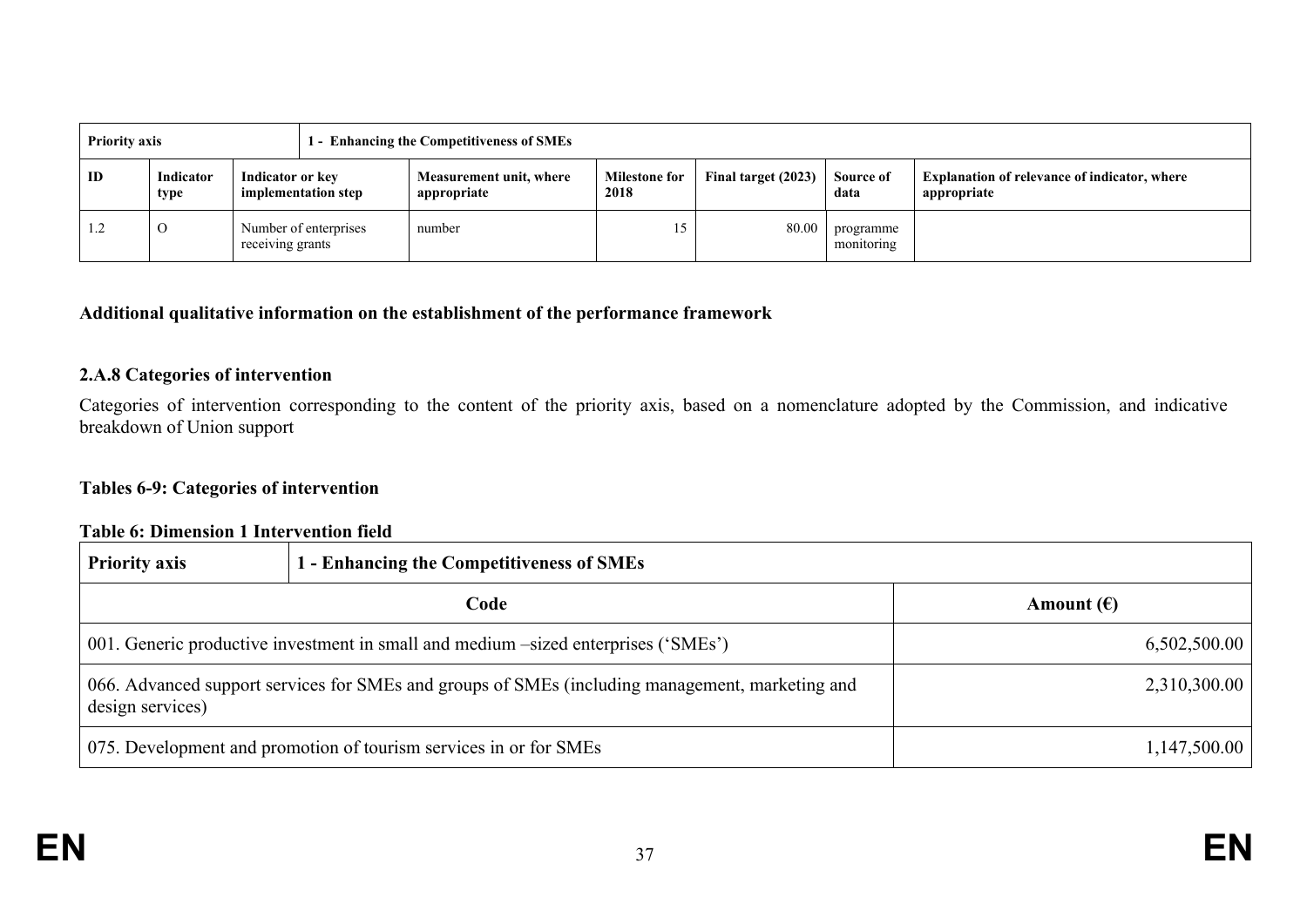#### **Table 7: Dimension 2 Form of finance**

| <b>Priority axis</b>            | 1 - Enhancing the Competitiveness of SMEs |                     |
|---------------------------------|-------------------------------------------|---------------------|
|                                 | Code                                      | Amount $(\epsilon)$ |
| $\vert$ 01. Non-repayable grant |                                           | 9,960,300.00        |

# **Table 8: Dimension 3 Territory type**

| <b>Priority axis</b>                                            | 1 - Enhancing the Competitiveness of SMEs |                     |
|-----------------------------------------------------------------|-------------------------------------------|---------------------|
|                                                                 | Code                                      | Amount $(\epsilon)$ |
| 01. Large Urban areas (densely populated $>50,000$ population)  |                                           | 5,976,180.00        |
| 02. Small Urban areas (intermediate density $>5000$ population) |                                           | 2,988,090.00        |
| 03. Rural areas (thinly populated)                              |                                           | 996,030.00          |

# **Table 9: Dimension 6 Territorial delivery mechanisms**

| <b>Priority axis</b>       | <b>1 - Enhancing the Competitiveness of SMEs</b> |                     |
|----------------------------|--------------------------------------------------|---------------------|
|                            | Code                                             | Amount $(\epsilon)$ |
| $\vert$ 07. Not applicable |                                                  | 9,960,300.00        |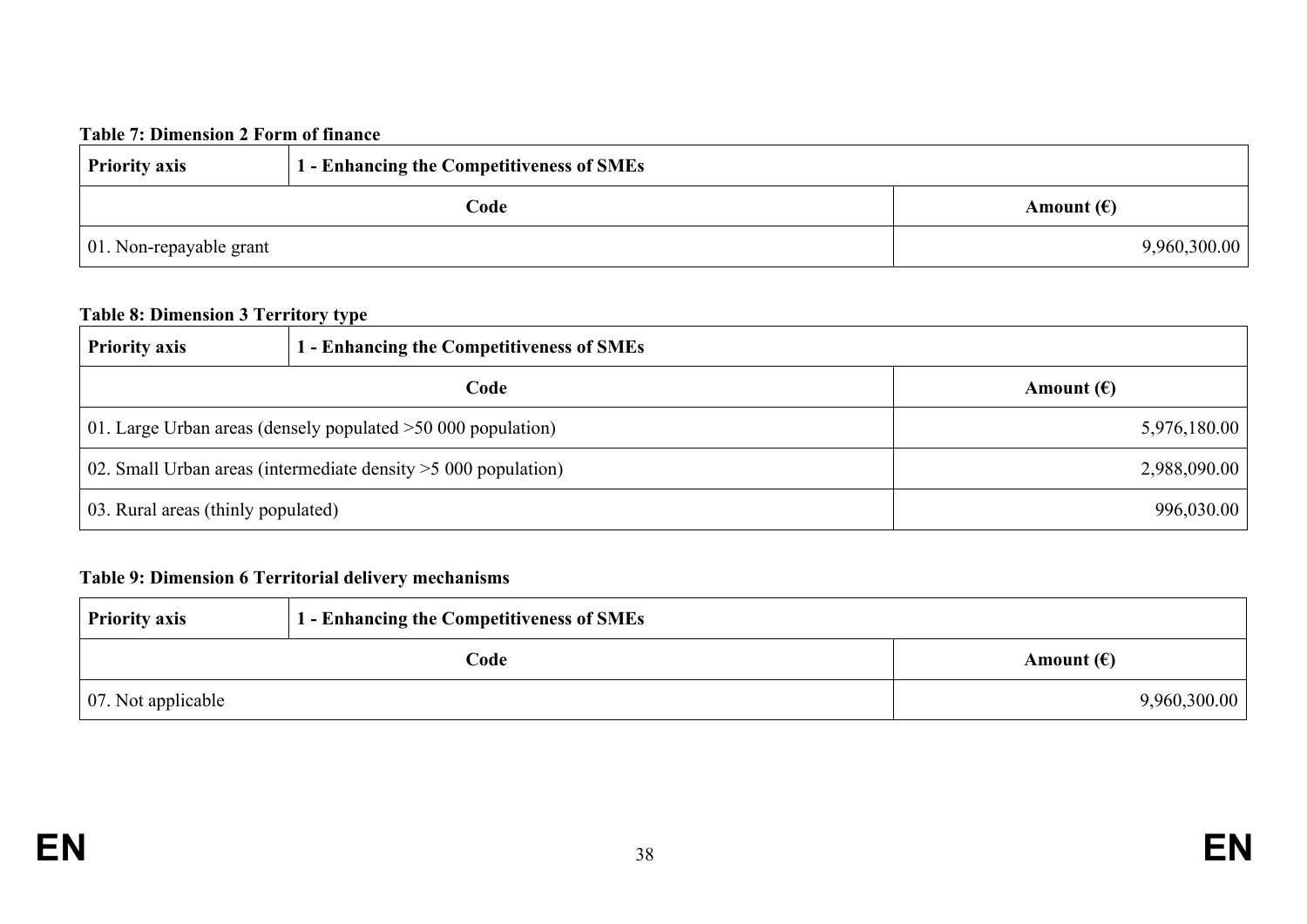2.A.9 A summary of the planned use of technical assistance including, where necessary, actions to reinforce the administrative capacity of authorities involved in the management and control of the programmes and beneficiaries and, where necessary, actions to enhance the **administrative capacity of relevant partners to participate in the implementation of programmes** (where appropriate)

| <b>Priority axis:</b> | 1 - Enhancing the Competitiveness of SMEs |
|-----------------------|-------------------------------------------|
| Not relevant          |                                           |
|                       |                                           |
|                       |                                           |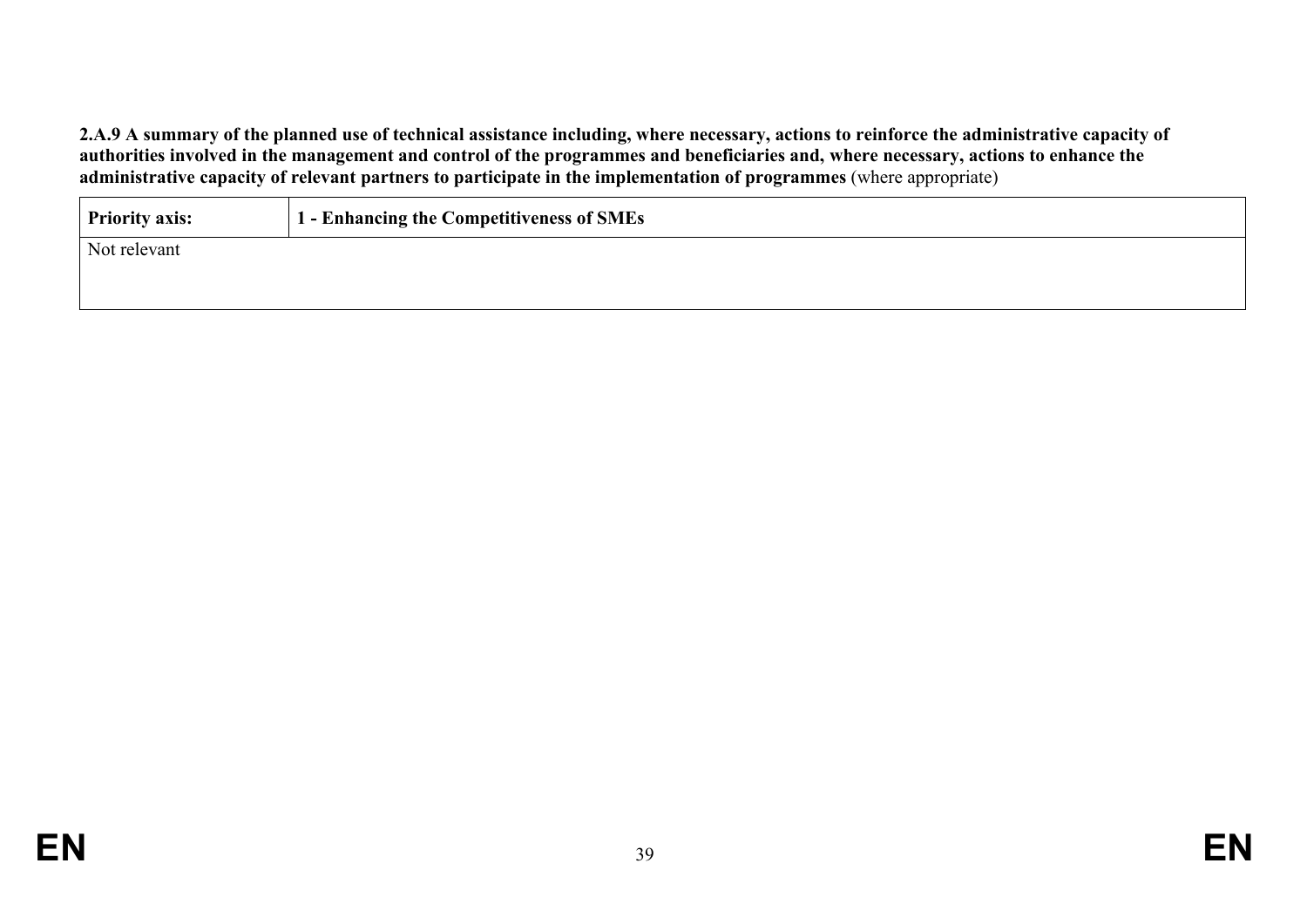#### **2.A.1 Priority axis**

| <b>ID</b> of the priority axis |                                                |
|--------------------------------|------------------------------------------------|
| Title of the priority axis     | Sustainable Use of Natural and Cultural Assets |

 $\Box$  The entire priority axis will be implemented solely through financial instruments

 $\Box$  The entire priority axis will be implemented solely through financial instruments set up at Union level

 $\Box$  The entire priority axis will be implemented through community-led local development

#### 2.A.2 Justification for the establishment of a priority axis covering more than one thematic objective (where applicable)

Not applicable

#### **2.A.3 Fund and calculation basis for Union support**

| Fund        | Calculation basis (total eligible expenditure or eligible<br>public expenditure) |
|-------------|----------------------------------------------------------------------------------|
| <b>ERDF</b> | Total                                                                            |

#### **2.A.4 Investment priority**

| m<br>…ment priori**<br>ıvestr              | hc<br>$\mathsf{v}\mathsf{v}$                                                                                             |
|--------------------------------------------|--------------------------------------------------------------------------------------------------------------------------|
| - "Title<br>of the investment priority \ti | atural and cultural<br>Conserving, protecting<br>al heritage<br>$\alpha$ oting and developing.<br>. prome<br>້<br>$\sim$ |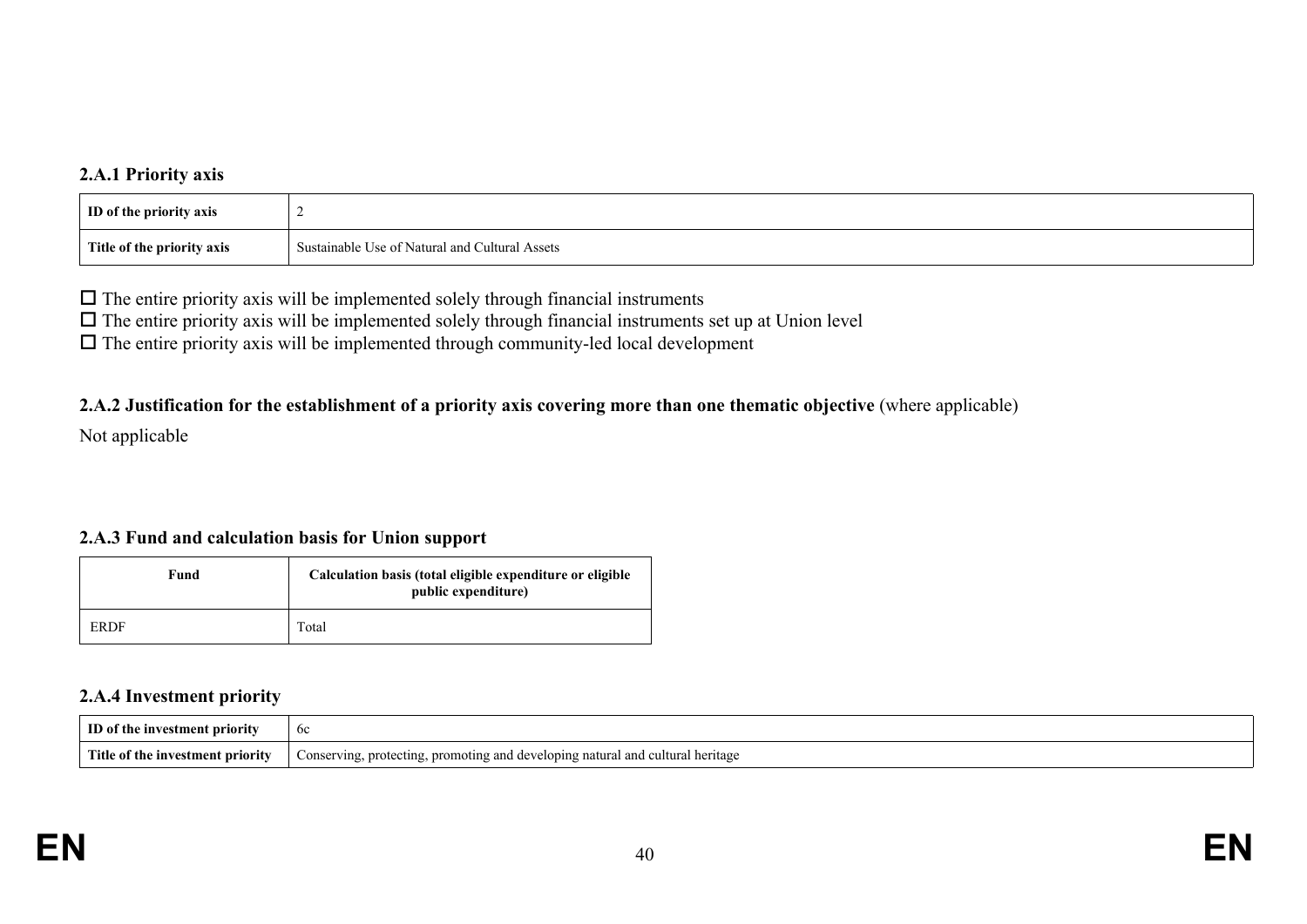# **2.A.5 Specific objectives corresponding to the investment priority and expected results**

| ID of the specific objective                                                   | 2.1                                                                                                                                                                                                                                                                                                                                                                                                                                                                                                                                                                                                                                                                                                                                                                                                                                                                                                                                                                                                                                                                 |  |  |  |
|--------------------------------------------------------------------------------|---------------------------------------------------------------------------------------------------------------------------------------------------------------------------------------------------------------------------------------------------------------------------------------------------------------------------------------------------------------------------------------------------------------------------------------------------------------------------------------------------------------------------------------------------------------------------------------------------------------------------------------------------------------------------------------------------------------------------------------------------------------------------------------------------------------------------------------------------------------------------------------------------------------------------------------------------------------------------------------------------------------------------------------------------------------------|--|--|--|
| Title of the specific objective                                                | Convert the region's natural and cultural heritage assets to tourism attractions with income generating capabilities                                                                                                                                                                                                                                                                                                                                                                                                                                                                                                                                                                                                                                                                                                                                                                                                                                                                                                                                                |  |  |  |
| <b>Results that the Member States</b><br>seek to achieve with Union<br>support | The region has a rich and diverse natural and cultural heritage, including a high proportion of protected areas. The potential of<br>this heritage to generate economic growth in the border area will be better exploited by the development process. Investments<br>will mostly result in assets developed to become attractions but in justified cases the endangered elements of the built heritage<br>will be conserved for future use. It's expected that these attractions will generate more intense appearance of visitors in the<br>region, contributing to increase of incomes and the stabilization of revenues of people who deliver services to them.<br>Developed and upgraded infrastructural investments focused on upgrading the accessibility and providing better access to<br>existing and potential tourists sites for the purpose of common utilization of cultural and natural heritage assets are envisaged<br>and will be carried out in an environmentally sound way with a view to guaranteeing the higher attention toward the natural |  |  |  |
|                                                                                | and cultural values of the common region.                                                                                                                                                                                                                                                                                                                                                                                                                                                                                                                                                                                                                                                                                                                                                                                                                                                                                                                                                                                                                           |  |  |  |
|                                                                                | Substantial size of nature-protected territories of both Croatia and Hungary will be given back to proper usage by the<br>eradication of remained minefields in Croatian part and the clear up of Hungarian territories contaminated with other types of<br>unexploited ordnance.                                                                                                                                                                                                                                                                                                                                                                                                                                                                                                                                                                                                                                                                                                                                                                                   |  |  |  |
|                                                                                | Projects of local SMEs providing various services connected to the attractions will be financed under priority axis nr. 1.,<br>"Economy".                                                                                                                                                                                                                                                                                                                                                                                                                                                                                                                                                                                                                                                                                                                                                                                                                                                                                                                           |  |  |  |
|                                                                                |                                                                                                                                                                                                                                                                                                                                                                                                                                                                                                                                                                                                                                                                                                                                                                                                                                                                                                                                                                                                                                                                     |  |  |  |
|                                                                                | <b>Result indicator:</b>                                                                                                                                                                                                                                                                                                                                                                                                                                                                                                                                                                                                                                                                                                                                                                                                                                                                                                                                                                                                                                            |  |  |  |
|                                                                                | Number of guest nights in Zone B defined by the Handbook to Tourism Projects in the Hungary-Croatia IPA Cross-border Co-<br>operation Programme 2007-2013.                                                                                                                                                                                                                                                                                                                                                                                                                                                                                                                                                                                                                                                                                                                                                                                                                                                                                                          |  |  |  |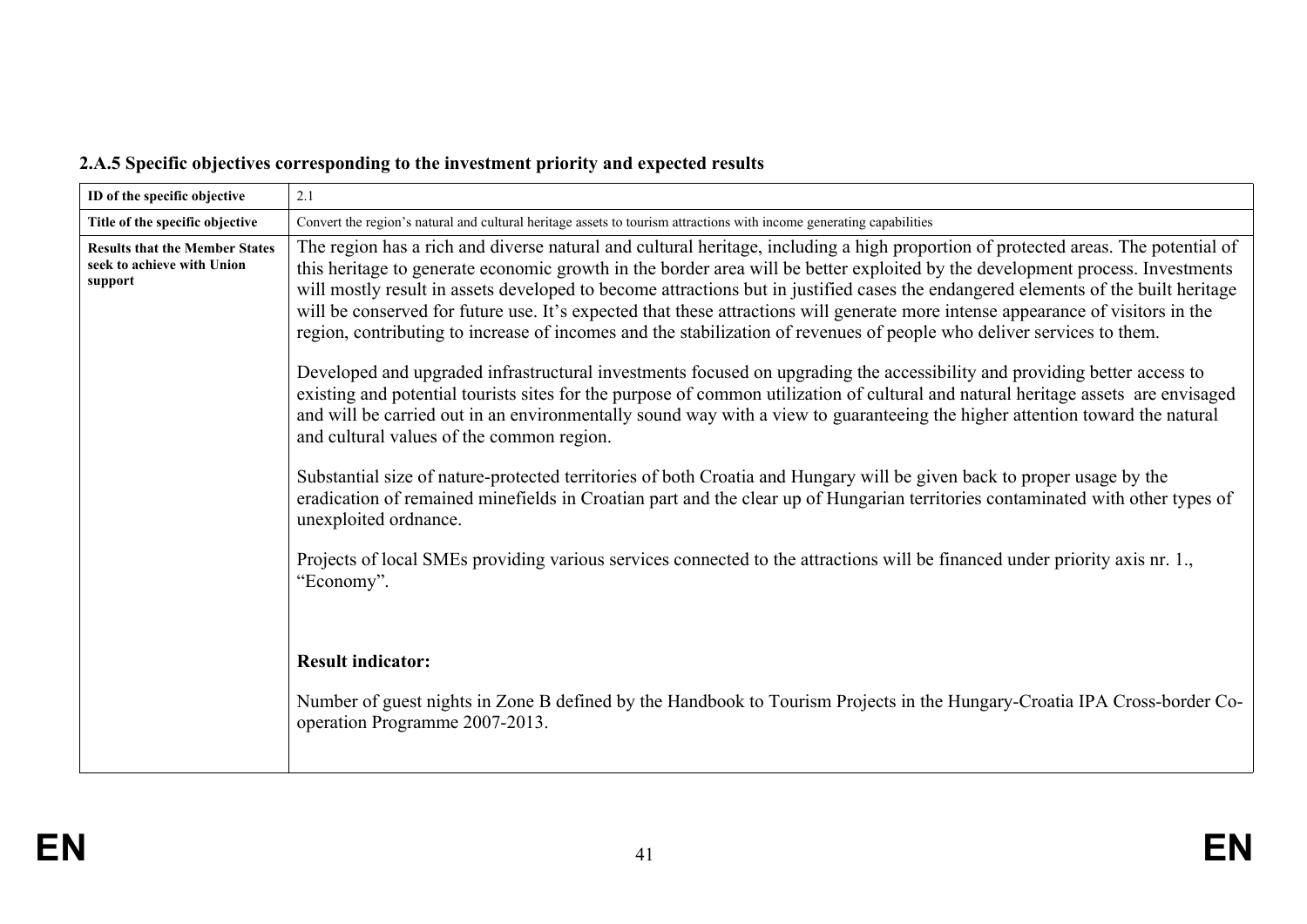**Table 3: Programme-specific result indicators** (by specific objective)

| <b>Specific objective</b> |                                                                                                                                                                       | 2.1 - Convert the region's natural and cultural heritage assets to tourism attractions with income generating capabilities |                       |                         |                     |                                                                     |                                                                     |  |
|---------------------------|-----------------------------------------------------------------------------------------------------------------------------------------------------------------------|----------------------------------------------------------------------------------------------------------------------------|-----------------------|-------------------------|---------------------|---------------------------------------------------------------------|---------------------------------------------------------------------|--|
| ID                        | Indicator                                                                                                                                                             | <b>Measurement unit</b>                                                                                                    | <b>Baseline value</b> | <b>Baseline</b><br>year | Target value (2023) | Source of data                                                      | <b>Frequency of reporting</b>                                       |  |
| 2.1                       | Number of guest nights in Zone<br>B defined by the Handbook to<br>Tourism Projects in the<br>Hungary-Croatia IPA Cross-<br>border Co-operation<br>Programme 2007-2013 | number                                                                                                                     | 1,758,826.00          | 2013                    | 1,846,747.00        | National Bureaus of<br>Statistics, local<br>municipality level data | Three times during programme<br>implementation: 2018, 2020,<br>2023 |  |

# **2.A.6 Actions to be supported under the investment priority** (by investment priority)

## 2.A.6.1 A description of the type and examples of actions to be supported and their expected contribution to the specific objectives, including, where *appropriate, identification of the main target groups, specific territories targeted and types of beneficiaries*

| <b>Investment priority</b>   | 6c - Conserving, protecting, promoting and developing natural and cultural heritage                                                                                                                                                                                                                                                                                                                                                                                                                                                                                                                                                                                                                                                                                                                                                                                                                                                                                                                                                      |
|------------------------------|------------------------------------------------------------------------------------------------------------------------------------------------------------------------------------------------------------------------------------------------------------------------------------------------------------------------------------------------------------------------------------------------------------------------------------------------------------------------------------------------------------------------------------------------------------------------------------------------------------------------------------------------------------------------------------------------------------------------------------------------------------------------------------------------------------------------------------------------------------------------------------------------------------------------------------------------------------------------------------------------------------------------------------------|
| potential group of visitors. | • Investment in preservation, refurbishment and promotion of the elements of natural and cultural heritage, in order to increase the number of sites<br>and events worth visiting, in the same time providing the proper conditions to manage the impact of the increased number of visitors on the<br>surrounding environment or the attraction itself (such as noise, littering or air pollution) and spread information about the attractions for a wider<br>• Investment in small scale nature and culture interpretation infrastructure (such as engaging community information boards, interactive panels,<br>small scale museographic equipment in situ, indoor, or outdoor), to improve the services for visitors at sites.<br>• Coordinated investment in elements of joint or networks of attractions for the purpose of sustainable tourism based on the natural and cultural<br>heritage (such as thematic routes like cultural, pilgrim, hiking or equestrian routes, including connecting the similar national networks to |
|                              |                                                                                                                                                                                                                                                                                                                                                                                                                                                                                                                                                                                                                                                                                                                                                                                                                                                                                                                                                                                                                                          |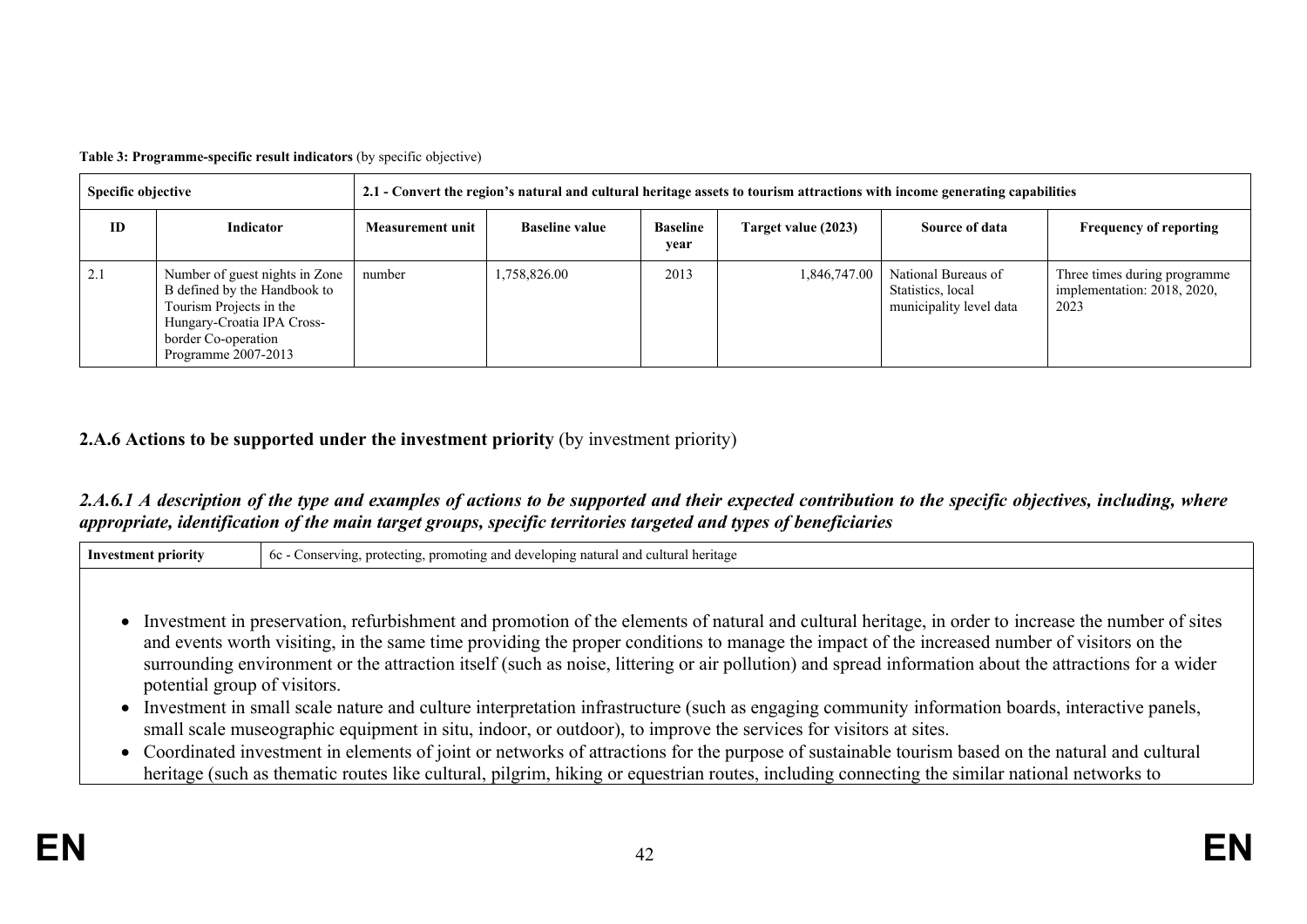|                                                                                                                                                                                                                                                                                                                                                                                                                                                                                                                                                                                | 6c - Conserving, protecting, promoting and developing natural and cultural heritage                                                                                                                                                                                                                                                                                                                                                                                                                                                                                                  |  |  |  |
|--------------------------------------------------------------------------------------------------------------------------------------------------------------------------------------------------------------------------------------------------------------------------------------------------------------------------------------------------------------------------------------------------------------------------------------------------------------------------------------------------------------------------------------------------------------------------------|--------------------------------------------------------------------------------------------------------------------------------------------------------------------------------------------------------------------------------------------------------------------------------------------------------------------------------------------------------------------------------------------------------------------------------------------------------------------------------------------------------------------------------------------------------------------------------------|--|--|--|
| international connections), in order to provide more attractive packages for a wider segment of visitors, encouraging them to spend more time in<br>the region.                                                                                                                                                                                                                                                                                                                                                                                                                |                                                                                                                                                                                                                                                                                                                                                                                                                                                                                                                                                                                      |  |  |  |
| $\bullet$                                                                                                                                                                                                                                                                                                                                                                                                                                                                                                                                                                      | Joint promotion of existing or newly developed and harmonized attractions and networks, providing outputs like joint information or reservation<br>services or promotion campaigns for local attractions, in order to improve the image of the region and to improve communication between local<br>service providers and potential visitors.                                                                                                                                                                                                                                        |  |  |  |
| Small scale investments relevant for enabling or improving access to natural and cultural attractions, thus increasing the number of visitors,<br>$\bullet$<br>including investment in environmentally friendly local access roads, greenways*, ferry crossings or foot-, bicycle or riding paths. Site<br>rehabilitation, including site survey, de-mining and removing the reminiscent of unexploited ordnance found, quality control, certification and<br>environmental rehabilitation of the sites, in order to make contaminated sites safely accessible for the public. |                                                                                                                                                                                                                                                                                                                                                                                                                                                                                                                                                                                      |  |  |  |
|                                                                                                                                                                                                                                                                                                                                                                                                                                                                                                                                                                                | *A greenway is a linear open space established along either a natural corridor, such as a river front, stream valley, or ridgeline, or over land along a<br>railroad right-of-way converted to recreational use, a scenic road, or other route. It is any natural or landscaped course for pedestrians, equestrian or<br>bicycle passage; or open space connector linking parks, natural reserves, wildlife habitat corridor, cultural features, or historic sites with each other and<br>with populated areas or a certain strip of linear park designated as parkway or greenbelt. |  |  |  |
| • Joint actions -including trainings, seminars, other events for sharing best practice - to promote environmental consciousness of both visitors and<br>local tourism service providers                                                                                                                                                                                                                                                                                                                                                                                        |                                                                                                                                                                                                                                                                                                                                                                                                                                                                                                                                                                                      |  |  |  |
| Actions to promote environmentally friendly ways of tourism, such as development and implementation of classification system for attractions and<br>$\bullet$<br>services based on how they respect sustainability principles, introduction of smart ways of visitor management in the most vulnerable areas                                                                                                                                                                                                                                                                   |                                                                                                                                                                                                                                                                                                                                                                                                                                                                                                                                                                                      |  |  |  |
| Investment in preservation, refurbishment and promotion of the elements of natural and cultural heritage, in order to build on these assets in a<br>$\bullet$<br>sustainable way to promote sustainable tourism.                                                                                                                                                                                                                                                                                                                                                               |                                                                                                                                                                                                                                                                                                                                                                                                                                                                                                                                                                                      |  |  |  |
| Promote the creation of new tourism products and events aiming at promoting the cultural and natural heritage with the aim of increasing<br>$\bullet$<br>awareness of and building positive attitude about cultural and natural values                                                                                                                                                                                                                                                                                                                                         |                                                                                                                                                                                                                                                                                                                                                                                                                                                                                                                                                                                      |  |  |  |
| providing the proper conditions to manage the impact of the increased number of visitors on the surrounding environment or the attraction itself<br>$\bullet$                                                                                                                                                                                                                                                                                                                                                                                                                  |                                                                                                                                                                                                                                                                                                                                                                                                                                                                                                                                                                                      |  |  |  |
|                                                                                                                                                                                                                                                                                                                                                                                                                                                                                                                                                                                | (such as noise, littering or air pollution) and spread information about the attractions for a wider potential group of visitors.                                                                                                                                                                                                                                                                                                                                                                                                                                                    |  |  |  |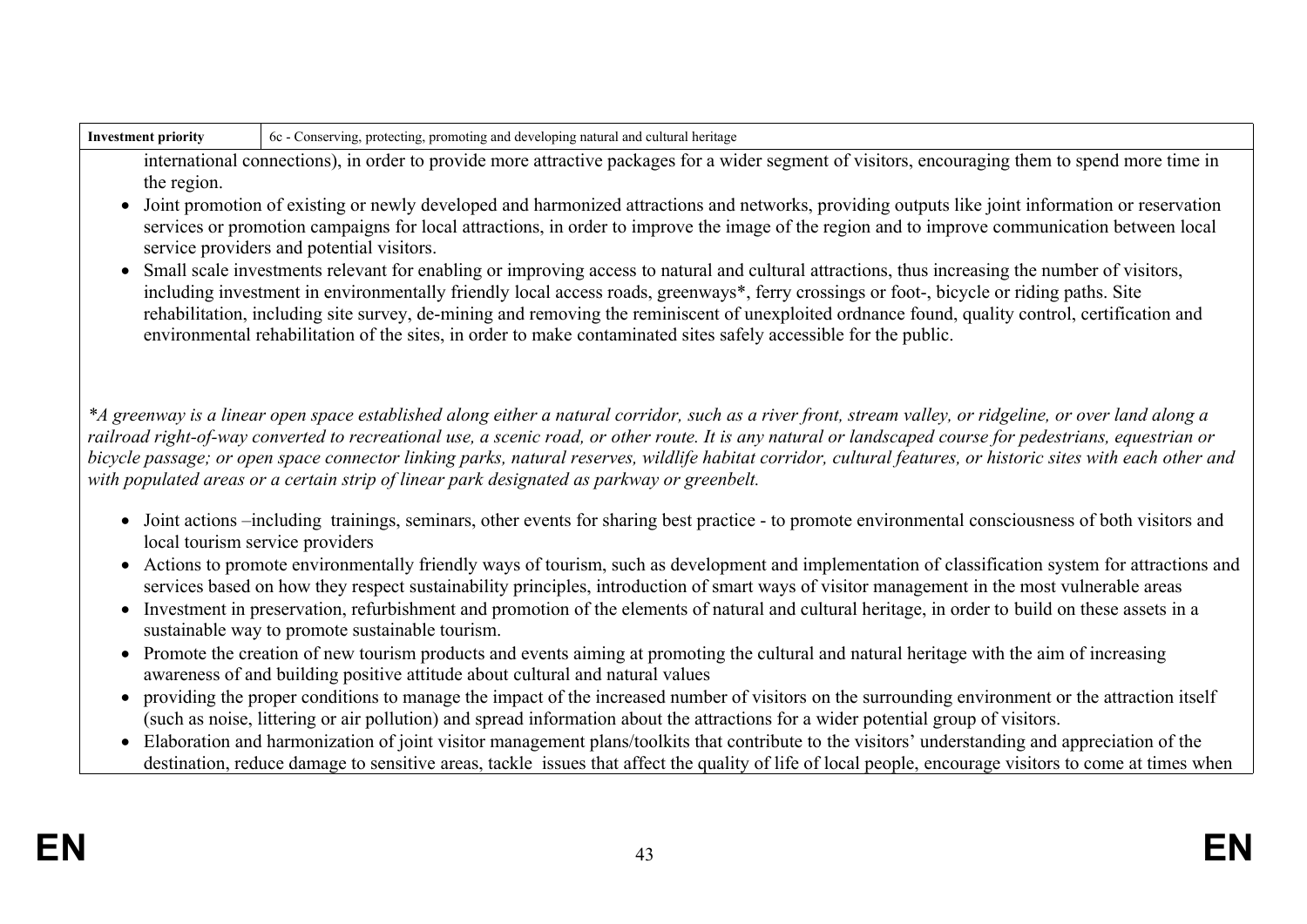| <b>Investment priority</b>                                                                                        | 6c - Conserving, protecting, promoting and developing natural and cultural heritage                                                                                                                                                                                                                                                                                     |  |  |
|-------------------------------------------------------------------------------------------------------------------|-------------------------------------------------------------------------------------------------------------------------------------------------------------------------------------------------------------------------------------------------------------------------------------------------------------------------------------------------------------------------|--|--|
| there is spare capacity and attract and disperse visitors within the destination to spread the economic benefits. |                                                                                                                                                                                                                                                                                                                                                                         |  |  |
|                                                                                                                   |                                                                                                                                                                                                                                                                                                                                                                         |  |  |
|                                                                                                                   |                                                                                                                                                                                                                                                                                                                                                                         |  |  |
|                                                                                                                   | Supported tourism development actions under this priority axis should be in line with the Handbook to Tourism Projects in the Hungary-Croatia IPA<br>Cross-border Cooperation Programme 2007-2013 (approved by the Joint Monitoring Committee via JMC Decision No 32/2011 (27.10)). Out of the<br>tourism product portfolio the following products are to be preferred: |  |  |
| • Cycling tourism:                                                                                                |                                                                                                                                                                                                                                                                                                                                                                         |  |  |
|                                                                                                                   | o Development of the route infrastructure of missing sections of international routes (EV 6 and 13), missing sections of national cycling route<br>core networks, cross-border connection of the national core networks, cross-border linkages of existing tourism sites.                                                                                               |  |  |
| $\circ$                                                                                                           | Upgrading facilities for quality development of cycling tourism services, promotion of cooperation among service providers, establishment<br>a local value chain of different interconnected services.                                                                                                                                                                  |  |  |
|                                                                                                                   | Development of an attractive, authentic and cyclers' friendly destination image.                                                                                                                                                                                                                                                                                        |  |  |
|                                                                                                                   | o Improvement of product and sales capacities in order to increase visitors' spendings.                                                                                                                                                                                                                                                                                 |  |  |
| $\circ$                                                                                                           | • Other types of active tourism forms such as water-related types, hiking and trekking, equestrian tourism:<br>Upgrading of infrastructure in line with sustainability principles.                                                                                                                                                                                      |  |  |
|                                                                                                                   | Development of an attractive active tourism destination image, including 'green' and 'eco' appeal.                                                                                                                                                                                                                                                                      |  |  |
| $\bullet$<br>$\circ$                                                                                              | Tourism forms based on the natural and cultural heritage of the areas of bird and animal watching, culture, wine and gastronomy, religious tourism:<br>Development and upgrading of nature and culture interpretation infrastructure.                                                                                                                                   |  |  |
| $\circ$                                                                                                           | Development of local artisan products and services and their networks based on cultural heritage.                                                                                                                                                                                                                                                                       |  |  |
| $\circ$                                                                                                           | Development of bi- and multi-lingual interpretation content using informational technology.                                                                                                                                                                                                                                                                             |  |  |
| $\circ$                                                                                                           | Development of the image of an attractive, authentic, unspoiled and unique natural and cultural destination.                                                                                                                                                                                                                                                            |  |  |
|                                                                                                                   |                                                                                                                                                                                                                                                                                                                                                                         |  |  |
|                                                                                                                   |                                                                                                                                                                                                                                                                                                                                                                         |  |  |
| Main target groups and types of beneficiaries                                                                     |                                                                                                                                                                                                                                                                                                                                                                         |  |  |
|                                                                                                                   |                                                                                                                                                                                                                                                                                                                                                                         |  |  |
|                                                                                                                   |                                                                                                                                                                                                                                                                                                                                                                         |  |  |
|                                                                                                                   |                                                                                                                                                                                                                                                                                                                                                                         |  |  |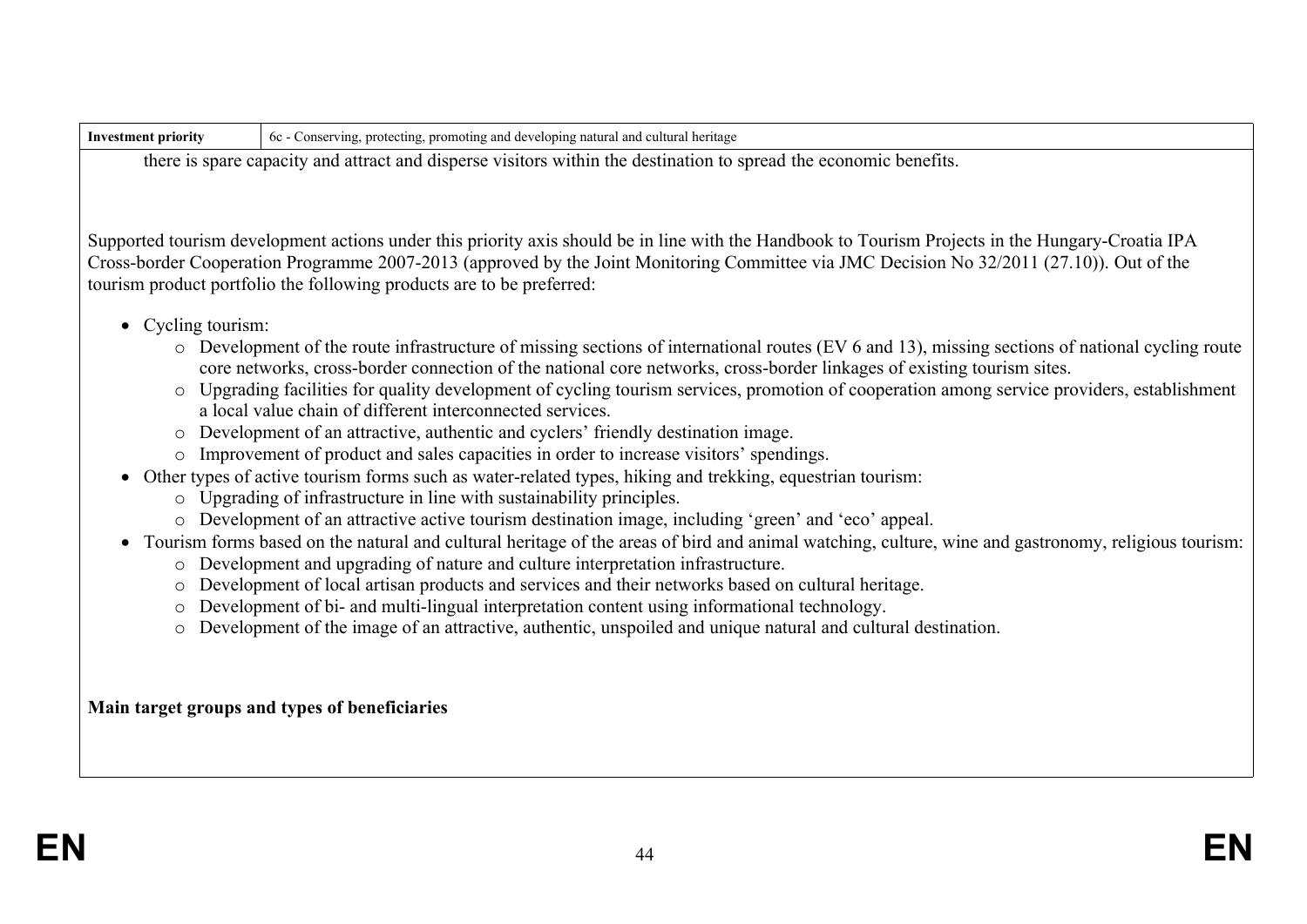| -Inv<br>A priority | natural and cu<br>' heritage<br>oping<br>rultui<br>-60<br>onservin<br>prote<br>əromot<br>eting<br>٦nσ<br>. dev<br>.<br>. |
|--------------------|--------------------------------------------------------------------------------------------------------------------------|
|                    |                                                                                                                          |

Main target groups for the projects are:

- the potential visitors of the region with tourism purpose, mostly from other regions of Croatia and Hungary, but from third countries, too, benefiting from the better quality and increased number of attractions,
- the SMEs providing tourism-related services in the region and benefiting from the increased number of visitors.

The indicative list of potential beneficiaries may include

- Regional and sectoral development agencies
- Local and regional self-governments and business undertakings of those
- National and regional or local level bodies (institutions, authorities etc.) responsible for the nature, environment, waters and transport
- $\bullet$  NGOs
- Non-profit organisations
- Cultural institutions
- Tourist boards
- State Owned Forest Companies in the border area
- Croatian Mine Action Centre (CROMAC)
- Hungarian County Police Department
- National/regional/local road authorities in both countries
- EGTCs

# **Specific territories targeted**

Developments should exclusively target municipalities located in Zone B defined in the Handbook to Tourism Projects in the Hungary-Croatia IPA Crossborder Cooperation Programme 2007-2013.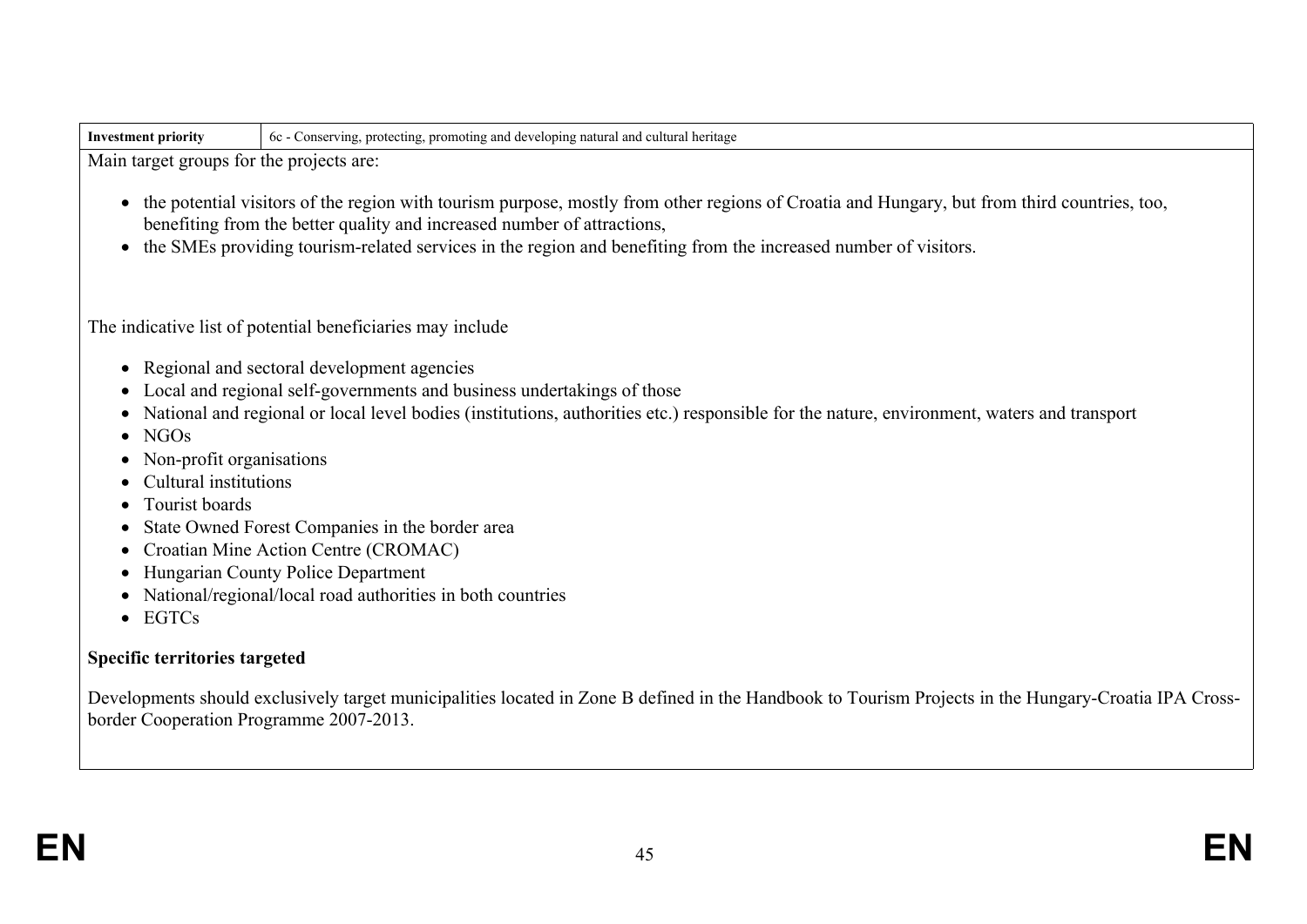### *2.A.6.2 Guiding principles for the selection of operations*

**Investment priority** 6c - Conserving, protecting, promoting and developing natural and cultural heritage

Most of the projects are selected via open calls for proposal. Handbook to Tourism Projects in the Hungary-Croatia IPA Cross-border Co-operation Programme 2007-2013 will continue to serve as major strategic guidance document for all investment to be implemented under the current Specific Objective.

Most important selection criteria, inter alia, are

- expected impact on increase of tourism spending
- level of innovation in valorisation of cultural and natural heritage
- environmental and economic sustainability of the project
- the degree the project fits to Handbook to Tourism Projects in the Hungary-Croatia IPA Cross-border Cooperation Programme 2007-2013
- the degree of involvement of relevant tourism-related professional or societal organizations as partners
- During the project selection and assessment process, due attention will be paid to the environmental protection requirements, in particular to the preservation of the good status of the environment with special regard to water resources, the nature and the reduction of waste. (if relevant).

Specifically for road development projects

- the impacts of the new or improved connections on the expected increase of the traffic shall be forecasted and related mitigating measures implemented, on the basis of the expected number of users of the new or improved infrastructures.
- road construction activities in areas with high environmental values will not be preferred. If such construction works cannot be avoided specific requirements and monitoring measures will be put in place to minimise environmental impact of the construction works.
- silent road surface and passive noise reduction tools (noise barriers, protecting trees) will be used inpopulated areas in line with national regulations of the Member States.
- in case of road development projects the managing authority ensures through the project assessment process that road constructions have a direct contribution to the achievements of the specific objectives of the SO and linked to projects financed by the cross-border programmes or other programmes under the Investments for Growth and Jobs objective in the 2014-2020 programming period. Responsibility of the managing authority to check the complementarity of these road development interventions and granting of these elements should be approved by the Joint Monitoring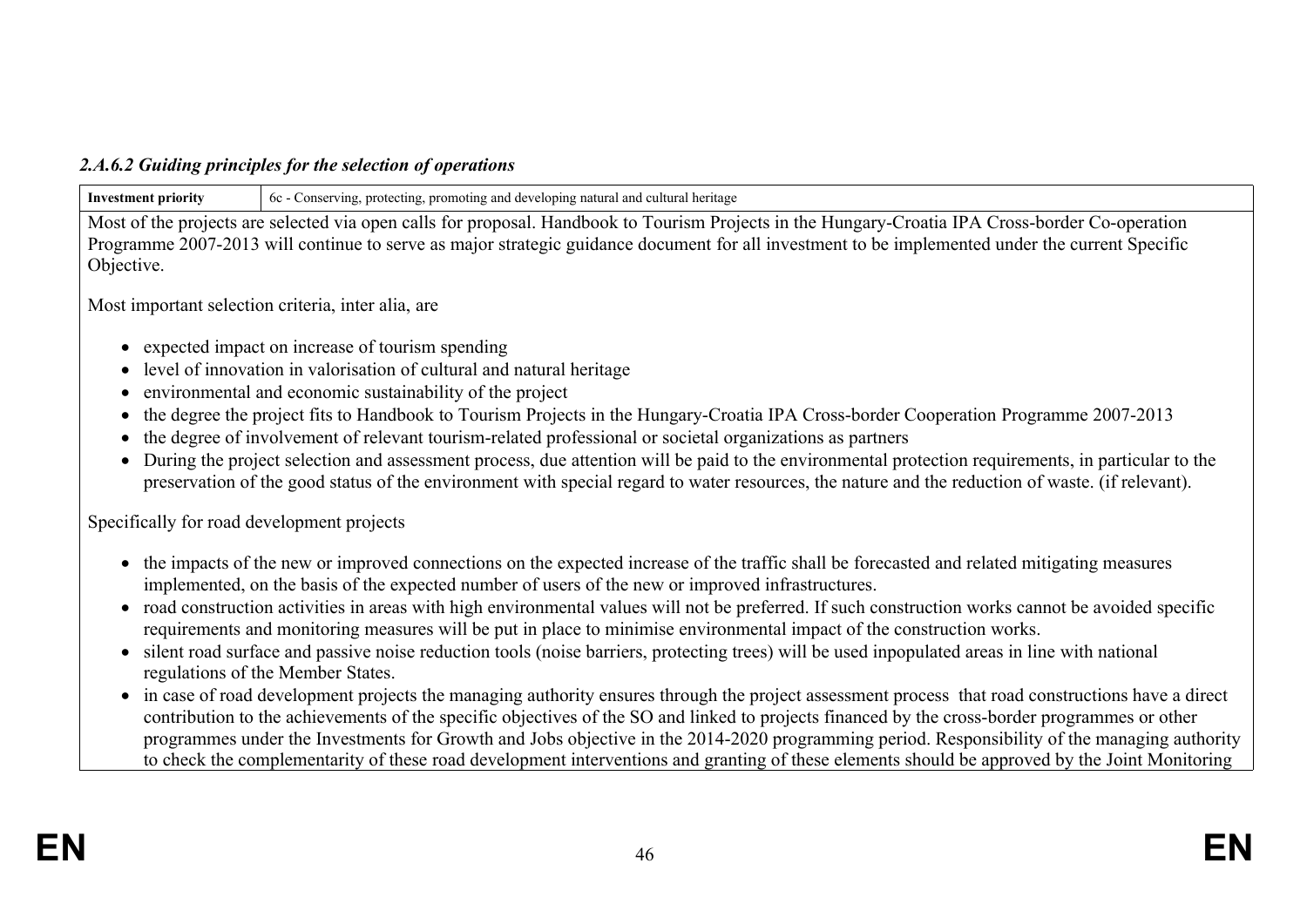| -Inv<br>* priority | l and cultu<br>g and developing natural<br>heritage<br><b>promo</b><br>cting<br>ervin.<br>prote <sub>s</sub><br>nting<br>റ്റ<br>.<br>,,,,,, |
|--------------------|---------------------------------------------------------------------------------------------------------------------------------------------|
|                    |                                                                                                                                             |

**Committee** 

- Small scale investments relevant for enabling or improving access to attractions should increase the number of visitors to supported sites of cultural or natural heritage and attractions.
- In case of road-developments the managing authority ensures that the rules of the Schengen Agreement will be respected if relevant. Border crossing road developments could only be accomplished on the basis of bilateral agreement in accordance with national legislations.

Preference shall be applied for projects that are able to create "sustainable roads" aimed to reduce environmental impacts in accordance with the relevant national legislations in place. Project holders will be required to identify potential environmental effects of any project proposal and introduce proper compensatory measures to mitigate those. Possible effects will be assessed within the selection procedure.

In case ferries are to be purchased, clean, environment-friendly vehicles will be preferred. For all investments, use of local and nature- and environmentfriendly materials and techniques will be promoted and preferred wherever it's realistically possible.

Selection criteria are defined in Chapter 2.6. The detailed description of the evaluation and selection process will be laid down in the Evaluation Manual.

Besides the open call system strategic approach will be applied in following cases:

- De-contamination of war-affected territories will be implemented via strategic project, to be developed by Croatian Mine Action Centre (CROMAC) and Baranya County Police Department and to be approved by the MC.
- Better access to existing and potential tourist sites for the purpose of common utilization of cultural and natural heritage assets and better connectivity within the programme area can be enabled by implementing strategic project(s) to be jointly identified and subject to an agreement between the relevant Croatian and Hungarian authorities, and to be approved by the MC. Such potential project(s) should be developed with the aim to improve border crossing conditions for tourism-related traffic on the selected site. Indicative location is to be jointly determined on the basis of recognized needs, project feasibility, preliminary assessment of tourist demand and respecting environmental sustainability.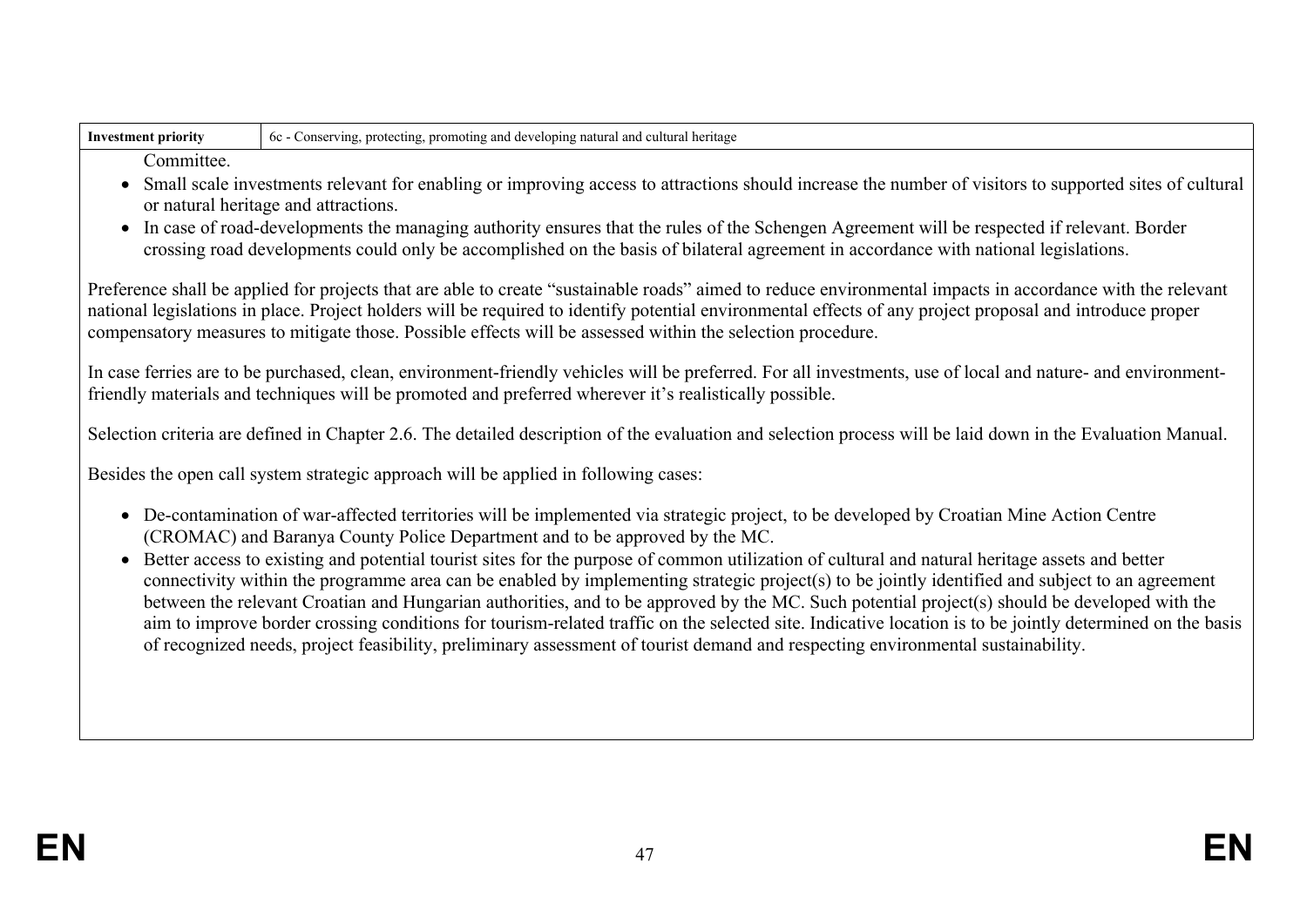#### *2.A.6.3 Planned use of financial instruments* **(where appropriate)**

| Investment priority | c - Conserving, protecting, promoting and developing natural and cultural heritage<br><sub>6</sub> c |
|---------------------|------------------------------------------------------------------------------------------------------|
|                     |                                                                                                      |

#### *2.A.6.4 Planned use of major projects* **(where appropriate)**

| Investment priority | cultural heritage<br>. prom<br>oting and a.<br>developing natural.<br>-6c<br>. protecting<br>Conserving<br>$^{\circ}$<br>anu |
|---------------------|------------------------------------------------------------------------------------------------------------------------------|
|                     |                                                                                                                              |

# *2.A.6.5 Output indicators* **(by investment priority)**

### **Table 4: Common and programme-specific output indicators**

| <b>Investment priority</b> |                                                                  | 6c - Conserving, protecting, promoting and developing natural and cultural heritage                                                  |                         |                     |                      |                               |  |  |
|----------------------------|------------------------------------------------------------------|--------------------------------------------------------------------------------------------------------------------------------------|-------------------------|---------------------|----------------------|-------------------------------|--|--|
| ID                         | Indicator                                                        |                                                                                                                                      | <b>Measurement unit</b> | Target value (2023) | Source of data       | <b>Frequency of reporting</b> |  |  |
| CO <sub>09</sub>           |                                                                  | Sustainable Tourism: Increase in expected number of<br>visits to supported sites of cultural and natural heritage<br>and attractions | Visits/year             | 60,000.00           | Programme monitoring | yearly                        |  |  |
| CO <sub>22</sub>           | Land rehabilitation: Total surface area of rehabilitated<br>land |                                                                                                                                      | Hectares                | 450.00              | Programme monitoring | yearly                        |  |  |
| 2.3                        |                                                                  | Number of tourism facilities / service providers being<br>certified by an environmental sustainability scheme                        | number                  | 40.00               | Programme monitoring | yearly                        |  |  |

#### **2.A.4 Investment priority**

**ID of the investment priority** 6d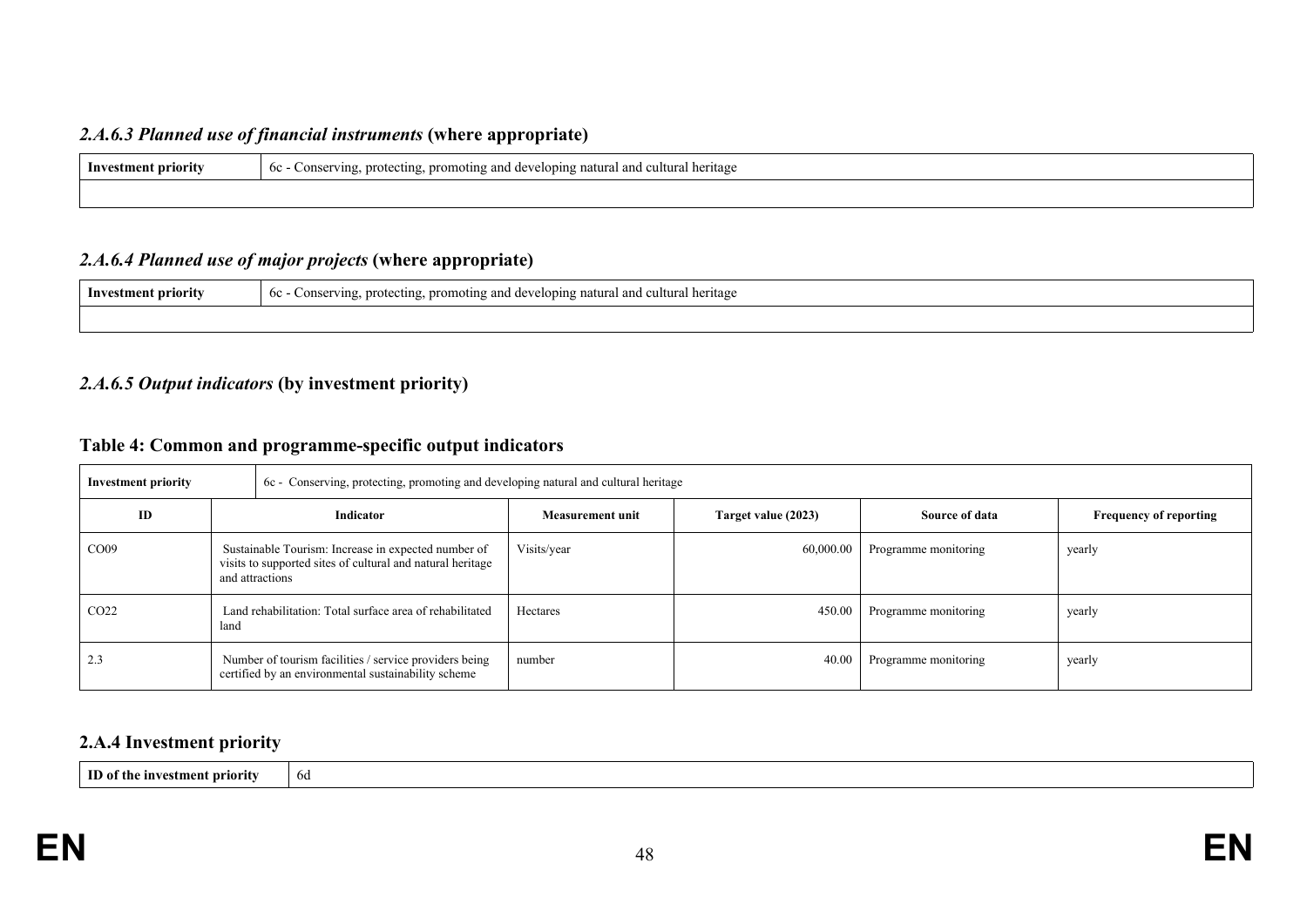| m<br>ent priority<br>estr<br>. The<br>∖ ınv | bd                                                                                                                                                                            |
|---------------------------------------------|-------------------------------------------------------------------------------------------------------------------------------------------------------------------------------|
| Title of the<br>e investment priority       | 2000.<br>Protec<br>. including through<br>Natura<br>anc<br>ntrastructure<br>lectin<br>indiver<br>a services<br>and sou<br>moting ecosystem<br>restoring<br>$\ldots$ and prome |

# **2.A.5 Specific objectives corresponding to the investment priority and expected results**

| ID of the specific objective                                                   | 2.2                                                                                                                                                                                                                                                                                                                                                                                                                                                                                                                                                                                                                                                                                                                                                                                                                                                                                                                                                                                                                                                                                                                                                                                                                                                                                                                                                                                                                                                                                                                                                                                                                                                                                                                      |
|--------------------------------------------------------------------------------|--------------------------------------------------------------------------------------------------------------------------------------------------------------------------------------------------------------------------------------------------------------------------------------------------------------------------------------------------------------------------------------------------------------------------------------------------------------------------------------------------------------------------------------------------------------------------------------------------------------------------------------------------------------------------------------------------------------------------------------------------------------------------------------------------------------------------------------------------------------------------------------------------------------------------------------------------------------------------------------------------------------------------------------------------------------------------------------------------------------------------------------------------------------------------------------------------------------------------------------------------------------------------------------------------------------------------------------------------------------------------------------------------------------------------------------------------------------------------------------------------------------------------------------------------------------------------------------------------------------------------------------------------------------------------------------------------------------------------|
| Title of the specific objective                                                | Restoring the ecological diversity in the border area                                                                                                                                                                                                                                                                                                                                                                                                                                                                                                                                                                                                                                                                                                                                                                                                                                                                                                                                                                                                                                                                                                                                                                                                                                                                                                                                                                                                                                                                                                                                                                                                                                                                    |
| <b>Results that the Member States</b><br>seek to achieve with Union<br>support | The programme area, especially the border counties are rich in natural heritage. Nature - protected areas cover above 7% in<br>Hungarian side and above 10% in Croatian side of the territory. The diversity and stability of the ecosystems and landscapes<br>contributes to the long-term stability and resilience of the region also in socio-economic terms by providing local job<br>opportunities in traditional and environment-friendly agricultural sectors such as extensive animal grazing and in eco-tourism.<br>The programme is expected to result in more coordinated and sounder management of protected areas, in improved knowledge<br>on the status of soil and water bodies as well as the ecosystem conditions, also in joint monitoring systems, shared action plans<br>and coordinated processes created to accelerate reactions to emerging hazards, especially in terms of invasive species or<br>pollution. Small-scale investments will contribute to improve the protection or help restore the natural assets of common<br>interest, such as wetland areas or forest reserves. Traditional, low-intensity and ecologically sustainable land-use and farming<br>will be promoted in order to restore the traditional character of the landscape and, in the same time, provide sustainable<br>incomes to the population.<br>The programme is expected to promote also the implementation of measures of the 2nd River Basin Management plan both<br>national level and the Danube River Basin District level coordinated by the ICPDR.<br><b>Result indicator:</b><br>Share of species and habitat types with good conservation status or Number of protected (or indigenous) species in the |
|                                                                                | programme region                                                                                                                                                                                                                                                                                                                                                                                                                                                                                                                                                                                                                                                                                                                                                                                                                                                                                                                                                                                                                                                                                                                                                                                                                                                                                                                                                                                                                                                                                                                                                                                                                                                                                                         |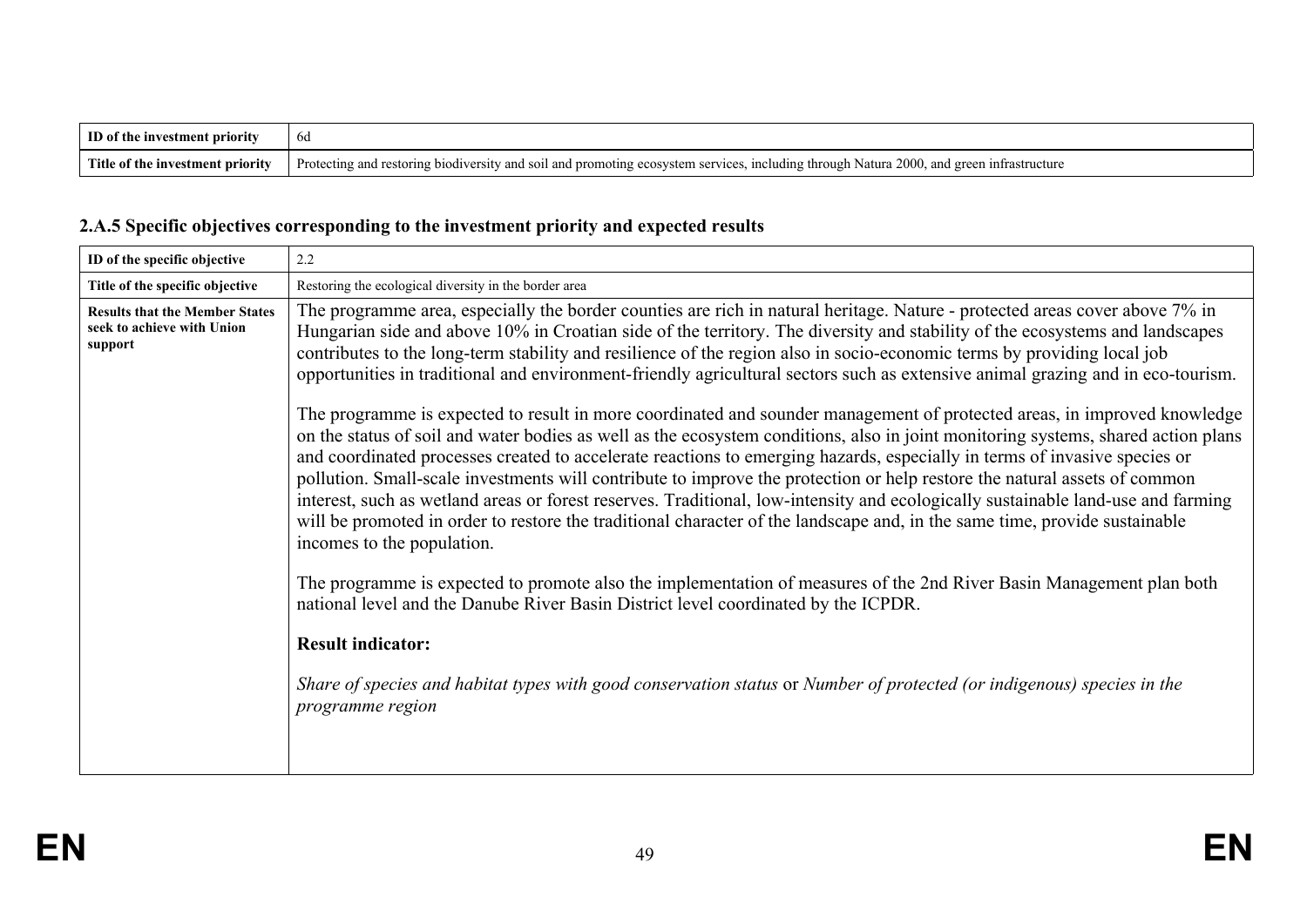| ID of the specific objective    | $\sim$<br>.                                           |
|---------------------------------|-------------------------------------------------------|
| Title of the specific objective | Restoring the ecological diversity in the border area |
|                                 |                                                       |

#### **Table 3: Programme-specific result indicators** (by specific objective)

| Specific objective |                                                                                                               | 2.2 - Restoring the ecological diversity in the border area |                       |                         |                     |                                                                                                                |                                                                     |
|--------------------|---------------------------------------------------------------------------------------------------------------|-------------------------------------------------------------|-----------------------|-------------------------|---------------------|----------------------------------------------------------------------------------------------------------------|---------------------------------------------------------------------|
| ID                 | <b>Indicator</b>                                                                                              | Measurement unit                                            | <b>Baseline value</b> | <b>Baseline</b><br>year | Target value (2023) | Source of data                                                                                                 | <b>Frequency of reporting</b>                                       |
| 2.2                | Number of habitats with  A:<br>excellent conservation" status<br>of selected Special Bird<br>Protection Areas | number                                                      | 179.00                | 2014                    | 192.00              | basic data to be provided<br>State Institute for Nature<br>Protection (HR) / National<br>Park Directorate (HU) | three times during programme<br>implementation: 2018, 2020,<br>2023 |

#### **2.A.6 Actions to be supported under the investment priority** (by investment priority)

#### 2.A.6.1 A description of the type and examples of actions to be supported and their expected contribution to the specific objectives, including, where *appropriate, identification of the main target groups, specific territories targeted and types of beneficiaries*

| <b>Investment priority</b>                                                                                                                         | 6d - Protecting and restoring biodiversity and soil and promoting ecosystem services, including through Natura 2000, and green infrastructure     |  |  |  |  |  |
|----------------------------------------------------------------------------------------------------------------------------------------------------|---------------------------------------------------------------------------------------------------------------------------------------------------|--|--|--|--|--|
| Joint development of management plans and studies for Natura 2000 areas, other protected areas or areas of high ecological value located in the    |                                                                                                                                                   |  |  |  |  |  |
|                                                                                                                                                    | cross-border area, including joint management/action plans and studies for the conservation of key species and habitats or plans to preserve or   |  |  |  |  |  |
|                                                                                                                                                    | restore the character of the landscape in order to increase areas of natural and semi-natural habitats and their networks and in order to provide |  |  |  |  |  |
|                                                                                                                                                    | reliable measureable information-base on the biological diversity of the region.                                                                  |  |  |  |  |  |
| Design and implementation of joint research, data collection and monitoring activities and systems aiming to support biodiversity, water- and soil |                                                                                                                                                   |  |  |  |  |  |
|                                                                                                                                                    | protection, sustainable land use, etc.                                                                                                            |  |  |  |  |  |

Small scale investment in infrastructure necessary for protecting or managing natural and semi-natural habitats, ecosystems or landscapes ("green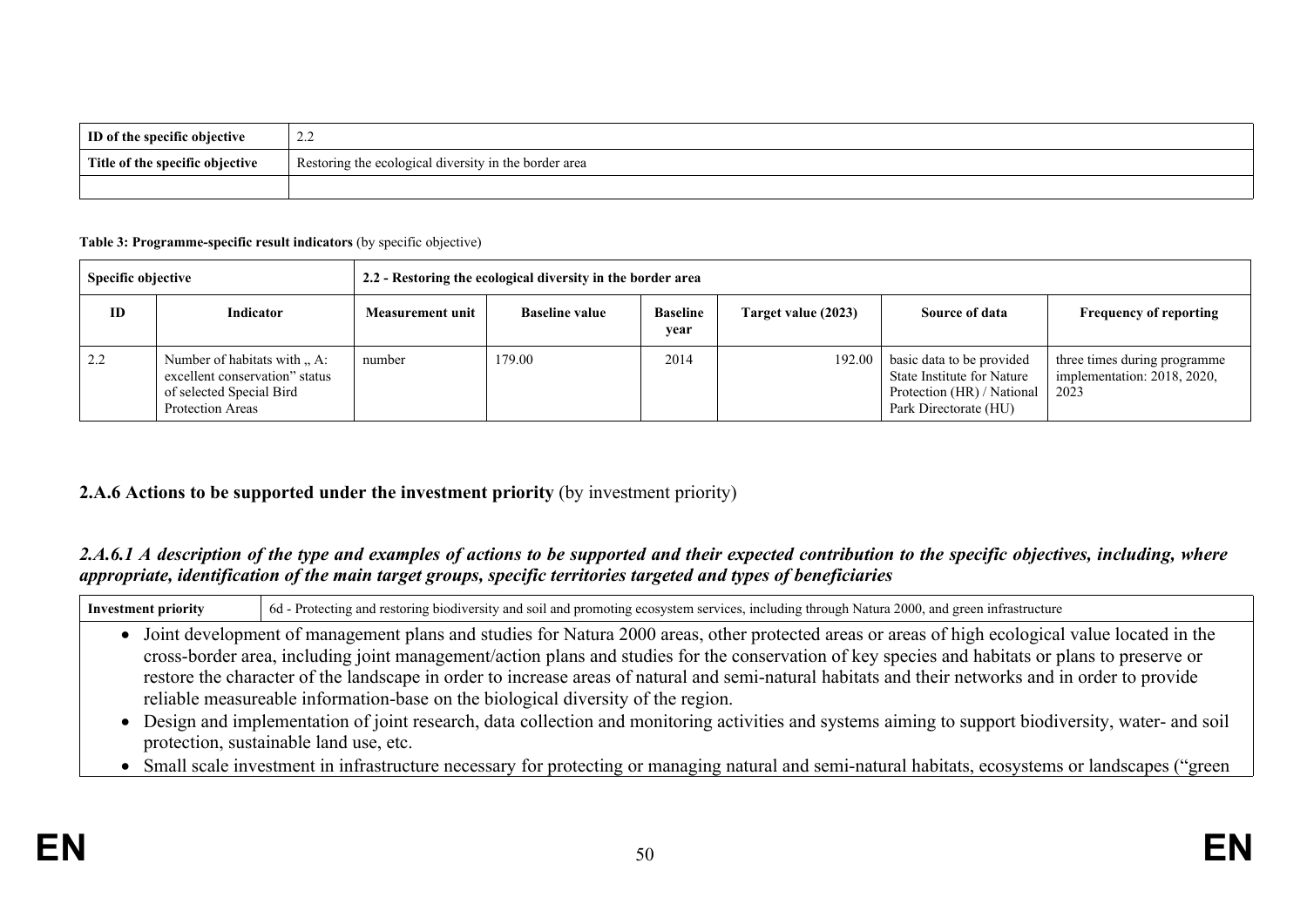| Investment priority | 6d - Protecting and restoring biodiversity and soil and promoting ecosystem services, including through Natura 2000, and green infrastructure |
|---------------------|-----------------------------------------------------------------------------------------------------------------------------------------------|
|---------------------|-----------------------------------------------------------------------------------------------------------------------------------------------|

infrastructure"), including establishment of green corridors between areas and creation or expansion of multipurpose wetlands or other activities resulting in more nature-friendly and integrated management of water bodies (such as buildings, footpaths, small scale earthworks and site rehabilitation, clearing away non-endemic vegetation, installing plants, etc.)

- Actions supporting community involvement in nature protection planning, monitoring and conservation activities, including awareness-raising, education and training in relation to nature conservation and sustainable land use
- Improving cooperation and supporting the exchange of experiences and knowledge among nature conservation institutions (e.g. protected areas managers) of the border area, including capacity building actions of organizations in charge of nature conservation and water management by developing good practices, exchange of staff, training and research
- Harmonized controlling and monitoring activities of the invasive species, including actions aiming to exterminate such species to leave room for indigenous species and habitat restoration (such as clearing away non-endemic vegetation, installing plants, site rehabilitation etc.)

# **Main target groups and types of beneficiaries**

Main target groups are the following:

Local farmers, owners of Natura 2000 sites or areas with high ecological value Staff of management of natural parks and other protected areas

- Non-governmental stakeholders interested in nature conservation and rehabilitation
- Local policy makers and planners

as well as all the general public.

Typical beneficiaries are the following**:**

- regional and sectoral development agencies
- local and regional self-governments and business undertakings of those
- national and regional/local level bodies (institutions, authorities, etc.) responsible for the nature, environment and waters
- scientific institutions and organisations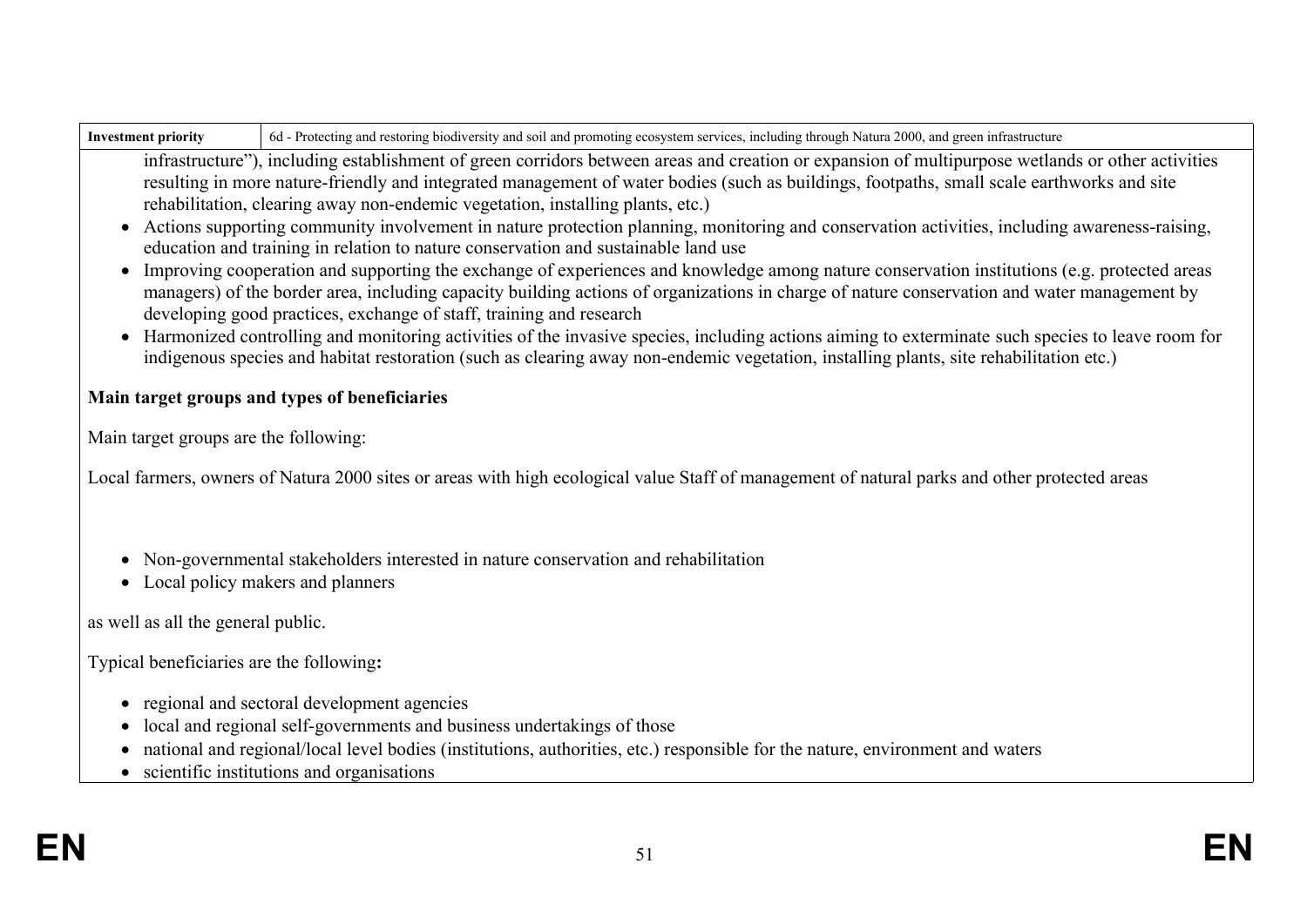| <b>Investment priority</b>                                                                                                                                                                            | 6d - Protecting and restoring biodiversity and soil and promoting ecosystem services, including through Natura 2000, and green infrastructure |  |  |  |  |  |
|-------------------------------------------------------------------------------------------------------------------------------------------------------------------------------------------------------|-----------------------------------------------------------------------------------------------------------------------------------------------|--|--|--|--|--|
| State Owned Forest Companies in the border area<br>$\bullet$                                                                                                                                          |                                                                                                                                               |  |  |  |  |  |
| $\bullet$ NGOs                                                                                                                                                                                        |                                                                                                                                               |  |  |  |  |  |
|                                                                                                                                                                                                       |                                                                                                                                               |  |  |  |  |  |
|                                                                                                                                                                                                       |                                                                                                                                               |  |  |  |  |  |
| <b>Specific territories targeted</b>                                                                                                                                                                  |                                                                                                                                               |  |  |  |  |  |
| The whole territory of the programme is targeted. Emphasis will be put on parts of the region having a high share of protected sites, such as protected<br>areas or areas with high ecological value. |                                                                                                                                               |  |  |  |  |  |
|                                                                                                                                                                                                       |                                                                                                                                               |  |  |  |  |  |
|                                                                                                                                                                                                       |                                                                                                                                               |  |  |  |  |  |
|                                                                                                                                                                                                       |                                                                                                                                               |  |  |  |  |  |

# *2.A.6.2 Guiding principles for the selection of operations*

| <b>Investment priority</b>                                                                                                                                  | 6d - Protecting and restoring biodiversity and soil and promoting ecosystem services, including through Natura 2000, and green infrastructure                            |  |  |  |  |  |
|-------------------------------------------------------------------------------------------------------------------------------------------------------------|--------------------------------------------------------------------------------------------------------------------------------------------------------------------------|--|--|--|--|--|
| Projects are selected via open calls for proposal.                                                                                                          |                                                                                                                                                                          |  |  |  |  |  |
| Most important selection criteria, inter alia, are                                                                                                          |                                                                                                                                                                          |  |  |  |  |  |
| impact on nature protection                                                                                                                                 |                                                                                                                                                                          |  |  |  |  |  |
|                                                                                                                                                             | • level of cooperation among project partners<br>long run sustainability of joint developments in restoration of biodiversity and protection and promotion of ecosystems |  |  |  |  |  |
|                                                                                                                                                             | the extent the project builds on results of former cooperation activities, especially plans or strategies elaborated jointly                                             |  |  |  |  |  |
| coherence with the 2nd River Basin Management Plan both on national and Danube River Basin District levels and contribution to the WDF<br>objectives        |                                                                                                                                                                          |  |  |  |  |  |
| Further general principles are defined in Chapter 8.4. The detailed description of the evaluation and selection process will be laid down in the Evaluation |                                                                                                                                                                          |  |  |  |  |  |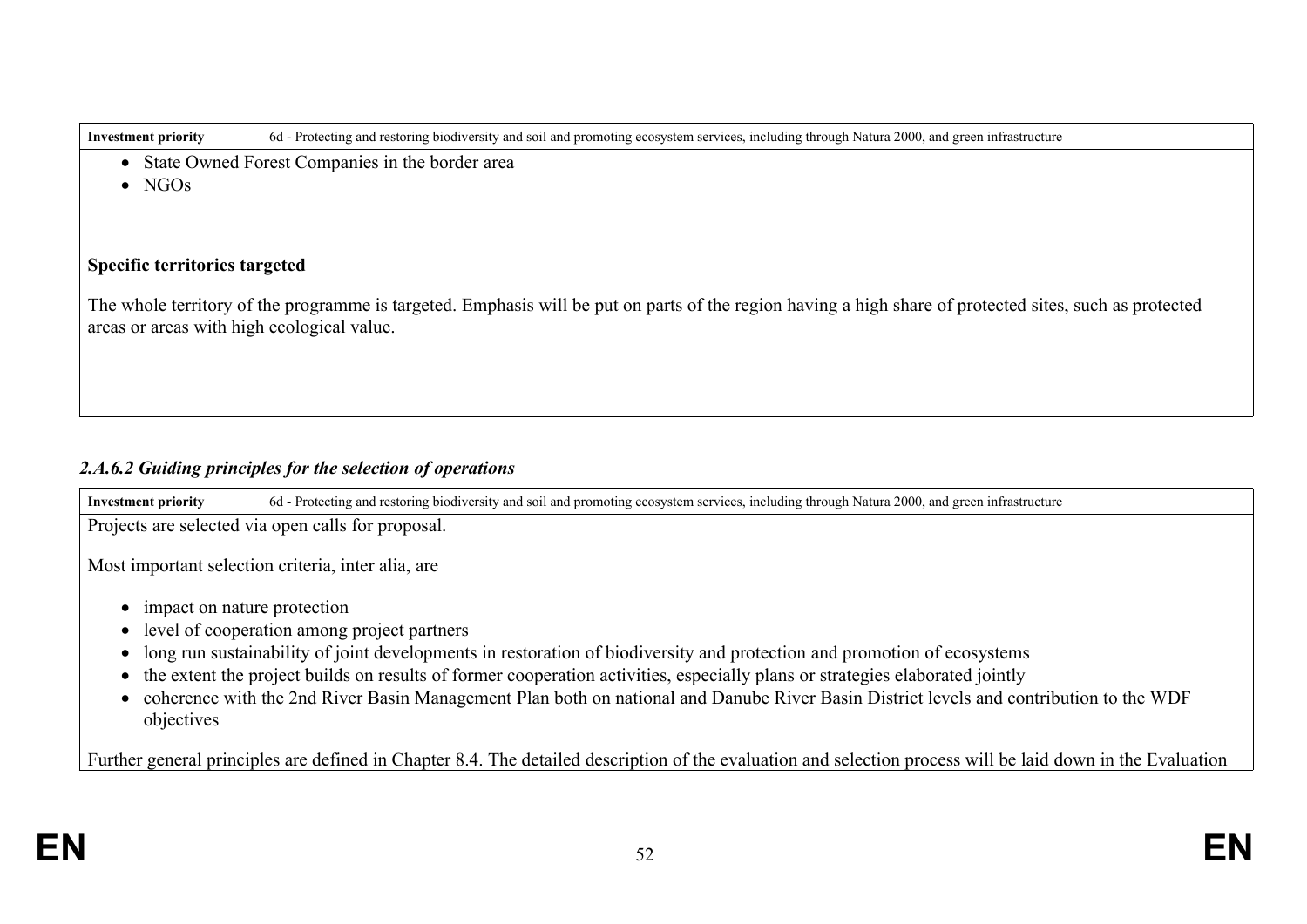| 6d - Protecting and restoring biodiversity and soil and promoting ecosystem services, including through Natura 2000, and green infrastructure<br><b>Investment priority</b> |  |  |
|-----------------------------------------------------------------------------------------------------------------------------------------------------------------------------|--|--|
| Manual.                                                                                                                                                                     |  |  |
|                                                                                                                                                                             |  |  |

# *2.A.6.3 Planned use of financial instruments* **(where appropriate)**

| Investment priority | 1 - Protecting and restoring biodiversity and soil and promoting ecosystem services, including through Natura 2000, and green infrastructure<br>6d |
|---------------------|----------------------------------------------------------------------------------------------------------------------------------------------------|
|                     |                                                                                                                                                    |

# *2.A.6.4 Planned use of major projects* **(where appropriate)**

| Investment priority | <sup>1</sup> - Protecting and restoring biodiversity and soil and promoting ecosystem services, including through Natura 2000, and green infrastructure<br>6d |
|---------------------|---------------------------------------------------------------------------------------------------------------------------------------------------------------|
|                     |                                                                                                                                                               |

#### *2.A.6.5 Output indicators* **(by investment priority)**

# **Table 4: Common and programme-specific output indicators**

| Investment priority |                                                                                                       | 6d - Protecting and restoring biodiversity and soil and promoting ecosystem services, including through Natura 2000, and green infrastructure |                         |                     |                      |                               |  |
|---------------------|-------------------------------------------------------------------------------------------------------|-----------------------------------------------------------------------------------------------------------------------------------------------|-------------------------|---------------------|----------------------|-------------------------------|--|
| ID                  | Indicator                                                                                             |                                                                                                                                               | <b>Measurement unit</b> | Target value (2023) | Source of data       | <b>Frequency of reporting</b> |  |
| CO <sub>23</sub>    | Nature and biodiversity: Surface area of habitats<br>supported to attain a better conservation status |                                                                                                                                               | Hectares                | 5,400.00            | Programme monitoring | yearly                        |  |
| 2.2.2               |                                                                                                       | Number of participants in joint education training<br>schemes and awareness raising programmes                                                | person                  | 1.000.00            | Programme monitoring | yearly                        |  |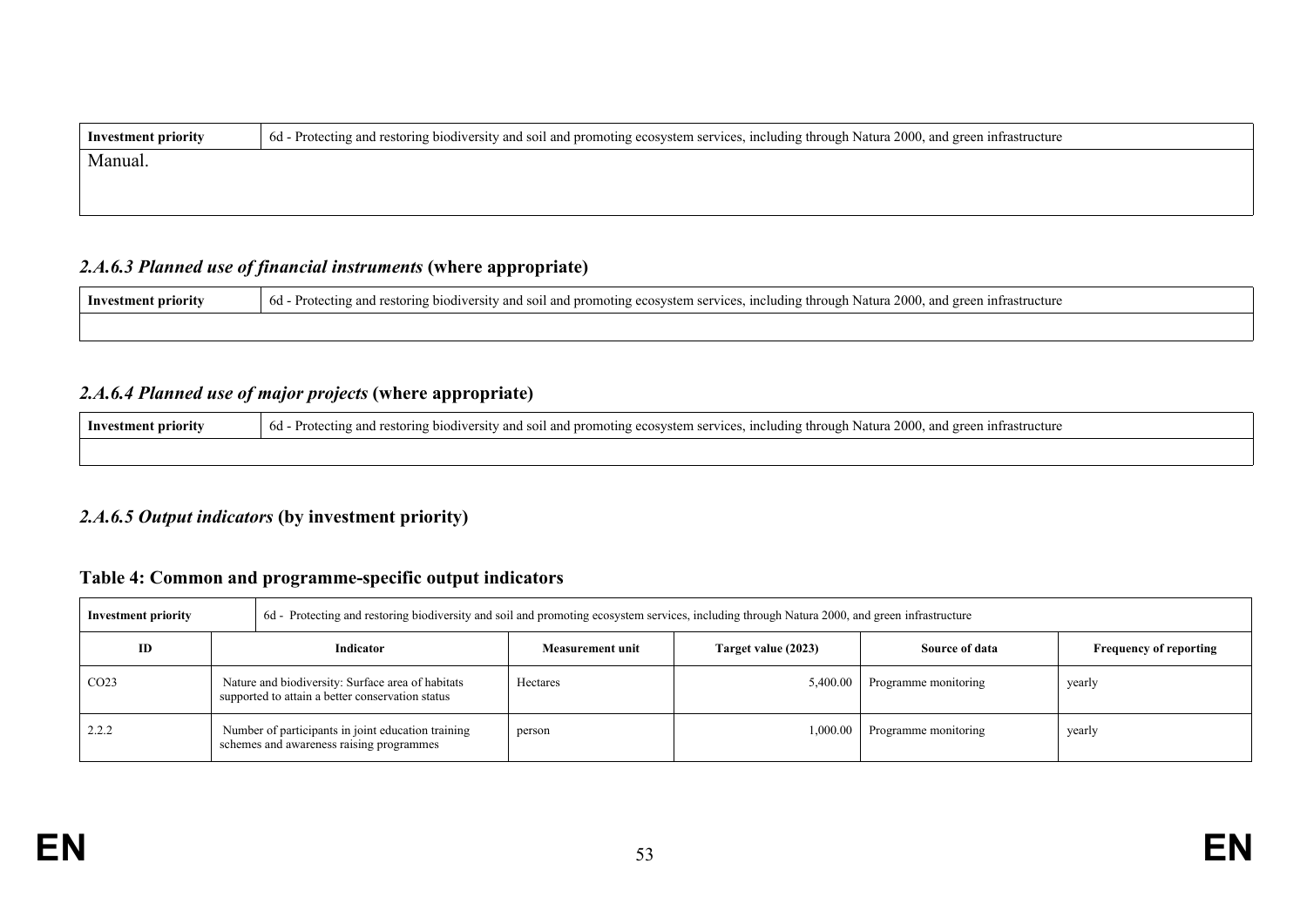| <b>Investment priority</b> |                                       | 6d - Protecting and restoring biodiversity and soil and promoting ecosystem services, including through Natura 2000, and green infrastructure |                  |                      |                               |  |
|----------------------------|---------------------------------------|-----------------------------------------------------------------------------------------------------------------------------------------------|------------------|----------------------|-------------------------------|--|
| ID                         | Indicator                             | Target value (2023)<br><b>Measurement unit</b>                                                                                                |                  | Source of data       | <b>Frequency of reporting</b> |  |
| 2.2.3                      | Number of joint international studies | number                                                                                                                                        | $10.00 \text{ }$ | Programme monitoring | yearly                        |  |

#### **2.A.7 Performance framework**

# **Table 5: Performance framework of the priority axis**

| <b>Priority axis</b> |                          |                                                                                                                                               | 2 - Sustainable Use of Natural and Cultural Assets |                                        |                              |                         |                         |                                                                    |
|----------------------|--------------------------|-----------------------------------------------------------------------------------------------------------------------------------------------|----------------------------------------------------|----------------------------------------|------------------------------|-------------------------|-------------------------|--------------------------------------------------------------------|
| ID                   | Indicator<br>type        | Indicator or key<br>implementation step                                                                                                       |                                                    | Measurement unit, where<br>appropriate | <b>Milestone for</b><br>2018 | Final target (2023)     | Source of<br>data       | <b>Explanation of relevance of indicator, where</b><br>appropriate |
| CO <sub>09</sub>     | $\Omega$                 | Sustainable Tourism:<br>Increase in expected<br>number of visits to<br>supported sites of cultural<br>and natural heritage and<br>attractions |                                                    | Visits/year                            | 9,000                        | 60,000.00               | Programme<br>monitoring | n. a.                                                              |
| CO <sub>23</sub>     | $\Omega$                 | Nature and biodiversity:<br>Surface area of habitats<br>supported to attain a better<br>conservation status                                   |                                                    | Hectares                               | 810                          | 5,400.00                | Programme<br>monitoring | n. a.                                                              |
| 2.1                  | F<br>Financial indicator |                                                                                                                                               | <b>EUR</b>                                         | 7,580,000                              | 42,093,711.00                | Programme<br>monitoring | n. a.                   |                                                                    |

**Additional qualitative information on the establishment of the performance framework**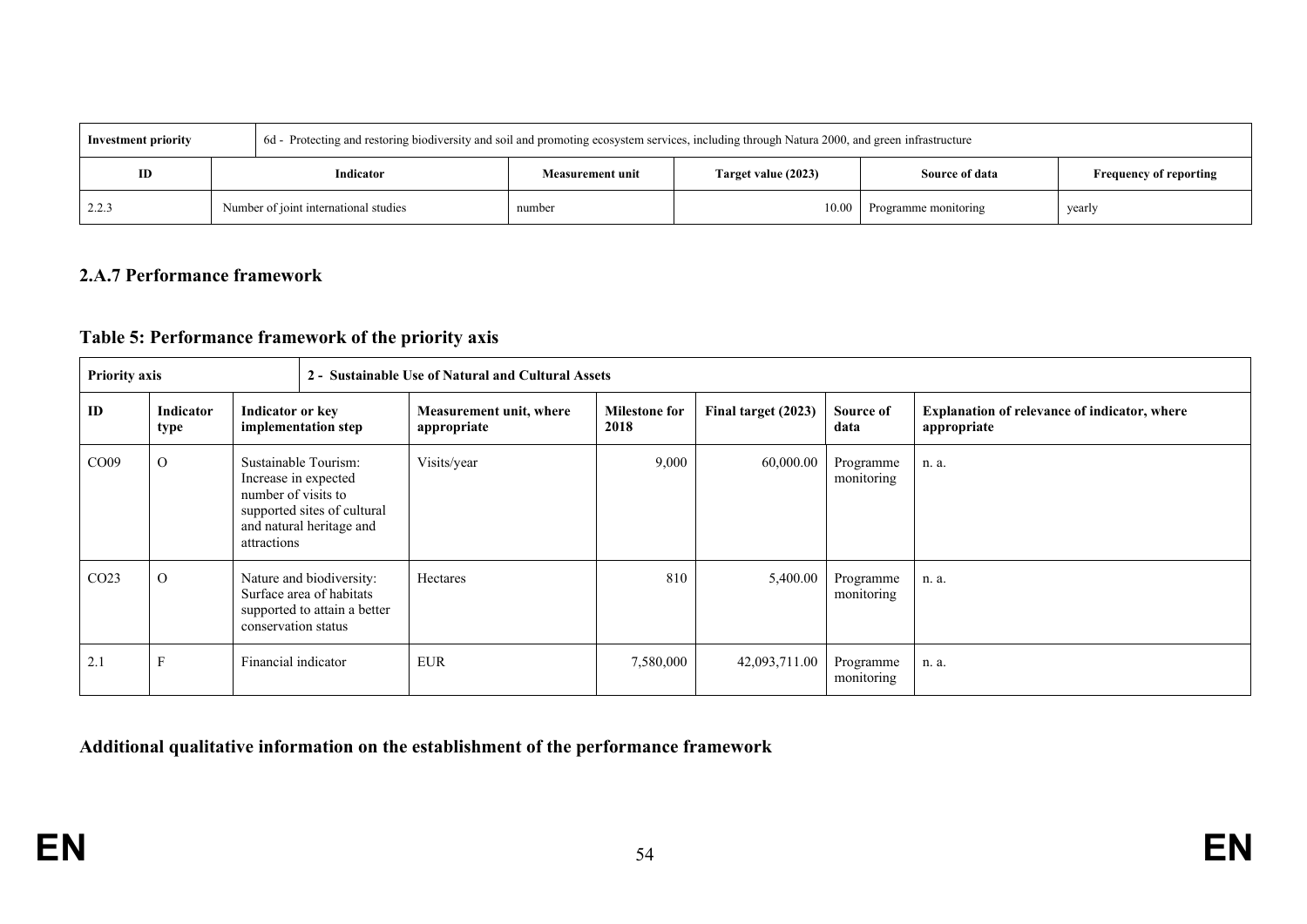#### **2.A.8 Categories of intervention**

Categories of intervention corresponding to the content of the priority axis, based on a nomenclature adopted by the Commission, and indicative breakdown of Union support

#### **Tables 6-9: Categories of intervention**

#### **Table 6: Dimension 1 Intervention field**

| <b>Priority axis</b>                                                                                                                                                                                                                                         | 2 - Sustainable Use of Natural and Cultural Assets                                |                     |
|--------------------------------------------------------------------------------------------------------------------------------------------------------------------------------------------------------------------------------------------------------------|-----------------------------------------------------------------------------------|---------------------|
|                                                                                                                                                                                                                                                              | Code                                                                              | Amount $(\epsilon)$ |
| 032. Local access roads (new build)                                                                                                                                                                                                                          |                                                                                   | 3,150,000.00        |
|                                                                                                                                                                                                                                                              | 034. Other reconstructed or improved road (motorway, national, regional or local) | 3,150,000.00        |
| 085. Protection and enhancement of biodiversity, nature protection and green infrastructure                                                                                                                                                                  |                                                                                   | 2,683,474.00        |
| 086. Protection, restoration and sustainable use of Natura 2000 sites                                                                                                                                                                                        |                                                                                   | 2,683,474.00        |
| 087. Adaptation to climate change measures and prevention and management of climate related risks e.g.<br>erosion, fires, flooding, storms and drought, including awareness raising, civil protection and disaster<br>management systems and infrastructures |                                                                                   | 1,715,248.00        |
| 089. Rehabilitation of industrial sites and contaminated land                                                                                                                                                                                                |                                                                                   | 3,400,000.00        |
| 090. Cycle tracks and footpaths                                                                                                                                                                                                                              |                                                                                   | 6,500,000.00        |
| 091. Development and promotion of the tourism potential of natural areas                                                                                                                                                                                     |                                                                                   | 1,174,153.00        |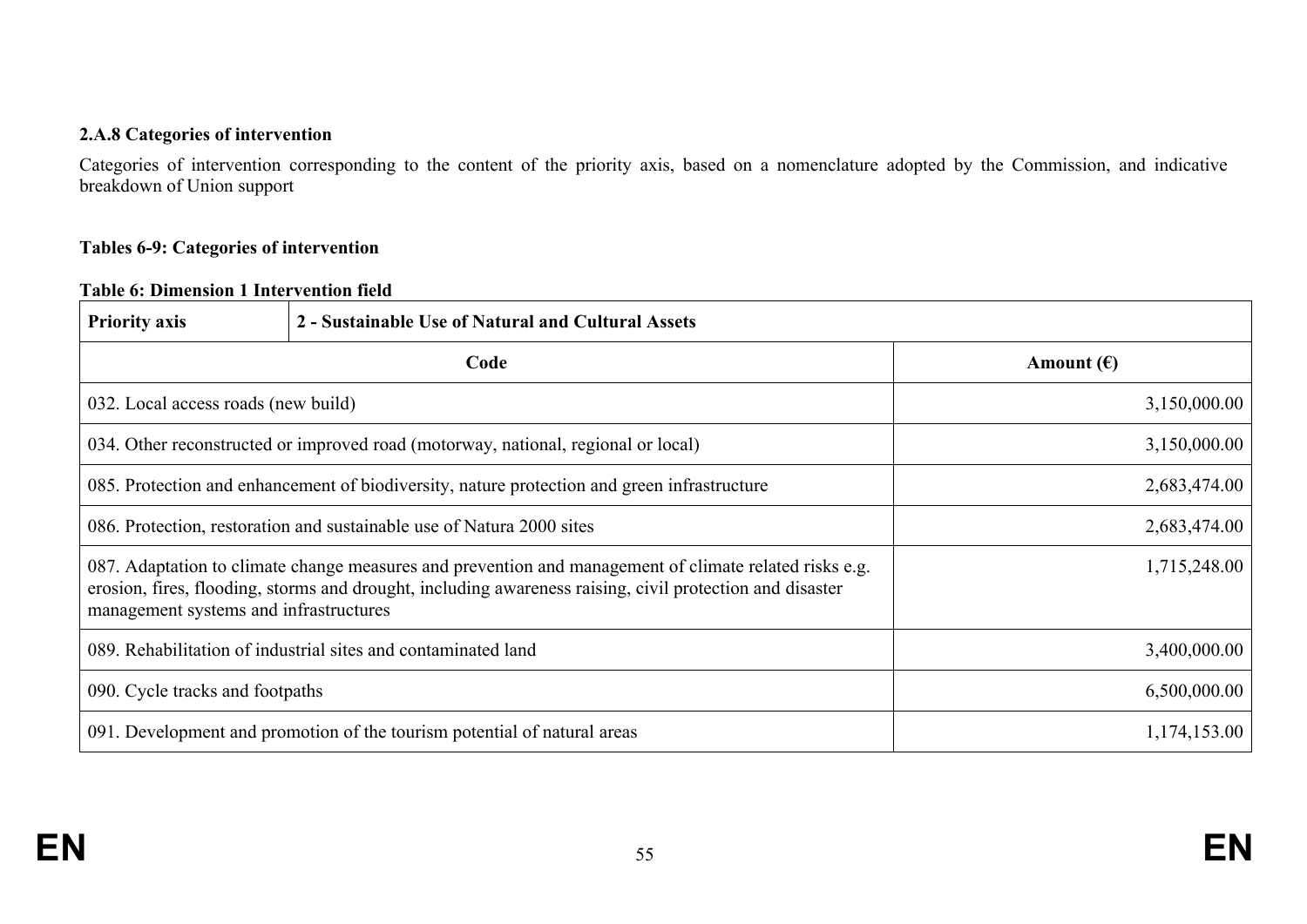| <b>Priority axis</b>                                                              | 2 - Sustainable Use of Natural and Cultural Assets |              |
|-----------------------------------------------------------------------------------|----------------------------------------------------|--------------|
| 092. Protection, development and promotion of public tourism assets               |                                                    | 6,626,694.00 |
| 094. Protection, development and promotion of public cultural and heritage assets |                                                    | 4,696,611.00 |

#### **Table 7: Dimension 2 Form of finance**

| <b>Priority axis</b>            | 2 - Sustainable Use of Natural and Cultural Assets |                     |
|---------------------------------|----------------------------------------------------|---------------------|
|                                 | Code                                               | Amount $(\epsilon)$ |
| $\vert$ 01. Non-repayable grant |                                                    | 35,779,654.00       |

## **Table 8: Dimension 3 Territory type**

| <b>Priority axis</b>                                                      | 2 - Sustainable Use of Natural and Cultural Assets |                     |
|---------------------------------------------------------------------------|----------------------------------------------------|---------------------|
| Code                                                                      |                                                    | Amount $(\epsilon)$ |
| $\vert$ 02. Small Urban areas (intermediate density $>$ 5 000 population) |                                                    | 3,577,966.00        |
| 03. Rural areas (thinly populated)                                        |                                                    | 32,201,688.00       |

# **Table 9: Dimension 6 Territorial delivery mechanisms**

| Priority axis | - Sustainable Use of Natural and Cultural Assets |  |
|---------------|--------------------------------------------------|--|
|               |                                                  |  |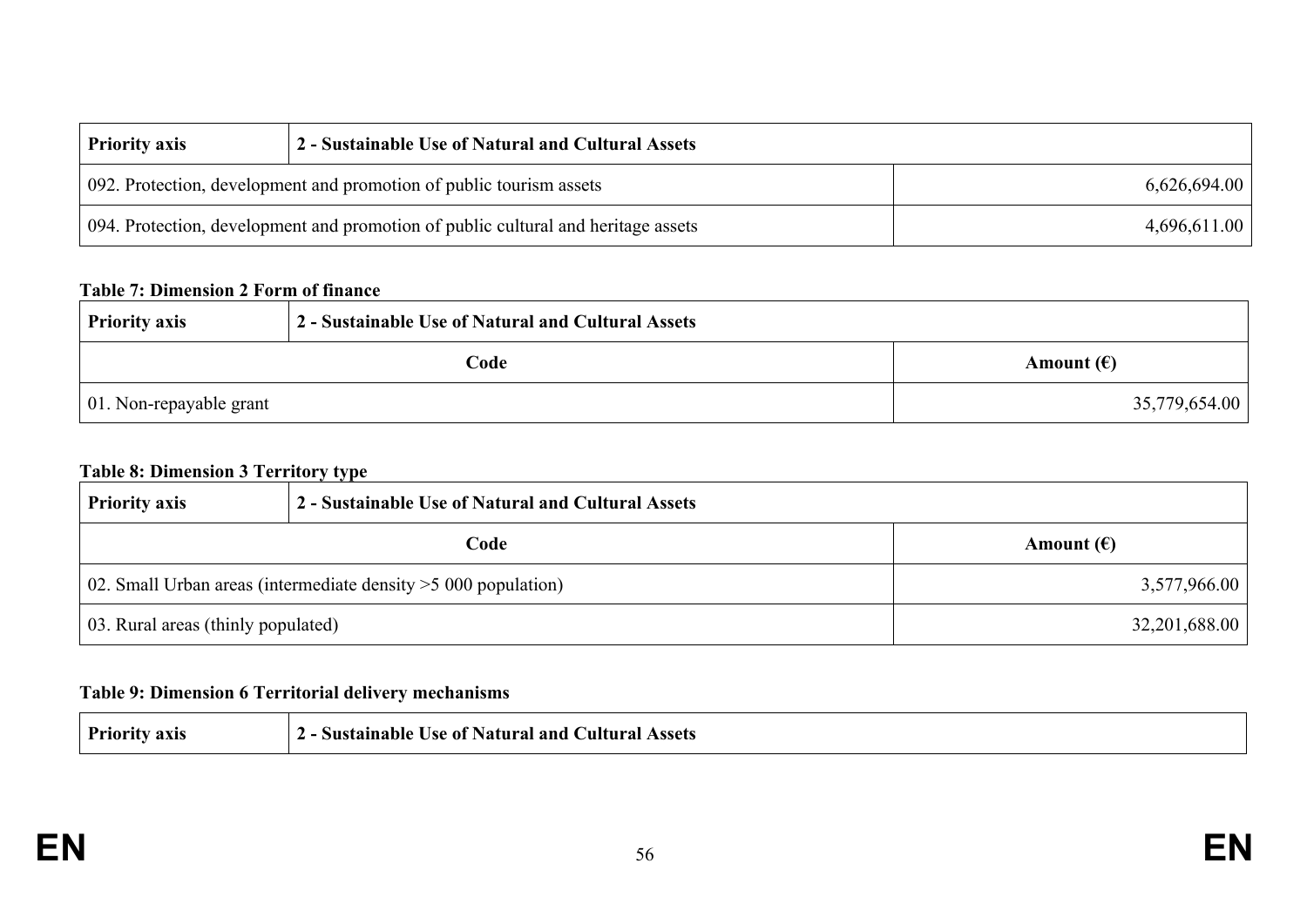| Code               | Amount $(\epsilon)$ |
|--------------------|---------------------|
| 07. Not applicable | 35,779,654.00       |

2.A.9 A summary of the planned use of technical assistance including, where necessary, actions to reinforce the administrative capacity of authorities involved in the management and control of the programmes and beneficiaries and, where necessary, actions to enhance the **administrative capacity of relevant partners to participate in the implementation of programmes** (where appropriate)

| <b>Priority axis:</b> | 2 - Sustainable Use of Natural and Cultural Assets |
|-----------------------|----------------------------------------------------|
| Not relevant          |                                                    |
|                       |                                                    |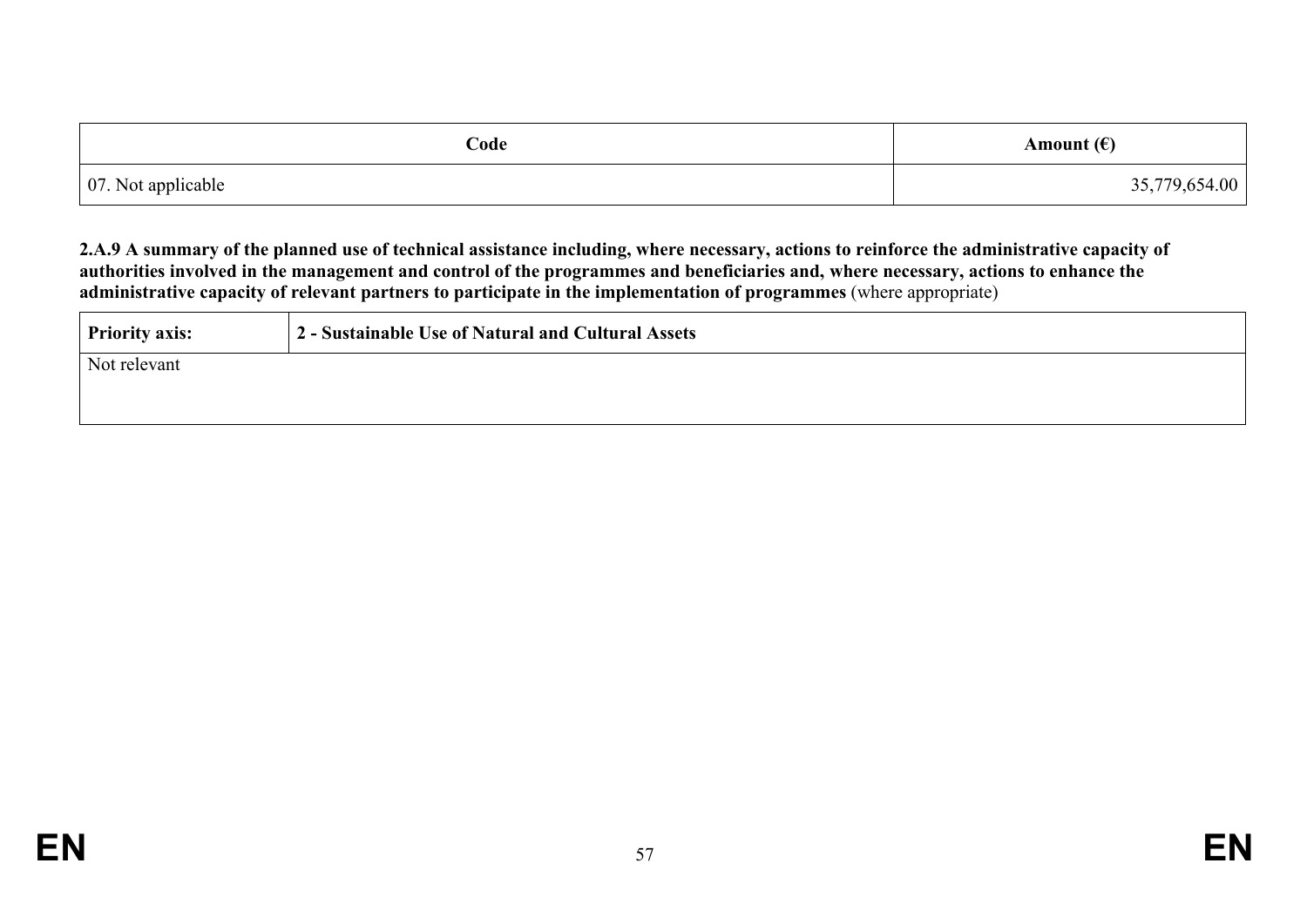#### **2.A.1 Priority axis**

| ID of the priority axis    |             |
|----------------------------|-------------|
| Title of the priority axis | Cooperation |

 $\Box$  The entire priority axis will be implemented solely through financial instruments

 $\Box$  The entire priority axis will be implemented solely through financial instruments set up at Union level

 $\Box$  The entire priority axis will be implemented through community-led local development

#### 2.A.2 Justification for the establishment of a priority axis covering more than one thematic objective (where applicable)

Not applicable

### **2.A.3 Fund and calculation basis for Union support**

| Fund        | Calculation basis (total eligible expenditure or eligible<br>public expenditure) |
|-------------|----------------------------------------------------------------------------------|
| <b>ERDF</b> | Total                                                                            |

#### **2.A.4 Investment priority**

| m<br>nrıorı<br>ш                                       | 11 <sub>b</sub>                                                                                                                     |
|--------------------------------------------------------|-------------------------------------------------------------------------------------------------------------------------------------|
| Title <sub>1</sub><br>stment priority<br>1nv6<br>⊺ TN€ | $\sim$ $\sim$<br>Promoting legal<br>and.<br>administrative<br>ation.<br>cooperation<br>and<br>vstitutions v<br>cooper<br>and<br>√…⊡ |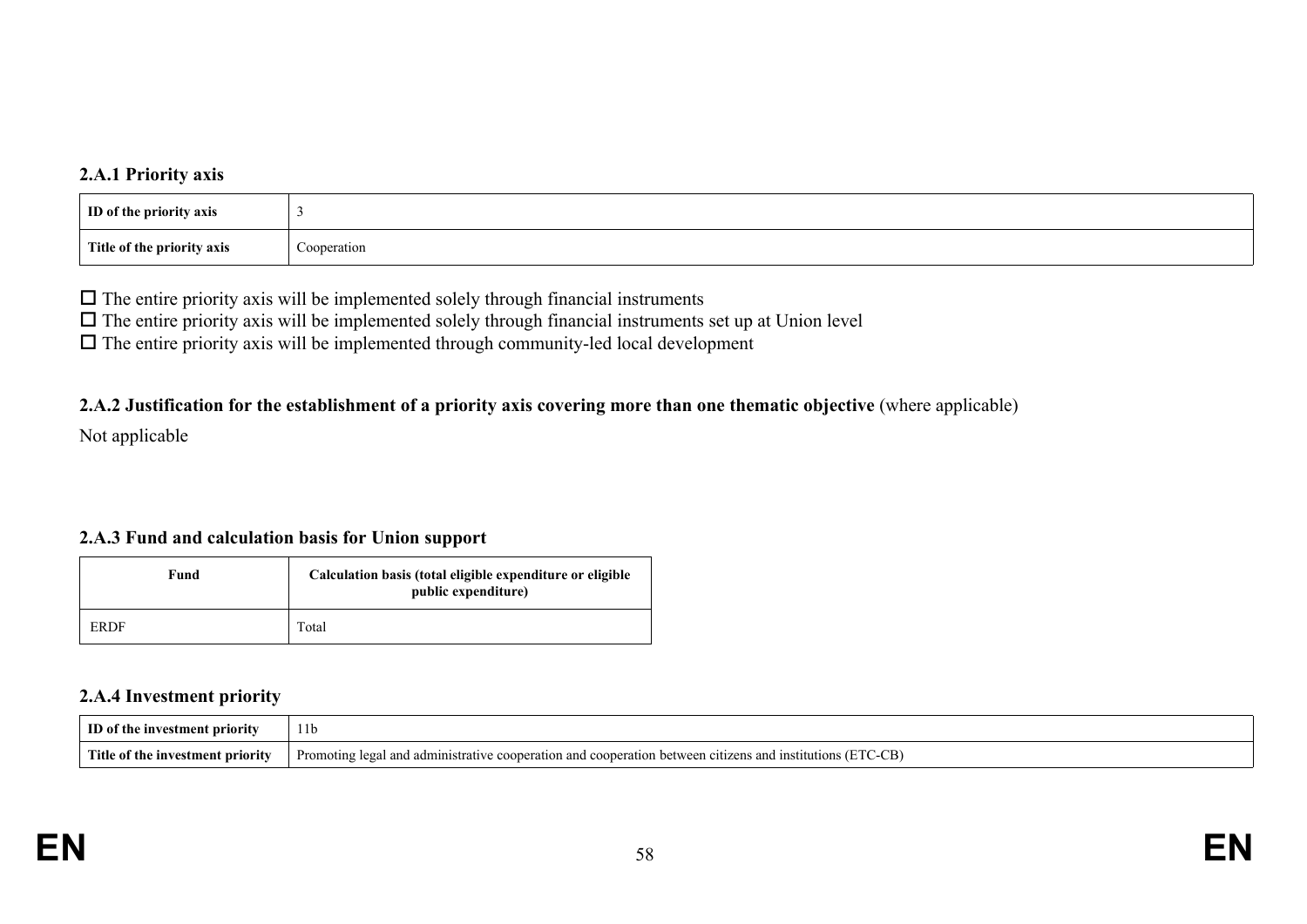# **2.A.5 Specific objectives corresponding to the investment priority and expected results**

| ID of the specific objective                                                   | 3.1                                                                                                                                                                                                                                                                                                                                                                                                                                                                                                                                                                                                                                                                                                                                                                                                                                                                                                                                                                                                                                                                                                                                                                                                                          |
|--------------------------------------------------------------------------------|------------------------------------------------------------------------------------------------------------------------------------------------------------------------------------------------------------------------------------------------------------------------------------------------------------------------------------------------------------------------------------------------------------------------------------------------------------------------------------------------------------------------------------------------------------------------------------------------------------------------------------------------------------------------------------------------------------------------------------------------------------------------------------------------------------------------------------------------------------------------------------------------------------------------------------------------------------------------------------------------------------------------------------------------------------------------------------------------------------------------------------------------------------------------------------------------------------------------------|
| Title of the specific objective                                                | Involvement of more social and institutional actors in cross-border cooperation                                                                                                                                                                                                                                                                                                                                                                                                                                                                                                                                                                                                                                                                                                                                                                                                                                                                                                                                                                                                                                                                                                                                              |
| <b>Results that the Member States</b><br>seek to achieve with Union<br>support | Cross-border cooperation can only be effective if a wide range of organizations – public bodies, NGOs, companies, citizens<br>and any other entities – in any combination needed, regardless of the borders, form territorial governance frameworks, which<br>can take care of developing and implementing cooperation along agreed strategies in a continuous manner. Therefore,<br>interventions to be implemented aim at different cooperation policy dimensions and are expected to create new or strengthen<br>joined structures and shared processes to ensure the continuity of cooperation effective in the border area. The expected results<br>are:                                                                                                                                                                                                                                                                                                                                                                                                                                                                                                                                                                |
|                                                                                | well-established processes for building up or continuing regional institutional cooperation in areas where the need has<br>already been expressed by stakeholders, such as<br>o energy efficiency, exploitation of renewable energy sources<br>o innovative approaches to environmental protection and management, not covered by related Specific Objective<br>of Priority Axis "Environment"<br>labour market regulations, strategies and incentives<br>$\circ$<br>social inclusion and employment promotion for marginalised communities<br>$\circ$<br>use of ICT technologies in provision of basic services like health or social services<br>$\circ$<br>more effective working relationships due to good practice exchange and transfer of knowledge<br>improved public institutional capacities and skills in cross-border cooperation and strategic/sectoral planning<br>improved language skills<br>planning systems and processes, data collection and assessment methods are better harmonized (in line with planning<br>processes)<br>common regional interests and development directions identified<br>$\bullet$<br>On civil society level:<br>- existing links and individual relationships further developed |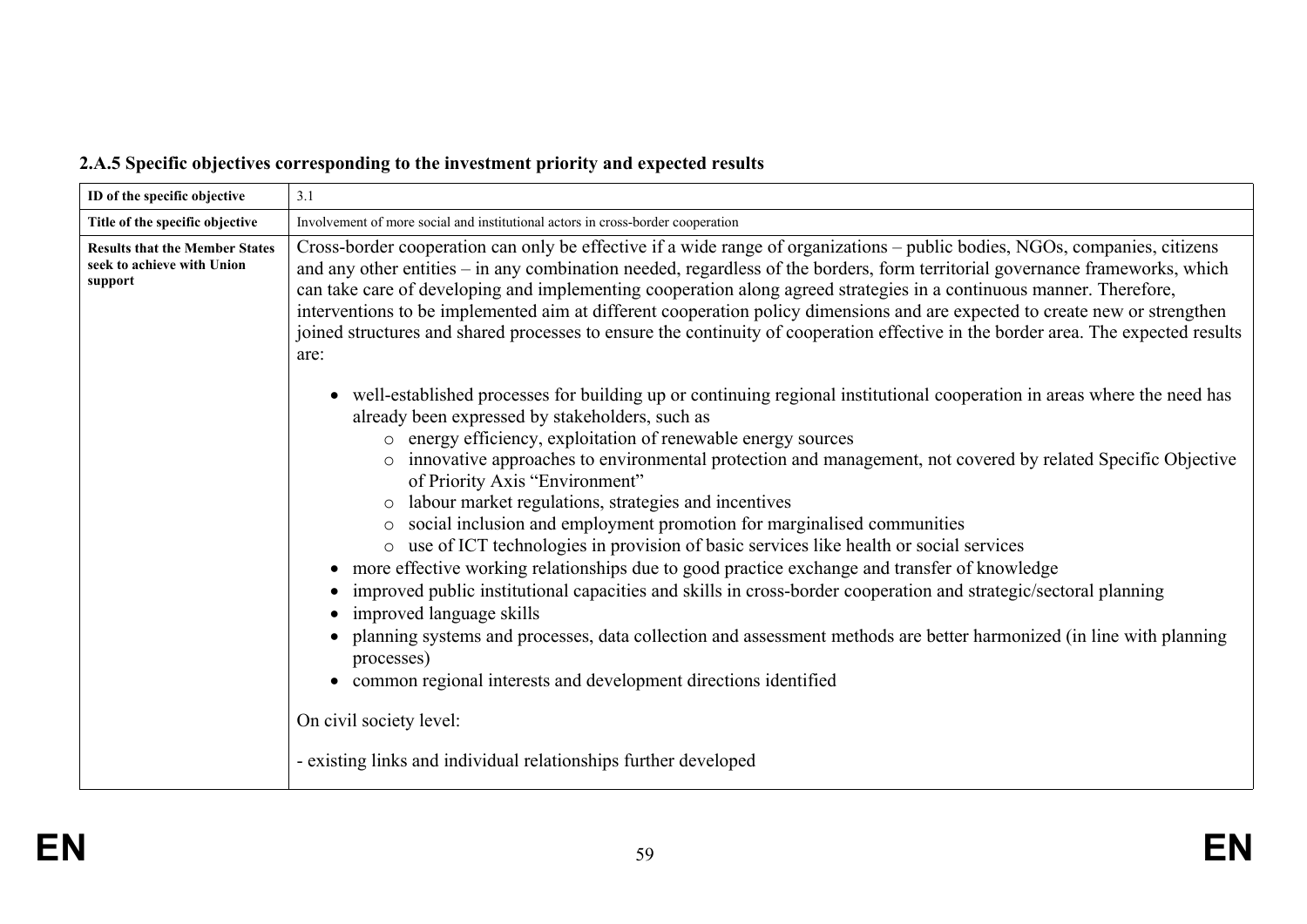| ID of the specific objective    | 3.1                                                                                                                                  |
|---------------------------------|--------------------------------------------------------------------------------------------------------------------------------------|
| Title of the specific objective | Involvement of more social and institutional actors in cross-border cooperation                                                      |
|                                 | - the scope of cooperation extended by involving a range of new actors, widening the variety of events in the whole border<br>region |
|                                 | - enhancing the level of mutual understanding and acceptance, by showing the society positive experiences of cooperation.            |
|                                 | <b>Result indicator</b>                                                                                                              |
|                                 | Number of entities participating in cross-border networks and bilateral co-operations                                                |
|                                 |                                                                                                                                      |

#### **Table 3: Programme-specific result indicators** (by specific objective)

| Specific objective |                                                                                             | 3.1 - Involvement of more social and institutional actors in cross-border cooperation |                       |                         |                     |                |                                                                     |  |  |
|--------------------|---------------------------------------------------------------------------------------------|---------------------------------------------------------------------------------------|-----------------------|-------------------------|---------------------|----------------|---------------------------------------------------------------------|--|--|
| ID                 | Indicator                                                                                   | <b>Measurement unit</b>                                                               | <b>Baseline value</b> | <b>Baseline</b><br>year | Target value (2023) | Source of data | <b>Frequency of reporting</b>                                       |  |  |
| 3.1.               | Number of entities participating<br>in cross-border networks and<br>bilateral co-operations | number                                                                                | 36.00                 | 2015                    | 49.00               | survey         | three times during programme<br>implementation: 2018, 2020,<br>2023 |  |  |

#### **2.A.6 Actions to be supported under the investment priority** (by investment priority)

#### 2.A.6.1 A description of the type and examples of actions to be supported and their expected contribution to the specific objectives, including, where *appropriate, identification of the main target groups, specific territories targeted and types of beneficiaries*

| Investment priority | 11b - Promoting legal and administrative cooperation and cooperation between citizens and institutions (ETC-CB) |
|---------------------|-----------------------------------------------------------------------------------------------------------------|
|---------------------|-----------------------------------------------------------------------------------------------------------------|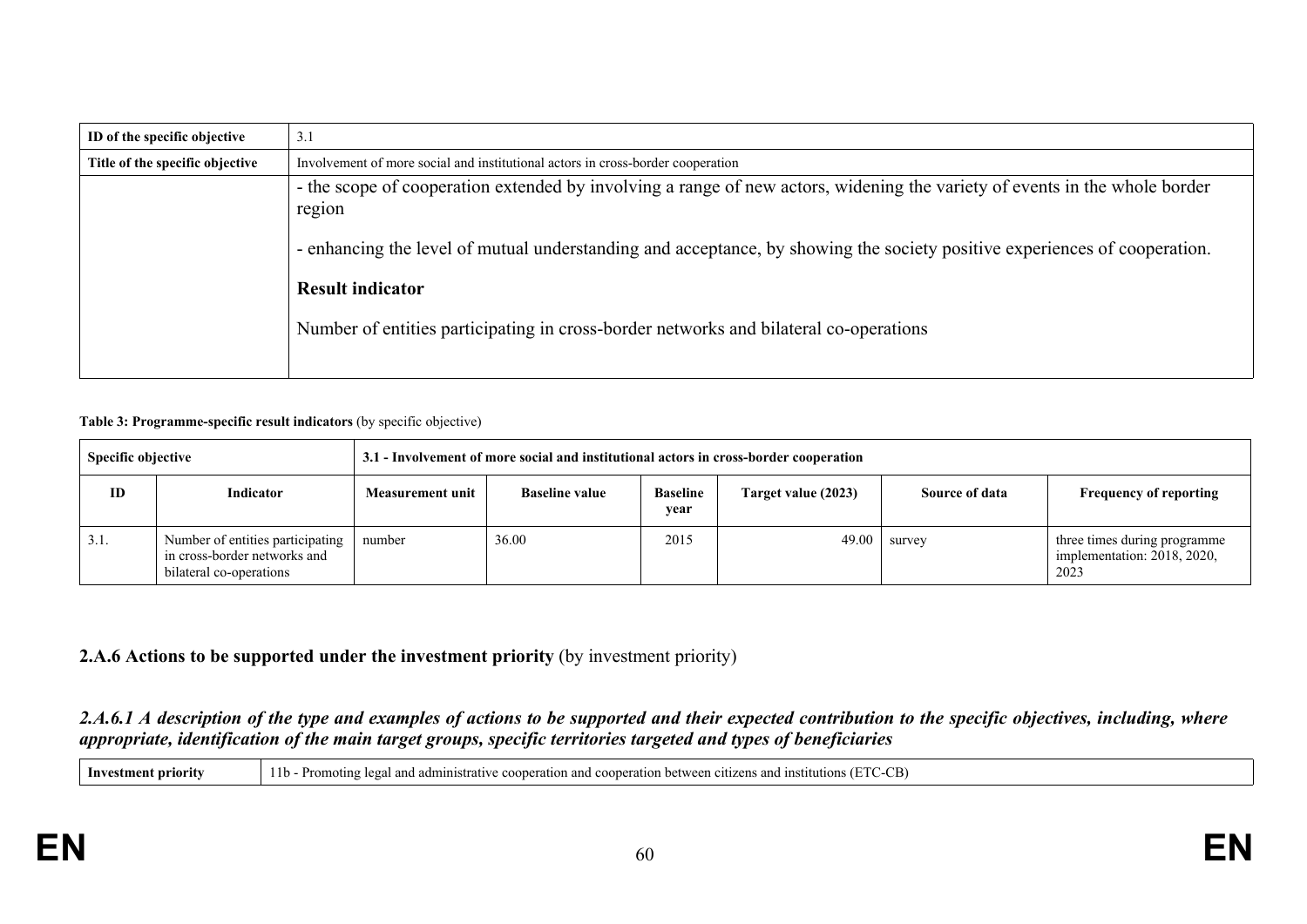| -Investment pri | $\mu$ legal and administrative cooperation and cooperation between citizens and institutions ( $\tau$ ).<br>CB<br><b>Promoting</b> |
|-----------------|------------------------------------------------------------------------------------------------------------------------------------|
|                 |                                                                                                                                    |

Actions aim at providing the opportunity for a wide range of organisations to elaborate on development issues which they together on both sides of the border consider relevant related to the future of the border area. Actions target different levels of stakeholder groups in order to maximise interactions and promote mutual understanding and facilitate the formulation of territorial governance frameworks. The capacity building aspect needs to be in the focus of the joint actions to be carried out, such as: the enhancement of structures, processes and human resources. On the civil society level the design and delivery of a series of joint cultural and sports events are expected in the whole area of the border region ensuring that people meet and interact ("people to people" actions) together with civil society organizations (environmental, cultural, minority, etc.) and municipalities.

# The following types of activities should be supported to reach the **specific objective 3.1:**

- Organizing meetings and seminars for the exchange of experiences, information in order to identify common development issues, ideas, structures
- Joint development of common approaches to identified common problems such as social inclusion and employment promotion for marginalized groups
- Joint improvement of basic services like health and social services in the border region through the use of ICT technologies
- Joint programming, project preparation and demonstration actions of local governments, non-profit organizations, development and energy agencies in the field of renewable energy and energy efficiency
- Better harmonization of the demand and supply side of the labour market such as creation of sub- or micro-regional employment pacts or collection of labour market information and data
- Developing and delivering shared labour market information and guidance for the employers and potential employees in the cross-border region
- Joint development of databases on the needs and supply on the cross-border labour market
- Formulation of bottom up, multi-stakeholder partnerships in order to develop territory based integrated solutions for employment
- Joint improvement of the public transport services e.g. by coordinating timetables or other capacity building actions by the public transport service providers operating on the two sides of the border
- Develop human skills and knowledge (including language skills) that enable institutions to continue and intensify cross-border cooperation

# *Main target groups and types of beneficiaries*

Main target groups for the projects are: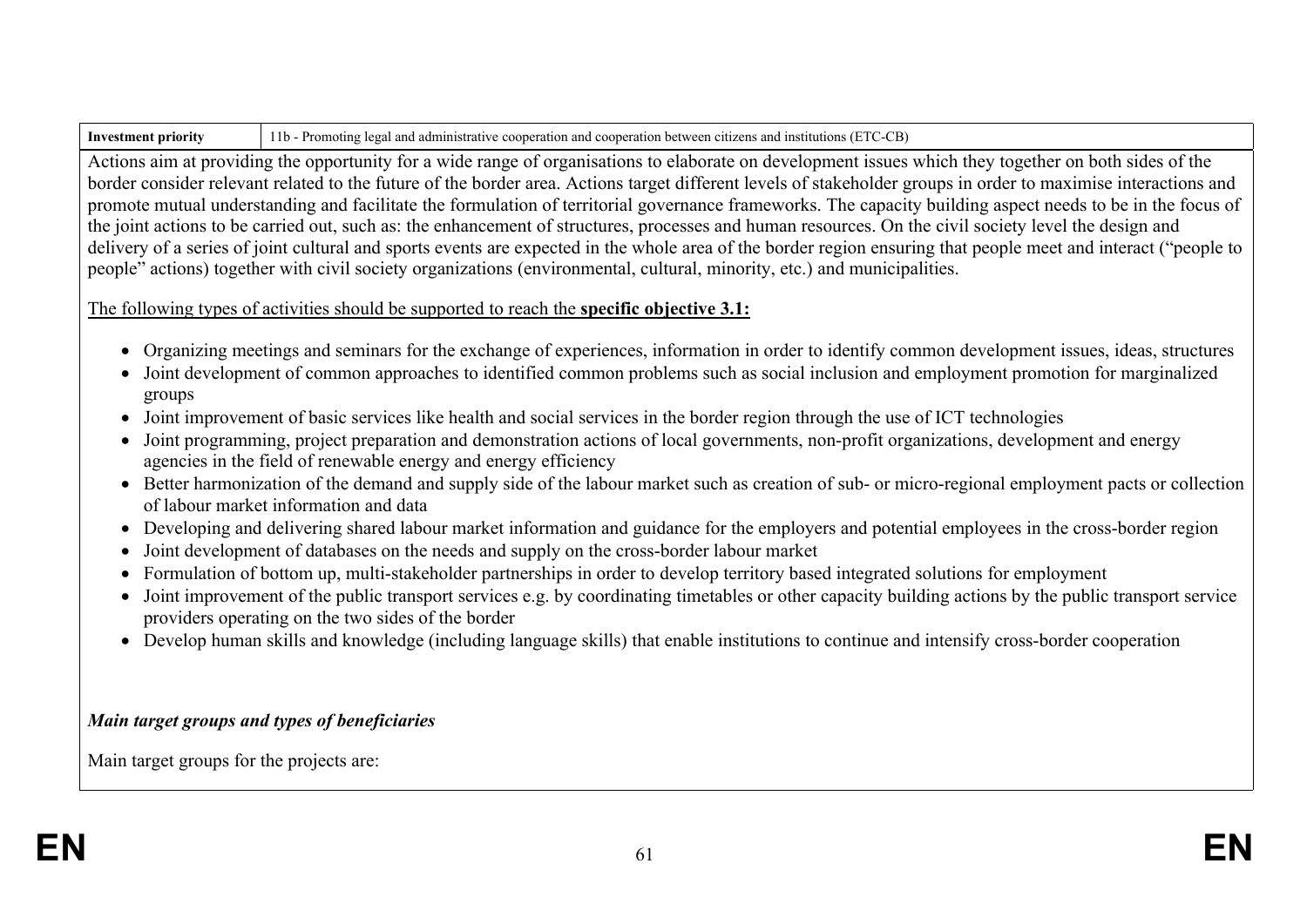| <b>Investment priority</b>    | 11b - Promoting legal and administrative cooperation and cooperation between citizens and institutions (ETC-CB)                                                                                                                                      |
|-------------------------------|------------------------------------------------------------------------------------------------------------------------------------------------------------------------------------------------------------------------------------------------------|
|                               | • staff members of the local and national institutions and authorities located in the programme area (including regional and sectoral development<br>agencies and organisations in charge of nature conservation and water management in the region) |
|                               | staff members of local, county and regional self-governments and their undertakings                                                                                                                                                                  |
|                               | population of the border region                                                                                                                                                                                                                      |
|                               |                                                                                                                                                                                                                                                      |
|                               | Indicative list of potential beneficiaries may include:                                                                                                                                                                                              |
|                               | local, county and regional self-governments and their undertakings                                                                                                                                                                                   |
|                               | local and national institutions and authorities located in the programme area                                                                                                                                                                        |
| civil society organisations   |                                                                                                                                                                                                                                                      |
|                               | labour market services, other national and regional labour market organizations<br>self-governments of nationalities with minority status on both sides of the border                                                                                |
|                               | public transport organisations                                                                                                                                                                                                                       |
|                               |                                                                                                                                                                                                                                                      |
| Specific territories targeted |                                                                                                                                                                                                                                                      |
|                               | The whole territory of the programme is targeted                                                                                                                                                                                                     |
|                               |                                                                                                                                                                                                                                                      |
|                               |                                                                                                                                                                                                                                                      |
|                               | 2.A.6.2 Guiding principles for the selection of operations                                                                                                                                                                                           |

| - Investment priority | $11b -$<br>TC-CB`<br>- Promoting le<br>l institutions (<br>i and cooperation between citizens and<br>and administrative cooperation |
|-----------------------|-------------------------------------------------------------------------------------------------------------------------------------|
| $\sqrt{ }$            | Projects are selected via open calls for proposal.                                                                                  |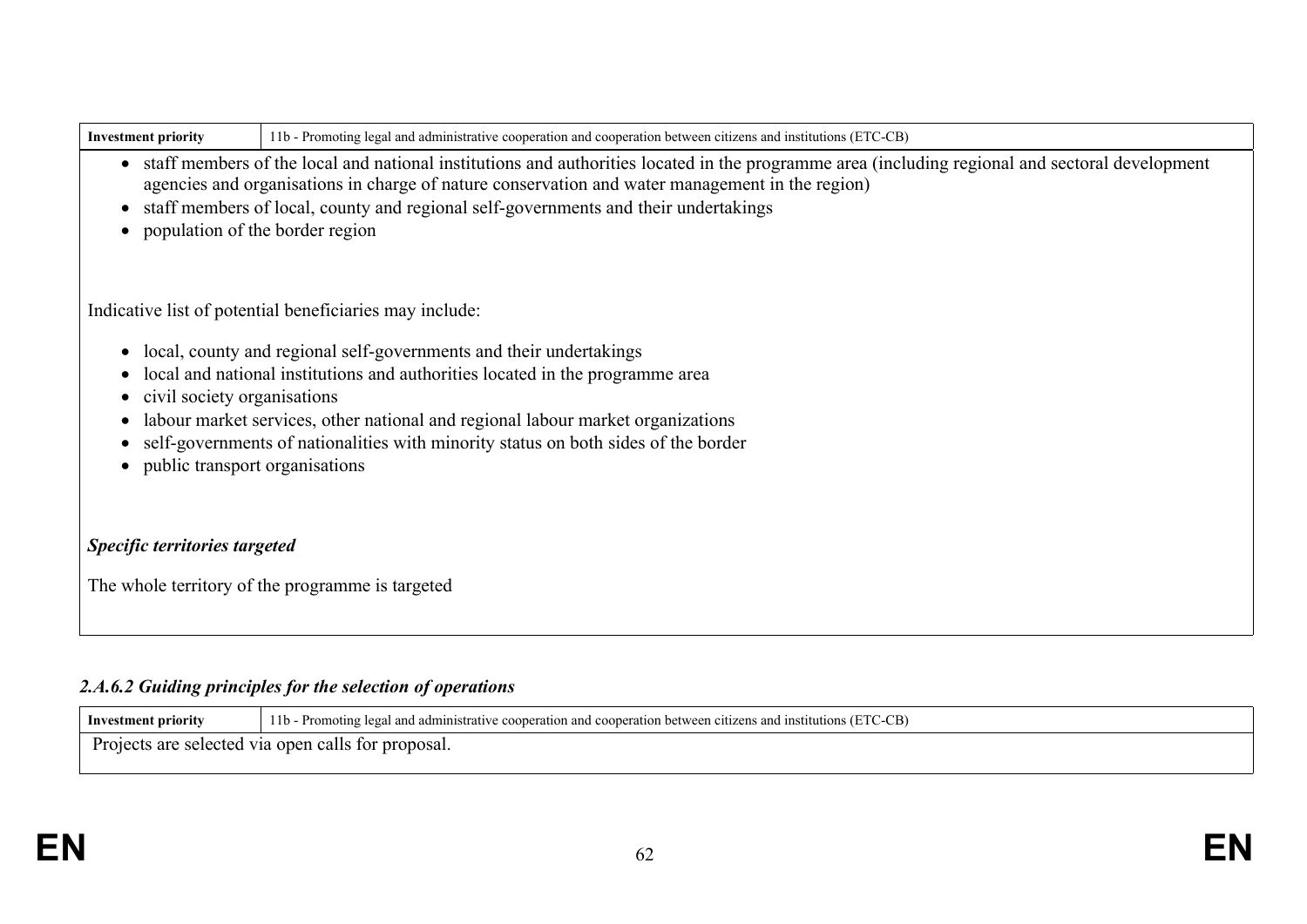| <b>Investment priority</b>                                                                           | 11b - Promoting legal and administrative cooperation and cooperation between citizens and institutions (ETC-CB)                                                                                                                                                                                                                                                                                                                                                                                                                                                      |
|------------------------------------------------------------------------------------------------------|----------------------------------------------------------------------------------------------------------------------------------------------------------------------------------------------------------------------------------------------------------------------------------------------------------------------------------------------------------------------------------------------------------------------------------------------------------------------------------------------------------------------------------------------------------------------|
|                                                                                                      | Most important principles for the selection criteria, inter alia, are:                                                                                                                                                                                                                                                                                                                                                                                                                                                                                               |
| $\bullet$<br>$\bullet$<br>$\bullet$<br>$\bullet$<br>$\bullet$<br>$\bullet$<br>$\bullet$<br>$\bullet$ | contribution to achieving the specific objective<br>improved level of cooperation among project partners based on knowledge transfer and capitalization on previous project results<br>contribution to more efficient organisational processes of cooperating institutions<br>potential of the expected results to be capitalised upon<br>sustainability of joint institutional structures to be developed<br>sustainability of shared processes to be developed<br>the scale of involvement of new partners in CBC activities<br>the scale of geographical coverage |
| of people should be prioritized.                                                                     | Individual, one-off events are not supported. The partners should lay the basis for long-term partnership. Projects capitalizing on the existing results and<br>make one step further to establish more sustainable connection between citizens and communities and those ensuring the participation of greater number                                                                                                                                                                                                                                               |
| Manual.                                                                                              | Further general principles are defined in Chapter 8.4. The detailed description of the evaluation and selection process will be laid down in the Evaluation                                                                                                                                                                                                                                                                                                                                                                                                          |

# *2.A.6.3 Planned use of financial instruments* **(where appropriate)**

| — Inv<br>priority<br>:tment | $\sim$<br>CB)<br>institutior<br>.<br>ministrative c<br>`∩∩ne<br>. between<br>moting<br>and coopera<br>י היר<br>$-10$ .<br>ition.<br>$\mathbf{u}$<br>an.<br>Ωr<br>17. |
|-----------------------------|----------------------------------------------------------------------------------------------------------------------------------------------------------------------|
|                             |                                                                                                                                                                      |

# *2.A.6.4 Planned use of major projects* **(where appropriate)**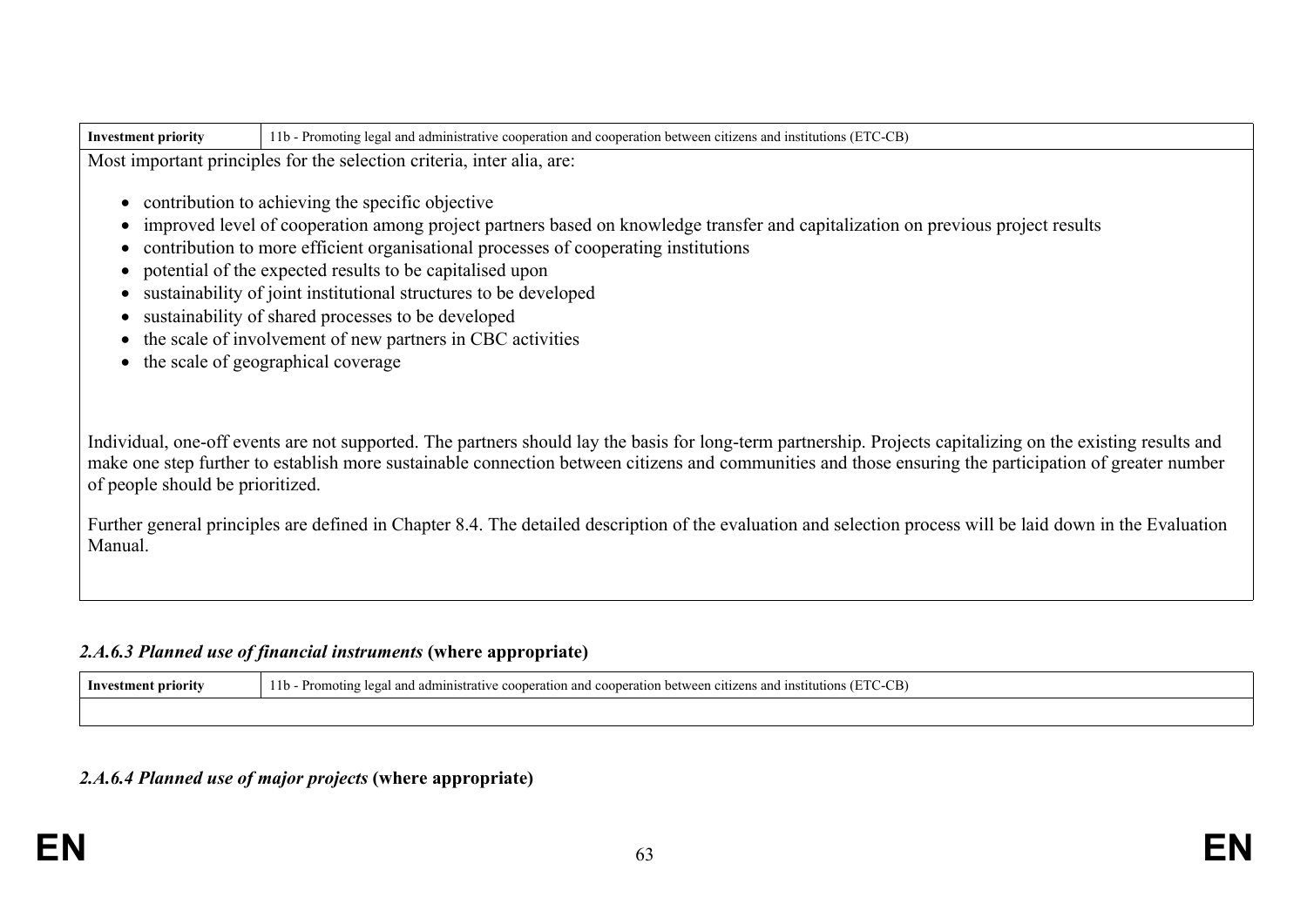| Inv<br>t príoritv | 'C-CB'<br>11b<br>ʻromoj<br>ation between<br>utions<br>ritizens and<br>unstit<br>.uministrative<br>⊶∩ner<br>$\cdots$<br>en o<br>. |
|-------------------|----------------------------------------------------------------------------------------------------------------------------------|
|                   |                                                                                                                                  |

#### *2.A.6.5 Output indicators* **(by investment priority)**

# **Table 4: Common and programme-specific output indicators**

| <b>Investment priority</b> |                                                                                                            | 11b - Promoting legal and administrative cooperation and cooperation between citizens and institutions (ETC-CB) |                         |                     |                      |                               |  |  |  |
|----------------------------|------------------------------------------------------------------------------------------------------------|-----------------------------------------------------------------------------------------------------------------|-------------------------|---------------------|----------------------|-------------------------------|--|--|--|
| ID                         |                                                                                                            | Indicator                                                                                                       | <b>Measurement unit</b> | Target value (2023) | Source of data       | <b>Frequency of reporting</b> |  |  |  |
| 5.1                        | Number of institutions participating in joint capacity<br>building actions                                 |                                                                                                                 | number                  | 33.00               | programme monitoring | yearly                        |  |  |  |
| 3.2                        | Number of harmonized processes, shared initiatives,<br>coordinated policies and projects developed jointly |                                                                                                                 | number                  | 66.00               | programme monitoring | yearly                        |  |  |  |
| 3.3                        |                                                                                                            | People participating in joint actions and events                                                                | number                  | 810.00              | programme monitoring | yearly                        |  |  |  |

# **2.A.7 Performance framework**

# **Table 5: Performance framework of the priority axis**

| <b>Priority axis</b> |                   | 3 - Cooperation |                                                                                   |  |                              |                     |                   |                                                                    |       |
|----------------------|-------------------|-----------------|-----------------------------------------------------------------------------------|--|------------------------------|---------------------|-------------------|--------------------------------------------------------------------|-------|
| ID                   | Indicator<br>type |                 | Indicator or key<br>Measurement unit, where<br>implementation step<br>appropriate |  | <b>Milestone for</b><br>2018 | Final target (2023) | Source of<br>data | <b>Explanation of relevance of indicator, where</b><br>appropriate |       |
| 3.1                  |                   |                 | Financial indicator                                                               |  | <b>EUR</b>                   | 1,210,000           | 6,726,464.00      | Programme<br>monitoring                                            | n. a. |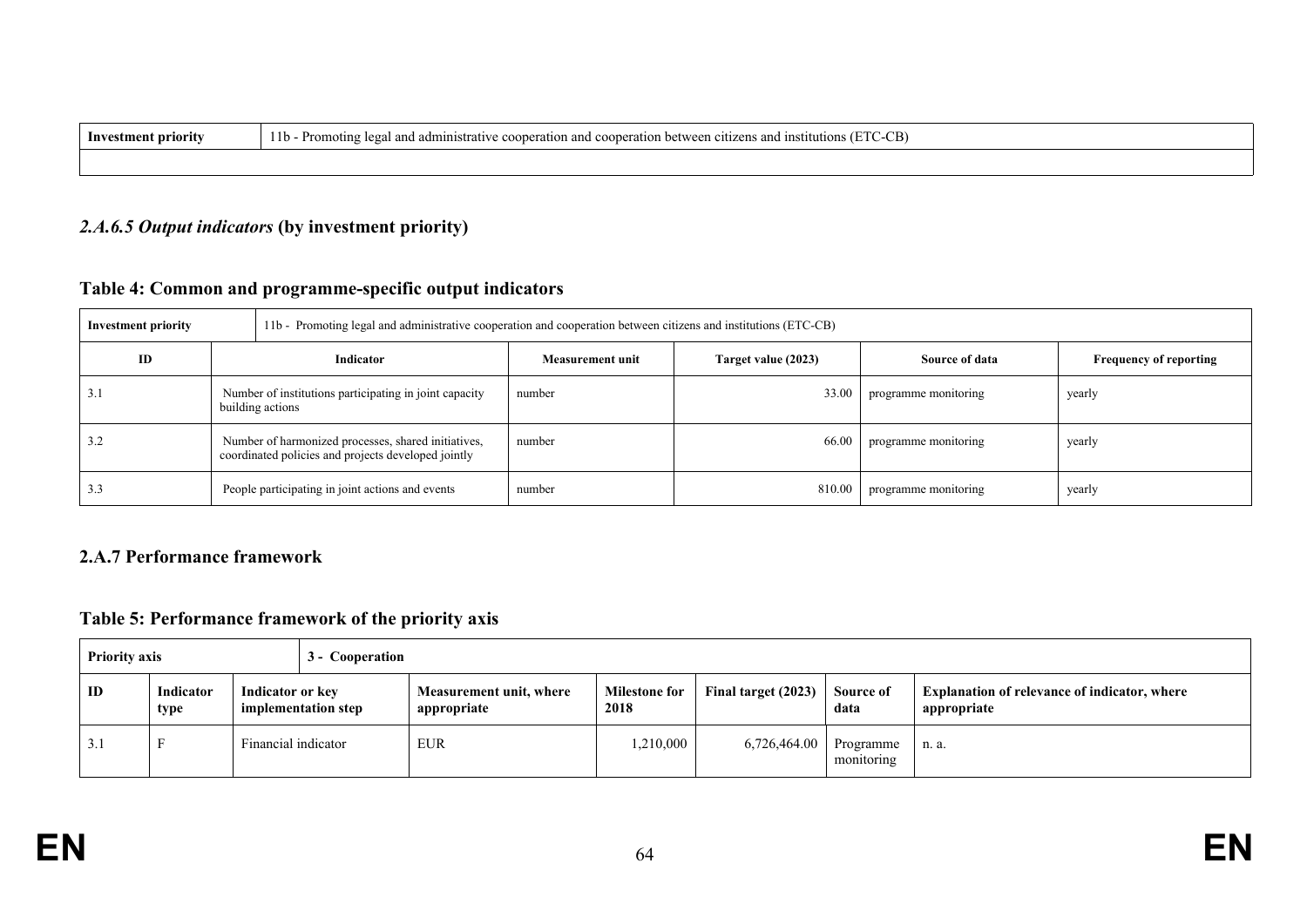| <b>Priority axis</b> |                   |                                         | 3 - Cooperation               |                                                                        |     |                     |                         |                                                                    |  |
|----------------------|-------------------|-----------------------------------------|-------------------------------|------------------------------------------------------------------------|-----|---------------------|-------------------------|--------------------------------------------------------------------|--|
| ID                   | Indicator<br>type | Indicator or key<br>implementation step |                               | <b>Milestone for</b><br>Measurement unit, where<br>2018<br>appropriate |     | Final target (2023) | Source of<br>data       | <b>Explanation of relevance of indicator, where</b><br>appropriate |  |
| 3.3                  | $\Omega$          | actions and events                      | People participating in joint | number                                                                 | 125 | 810.00              | programme<br>monitoring |                                                                    |  |

### **Additional qualitative information on the establishment of the performance framework**

#### **2.A.8 Categories of intervention**

Categories of intervention corresponding to the content of the priority axis, based on a nomenclature adopted by the Commission, and indicative breakdown of Union support

### **Tables 6-9: Categories of intervention**

#### **Table 6: Dimension 1 Intervention field**

| <b>Priority axis</b>                                                                                                                                                                                                                                       | 3 - Cooperation                                                                                                                                                                                                           |                     |  |  |  |  |  |
|------------------------------------------------------------------------------------------------------------------------------------------------------------------------------------------------------------------------------------------------------------|---------------------------------------------------------------------------------------------------------------------------------------------------------------------------------------------------------------------------|---------------------|--|--|--|--|--|
|                                                                                                                                                                                                                                                            | Code                                                                                                                                                                                                                      | Amount $(\epsilon)$ |  |  |  |  |  |
|                                                                                                                                                                                                                                                            | 119. Investment in institutional capacity and in the efficiency of public administrations and public services<br>at the national, regional and local levels with a view to reforms, better regulation and good governance | 2,858,747.00        |  |  |  |  |  |
| 120. Capacity building for all stakeholders delivering education, lifelong learning, training and<br>employment and social policies, including through sectoral and territorial pacts to mobilise for reform at<br>the national, regional and local levels | 2,858,747.00                                                                                                                                                                                                              |                     |  |  |  |  |  |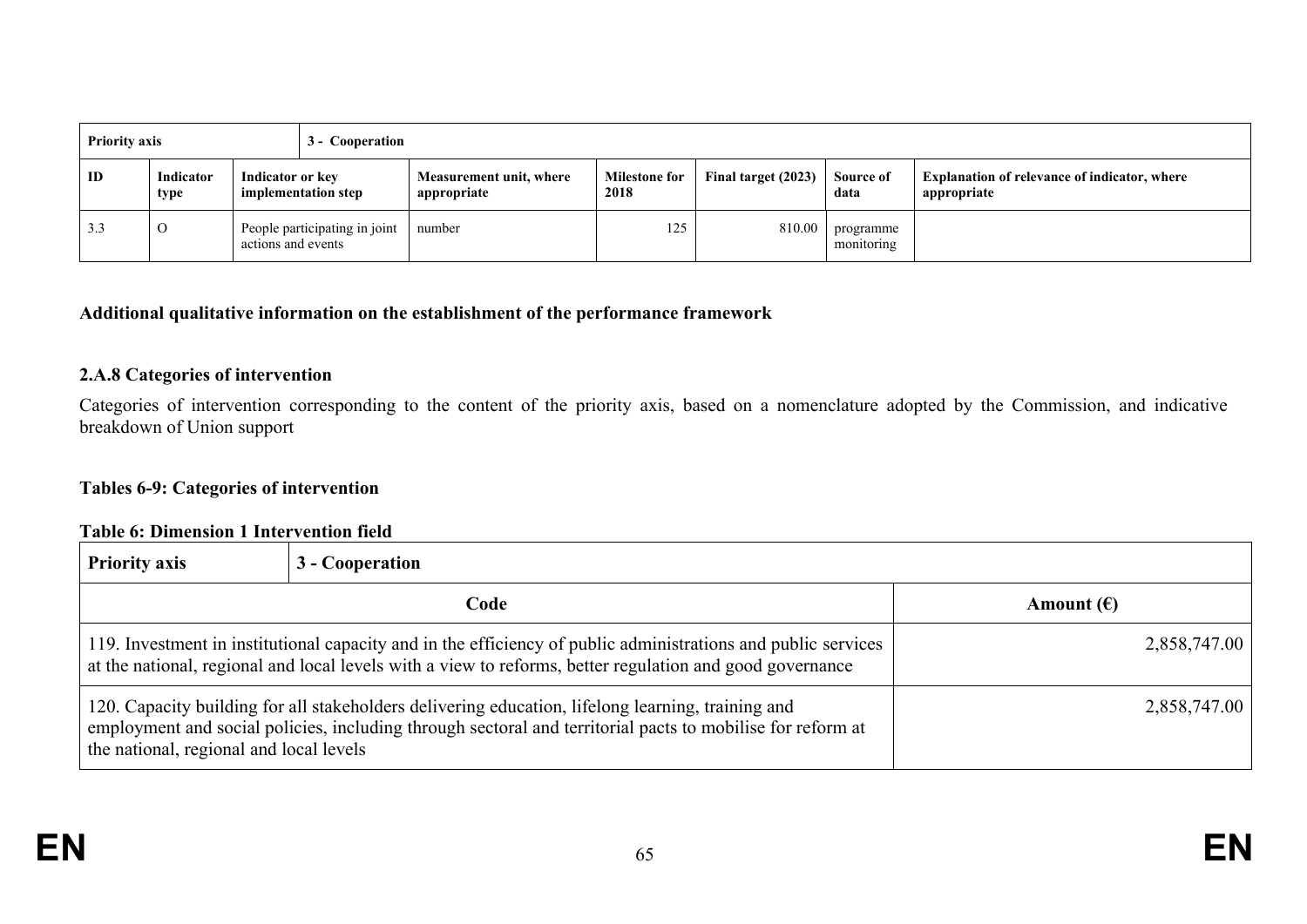## **Table 7: Dimension 2 Form of finance**

| <b>Priority axis</b>            | 3 - Cooperation |                     |  |
|---------------------------------|-----------------|---------------------|--|
|                                 | Code            | Amount $(\epsilon)$ |  |
| $\vert$ 01. Non-repayable grant |                 | 5,717,494.00        |  |

#### **Table 8: Dimension 3 Territory type**

| <b>Priority axis</b>                                                           | 3 - Cooperation |                     |  |  |
|--------------------------------------------------------------------------------|-----------------|---------------------|--|--|
| Code                                                                           |                 | Amount $(\epsilon)$ |  |  |
| 01. Large Urban areas (densely populated $>50,000$ population)<br>3,430,496.00 |                 |                     |  |  |
| 02. Small Urban areas (intermediate density $>$ 5 000 population)              | 1,715,248.00    |                     |  |  |
| 03. Rural areas (thinly populated)                                             | 571,750.00      |                     |  |  |

# **Table 9: Dimension 6 Territorial delivery mechanisms**

| <b>Priority axis</b>       | 3 - Cooperation |                     |  |
|----------------------------|-----------------|---------------------|--|
|                            | Code            | Amount $(\epsilon)$ |  |
| $\vert$ 07. Not applicable |                 | 5,717,494.00        |  |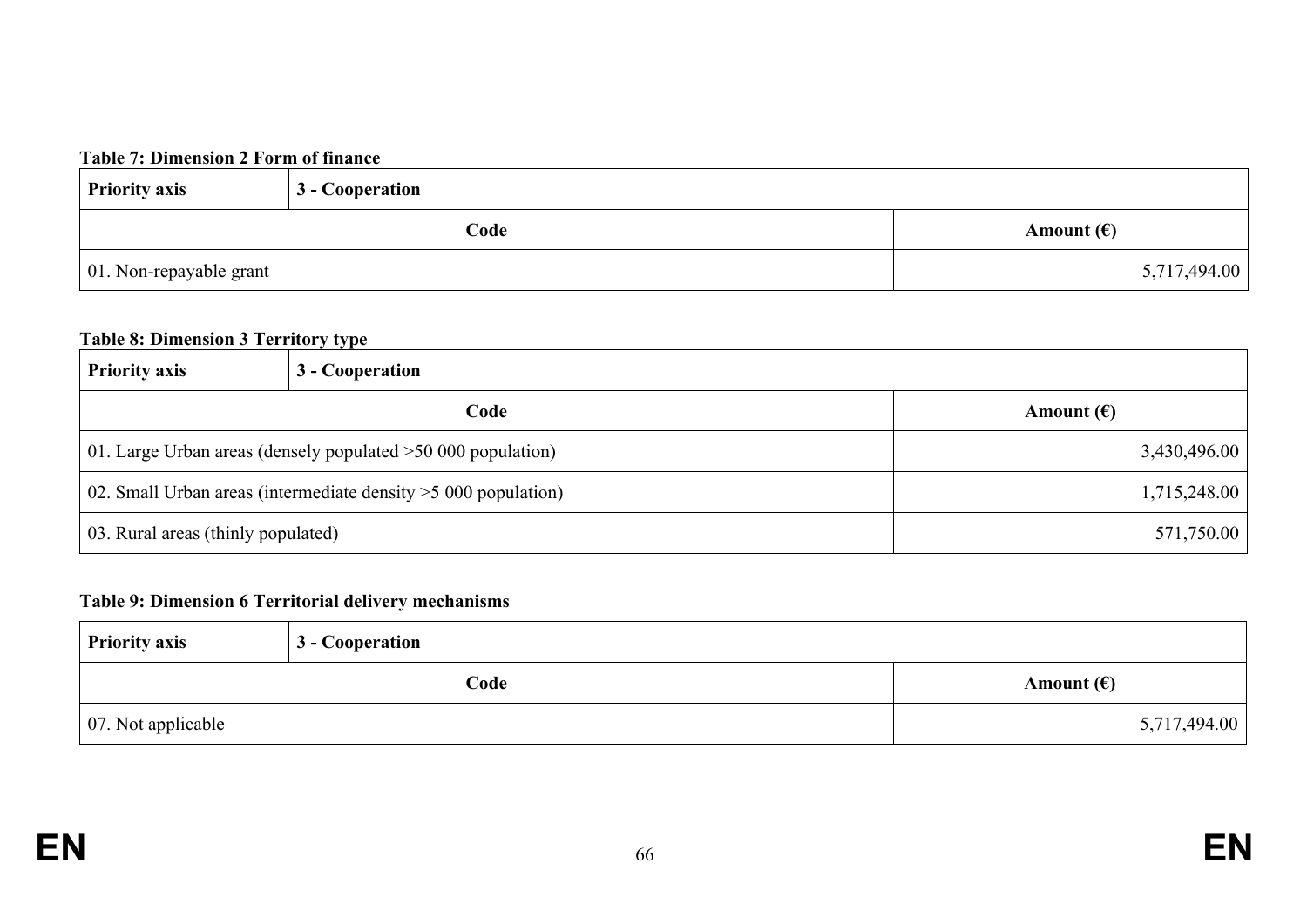2.A.9 A summary of the planned use of technical assistance including, where necessary, actions to reinforce the administrative capacity of authorities involved in the management and control of the programmes and beneficiaries and, where necessary, actions to enhance the **administrative capacity of relevant partners to participate in the implementation of programmes** (where appropriate)

| <b>Priority axis:</b> | 3 - Cooperation |
|-----------------------|-----------------|
| Not relevant          |                 |
|                       |                 |
|                       |                 |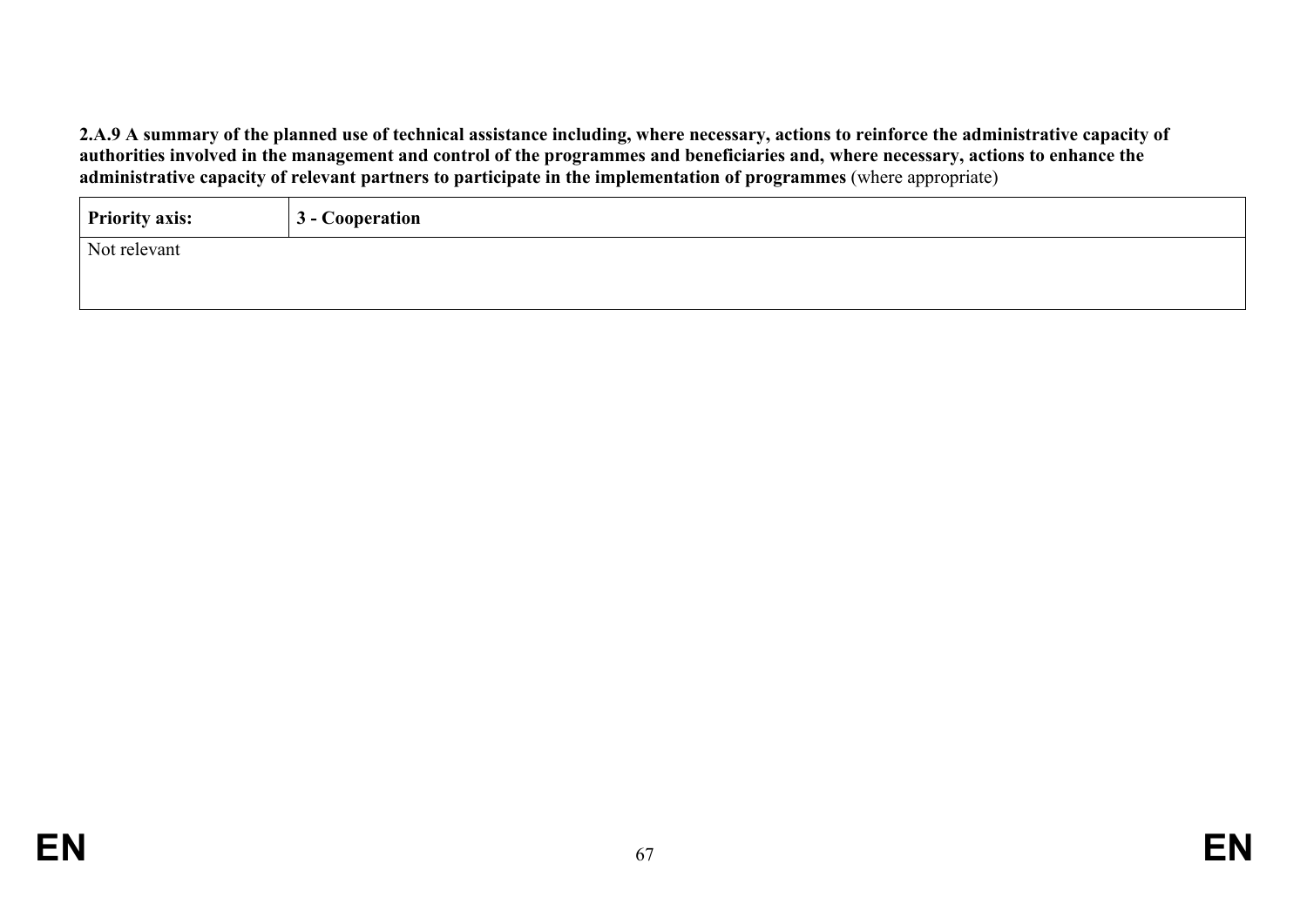#### **2.A.1 Priority axis**

| ID of the priority axis    |           |
|----------------------------|-----------|
| Title of the priority axis | Education |

 $\Box$  The entire priority axis will be implemented solely through financial instruments

 $\Box$  The entire priority axis will be implemented solely through financial instruments set up at Union level

 $\Box$  The entire priority axis will be implemented through community-led local development

#### 2.A.2 Justification for the establishment of a priority axis covering more than one thematic objective (where applicable)

Not applicable

### **2.A.3 Fund and calculation basis for Union support**

| Fund        | Calculation basis (total eligible expenditure or eligible<br>public expenditure) |  |
|-------------|----------------------------------------------------------------------------------|--|
| <b>ERDF</b> | Total                                                                            |  |

#### **2.A.4 Investment priority**

| <b>ID</b> of the investment priority | 10 <sub>b</sub>                                                                                                                                                                                |
|--------------------------------------|------------------------------------------------------------------------------------------------------------------------------------------------------------------------------------------------|
| Title of the investment priority     | Investing in education, training and vocational training for skills and lifelong learning by developing and implementing joint education, vocational training and training<br>schemes (ETC-CB) |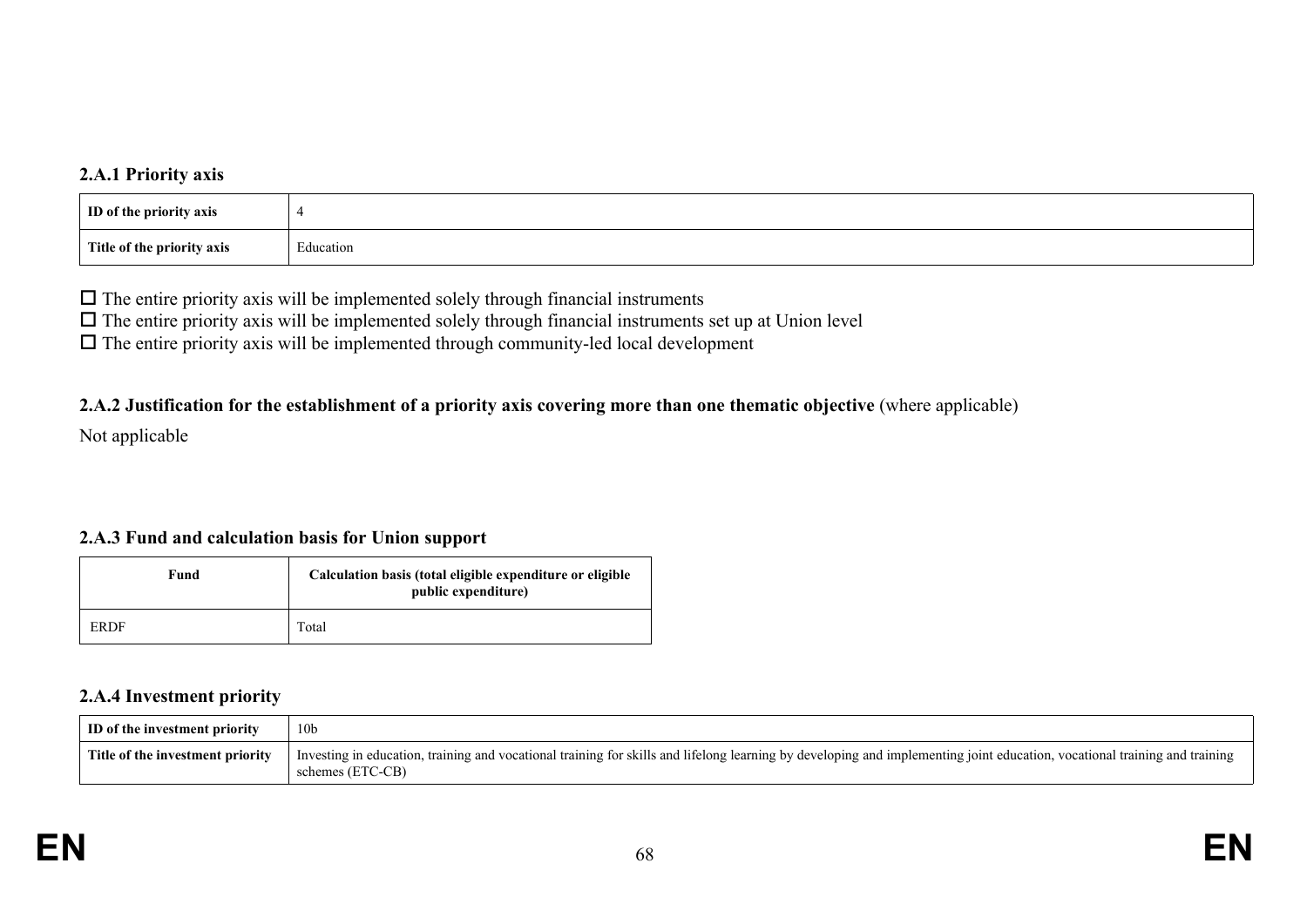# **2.A.5 Specific objectives corresponding to the investment priority and expected results**

| ID of the specific objective                                                                                     | 4.1                                                                                                                                                                                                                                                                                                                                                                                                                                                       |  |  |  |
|------------------------------------------------------------------------------------------------------------------|-----------------------------------------------------------------------------------------------------------------------------------------------------------------------------------------------------------------------------------------------------------------------------------------------------------------------------------------------------------------------------------------------------------------------------------------------------------|--|--|--|
| Title of the specific objective                                                                                  | Improve the role of educational institutions as intellectual centres for increasing the specific local knowledge-base in the region                                                                                                                                                                                                                                                                                                                       |  |  |  |
| <b>Results that the Member States</b><br>seek to achieve with Union<br>support                                   | To move towards the long term vision of the border region this intervention is to develop means which promote the<br>enlargement and the specific local knowledge base as well as exploit development opportunities of a cross-cultural knowledge<br>base. Therefore PA4 focuses on jointly developed and jointly delivered educational and training (ET) services. By<br>implementing activities under this specific objective the targeted results are: |  |  |  |
|                                                                                                                  | - increased educational and training offer provided mainly by local HE institutions new jointly developed and delivered<br>curricula                                                                                                                                                                                                                                                                                                                      |  |  |  |
|                                                                                                                  | - potentials for dual vocational training better exploited                                                                                                                                                                                                                                                                                                                                                                                                |  |  |  |
| - new content about each other's country and the region is developed mainly for elementary and secondary schools |                                                                                                                                                                                                                                                                                                                                                                                                                                                           |  |  |  |
|                                                                                                                  | - increased involvement of disadvantaged – including Roma - groups and individuals in ET activities                                                                                                                                                                                                                                                                                                                                                       |  |  |  |
|                                                                                                                  | - awareness of common natural and cultural values of the border region among children and young adults                                                                                                                                                                                                                                                                                                                                                    |  |  |  |
|                                                                                                                  | - positive attitude developed with regard to CBC from early age on                                                                                                                                                                                                                                                                                                                                                                                        |  |  |  |
|                                                                                                                  | - motivated children and young adults through involvement in joint educational activities                                                                                                                                                                                                                                                                                                                                                                 |  |  |  |
|                                                                                                                  | - increased social inclusion of disadvantaged groups                                                                                                                                                                                                                                                                                                                                                                                                      |  |  |  |
|                                                                                                                  | - sense of belonging to the broader community of the region developed                                                                                                                                                                                                                                                                                                                                                                                     |  |  |  |
|                                                                                                                  |                                                                                                                                                                                                                                                                                                                                                                                                                                                           |  |  |  |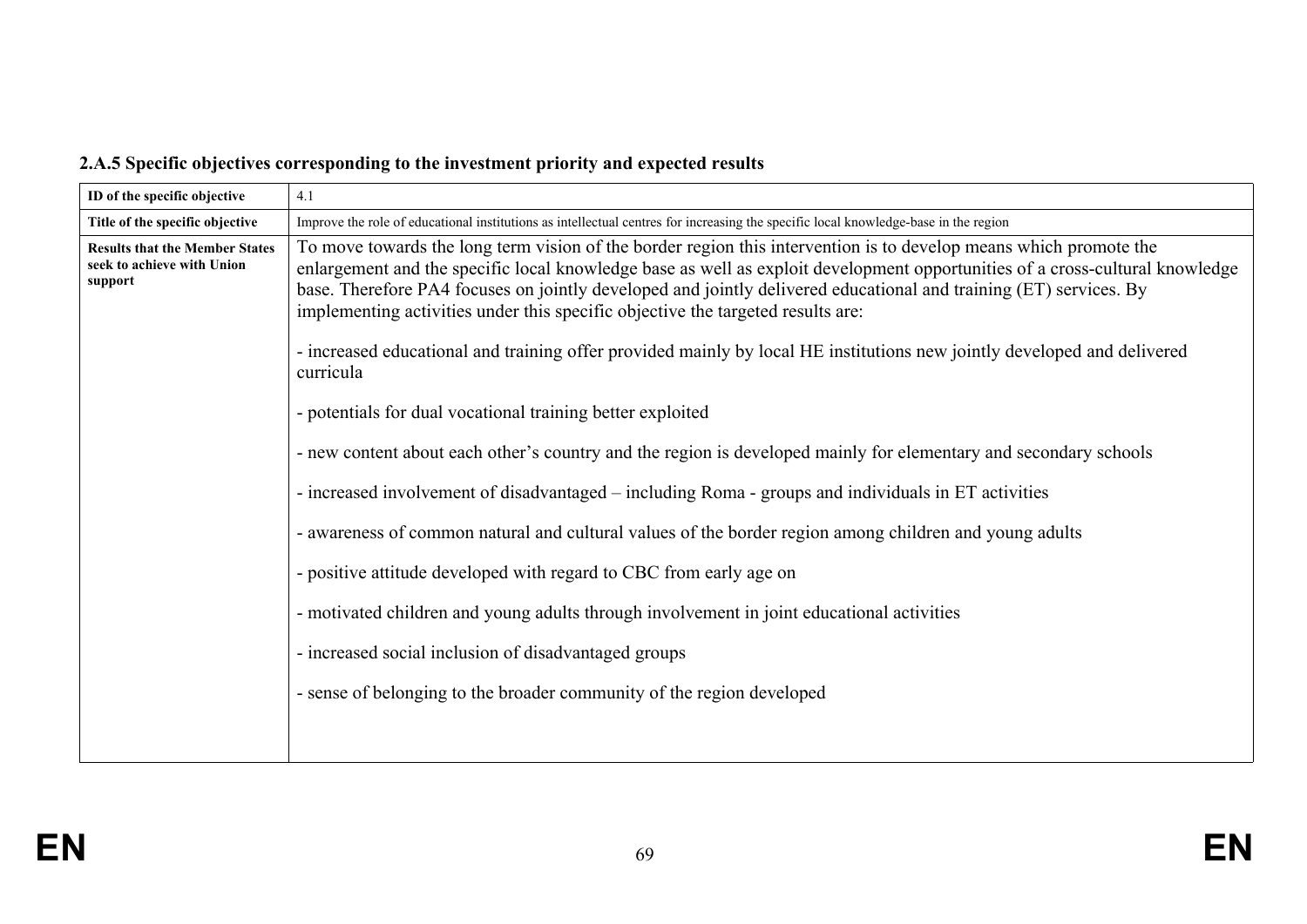| ID of the specific objective    | 4.1                                                                                                                                                                         |  |  |  |
|---------------------------------|-----------------------------------------------------------------------------------------------------------------------------------------------------------------------------|--|--|--|
| Title of the specific objective | Improve the role of educational institutions as intellectual centres for increasing the specific local knowledge-base in the region                                         |  |  |  |
|                                 | <b>Result indicator:</b><br>Number of educational institutions in the border region that offer courses jointly or with region- or neighbouring country-<br>specific content |  |  |  |

#### **Table 3: Programme-specific result indicators** (by specific objective)

| <b>Specific objective</b> |                                                                                                                                                         | 4.1 - Improve the role of educational institutions as intellectual centres for increasing the specific local knowledge-base in the region |                       |                         |                     |                |                                                                     |
|---------------------------|---------------------------------------------------------------------------------------------------------------------------------------------------------|-------------------------------------------------------------------------------------------------------------------------------------------|-----------------------|-------------------------|---------------------|----------------|---------------------------------------------------------------------|
| <b>ID</b>                 | Indicator                                                                                                                                               | Measurement unit                                                                                                                          | <b>Baseline value</b> | <b>Baseline</b><br>year | Target value (2023) | Source of data | <b>Frequency of reporting</b>                                       |
| 4.1                       | Number of educational<br>institutions in the border region<br>that offer courses jointly or with<br>region- or neighbouring<br>country-specific content | Number                                                                                                                                    | 29.00                 | 2014                    |                     | $90.00$ survey | three times during programme<br>implementation: 2018, 2020,<br>2023 |

#### **2.A.6 Actions to be supported under the investment priority** (by investment priority)

## 2.A.6.1 A description of the type and examples of actions to be supported and their expected contribution to the specific objectives, including, where *appropriate, identification of the main target groups, specific territories targeted and types of beneficiaries*

| Investment priority                                                                                 | 10b - Investing in education, training and vocational training for skills and lifelong learning by developing and implementing joint education, vocational training and training<br>schemes (ETC-CB) |
|-----------------------------------------------------------------------------------------------------|------------------------------------------------------------------------------------------------------------------------------------------------------------------------------------------------------|
| Development and implementation of joint curricula/courses by regional higher education institutions |                                                                                                                                                                                                      |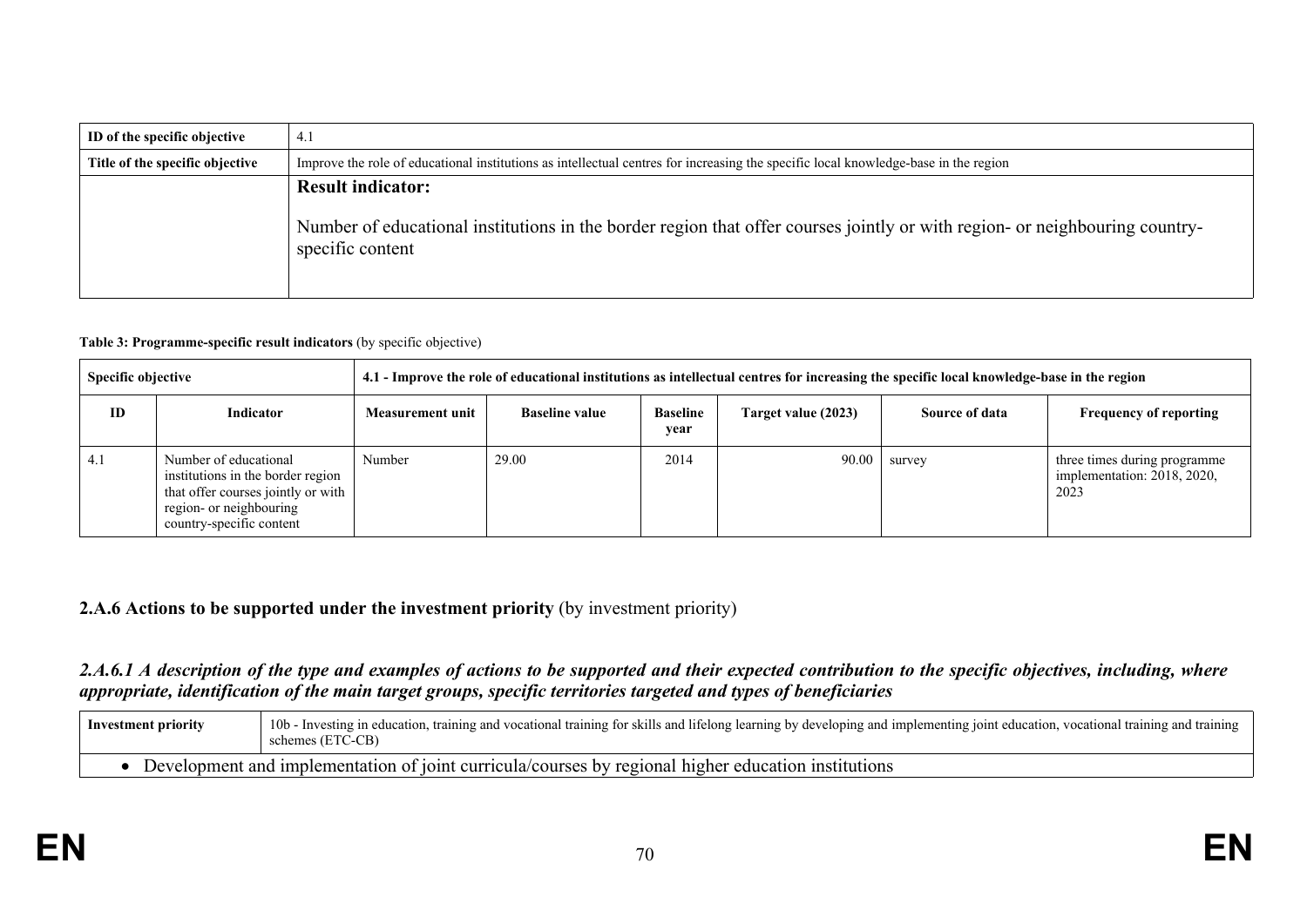| <b>Investment priority</b>                                                                                                                                                                                                                                                                                                                                                                                                                                                                                                                                                                                                                                                                                                                                                                                                                                                                                                                                                                                                                                                                                                                                                                                                                                                                                                              | 10b - Investing in education, training and vocational training for skills and lifelong learning by developing and implementing joint education, vocational training and training<br>schemes (ETC-CB)                                                                                                        |  |  |  |
|-----------------------------------------------------------------------------------------------------------------------------------------------------------------------------------------------------------------------------------------------------------------------------------------------------------------------------------------------------------------------------------------------------------------------------------------------------------------------------------------------------------------------------------------------------------------------------------------------------------------------------------------------------------------------------------------------------------------------------------------------------------------------------------------------------------------------------------------------------------------------------------------------------------------------------------------------------------------------------------------------------------------------------------------------------------------------------------------------------------------------------------------------------------------------------------------------------------------------------------------------------------------------------------------------------------------------------------------|-------------------------------------------------------------------------------------------------------------------------------------------------------------------------------------------------------------------------------------------------------------------------------------------------------------|--|--|--|
| • Peer Reviews on identified good practices concerning teaching methods of cross cultural knowledge to share between teaching staff of education<br>providers on both sides of the border<br>Development and testing of training materials for improved knowledge of the region's culture<br>Purchase of equipment strictly as a complementary activity for jointly planned training courses and services if the joint delivery of the planned<br>activity could not be implemented otherwise in a quality manner<br>Small-scale upgrading of educational premises as a complementary activity for jointly planned training courses and services if the joint delivery of<br>the planned activity could not be implemented otherwise in a quality manner<br>Developing and delivering joint incentive schemes (internships, placements, hired students) to ensure that graduates studying on one side of the<br>border can gain practical experiences on the other<br>Developing and delivering joint schemes in dual education to support exchange of apprentices in skills or employment sectors represented in the<br>border area<br>Incentives to create networks for schools, or twin-schools aiming at knowledge transfer based on good practices<br>$\bullet$<br>Design and delivery of traineeships for teachers in enterprises |                                                                                                                                                                                                                                                                                                             |  |  |  |
| Roma. Indicative actions may include                                                                                                                                                                                                                                                                                                                                                                                                                                                                                                                                                                                                                                                                                                                                                                                                                                                                                                                                                                                                                                                                                                                                                                                                                                                                                                    | Specific actions will be implemented in order to help integrate marginalised groups of the society, such as people living in poverty and, especially, the<br>• Design and operation of a mentoring system to help the participation of the individuals belonging to the marginalised groups in the designed |  |  |  |
| schemes                                                                                                                                                                                                                                                                                                                                                                                                                                                                                                                                                                                                                                                                                                                                                                                                                                                                                                                                                                                                                                                                                                                                                                                                                                                                                                                                 | Design and operation of a mentoring system for specific tailor-made training of teachers working in schools in lagging behind areas<br>Specific local information events that aim at encouraging the participation of schools with high proportion of the Roma                                              |  |  |  |
| Main target groups                                                                                                                                                                                                                                                                                                                                                                                                                                                                                                                                                                                                                                                                                                                                                                                                                                                                                                                                                                                                                                                                                                                                                                                                                                                                                                                      |                                                                                                                                                                                                                                                                                                             |  |  |  |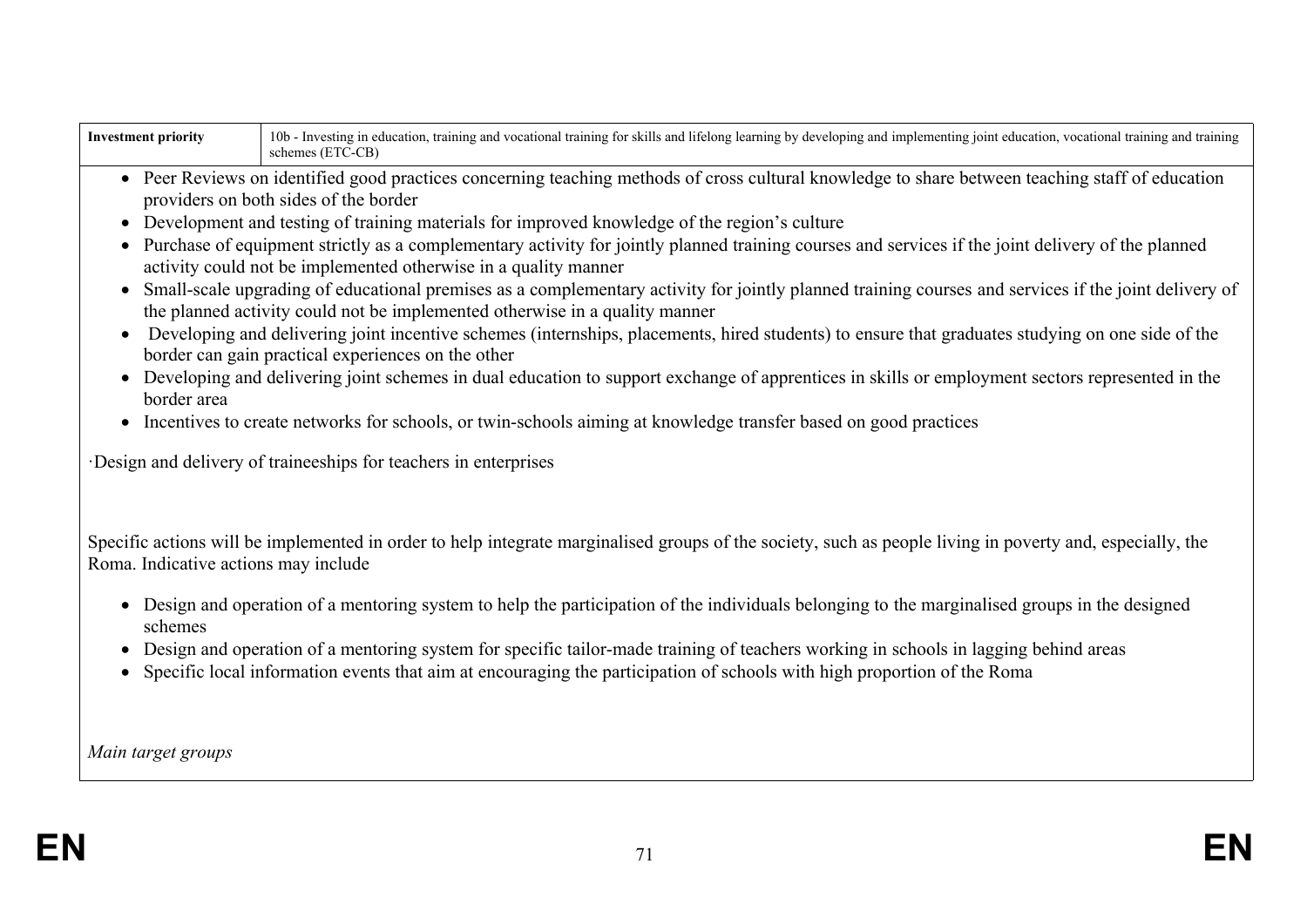| <b>Investment priority</b>                                                                                                                              | 10b - Investing in education, training and vocational training for skills and lifelong learning by developing and implementing joint education, vocational training and training<br>schemes (ETC-CB)                                                                                                                |  |  |  |
|---------------------------------------------------------------------------------------------------------------------------------------------------------|---------------------------------------------------------------------------------------------------------------------------------------------------------------------------------------------------------------------------------------------------------------------------------------------------------------------|--|--|--|
|                                                                                                                                                         | students living and learning or studying in the border area                                                                                                                                                                                                                                                         |  |  |  |
|                                                                                                                                                         | apprentices living and studying in the border area                                                                                                                                                                                                                                                                  |  |  |  |
|                                                                                                                                                         | technical/teaching staff of educational and training institutions                                                                                                                                                                                                                                                   |  |  |  |
|                                                                                                                                                         | groups and individuals of marginalised communities, including the Roma                                                                                                                                                                                                                                              |  |  |  |
| $\bullet$<br>vocational training institutions<br>$\bullet$<br>open universities<br>libraries<br><b>NGOs</b><br>development agencies<br>cultural centres | Indicative list of potential beneficiaries may include:<br>local and national institutions and service providers located in the programme area<br>local self-government units and their undertakings<br>educational institutions and establishments (kindergartens, schools, colleges, higher education institutes) |  |  |  |
| Specific territories targeted                                                                                                                           |                                                                                                                                                                                                                                                                                                                     |  |  |  |
| The whole territory of the programme is targeted.                                                                                                       |                                                                                                                                                                                                                                                                                                                     |  |  |  |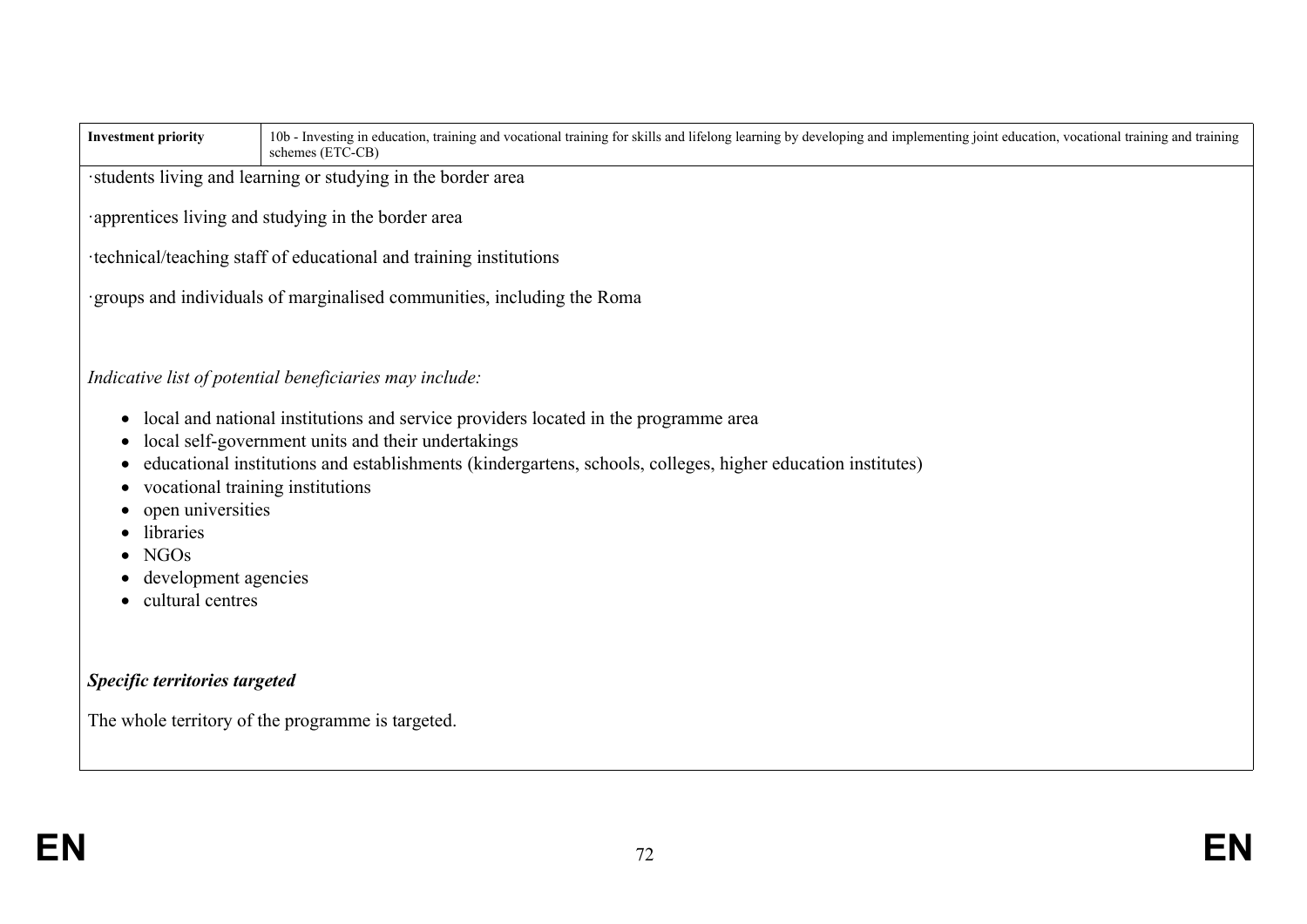# *2.A.6.2 Guiding principles for the selection of operations*

| <b>Investment priority</b>                                                                                                                                                   | 10b - Investing in education, training and vocational training for skills and lifelong learning by developing and implementing joint education, vocational training and training<br>schemes (ETC-CB) |  |  |  |
|------------------------------------------------------------------------------------------------------------------------------------------------------------------------------|------------------------------------------------------------------------------------------------------------------------------------------------------------------------------------------------------|--|--|--|
|                                                                                                                                                                              | Projects are selected via open Calls for Proposal.                                                                                                                                                   |  |  |  |
|                                                                                                                                                                              | Most important principles for the selection criteria, inter alia, are:                                                                                                                               |  |  |  |
|                                                                                                                                                                              |                                                                                                                                                                                                      |  |  |  |
|                                                                                                                                                                              | contribution to achieving the specific objective                                                                                                                                                     |  |  |  |
|                                                                                                                                                                              | improved level of cooperation among educational and training institutions on all levels                                                                                                              |  |  |  |
|                                                                                                                                                                              | -the degree the content of the curricula is based on local and/or cross cultural knowledge                                                                                                           |  |  |  |
| purchase of equipment or small scale upgrading of educational promises justified as complementary activities to jointly developed, relevant educational<br>services          |                                                                                                                                                                                                      |  |  |  |
| sustainability of joint educational activities needs to be ensured by prioritising those interventions which build new services on results of previous joint<br>developments |                                                                                                                                                                                                      |  |  |  |
| equal opportunities and gender equality                                                                                                                                      |                                                                                                                                                                                                      |  |  |  |
| balanced participation of Croatian and Hungarian participants                                                                                                                |                                                                                                                                                                                                      |  |  |  |
| involvement of marginalised groups or individuals                                                                                                                            |                                                                                                                                                                                                      |  |  |  |
| the proportionality of the complementary hard elements of jointly developed and delivered projects needs to be ensured by the programming bodies                             |                                                                                                                                                                                                      |  |  |  |
| Further general principles are defined in Chapter 8.4. The detailed description of the evaluation and selection process will be laid down in the Evaluation<br>Manual.       |                                                                                                                                                                                                      |  |  |  |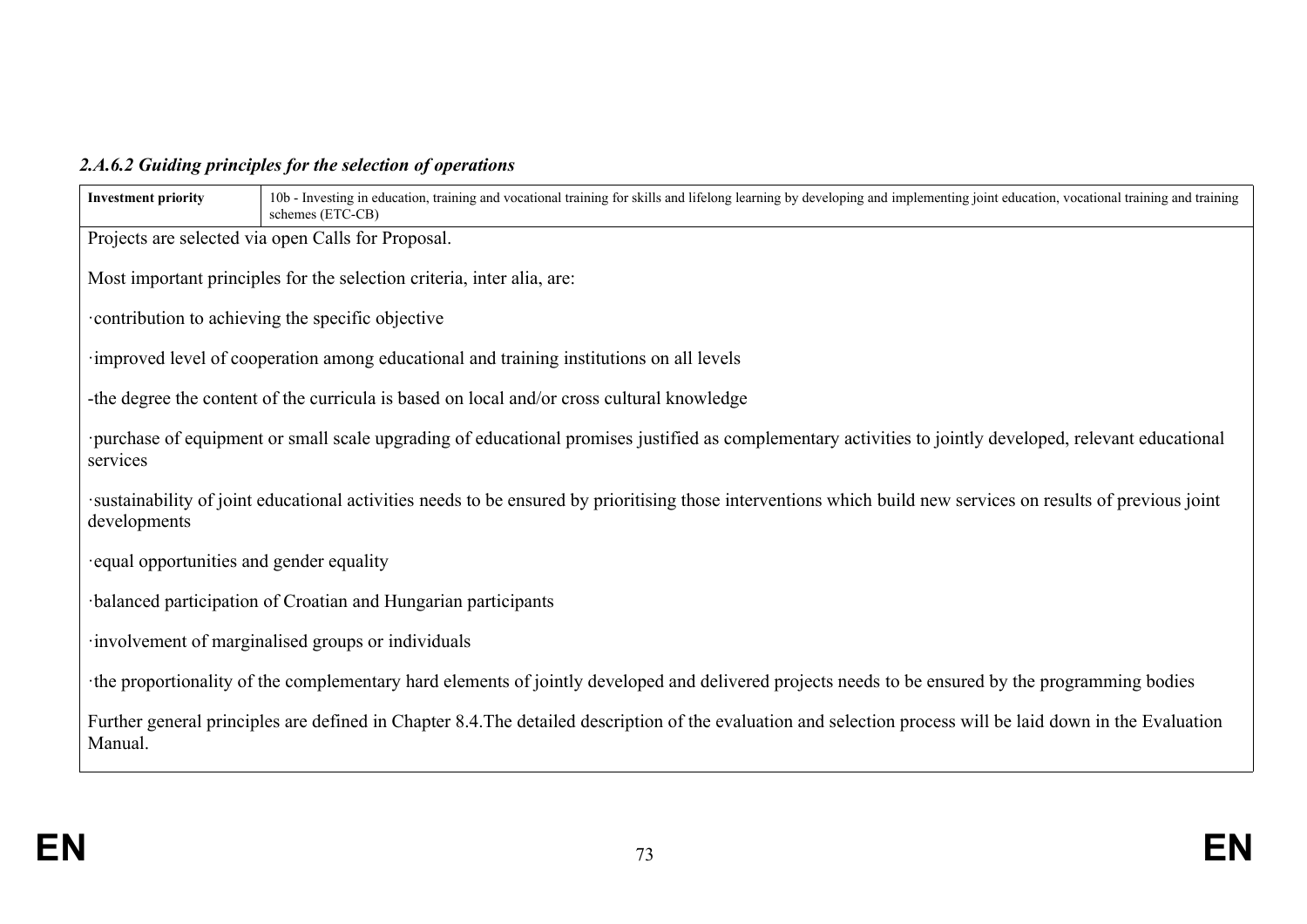| Inv<br>nrıorıtv | $\cdots$<br>10 <sub>b</sub><br>training<br>l training for skills and l<br>telong learning by developing and implementing join<br>training<br>تن raining<br>Investing<br>and vocationa<br>ional<br>education<br>and<br>non<br>CB)<br>. n n |
|-----------------|-------------------------------------------------------------------------------------------------------------------------------------------------------------------------------------------------------------------------------------------|
|                 |                                                                                                                                                                                                                                           |

## *2.A.6.3 Planned use of financial instruments* **(where appropriate)**

| Investment priority | 10 <sub>b</sub><br>I training for skills and lifelong learning by developing and implementing joint education, vocational training and training<br>training and vocational i<br>- Investing in education.<br>ETC-CB)<br>schemes (E<br>co h |
|---------------------|--------------------------------------------------------------------------------------------------------------------------------------------------------------------------------------------------------------------------------------------|
|                     |                                                                                                                                                                                                                                            |

## *2.A.6.4 Planned use of major projects* **(where appropriate)**

| Investment priority | 10b - Investing in education, training and vocational training for skills and lifelong learning by developing and implementing joint education, vocational training and training<br>schemes (ETC-CB) |
|---------------------|------------------------------------------------------------------------------------------------------------------------------------------------------------------------------------------------------|
|                     |                                                                                                                                                                                                      |

## *2.A.6.5 Output indicators* **(by investment priority)**

## **Table 4: Common and programme-specific output indicators**

| <b>Investment priority</b> |                                                                   | 10b - Investing in education, training and vocational training for skills and lifelong learning by developing and implementing joint education, vocational training and training schemes (ETC-CB) |                         |                     |                       |                               |
|----------------------------|-------------------------------------------------------------------|---------------------------------------------------------------------------------------------------------------------------------------------------------------------------------------------------|-------------------------|---------------------|-----------------------|-------------------------------|
| ID                         |                                                                   | Indicator                                                                                                                                                                                         | <b>Measurement unit</b> | Target value (2023) | <b>Source of data</b> | <b>Frequency of reporting</b> |
| -4. I                      | Training courses developed and delivered (formal and<br>informal) |                                                                                                                                                                                                   | number                  | 40.00               | programme monitoring  | yearly                        |
| 4.2                        | Number of educational premises refurbished                        |                                                                                                                                                                                                   | number                  | 15.00               | programme monitoring  | yearly                        |
| 4.3                        | Number of educational premises upgraded with                      |                                                                                                                                                                                                   | number                  | 15.00               | programme monitoring  | yearly                        |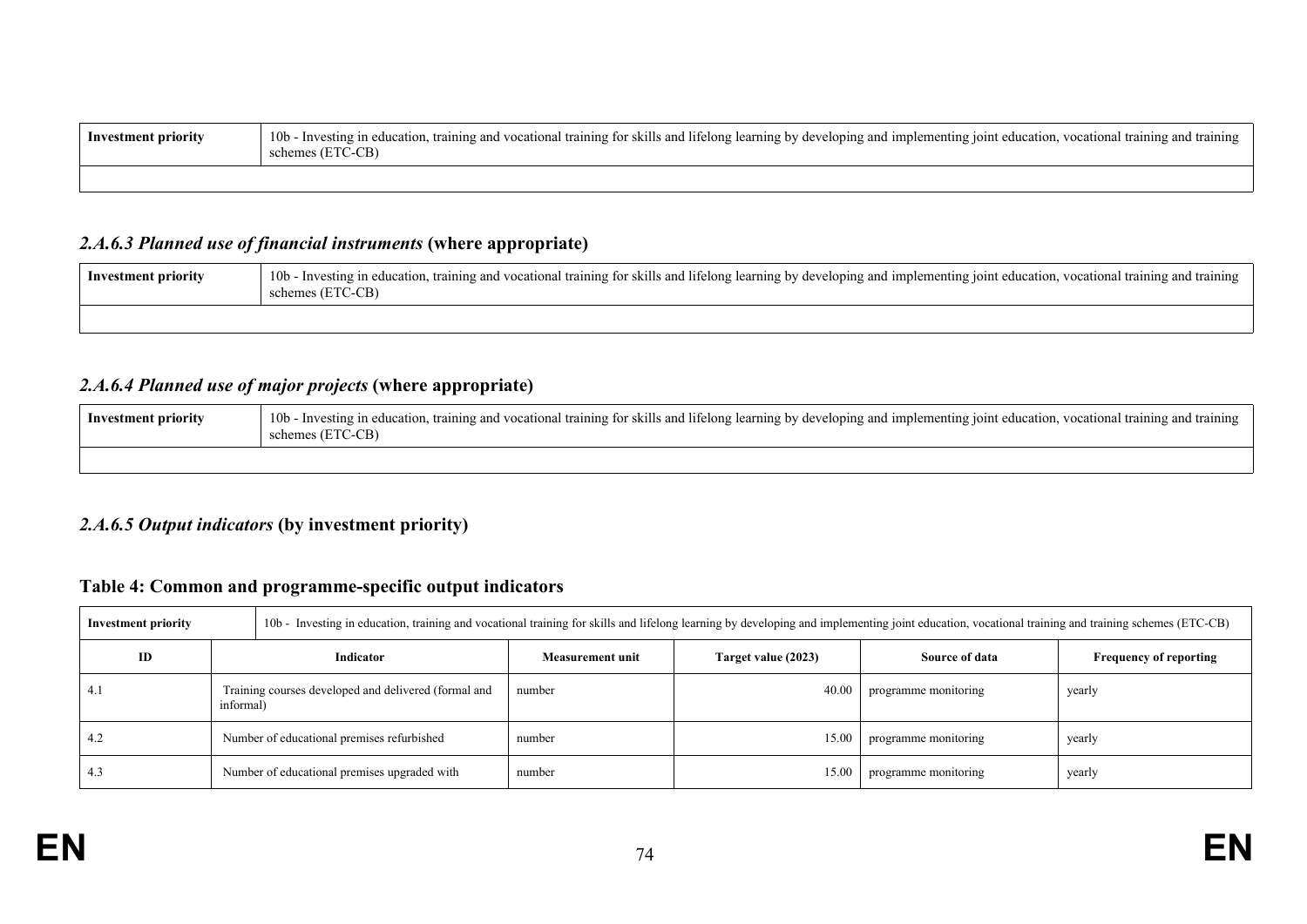| <b>Investment priority</b> | 100 - Investing in education, training and vocational training for skills and lifelong learning by developing and implementing joint education, vocational training and training schemes (ETC-CB) |                                                     |                  |                     |                      |                               |
|----------------------------|---------------------------------------------------------------------------------------------------------------------------------------------------------------------------------------------------|-----------------------------------------------------|------------------|---------------------|----------------------|-------------------------------|
| ID                         | Indicator                                                                                                                                                                                         |                                                     | Measurement unit | Target value (2023) | Source of data       | <b>Frequency of reporting</b> |
|                            | technical equipment                                                                                                                                                                               |                                                     |                  |                     |                      |                               |
| 4.4                        | Number of participants in joint education and training<br>schemes to support youth employment, educational<br>opportunities and higher and vocational education<br>across borders                 |                                                     | number           | 860.00              | programme monitoring | yearly                        |
| 4.5                        | programmes                                                                                                                                                                                        | Number of involved marginalised persons in training | number           | 200.00              | programme monitoring | yearly                        |

## **2.A.7 Performance framework**

## **Table 5: Performance framework of the priority axis**

| <b>Priority axis</b><br>4 - Education |                   |                                                                                                                                                                                                                              |  |                                        |                              |                     |                         |                                                                    |
|---------------------------------------|-------------------|------------------------------------------------------------------------------------------------------------------------------------------------------------------------------------------------------------------------------|--|----------------------------------------|------------------------------|---------------------|-------------------------|--------------------------------------------------------------------|
| ID                                    | Indicator<br>type | Indicator or key<br>implementation step                                                                                                                                                                                      |  | Measurement unit, where<br>appropriate | <b>Milestone for</b><br>2018 | Final target (2023) | Source of<br>data       | <b>Explanation of relevance of indicator, where</b><br>appropriate |
| CO <sub>46</sub>                      | $\Omega$          | Labour Market and<br>Training: Number of<br>participants in joint<br>education and training<br>schemes to support youth<br>employment, educational<br>opportunities and higher<br>and vocational education<br>across borders |  | Persons                                | 150                          | 860.00              | Programme<br>monitoring | n. a.                                                              |
| 4.1                                   | Е                 | Financial indicator                                                                                                                                                                                                          |  | <b>EUR</b>                             | 1,210,000                    | 6,726,464.00        | Programme<br>monitoring | n. a.                                                              |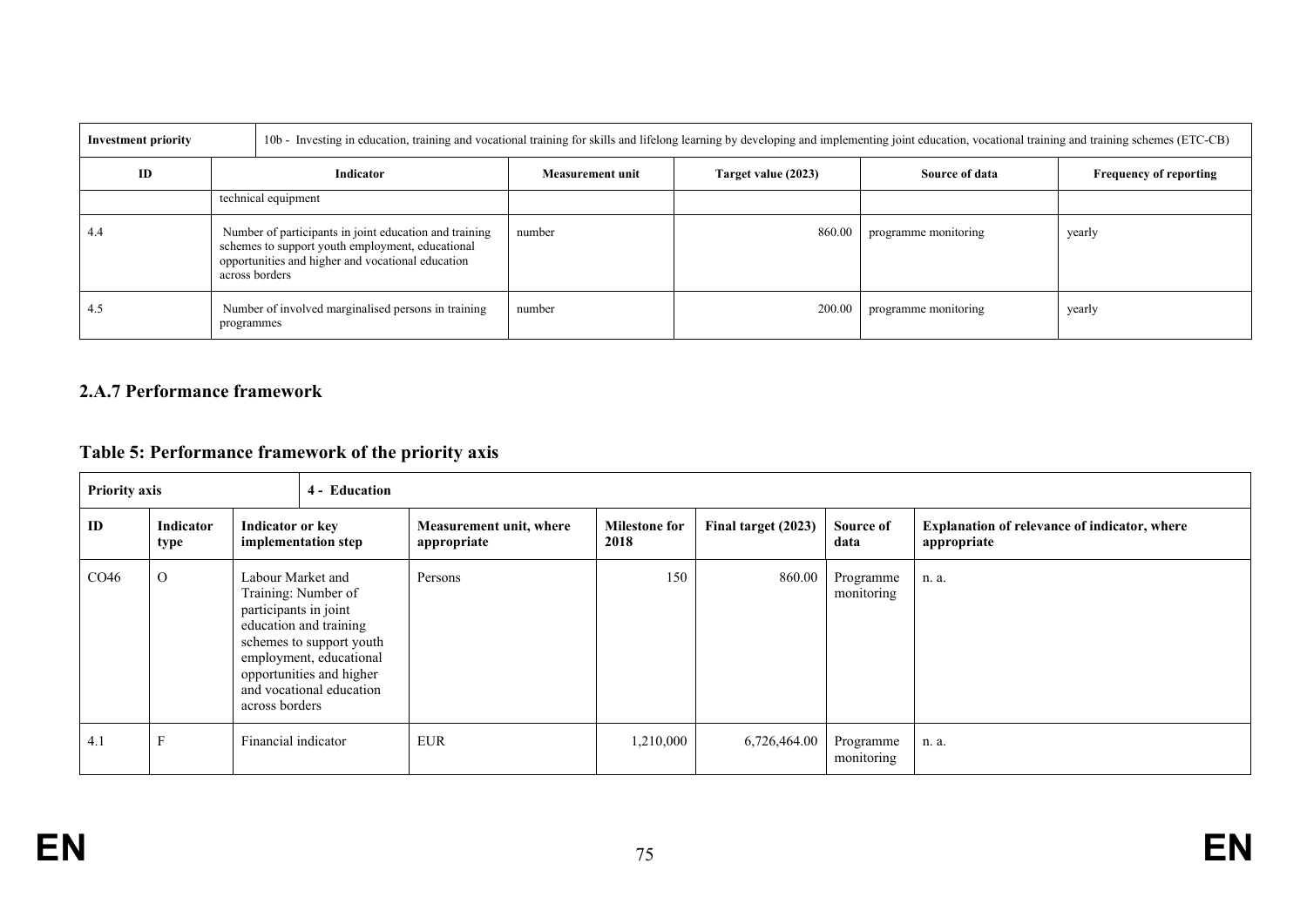#### **Additional qualitative information on the establishment of the performance framework**

#### **2.A.8 Categories of intervention**

Categories of intervention corresponding to the content of the priority axis, based on a nomenclature adopted by the Commission, and indicative breakdown of Union support

## **Tables 6-9: Categories of intervention**

#### **Table 6: Dimension 1 Intervention field**

| <b>Priority axis</b>                                                                                                                                                                                                                                                                                                                                                                                                                     | <b>4 - Education</b> |                     |
|------------------------------------------------------------------------------------------------------------------------------------------------------------------------------------------------------------------------------------------------------------------------------------------------------------------------------------------------------------------------------------------------------------------------------------------|----------------------|---------------------|
|                                                                                                                                                                                                                                                                                                                                                                                                                                          | Code                 | Amount $(\epsilon)$ |
| 117. Enhancing equal access to lifelong learning for all age groups in formal, non-formal and informal<br>settings, upgrading the knowledge, skills and competences of the workforce, and promoting flexible<br>learning pathways including through career guidance and validation of acquired competences                                                                                                                               |                      | 3,430,496.00        |
| 118. Improving the labour market relevance of education and training systems, facilitating the transition<br>from education to work, and strengthening vocational education and training systems and their quality,<br>including through mechanisms for skills anticipation, adaptation of curricula and the establishment and<br>development of work-based learning systems, including dual learning systems and apprenticeship schemes |                      | 2,286,998.00        |

#### **Table 7: Dimension 2 Form of finance**

**Priority axis 4 - Education**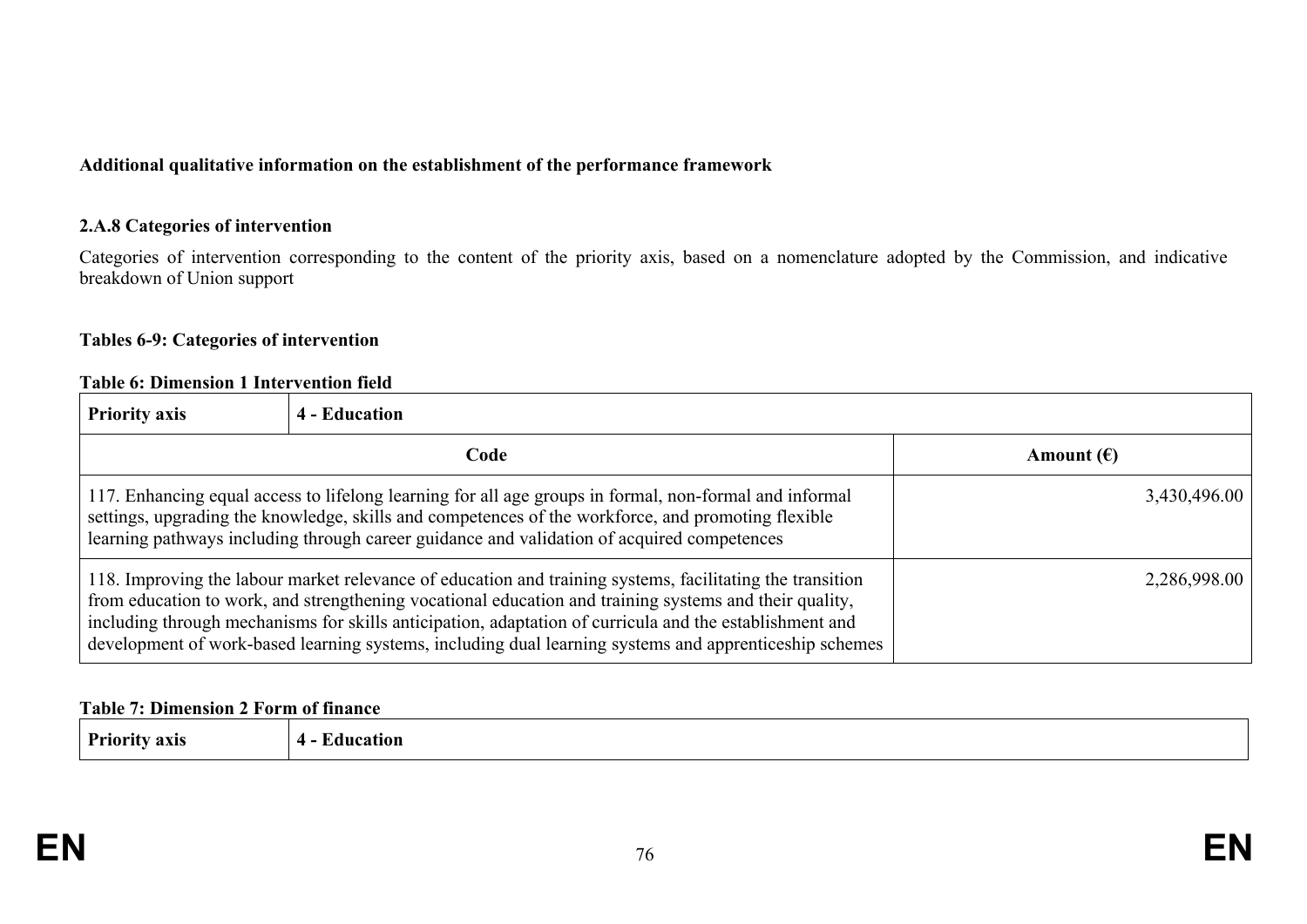| Code                            | Amount $(\epsilon)$ |
|---------------------------------|---------------------|
| $\vert$ 01. Non-repayable grant | 5,717,494.00        |

## **Table 8: Dimension 3 Territory type**

| <b>Priority axis</b>                                              | 4 - Education |                     |
|-------------------------------------------------------------------|---------------|---------------------|
|                                                                   | Code          | Amount $(\epsilon)$ |
| 01. Large Urban areas (densely populated $>50,000$ population)    |               | 2,858,747.00        |
| 02. Small Urban areas (intermediate density $>$ 5 000 population) |               | 1,715,248.00        |
| 03. Rural areas (thinly populated)                                |               | 1,143,499.00        |

## **Table 9: Dimension 6 Territorial delivery mechanisms**

| <b>Priority axis</b>       | 4 - Education |                     |
|----------------------------|---------------|---------------------|
|                            | Code          | Amount $(\epsilon)$ |
| $\vert$ 07. Not applicable |               | 5,717,494.00        |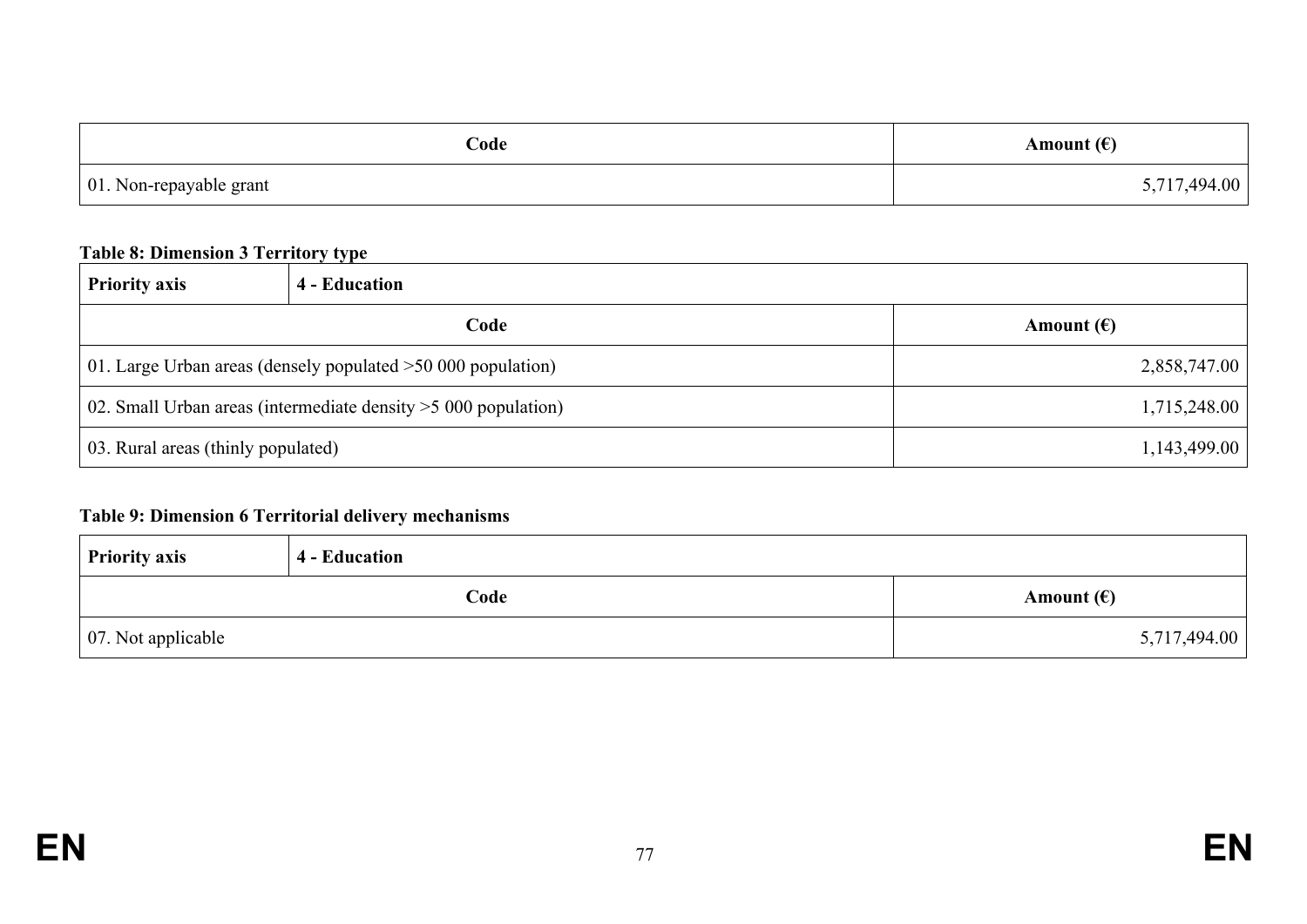2.A.9 A summary of the planned use of technical assistance including, where necessary, actions to reinforce the administrative capacity of authorities involved in the management and control of the programmes and beneficiaries and, where necessary, actions to enhance the **administrative capacity of relevant partners to participate in the implementation of programmes** (where appropriate)

| <b>Priority axis:</b> | <b>4 - Education</b> |
|-----------------------|----------------------|
| Not relevant          |                      |
|                       |                      |
|                       |                      |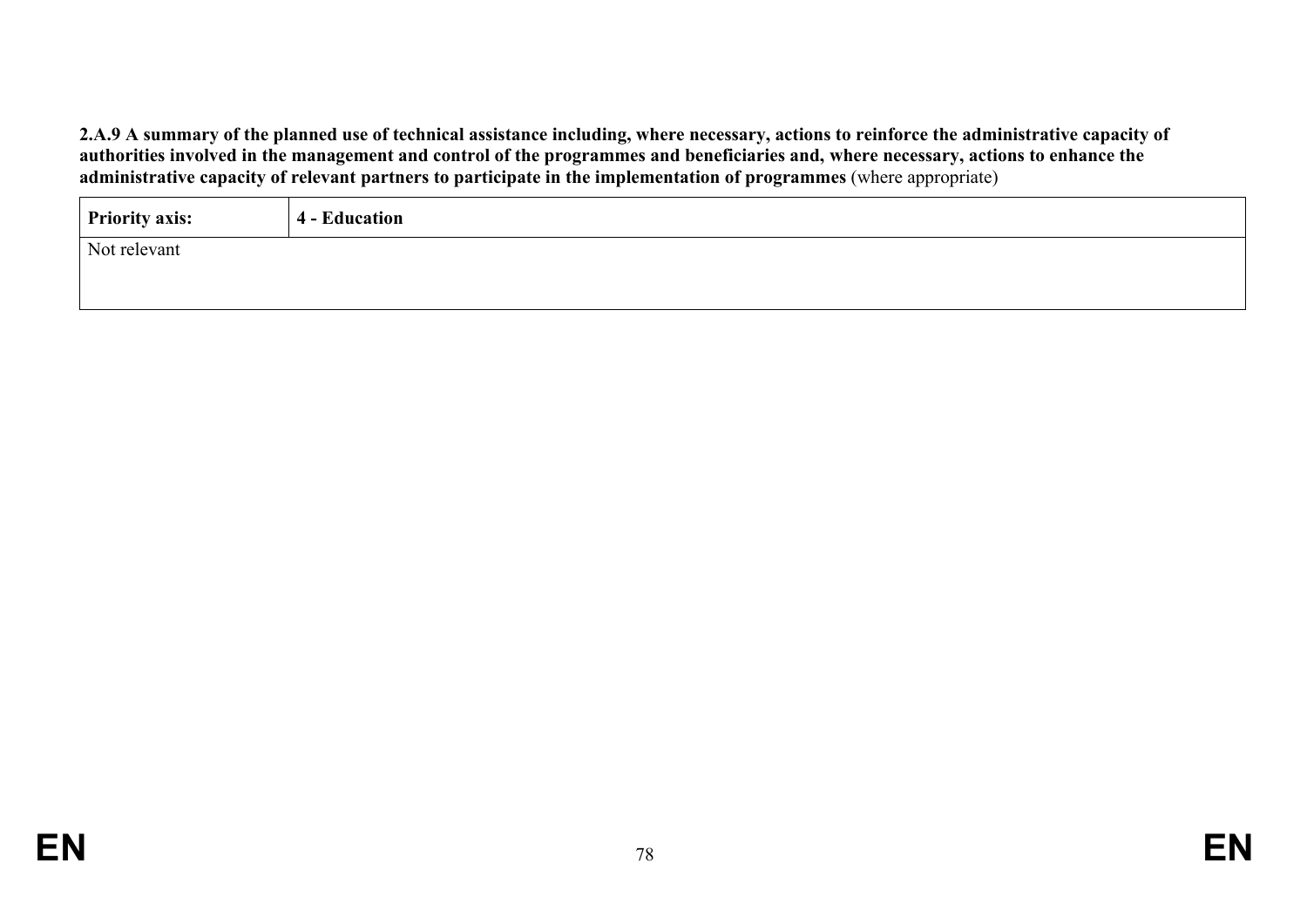#### **2.B DESCRIPTION OF THE PRIORITY AXES FOR TECHNICAL ASSISTANCE**

## **2.B.1 Priority axis**

| ID           |                            |
|--------------|----------------------------|
| <b>Title</b> | Assistance<br>l echnical . |

#### **2.B.2 Fund and calculation basis for Union support**

| Fund        | <b>Calculation basis (total eligible</b><br>expenditure or eligible public<br>expenditure) |
|-------------|--------------------------------------------------------------------------------------------|
| <b>ERDF</b> | Total                                                                                      |

## **2.B.3 Specific objectives and expected results**

| ID | Specific objective                                                                                                                                                                                                                                                                                                                                                                                                    | Results that the Member States seek to achieve with Union support                                                                |
|----|-----------------------------------------------------------------------------------------------------------------------------------------------------------------------------------------------------------------------------------------------------------------------------------------------------------------------------------------------------------------------------------------------------------------------|----------------------------------------------------------------------------------------------------------------------------------|
|    | The main result will be the sound and timely<br>execution of all measures that are necessary for<br>implementing the Cooperation Programme<br>(including the launch of calls, selection of<br>projects, monitoring, administrative and technical<br>assistance, evaluation, information and<br>communication, audit and control measures etc.)<br>and that are the prerequisite for the programme's<br>effectiveness. | Not applicable (Required where the Union support to technical assistance in the cooperation programme<br>exceeds EUR 15 million) |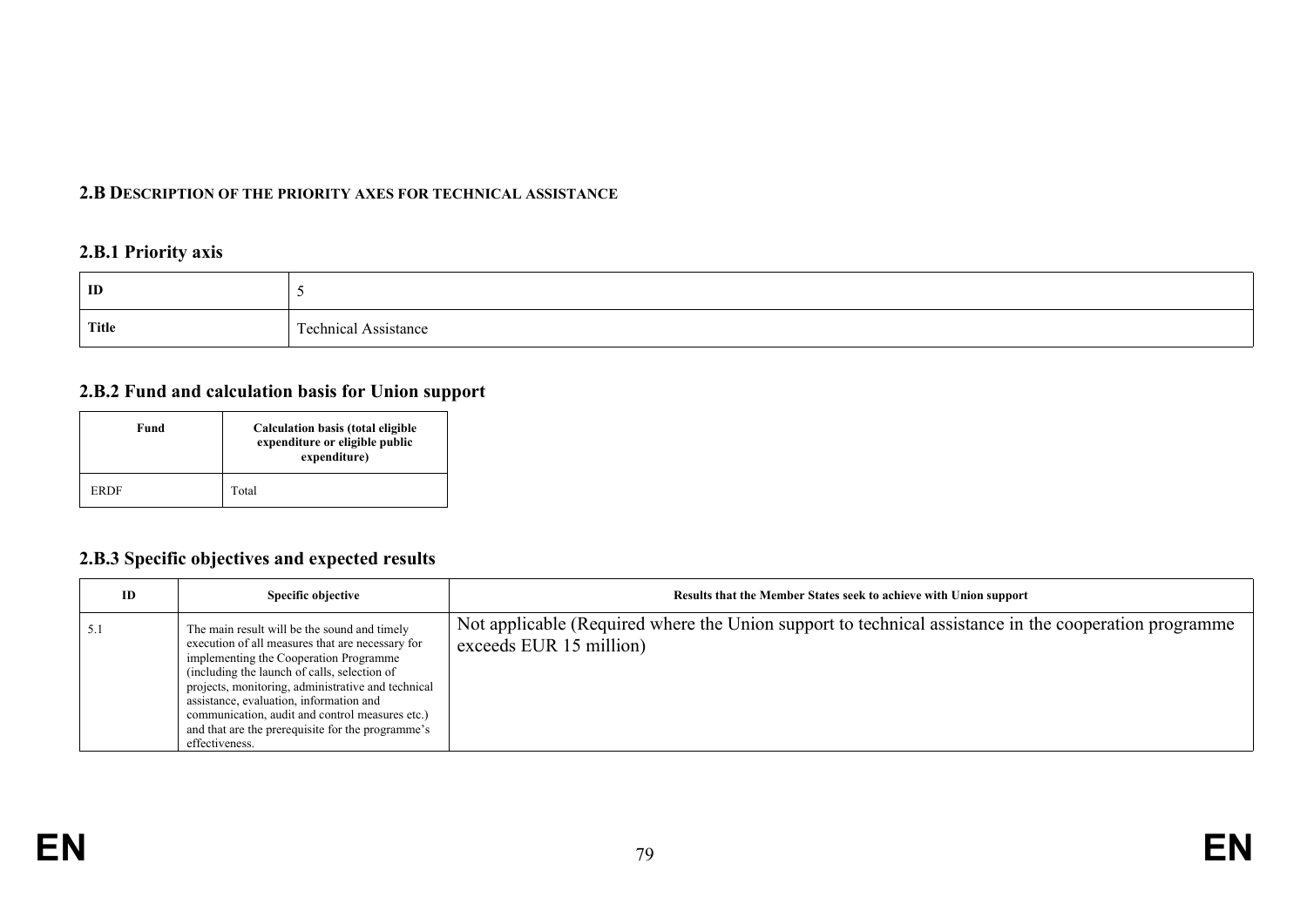## **2.B.4 Result indicators**

# **Table 10: Programme-specific result indicators** (by specific objective)

| <b>Priority axis</b> |  | 5.1 - The main result will be the sound and timely execution of all measures that are necessary for implementing the Cooperation Programme (including the launch of calls, selection of<br>projects, monitoring, administrative and technical assistance, evaluation, information and communication, audit and control measures etc.) and that are the prerequisite for the programme's<br>effectiveness. |                     |                       |                         |                     |                |                               |
|----------------------|--|-----------------------------------------------------------------------------------------------------------------------------------------------------------------------------------------------------------------------------------------------------------------------------------------------------------------------------------------------------------------------------------------------------------|---------------------|-----------------------|-------------------------|---------------------|----------------|-------------------------------|
| ID                   |  | Indicator                                                                                                                                                                                                                                                                                                                                                                                                 | Measurement<br>unit | <b>Baseline value</b> | <b>Baseline</b><br>vear | Target value (2023) | Source of data | <b>Frequency of reporting</b> |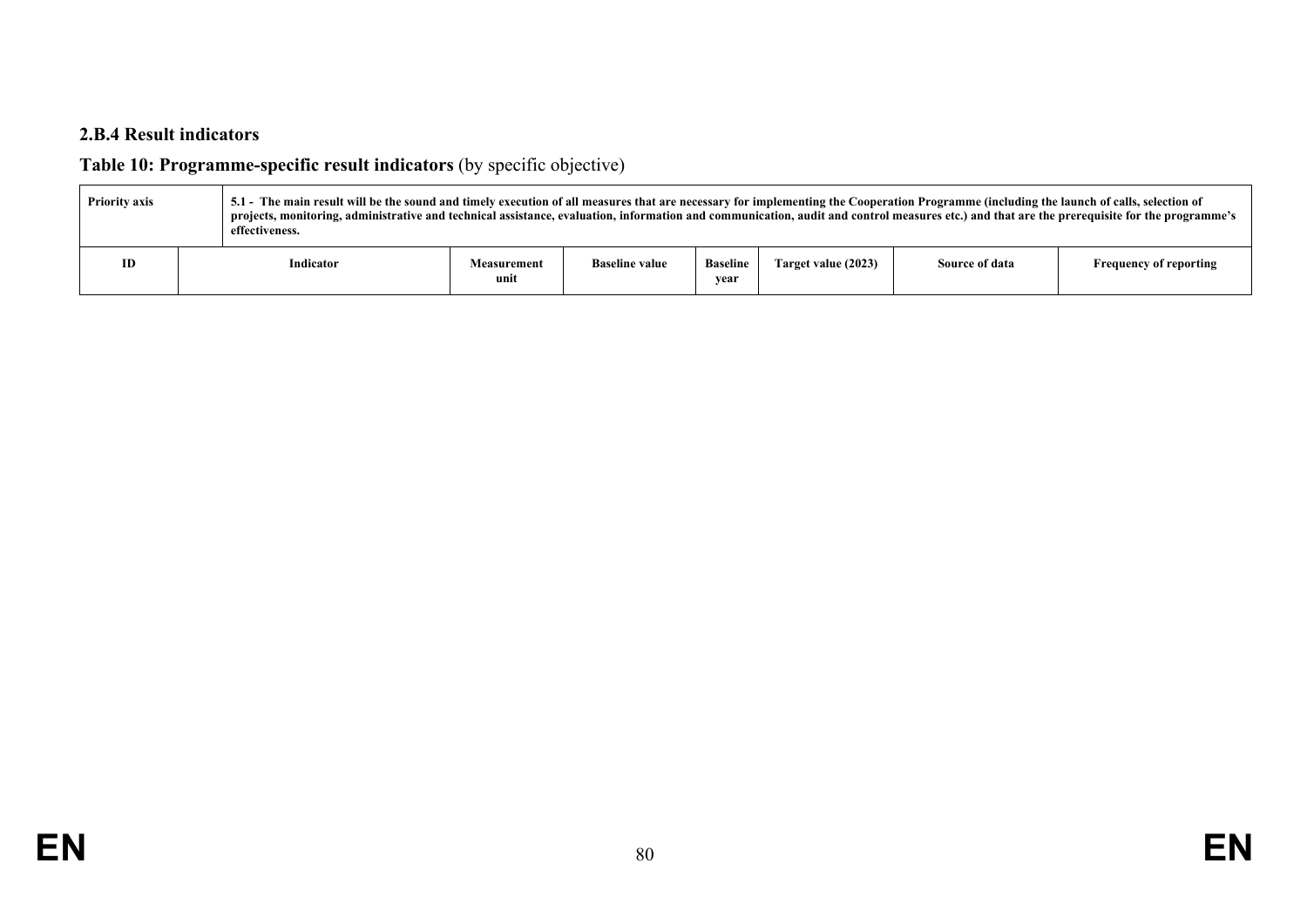## **2.B.5 Actions to be supported and their expected contribution to the specific objectives** (by priority axis)

#### *2.B.5.1 Description of actions to be supported and their expected contribution to the specific objectives*

| <b>Priority axis</b>                                                                                                                                                                                                                                                                                                                                                                                                                                                                                                                                                                                                 | 5 - Technical Assistance                                                                                                                                                                                                      |  |  |
|----------------------------------------------------------------------------------------------------------------------------------------------------------------------------------------------------------------------------------------------------------------------------------------------------------------------------------------------------------------------------------------------------------------------------------------------------------------------------------------------------------------------------------------------------------------------------------------------------------------------|-------------------------------------------------------------------------------------------------------------------------------------------------------------------------------------------------------------------------------|--|--|
| According to Article 17 of Regulation (EU) no 1299/2013, the limit for Technical Assistance (TA) is determined in a maximum of 6% of the total ERDF<br>amount allocated to the programme. Taking into consideration the size and diversity of the programme area, the co-financing rate will be 45%. The<br>Member States will transfer their national co-financing share to a separate bank account on a yearly basis. The Certifying Authority will be responsible for<br>transferring the EU contribution from the Commission, appropriate to the national contributions provided by the participating countries. |                                                                                                                                                                                                                               |  |  |
|                                                                                                                                                                                                                                                                                                                                                                                                                                                                                                                                                                                                                      | The TA aims at supporting the implementation of the programme, the involvement of relevant partners, as well as to increase capacity of institutions and<br>beneficiaries in the programme area for the cross-border actions. |  |  |
| The Priority Axis 5 TA seeks in particular to achieve two specific objectives, namely a) to secure the core management for the implementation of the<br>Programme (preparation, contracting, implementation, monitoring, evaluation and control) and b) to implement accompanying activities to support the<br>generation and implementation of high-quality, result-oriented cross-border projects and partnerships in a way that the TA contributes to the effective and<br>smooth management and implementation of the programme.                                                                                 |                                                                                                                                                                                                                               |  |  |
| Activities covered by the TA will be financed using the project management approach. All programme management activities to be reimbursed by TA<br>shall be prepared in the form of "TA project proposals". The proposals have to be approved by the Monitoring Committee. The expenditure will be<br>eligible according to the approved TA fiches. Detailed information on the management of TA will be included in the Implementation and TA Manual.                                                                                                                                                               |                                                                                                                                                                                                                               |  |  |
| Actions which will be supported from the TA budget will contribute to the improvement of the Programme in the following areas:                                                                                                                                                                                                                                                                                                                                                                                                                                                                                       |                                                                                                                                                                                                                               |  |  |
| Smooth administration and management of the whole CBC Programme:                                                                                                                                                                                                                                                                                                                                                                                                                                                                                                                                                     |                                                                                                                                                                                                                               |  |  |
| Technical Assistance funds will be used to prepare programme processes and templates, for programme administration, monitoring, evaluation,                                                                                                                                                                                                                                                                                                                                                                                                                                                                          |                                                                                                                                                                                                                               |  |  |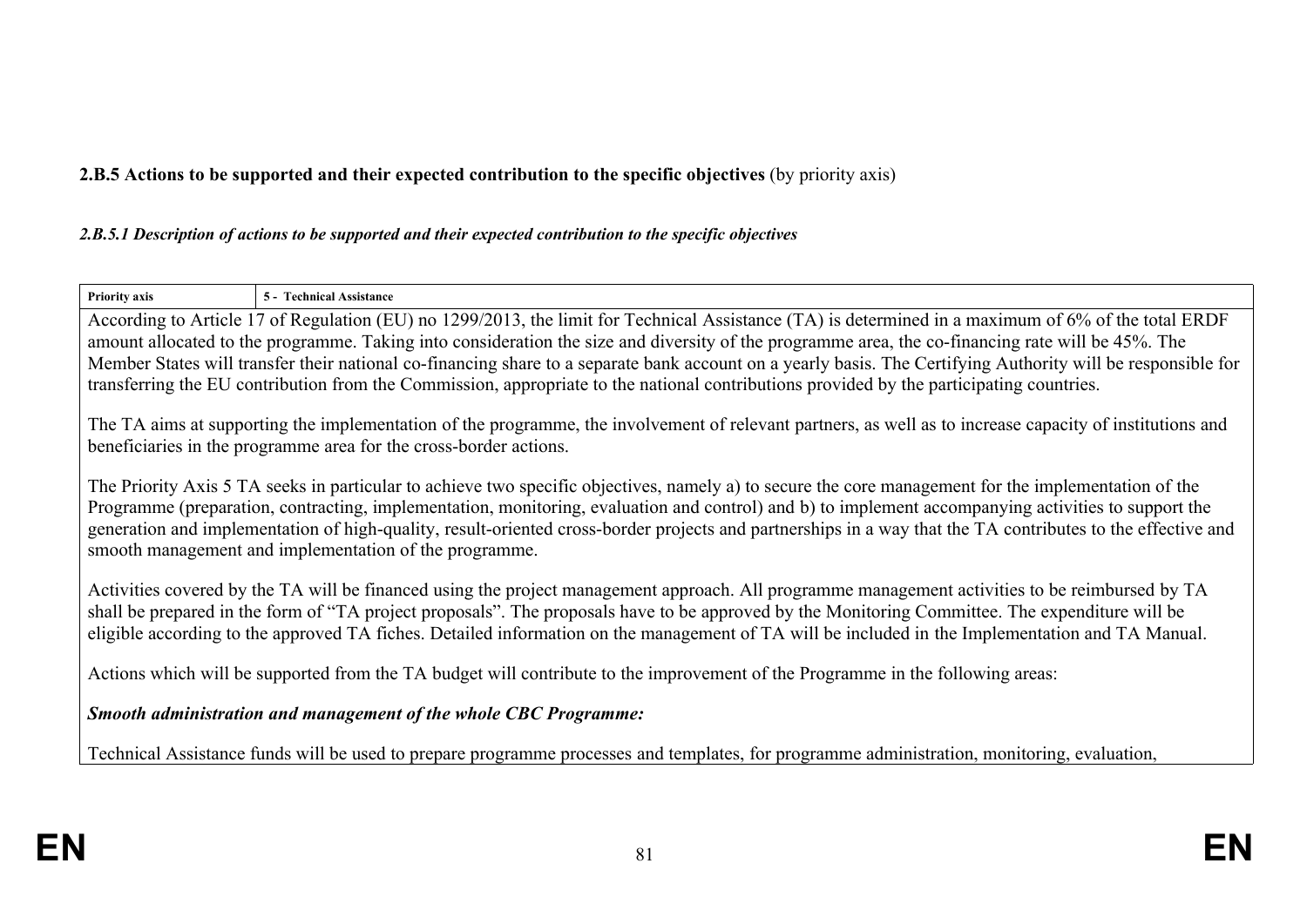| <b>Priority axis</b>                                                                                                                           | 5 - Technical Assistance                                                                                                                                                                                                                                                                                                                                                                                                                                                                                                                                                                                                                                                                                                                                                                                                                                                                                                                                                                                                                                                                                                                                                                                                                                                                                                                                                                                                                                                                                                                                                                                                                                                                                                                               |  |  |
|------------------------------------------------------------------------------------------------------------------------------------------------|--------------------------------------------------------------------------------------------------------------------------------------------------------------------------------------------------------------------------------------------------------------------------------------------------------------------------------------------------------------------------------------------------------------------------------------------------------------------------------------------------------------------------------------------------------------------------------------------------------------------------------------------------------------------------------------------------------------------------------------------------------------------------------------------------------------------------------------------------------------------------------------------------------------------------------------------------------------------------------------------------------------------------------------------------------------------------------------------------------------------------------------------------------------------------------------------------------------------------------------------------------------------------------------------------------------------------------------------------------------------------------------------------------------------------------------------------------------------------------------------------------------------------------------------------------------------------------------------------------------------------------------------------------------------------------------------------------------------------------------------------------|--|--|
| communication, auditing and to improve the administrative capacity and the common working procedures of the programme bodies and stakeholders. |                                                                                                                                                                                                                                                                                                                                                                                                                                                                                                                                                                                                                                                                                                                                                                                                                                                                                                                                                                                                                                                                                                                                                                                                                                                                                                                                                                                                                                                                                                                                                                                                                                                                                                                                                        |  |  |
| programme.<br>$\bullet$<br>account the risks identified                                                                                        | Indicative actions focusing on the smooth management are:<br>• Management of the programme by the MA with support of the JS and support to the MC for the implementation and day-to-day management of the<br>The drafting and implementation of calls of proposals, including the development of the guidance documents<br>Implementation of proper procedures for the quality assessment, monitoring and control of operations implemented under the programme, also<br>making use of external experts where necessary, and contributing to the reduction of administrative burden for beneficiaries<br>• Evaluation of the programme implementation by gathering data concerning the progress of the programme in achieving its objectives, as well as<br>financial data and data relating to indicators and milestones, and reporting to the MC and the European Commission. For this purpose, an<br>evaluation plan may be drafted.<br>• Organisation and implementation of audit activities with regard to the programme management and control system and on operations.<br>Establishment of cooperation and coordination networks and contacts among representatives of other relevant EU-co-funded programmes by MA<br>and JS (EUSDR, neighbouring ETC programmes, national programmes etc.)<br>• Providing the necessary professional inputs and funds to both National Authorities and FLCs for the proper functioning, including the necessary<br>capacities at the programme bodies (just as in case of the beneficiaries) to meet the requirements of the EU public procurement rules.<br>• Setting up effective and proportionate anti-fraud and anti-corruption measures in relation to the implementation of the programme taking into |  |  |
|                                                                                                                                                | Increase the presence of the Programme in the programme area:<br>The aim of the programme in the new programming period is to move the day-to-day management of the programme closer to the beneficiaries.                                                                                                                                                                                                                                                                                                                                                                                                                                                                                                                                                                                                                                                                                                                                                                                                                                                                                                                                                                                                                                                                                                                                                                                                                                                                                                                                                                                                                                                                                                                                             |  |  |

In order to further increase the presence of the programme in the border area, an additional Joint Secretariat (JS) Contact Point will be established. To ensure the geographical balance of the programme area, the new Contact Point shall be placed in the western part of the border region, complementing the other Contact Point operating in the eastern part. The Contact Points are integral parts of the JS, and they report to the head of JS who is directly in charge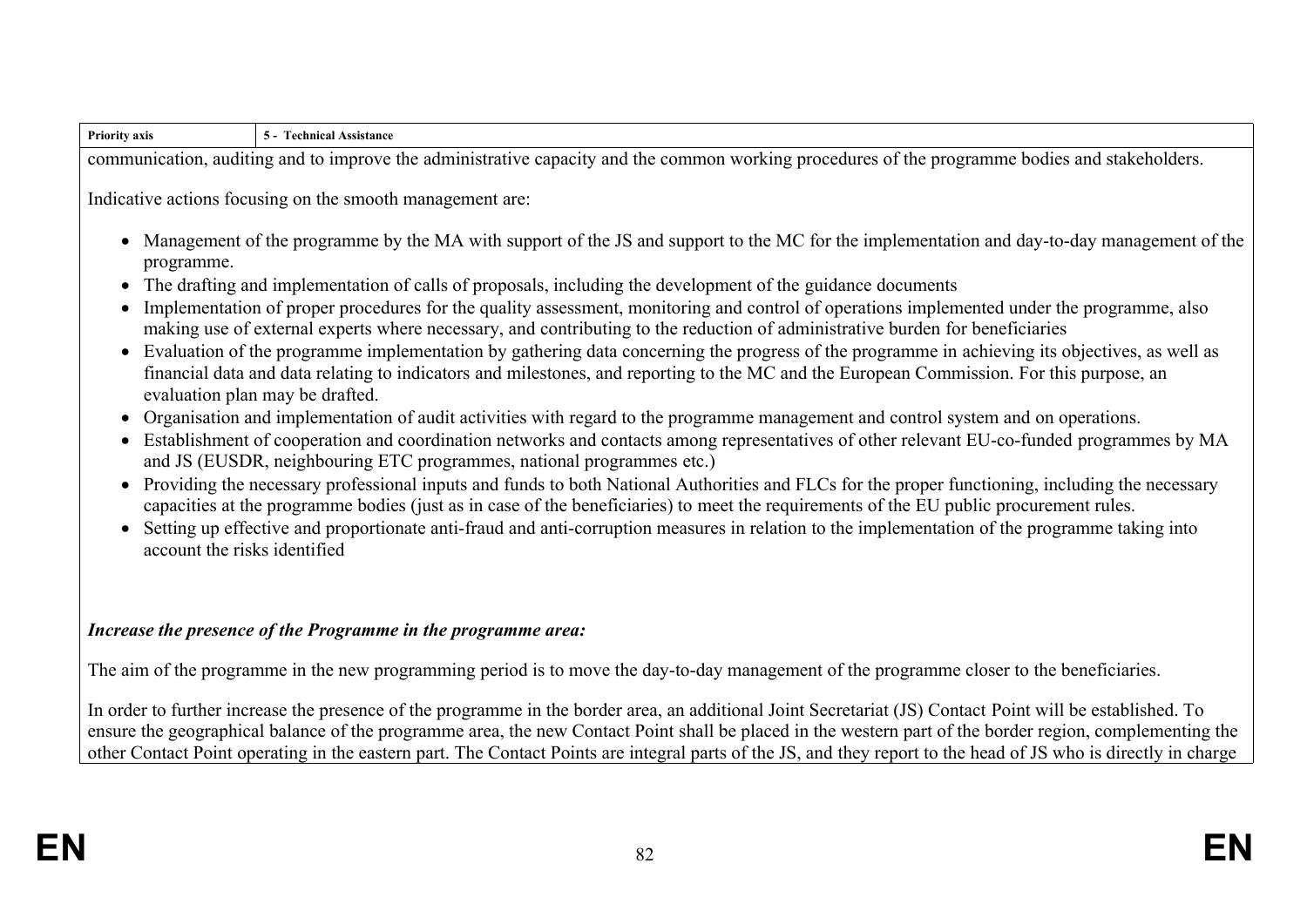| .<br><b>Priority axis</b> | Assistance<br>ncal |
|---------------------------|--------------------|
| operation.<br>their<br>ОT |                    |

Indicative actions focusing on increasing presence of the Programme in the Programme area:

- Implementing widespread information activities about the programme and the projects through the elaboration and implementation of a programme communication strategy
- Improvement of visual identity in the Programme area
- Organising sectoral partner finding forums, and if necessary partner finding forums with geographical focus

#### *Enhancing the capacity of applicants and beneficiaries to apply for and to use the programme*

The programme bodies will provide all the necessary information to the potential Beneficiaries and the Beneficiaries about the Programme to increase the number of good quality projects.

Indicative actions are:

- Drafting of information documents for applicants and beneficiaries to guide them in the preparation of applications and in the implementation, evaluation, control and communication of approved operations
- Support to (potential) project holders in developing and implementing relevant projects. Diverse seminars, trainings and information events will be organised on national and cross-border level (details will be set out in the communication plan)

#### *Improve the administrative procedures and lower the administrative burden of the Beneficiaries*

The requirements of e-cohesion, laid down in Art 122(3) of CPR will be extensively applied from very beginning of the programme implementation. Application of simplified cost options is also foreseen in the Programme.

Indicative actions are:

- Development and maintenance of the monitoring system, which will be extended with e-Application function
- increasing the online communication between the management bodies and towards the beneficiaries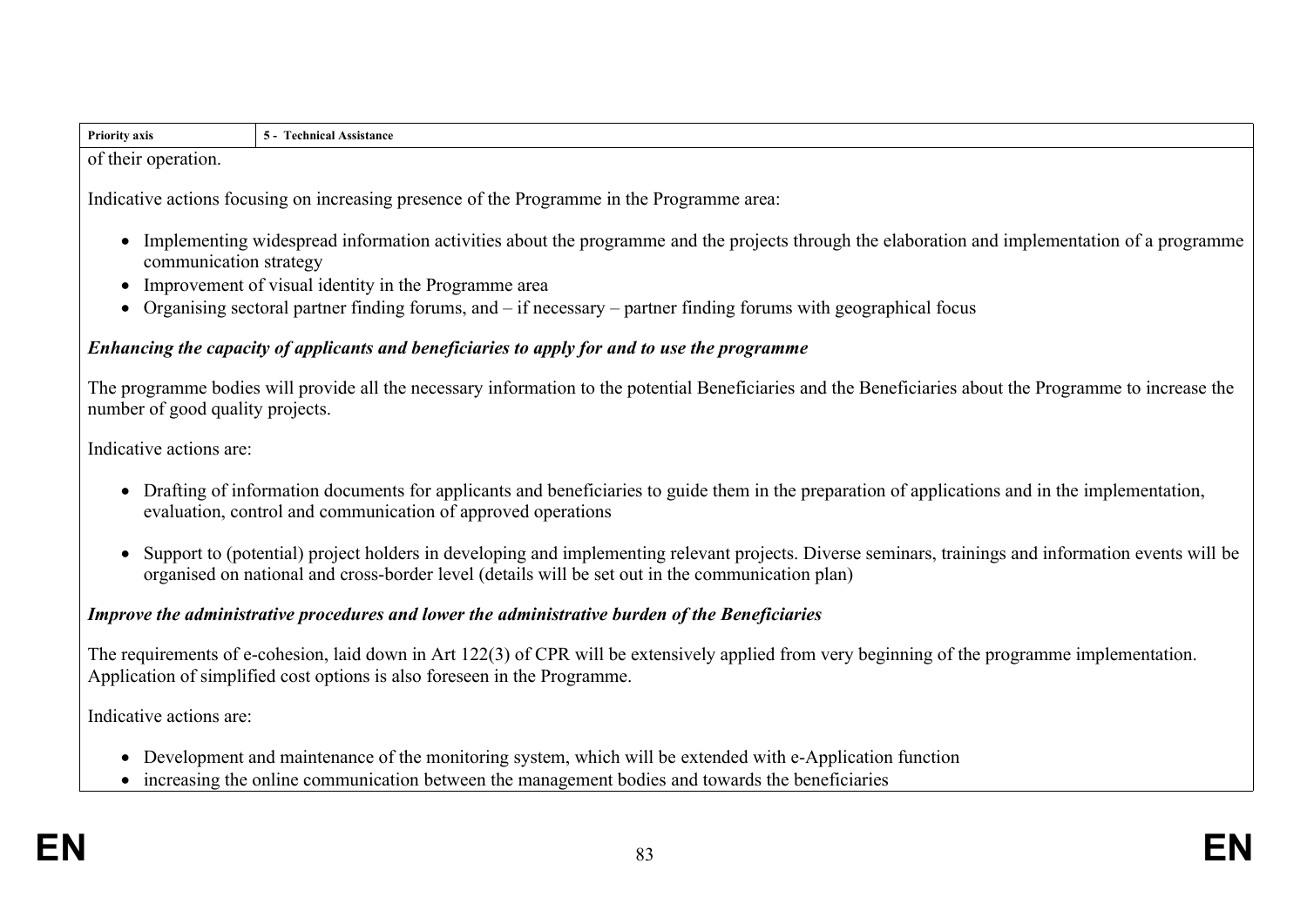| <b>Priority axis</b> | nical Assistance<br>-гесь |
|----------------------|---------------------------|
|                      |                           |

Using simplified cost options

#### *Knowledge transfer between the two programming periods:*

Regarding the operating of the programme bodies, all knowledge, experience and best practices to be gathered in the 2014-2020 programme shall continue to be used in the management of the new programme.

 Managing the programming of the next period in the Hungarian-Croatian border area, with planning, ex-ante evaluation and Strategic Environmental Assessment

#### *Capitalisation of the Programme's results:*

- Elaboration of studies, reports and surveys on strategic matters concerning the programme that can contribute to the sustainability and the take up of results and achievements into policies, strategies, investments or that are of public interest, making use of experts when necessary
- Development and maintenance of a structured integrated database of the programme data management that is accessible to all relevant implementing bodies of the programme
- Managing the on-going evaluation of the Programme in order to draw the lessons learned from the present programming period
- Organising implementation workshops for the beneficiaries to help avoid irregularities and ineligible costs

Technical Assistance actions will be implemented by all authorities involved in the management of the programme, listed below:

## **Beneficiary Title**

Széchenyi Programme Office Nonprofit Ltd. Core activities of the Hungary-Croatia CBC Programme (operation of the JS in Budapest and Pécs) and operation of the JS Contact Points in Osijek and Čakovec)

Prime Minister's Office, Deputy State Secretariat for International Affairs Activities of the Managing Authority in Budapest

Hungarian State Treasury Operation of the Certifying Authority in Budapest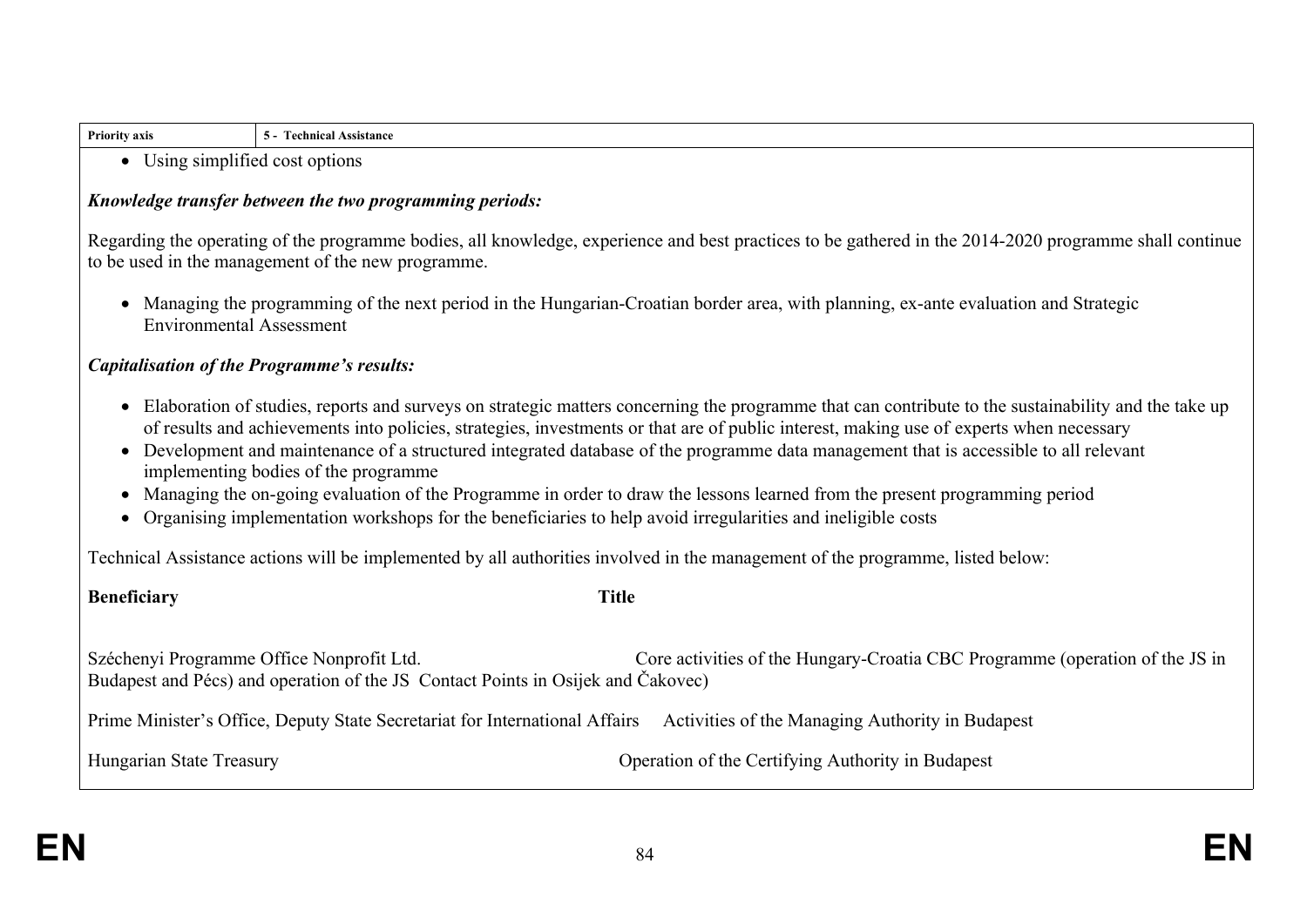| <b>Priority axis</b>                                               | <b>5 - Technical Assistance</b>           |                                                              |
|--------------------------------------------------------------------|-------------------------------------------|--------------------------------------------------------------|
| Agency for Regional Development of the Republic of Croatia, Zagreb |                                           | Establishment and operation of the control system in Croatia |
|                                                                    | Széchenyi Programme Office Nonprofit Ltd. | Establishment and operation of the control system in Hungary |
| Directorate General for Audit of European Funds                    |                                           | Audit activities of the Hungary-Croatia CBC Programme        |
|                                                                    |                                           |                                                              |
|                                                                    |                                           |                                                              |

# *2.B.5.2 Output indicators expected to contribute to results (by priority axis)*

## **Table 11: Output indicators**

| <b>Priority axis</b><br>5 - Technical Assistance |                                                                                      |                                          |                  |                     |                   |
|--------------------------------------------------|--------------------------------------------------------------------------------------|------------------------------------------|------------------|---------------------|-------------------|
| ID                                               | Indicator                                                                            |                                          | Measurement unit | Target value (2023) | Source of data    |
| 5.1                                              | Projects selected for financing                                                      |                                          | Number           | 100.00              | Monitoring system |
| 5.2                                              |                                                                                      | Electronic monitoring system established | Number           | 1.00                | MA                |
| 5.3                                              | Programme evaluation plan prepared (and approved by the MC)                          |                                          | Number           | 1.00                | MA                |
| 5.4                                              | Programme communication plan prepared (and approved by the MC)                       |                                          | Number           | 1.00                | MA                |
| 5.5                                              | Guiding documents addressed to applicants and beneficiaries                          |                                          | Number           | 3.00                | JS                |
| 5.6                                              | Publicity events                                                                     |                                          | Number of events | 10.00               | <b>JS</b>         |
| 5.7                                              | Number of employees (FTEs) whose salaries are co-financed by technical<br>assistance |                                          | Number of FTEs   | 9.00                | MA                |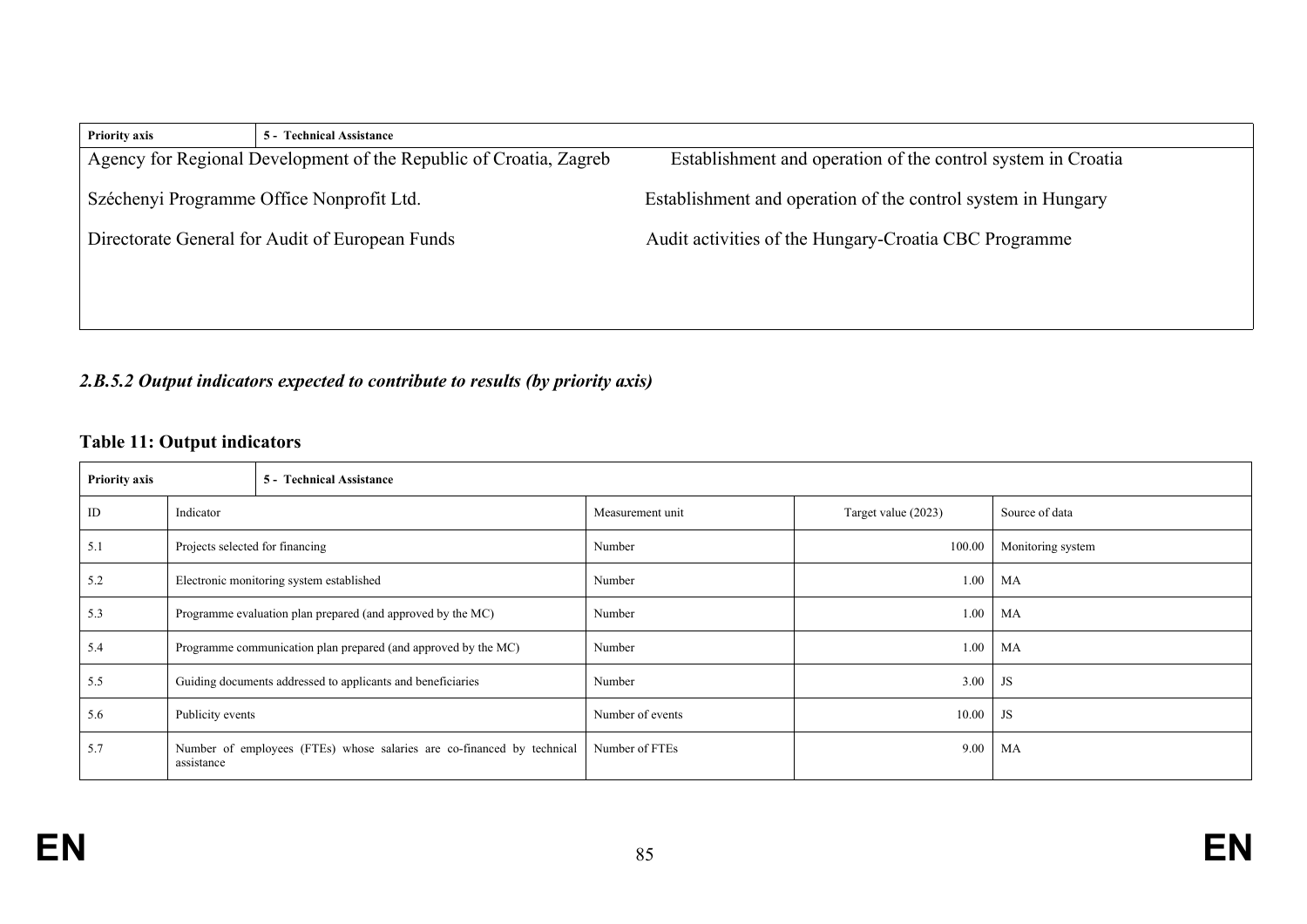#### **2.B.6 Categories of intervention**

Corresponding categories of intervention based on a nomenclature adopted by the Commission, and an indicative breakdown of Union support.

#### **Tables 12-14: Categories of intervention**

#### **Table 12: Dimension 1 Intervention field**

| <b>Priority axis</b>                                        | 5 - Technical Assistance |                     |
|-------------------------------------------------------------|--------------------------|---------------------|
|                                                             | Code                     | Amount $(\epsilon)$ |
| 121. Preparation, implementation, monitoring and inspection |                          | 2,554,626.00        |
| 122. Evaluation and studies                                 |                          | 547,419.00          |
| 123. Information and communication                          |                          | 547,419.00          |

#### **Table 13: Dimension 2 Form of finance**

| <b>Priority axis</b>    | <b>5 - Technical Assistance</b> |                     |
|-------------------------|---------------------------------|---------------------|
|                         | Code                            | Amount $(\epsilon)$ |
| 01. Non-repayable grant |                                 | 3,649,464.00        |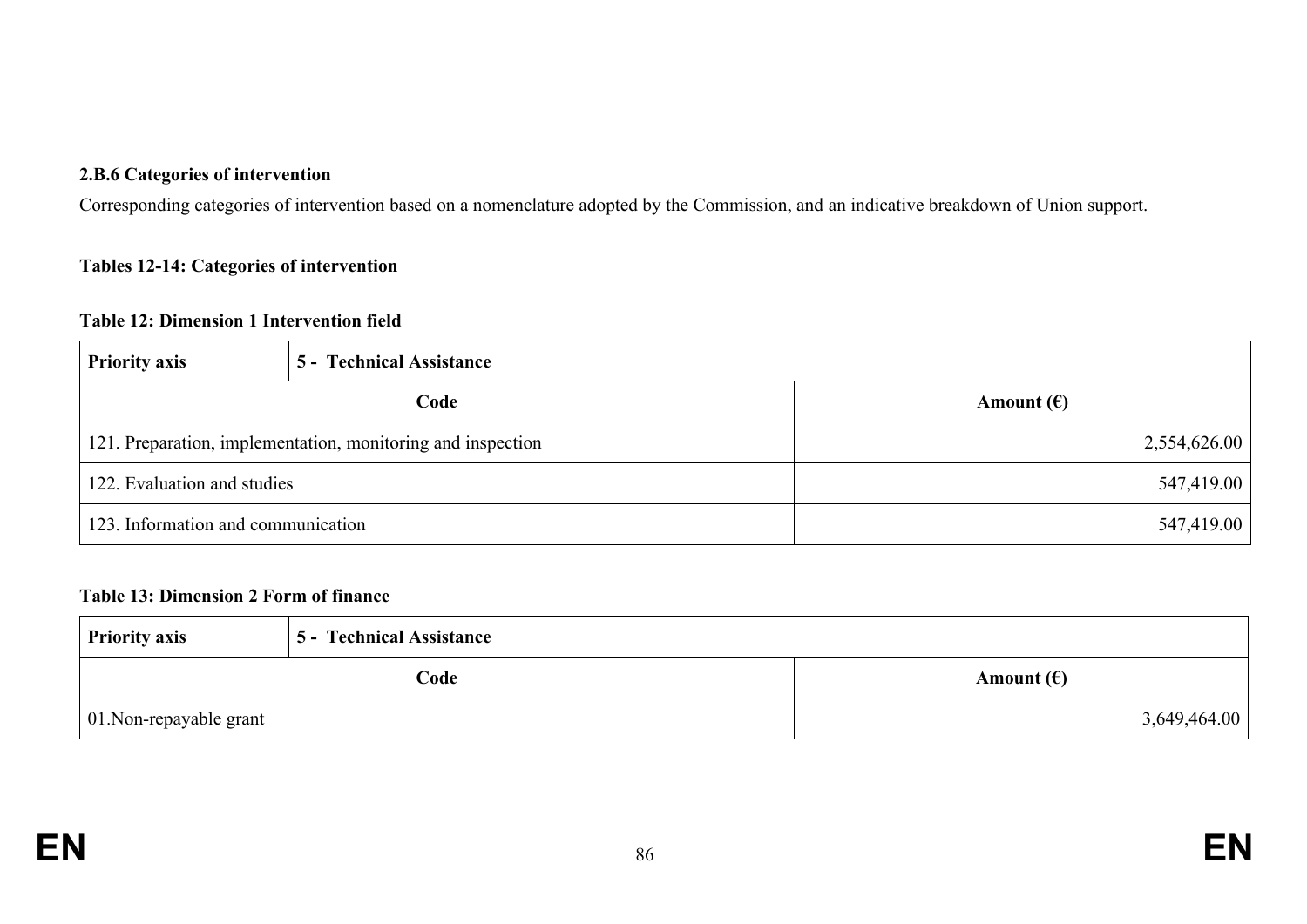# **Table 14: Dimension 3 Territory type**

| <b>Priority axis</b>       | <b>5 - Technical Assistance</b> |                     |
|----------------------------|---------------------------------|---------------------|
|                            | Code                            | Amount $(\epsilon)$ |
| $\vert$ 07. Not applicable |                                 | 3,649,464.00        |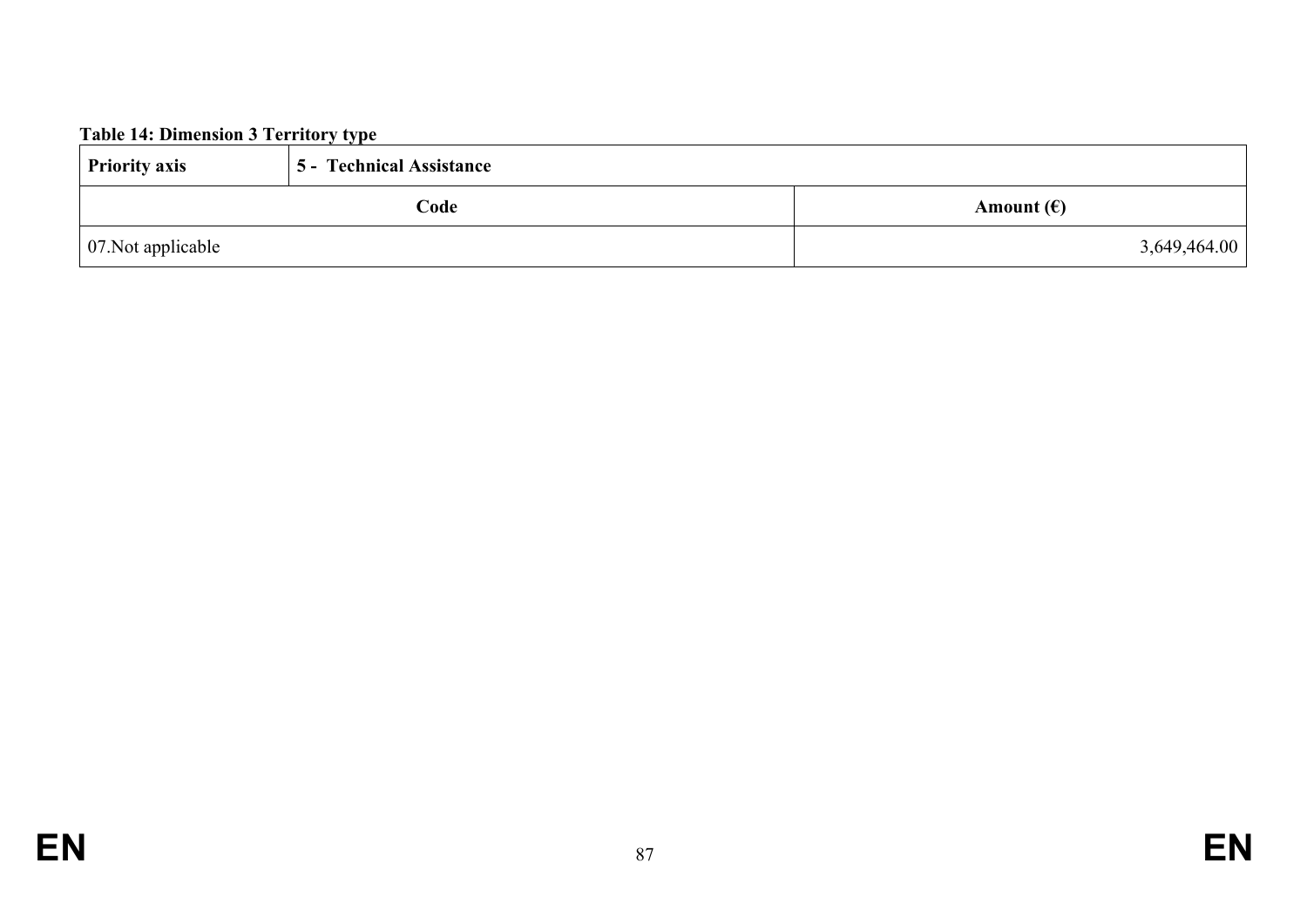## **3. FINANCING PLAN**

## **3.1 Financial appropriation from the ERDF (in €)**

## **Table 15**

| Fund        | 2014 | 2015         | 2016         | 2017          | 2018          | 2019          | 2020          | <b>Total</b>  |
|-------------|------|--------------|--------------|---------------|---------------|---------------|---------------|---------------|
| <b>ERDF</b> | 0.00 | 7,422,076.00 | 6,290,815.00 | 11,430,373.00 | 11,658,980.00 | 11,892,160.00 | 12,130,002.00 | 60,824,406.00 |
| Total       | 0.00 | 7,422,076.00 | 6,290,815.00 | 11,430,373.00 | 11,658,980.00 | 11,892,160.00 | 12,130,002.00 | 60,824,406.00 |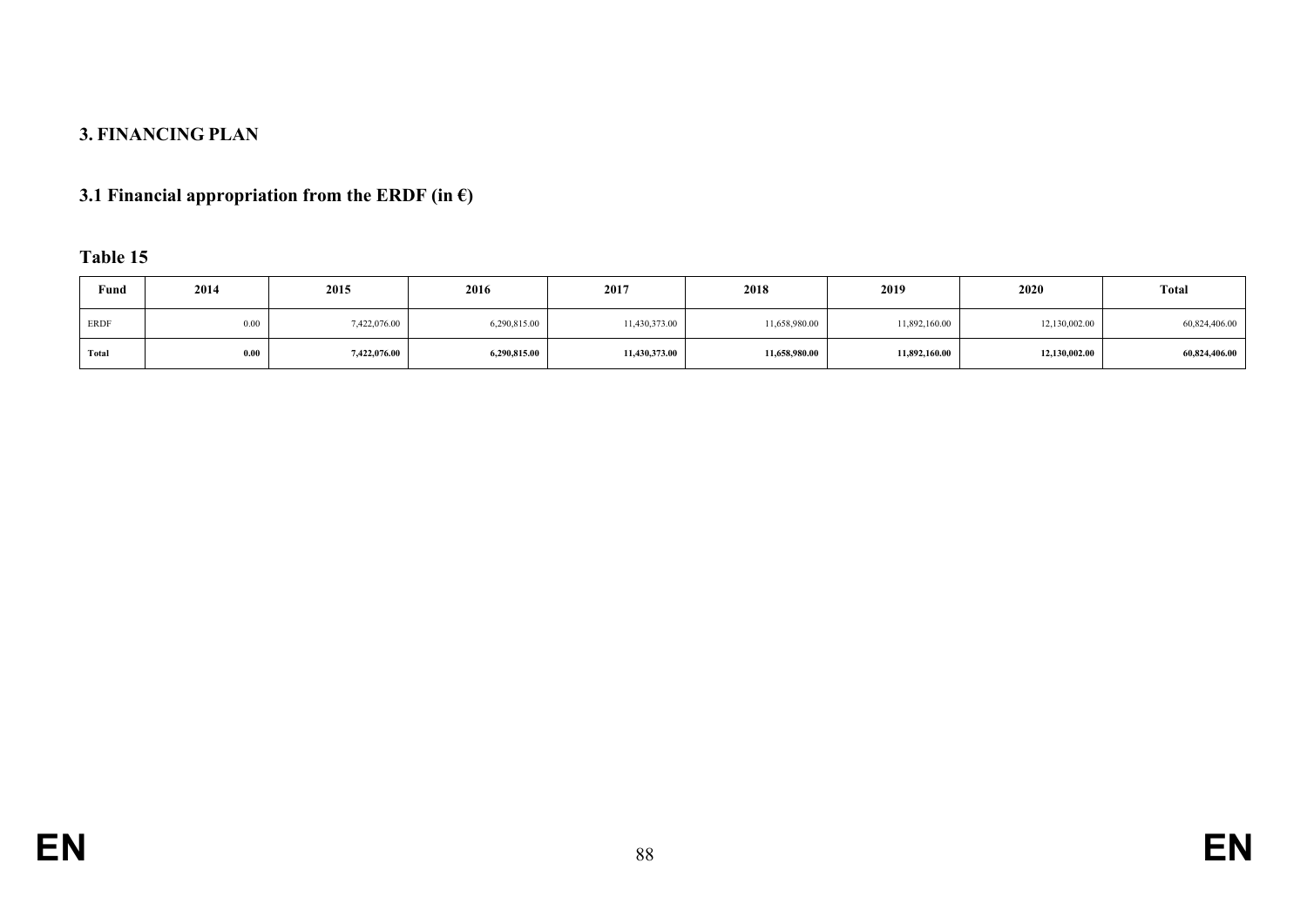#### **3.2.A Total financial appropriation from the ERDF and national co-financing (in €)**

#### **Table 16: Financing plan**

| <b>Priority</b><br>axis | Fund        | <b>Basis for</b><br>calculation of<br><b>Union support</b> | <b>Union support</b><br>(a) | <b>National</b><br>counterpart |                                          | Indicative breakdown of the national<br>counterpart | <b>Total funding</b><br>$(e) = (a) + (b)$ | Co-financing rate<br>$(f) = (a) / (e) (2)$ | For information                              |                          |
|-------------------------|-------------|------------------------------------------------------------|-----------------------------|--------------------------------|------------------------------------------|-----------------------------------------------------|-------------------------------------------|--------------------------------------------|----------------------------------------------|--------------------------|
|                         |             | (Total eligible<br>cost or public<br>eligible cost)        |                             | $(b) = (c) + (d)$              | <b>National public</b><br>funding<br>(c) | <b>National private</b><br>funding<br>(d)           |                                           |                                            | <b>Contributions from</b><br>third countries | <b>EIB</b> contributions |
|                         | ERDF        | Total                                                      | 9,960,300.00                | 1,757,700.00                   | 1,581,930.00                             | 175,770.00                                          | 11,718,000.00                             | 85.0000000000%                             |                                              |                          |
|                         | ERDF        | Total                                                      | 35,779,654.00               | 6,314,057.00                   | 5,682,651.00                             | 631,406.00                                          | 42,093,711.00                             | 84.9999991685%                             |                                              |                          |
|                         | <b>ERDF</b> | Total                                                      | 5,717,494.00                | 1,008,970.00                   | 908,073.00                               | 100,897.00                                          | 6,726,464.00                              | 84.9999940533%                             |                                              |                          |
|                         | ERDF        | Total                                                      | 5,717,494.00                | 1,008,970.00                   | 908,073.00                               | 100,897.00                                          | 6,726,464.00                              | 84.9999940533%                             |                                              |                          |
|                         | <b>ERDF</b> | Total                                                      | 3,649,464.00                | 2,985,925.00                   | 2,985,925.00                             | 0.00                                                | 6,635,389.00                              | 55.0000007535%                             |                                              |                          |
| Total                   | <b>ERDF</b> |                                                            | 60,824,406.00               | 13,075,622.00                  | 12,066,652.00                            | 1,008,970.00                                        | 73,900,028.00                             | 82.3063368799%                             |                                              |                          |
| <b>Grand</b> total      |             |                                                            | 60,824,406.00               | 13,075,622.00                  | 12,066,652.00                            | 1,008,970.00                                        | 73,900,028.00                             | 82.3063368799%                             |                                              |                          |

(1) To be completed only when priority axes are expressed in total costs.

(2) This rate may be rounded to the nearest whole number in the table. The precise rate used to reimburse payments is the ratio (f).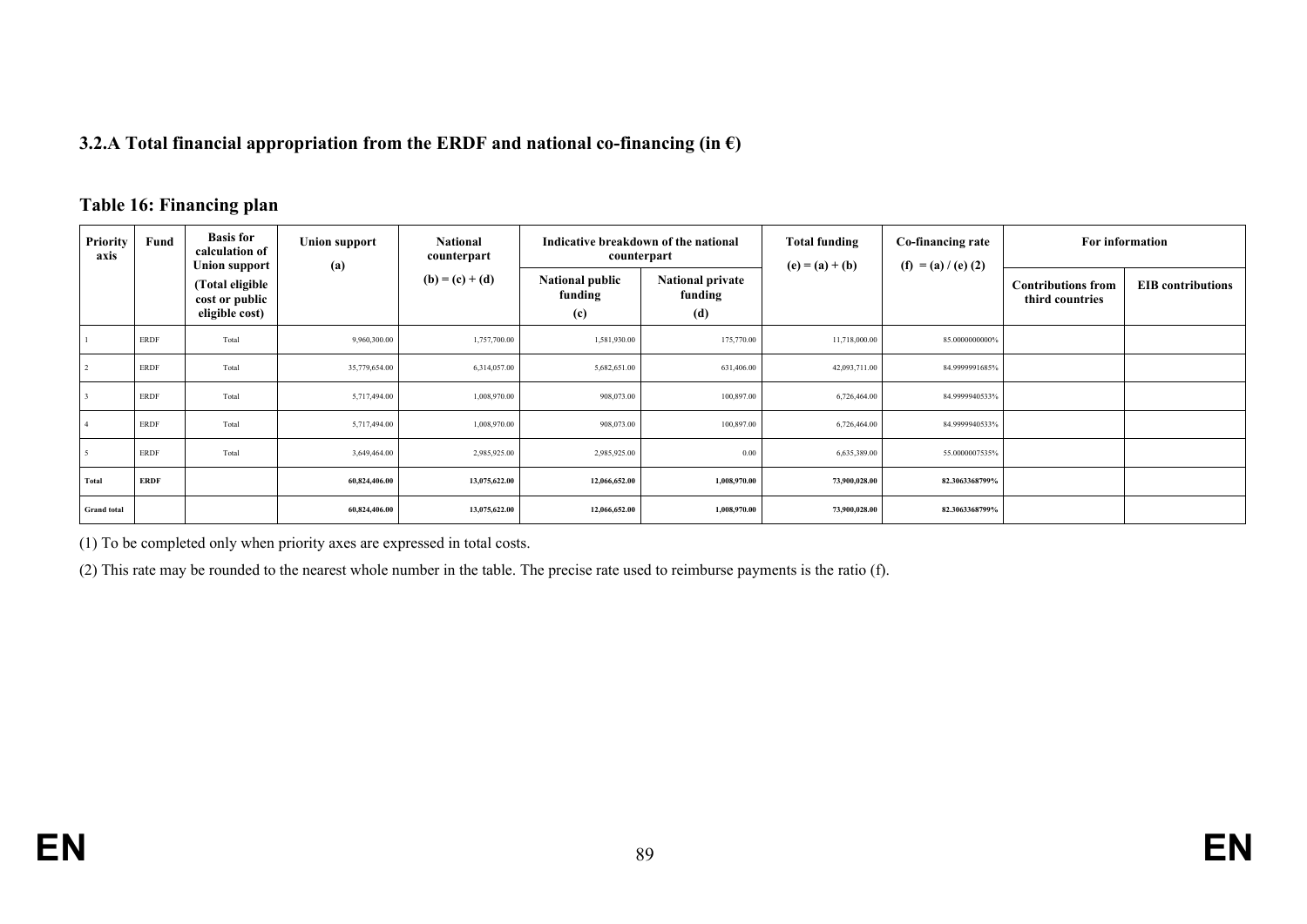## **3.2.B Breakdown by priority axis and thematic objective**

## **Table 17**

| <b>Priority</b><br>axis | <b>Thematic objective</b>                                                                                                                                                  | <b>Union support</b> | <b>National counterpart</b> | <b>Total funding</b> |
|-------------------------|----------------------------------------------------------------------------------------------------------------------------------------------------------------------------|----------------------|-----------------------------|----------------------|
|                         | Enhancing the competitiveness of small and medium-sized enterprises,<br>the agricultural sector (for the EAFRD) and the fisheries and aquaculture<br>sector (for the EMFF) | 9,960,300.00         | 1,757,700.00                | 11,718,000.00        |
|                         | Preserving and protecting the environment and promoting resource<br>efficiency                                                                                             | 35,779,654.00        | 6,314,057.00                | 42,093,711.00        |
|                         | Enhancing institutional capacity of public authorities and stakeholders<br>and an efficient public administration                                                          | 5,717,494.00         | 1,008,970.00                | 6,726,464.00         |
|                         | Investing in education, training and vocational training for skills and<br>lifelong learning                                                                               | 5,717,494.00         | 1,008,970.00                | 6,726,464.00         |
| <b>Total</b>            |                                                                                                                                                                            | 57,174,942.00        | 10,089,697.00               | 67,264,639.00        |

## **Table 18: Indicative amount of support to be used for climate change objectives**

| <b>Priority axis</b> | Indicative amount of support to be used for climate change objectives<br>(E) | Proportion of the total allocation to the<br>programme $(\%)$ |  |
|----------------------|------------------------------------------------------------------------------|---------------------------------------------------------------|--|
|                      | 10,362,027.20                                                                | 17.04%                                                        |  |
| <b>Total</b>         | 10,362,027.20                                                                | 17.04%                                                        |  |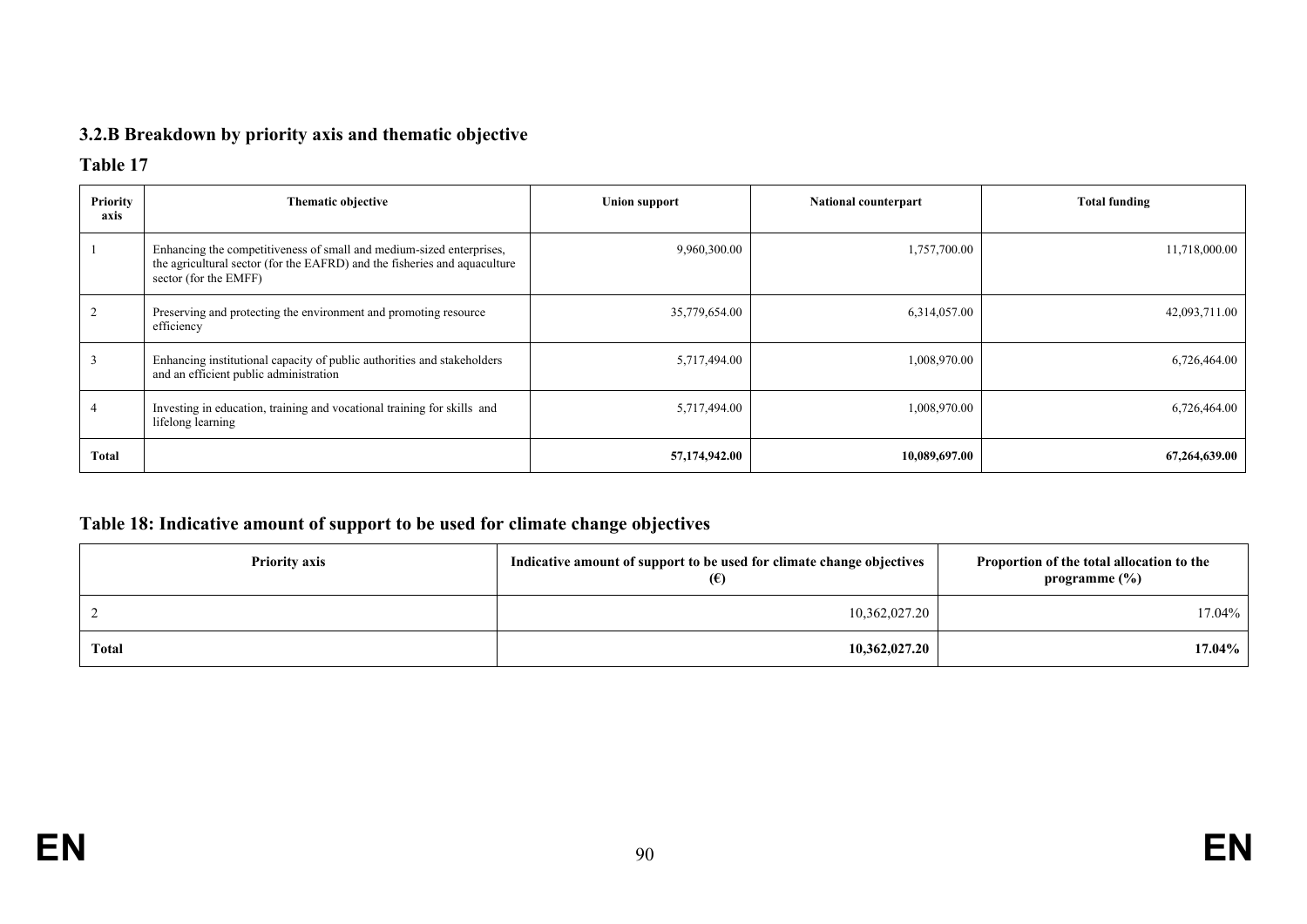## **4. INTEGRATED APPROACH TO TERRITORIAL DEVELOPMENT**

Description of the integrated approach to territorial development, taking into account the content and objectives of the cooperation programme, including in relation to regions and areas referred to in Article 174(3) TFEU, having regard to the Partnership Agreements of the participating Member States, and showing how it contributes to the accomplishment of the programme objectives and expected results

As a result of the weak economic performance and the bad accessibility of the region there is a clear trend of outmigration, leaving behind less educated and aging population. Significant spatial differences are present in the border region as the main economic centres are situated at the eastern part or western part of the border area, while the middle section of the region is lagging behind.

Outstanding quality of natural and cultural resources, existence of medium-sized towns with higher education institutions and lively cultural life on both sides of the border are the region's main assets as development potentials.

The programme's strategy aims to reduce the existing barriers to development in the border region and to make the underutilized assets more effectively exploited.

The PAs of the programme represent an integrated approach to territorial development:

PA1 aims at improving the local economy by fostering value added business cooperations between SMEs. Results of the interventions will mostly help the more prepared SME's that are mostly operating in the region's developed towns, however, in tourism the participation of SME's of the rural areas can also be expected. To boost their participation, more intense project development activities (assistance, information) will be required by the responsible project partners in both MSs.

PA2 SO1 is to increase the potential of the region to generate economic growth by the sustainable use of its natural and cultural heritage. It's expected that the existing natural and cultural assets – once converted into attractions and connected tourism-related projects are developed and their accessibility improved – will generate more intense appearance of visitors in the region, contributing to increase the incomes. In order to avoid the concentration of the benefits of the interventions in more developed areas – in the towns and, specifically, in the Pécs – Osijek corridor – the JS shall intensify its communication activities in less active and less developed areas of the region. SO2 is enhanced collaboration in restoration of biodiversity and protection and promotion of ecosystems in the border areas, design and implementation of pilot small-scale actions will serve the protection or restoration of the natural and cultural assets of common interest, preserving their economic value-generating capabilities. Eligible territories are mostly situated in the less developed parts of the border region, so interventions under this SO will likely contribute to the decrease of territorial imbalances.

PA3 aims at different cooperation areas and at creating new or strengthening already existing joined structures and shared processes to ensure the continuity of cooperation. It results in enhancing the level of mutual understanding and positive experiences of cooperation that provide room for further development actions in the future.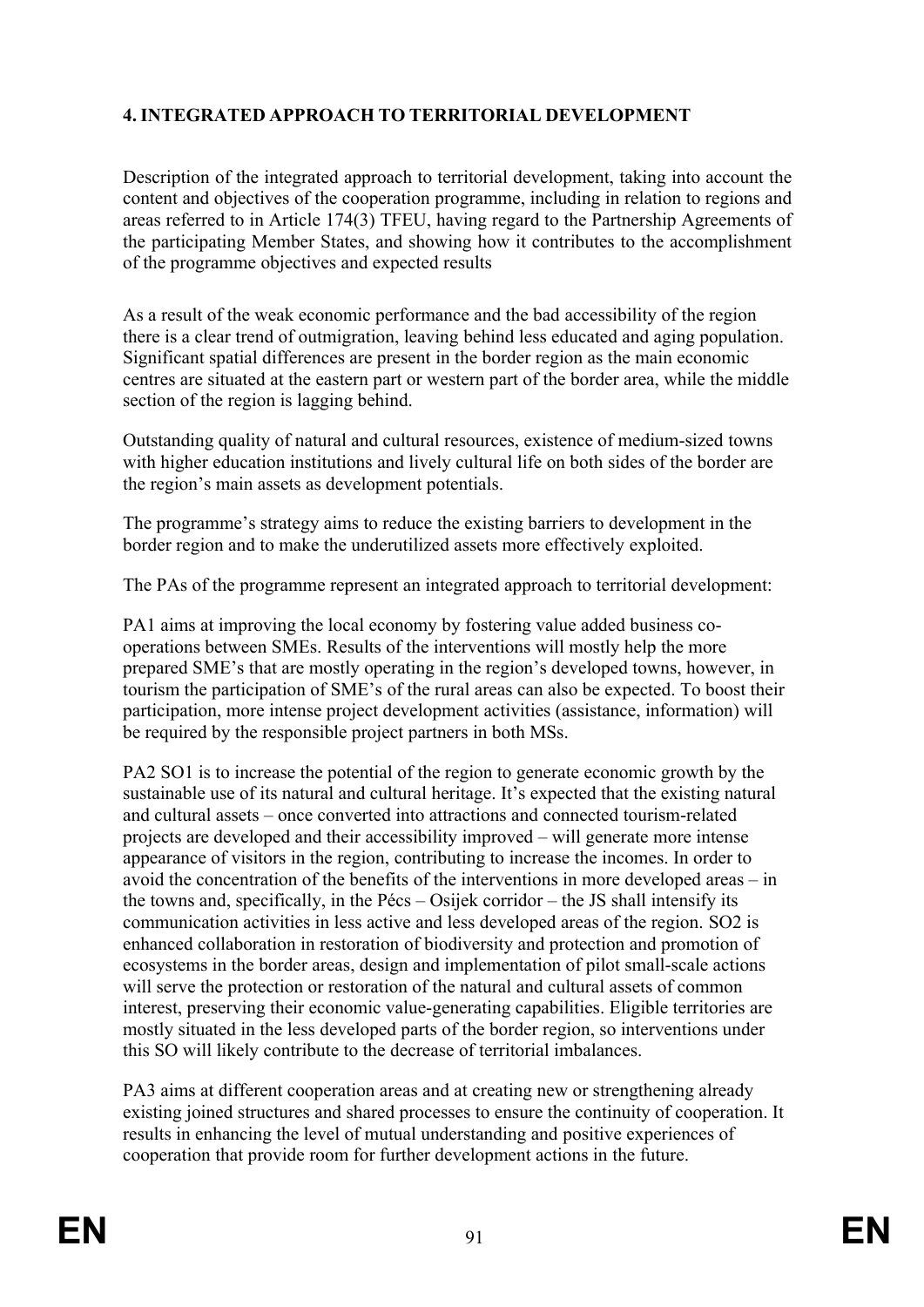PA4 provides tools for educational institutions which help accumulate and develop local knowledge and exploit development opportunities of a cross-cultural knowledge base. Actions are expected to improve economic and social cohesion in the border area, contributing to a more cohesive society both on the short and the long run.

Interventions in PA3 and PA4 will likely be implemented in more active and developed areas. Nevertheless, introduction of preferences for projects from less developed areas in the project selection process could to certain extent counterbalance this trend.

## **4.1 Community-led local development** (where appropriate)

Approach to the use of community-led local development instruments and principles for identifying the areas where they will be implemented

Not applicable

## **4.2 Integrated actions for sustainable urban development** (where appropriate)

Principles for identifying the urban areas where integrated actions for sustainable urban development are to be implemented and the indicative allocation of the ERDF support for these actions

Not applicable

#### **Table 19: Integrated actions for sustainable urban development – indicative amounts of ERDF support**

**Indicative amount of ERDF** support  $(\epsilon)$ 

0.00

## **4.3 Integrated Territorial Investment (ITI)** (where appropriate)

Approach to the use of Integrated Territorial Investments (ITI) (as defined in Article 36 of Regulation (EU) No 1303/2013) other than in cases covered by 4.2, and their indicative financial allocation from each priority axis

Not applicable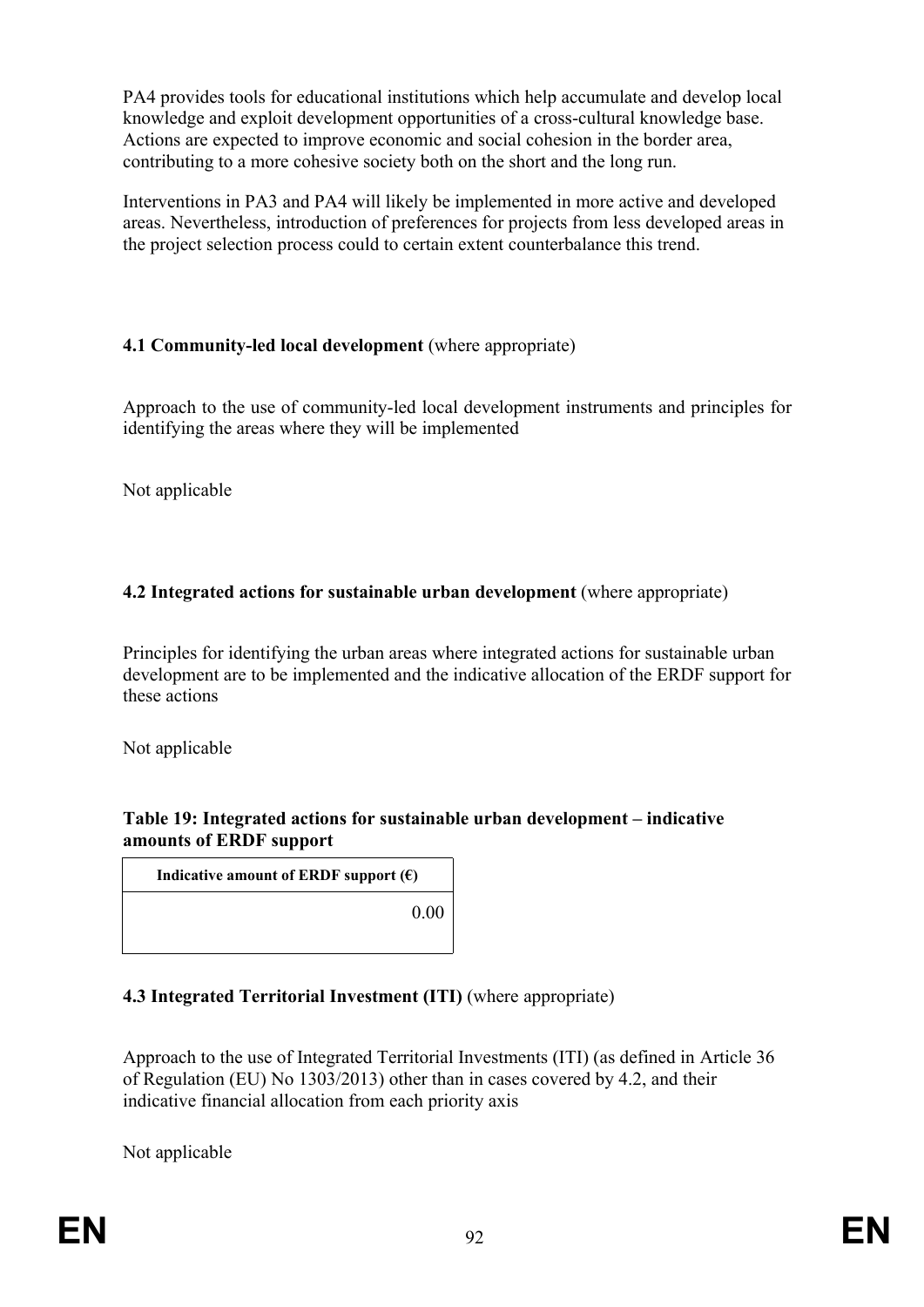## **Table 20: Indicative financial allocation to ITI other than those mentioned under point 4.2 (aggregate amount)**

| <b>Priority axis</b> | <b>Indicative financial</b><br>allocation (Union support)<br>$(\epsilon)$ |
|----------------------|---------------------------------------------------------------------------|
| <b>Total</b>         | 0.00                                                                      |

**4.4 Contribution of planned interventions towards macro-regional and sea basin strategies, subject to the needs of the programme area as identified by the relevant Member States and taking into account, where applicable, strategically important projects identified in those strategies (where appropriate)**

## **(Where Member States and regions participate in macro-regional and sea basin strategies)**

The Cooperation Programme pays due attention to the European Strategy for the Danube Region (EUSDR) both in the programming process as well as in the implementation phase. Although Croatia's territory is part of the EU Strategy for the Adriatic and Ionian Region (EUSAIR) too, eligible areas of the Hungary – Croatia CP are not directly affected by this strategy. Thus, EUSAIR has been considered as not relevant regarding current CP.

*In programming*, the definition of the strategy, the selection and description of the thematic objectives and investment priorities of the Cooperation Programme take into consideration in particular the following EUSDR targets of the EU Strategy and the Action plan 2010 (SEC 2010 1489)[1]

## **Pillar A - Connecting the Danube Region**

Relevant Priority Area:

## 3) TO PROMOTE CULTURE AND TOURISM, PEOPLE TO PEOPLE CONTACTS

the CP is expected to

• promote culture and tourism by Priority Axis "Environment" (TO6 IP c), especially nature-friendly ("green") tourism, and additionally, by promoting SMEs by Priority Axis "Economy" (TO3) to provide better quality and sustainable tourism-related products and services in the region. Priority Axis "Cooperation" is also expected to enhance cooperation and contacts between Croatian and Hungarian people, giving the opportunity of taking advantage of different cultural approaches to develop innovative projects in the future. Some actions envisaged under PA "Environment" will also provide contribution to improving mobility in the border area, however, the extent of the contribution is limited.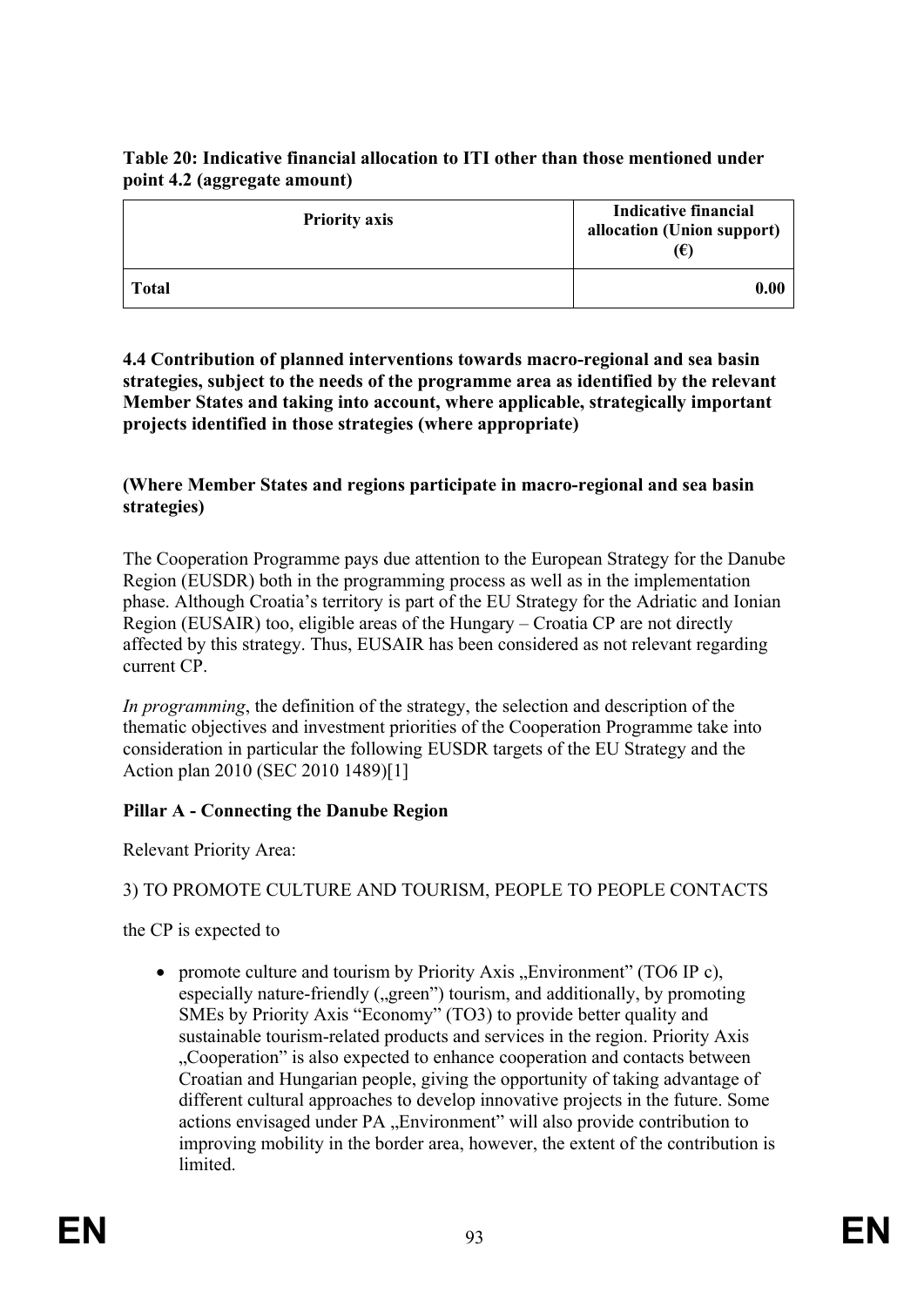## **Pillar B - Protecting the Environment in the Danube Region**

Relevant Priority Areas:

## 4) TO RESTORE AND MAINTAIN THE QUALITY OF WATERS

### 5) TO MANAGE ENVIRONMENTAL RISKS

## 6) TO PRESERVE BIODIVERSITY, LANDSCAPES AND THE QUALITY OF AIR AND SOILS

the CP is expected to

 preserve and manage Natura 2000 sites and other protected areas effectively, increase biodiversity, to protect and restore valuable ecosystems and habitats, including wetlands and floodplain restoration and to help manage region-specific environmental risks by Priority Axis "Environment" (TO6IP d)

#### **Pillar C - Building Prosperity in the Danube Region**

Relevant Priority Areas:

#### 8) TO SUPPORT THE COMPETITIVENESS OF ENTERPRISES, INCLUDING CLUSTER DEVELOPMENT

#### 9) TO INVEST IN PEOPLE AND SKILLS

the CP is expected to

• support the competitiveness of enterprises, by Priority Axis "Economy" (TO3) and to invest in people and skills by Priority Axis . Education"  $(TO 10)$  and, to a limited extent, to the better functioning of the labour market by certain cooperative actions envisaged under PA "Cooperation" (TO 11).

#### **Pillar D - Strengthening the Danube Region**

Relevant Priority Area:

#### 10) TO STEP UP INSTITUTIONAL CAPACITY AND COOPERATION

the CP is expected to

 build up institutional capacities and extend cross-border cooperation in various fields linked to the Danube strategy, too (like exploitation of renewable sources of energy, moving towards a more integrated labour market) by Priority Axis "Cooperation" (TO11)

*During the implementation*, the programme will ensure appropriate coordination with the Macro regional Strategy for the Danube Region by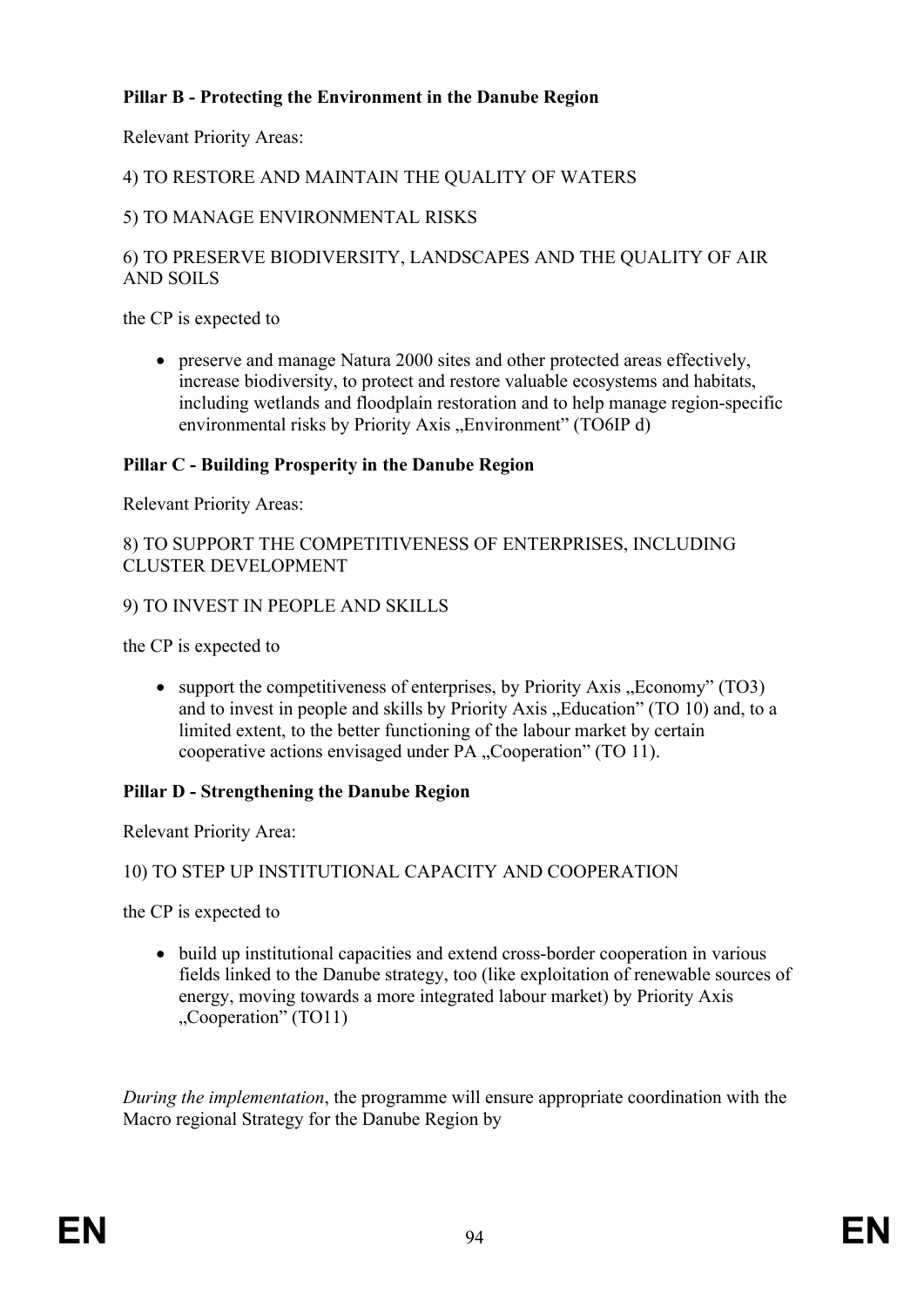- Governance arrangements for ongoing mutual information exchange, coordination and joint planning in areas of joint interest. During the programme implementation, MA and JS provides programme-specific information to the Hungarian and the Croatian National Contact Points (NCP's). Inversely, both NCP's will ensure that a continuous and regular information on the EUSDR is provided for programme stakeholders, mainly via reporting on the regular meetings of the JMC.
- Establishing a EUSDR specific category in the monitoring system. Consequently, funding activities and/or projects contributing to the EUSDR will be identified in the appropriate way. This approach includes the consideration of EUSDR aspects in programme evaluations and reports, specifying how the cooperation programme contributes to the challenges identified by the EUSDR.
- Making use of the Budapest Danube Contact Point (BDCP) for supporting coordination and joint planning actions in areas of mutual interest. The BDCP is an expert organization established by the Government of Hungary and the European Investment Bank to support the implementation of the Macro-regional Strategy for the Danube Region with special regard to the joint development of transnational functional regions and measures connected thereto. This support is based on the integrated approach applied in a transnational context, as well as on the possibility of making use of the territorial flexibility rules and the various tools enabled to facilitate cooperation among different programs. The Rules of Procedure of the MC may settle the role of the BDCP by inviting it in advisory capacity if it deems necessary.

[1]

http://ec.europa.eu/regional\_policy/sources/docoffic/official/communic/danube/action\_pl an\_danube.pdf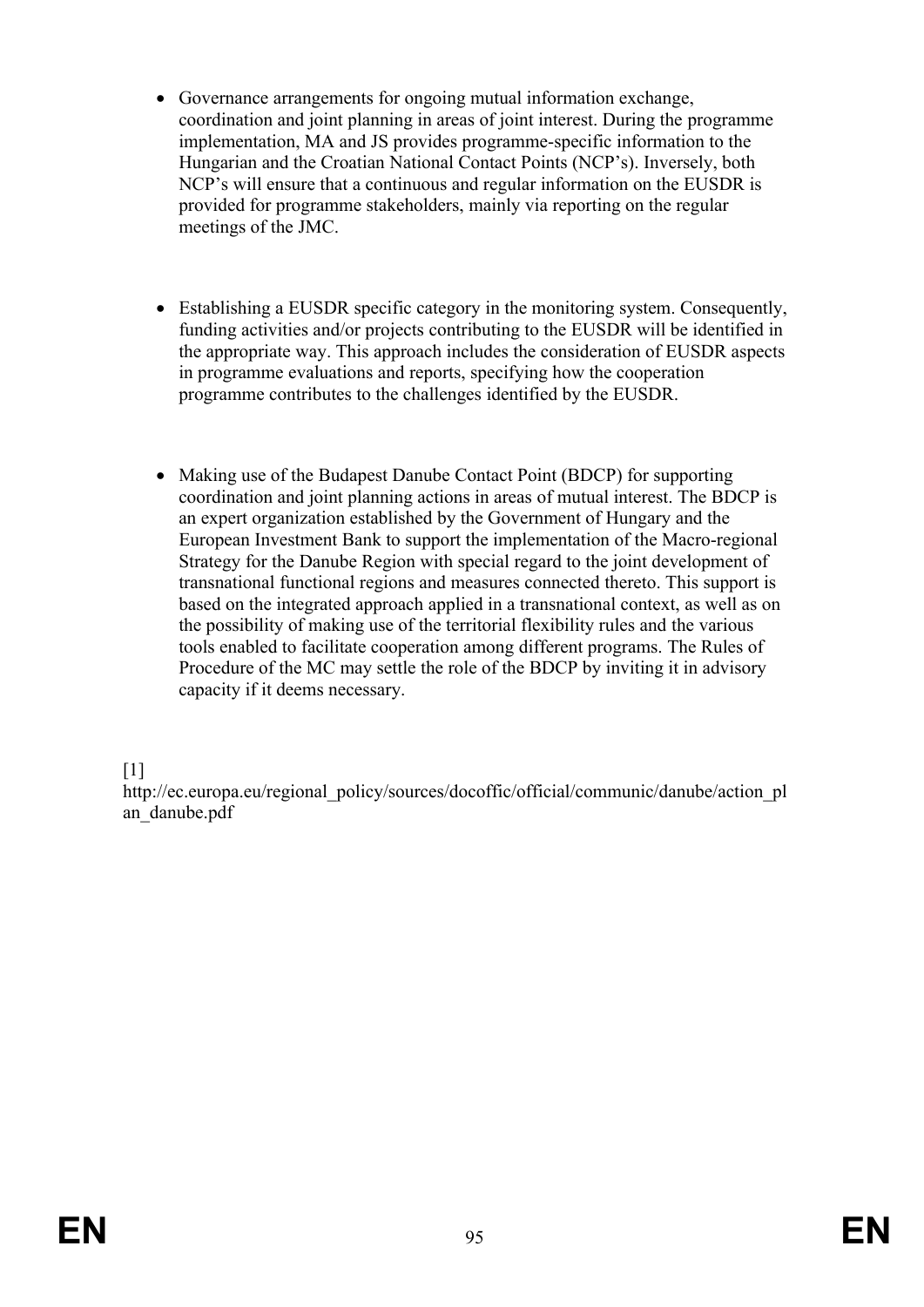## **5. IMPLEMENTING PROVISIONS FOR THE COOPERATION PROGRAMME**

## **5.1 Relevant authorities and bodies**

| Authority/body       | Name of authority/body and department<br>or unit                                                                         | <b>Head of authority/body</b><br>(position or post) |
|----------------------|--------------------------------------------------------------------------------------------------------------------------|-----------------------------------------------------|
| Managing authority   | Prime Minister's Office.<br>Hungarian<br>Deputy State Secretariat for International<br><b>Affairs</b>                    | Deputy State Secretary                              |
| Certifying authority | Financial<br>Hungarian<br>State Treasury,<br>Control<br>and Central<br>Irregularity<br>Department, Compliance Department | Head of Department                                  |
| Audit authority      | Directorate General for Audit of European<br>funds                                                                       | Director General                                    |

#### **Table 21: Programme authorities**

## **The body to which payments will be made by the Commission is:**

 $\Box$  the Managing authority  $\overrightarrow{v}$  the Certifying authority

|  |  | Table 22: Body or bodies carrying out control and audit tasks |  |
|--|--|---------------------------------------------------------------|--|
|  |  |                                                               |  |

| Authority/body                                                                 | Name of authority/body and department<br>or unit                                                                                                          | <b>Head of authority/body</b><br>(position or post) |
|--------------------------------------------------------------------------------|-----------------------------------------------------------------------------------------------------------------------------------------------------------|-----------------------------------------------------|
| Body or bodies designated to<br>carry out control tasks                        | Agency for Regional Development of the<br>Republic of Croatia, Directorate for<br>Financial Management and Accounting,<br>Service for First Level Control | Director                                            |
| Body or bodies designated to<br>carry out control tasks                        | Széchenyi Programme Office (SZPO),<br>SZPO Central Control Department, SZPO<br>West Hungarian Control Department in<br>Pécs and Zalaegerszeg              | Managing Director                                   |
| Body or bodies designated to<br>be responsible for carrying out<br>audit tasks | Agency for the Audit of EU Programmes<br><b>Implementation System</b>                                                                                     | Director                                            |
| Body or bodies designated to<br>be responsible for carrying out<br>audit tasks | Directorate General for Audit of European<br><b>Funds</b>                                                                                                 | Director General                                    |

# **5.2 Procedure for setting up the joint secretariat**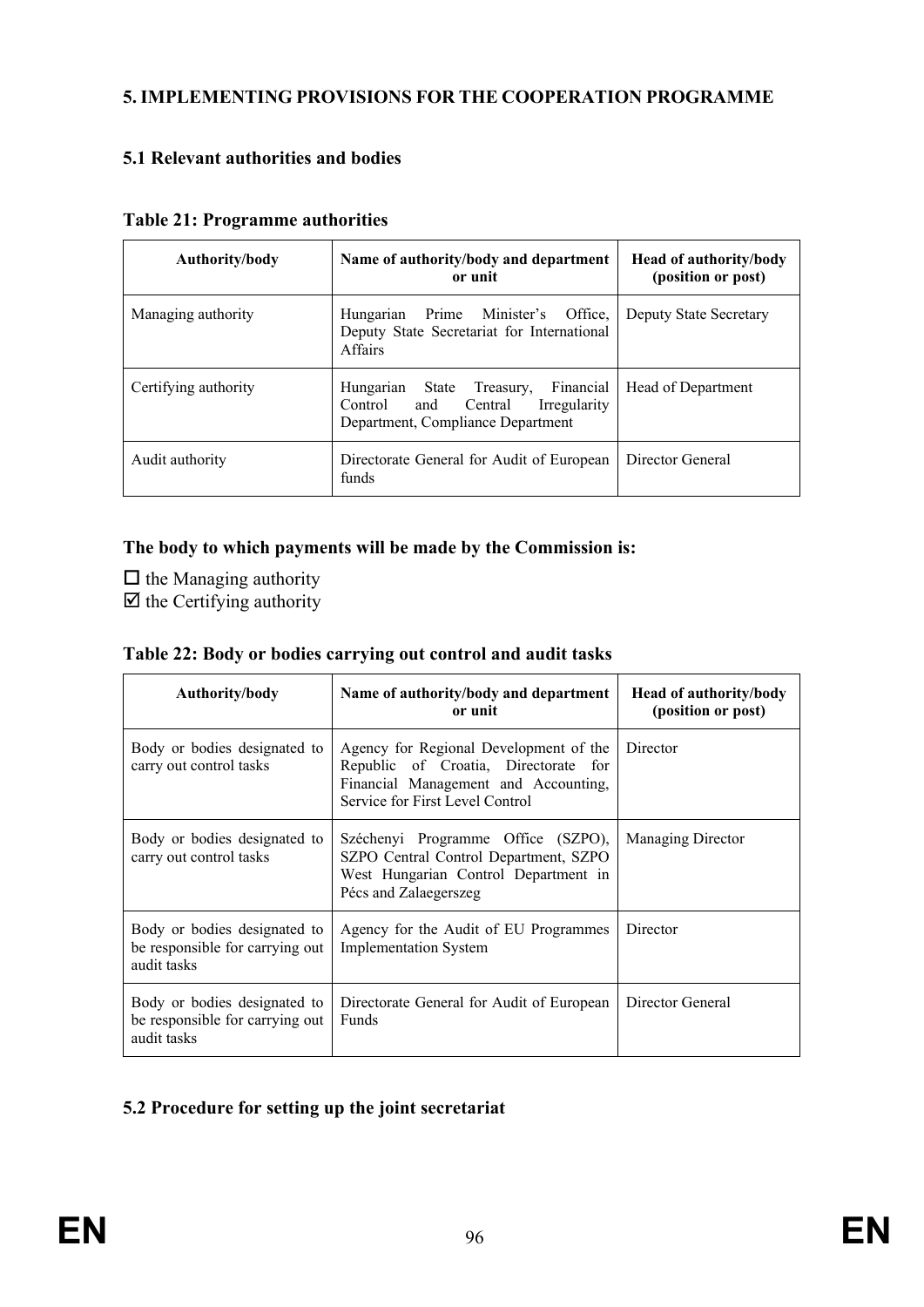The Programme will have a single Joint Secretariat (JS) in accordance with Article 23 (2) of Regulation (EU) No. 1299/2013. The JS will, *inter alia,* assist the Managing Authority (MA) and the Monitoring Committee (MC) in carrying out their respective functions, will provide information to applicants for support, will deal with project applications and will assist beneficiaries in implementing their operations.

In continuation of implementation of the Hungary-Croatia 2007-2013 CBC Programme the JS will remain in Budapest and in Pécs. The structural and implementation arrangements within the hosting organisation will be kept.

The JS will work in close cooperation with the MA related to programme coordination and implementation. The two bodies will be set up in a system most securing their cooperation on one hand, and their independence from national structures on the other. The work plans of the JS will have to be approved by the MC. The JS will be funded from the Technical Assistance budget.

The JS will be set up in Budapest. At least one full-time staff member will be located in Pécs, Hungary, whose main role will be to provide information and consultancy service to potential applicants (in the application phase), and to ensure programme management tasks related to projects under implementation (in the implementation phase). The JS will ensure that all of the operational implementation tasks of the programme, including coordination of project development and project selection process, are fulfilled.

The JS members will be employed by Széchenyi Programme Office Nonprofit Company (SZPO) on the basis of a framework contract with the MA. The number and qualification of staff shall correspond to the tasks defined above. The staff members shall be selected in agreement by the Hungarian National Authority (NA) and the Croatian NA. A selection committee composed of the representative of the Hungarian NA, the representative of the Croatian NA and the representative of SZPO as hosting institution shall decide on the person of the Head of JS, and the same committee is to decide on the dismissal of the Head of JS. The JS members shall be selected by a committee composed of the representative of the Hungarian NA, the representative of the Croatian NA, the Head of JS and the representative of SZPO as hosting institution of the JS.

On the Croatian side of the border two full-time employees will operate as JS Contact Points in order to manage the information at regional level and to support project development and programme communication in Croatia. The JS Contact Points will be established in Osijek and in Čakovec, in line with the principle of territorially balanced programme implementation. The staff of the Contact Points shall be be employed by the hosting institution of the JS, and they shall be selected by the head of JS in consultation with the Croatian NA.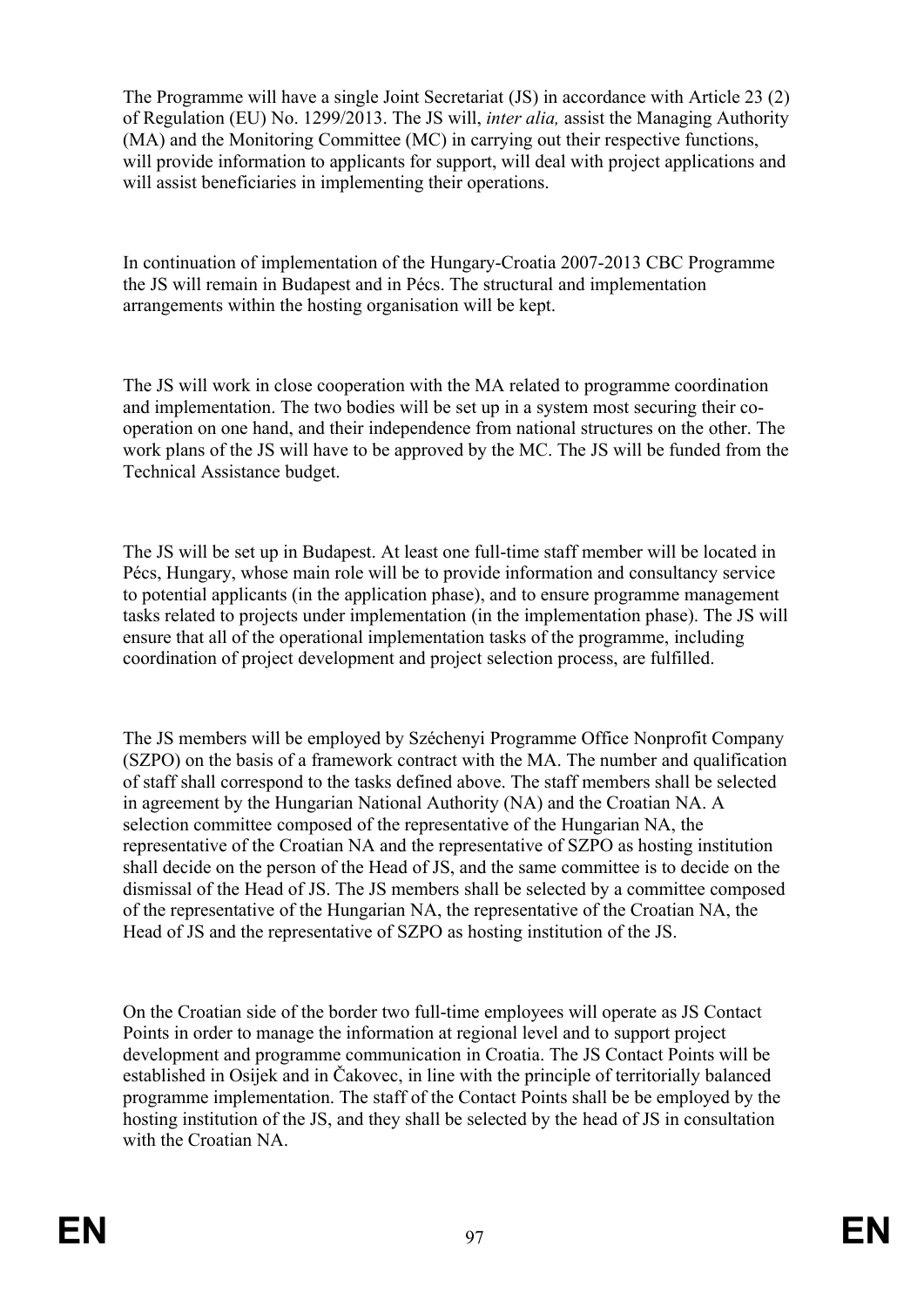The Contact Points as an integral part of the JS will work in close co-operation with the JS members in Budapest and Pécs. They report to the head of JS who is directly in charge of their operation. In order to create equal opportunities for potential applicants on both sides of the border, the programme intends to focus on the role of the Contact Points in Croatia.

### **5.3 Summary description of the management and control arrangements**

In line with Article 73 of Regulation (EU) No. 1303/2013, the Hungary-Croatia Crossborder Co-operation Programme will be implemented through shared management under the responsibility of the following institutions: a single Managing Authority, a single Certifying Authority and a single Audit Authority.

The following structures will be created for the management of the Programme:

#### **Joint structures**

- Monitoring Committee (MC): supervising and monitoring the programme implementation; selecting operations. The MC may decide to create a Steering Committee and to delegate the function of project selection to that body.
- Managing Authority (MA): bearing overall responsibility for the management and implementation of the Programme towards the European Commission (EC).
- Certifying Authority (CA): certifying declarations of expenditure and applications for payment before they are sent to the EC.
- Audit Authority (AA): body functionally independent from the MA and the CA, responsible for verifying the effective functioning of the management and control system.
- Joint Secretariat (JS): assisting the MA and the MC in carrying out their respective duties.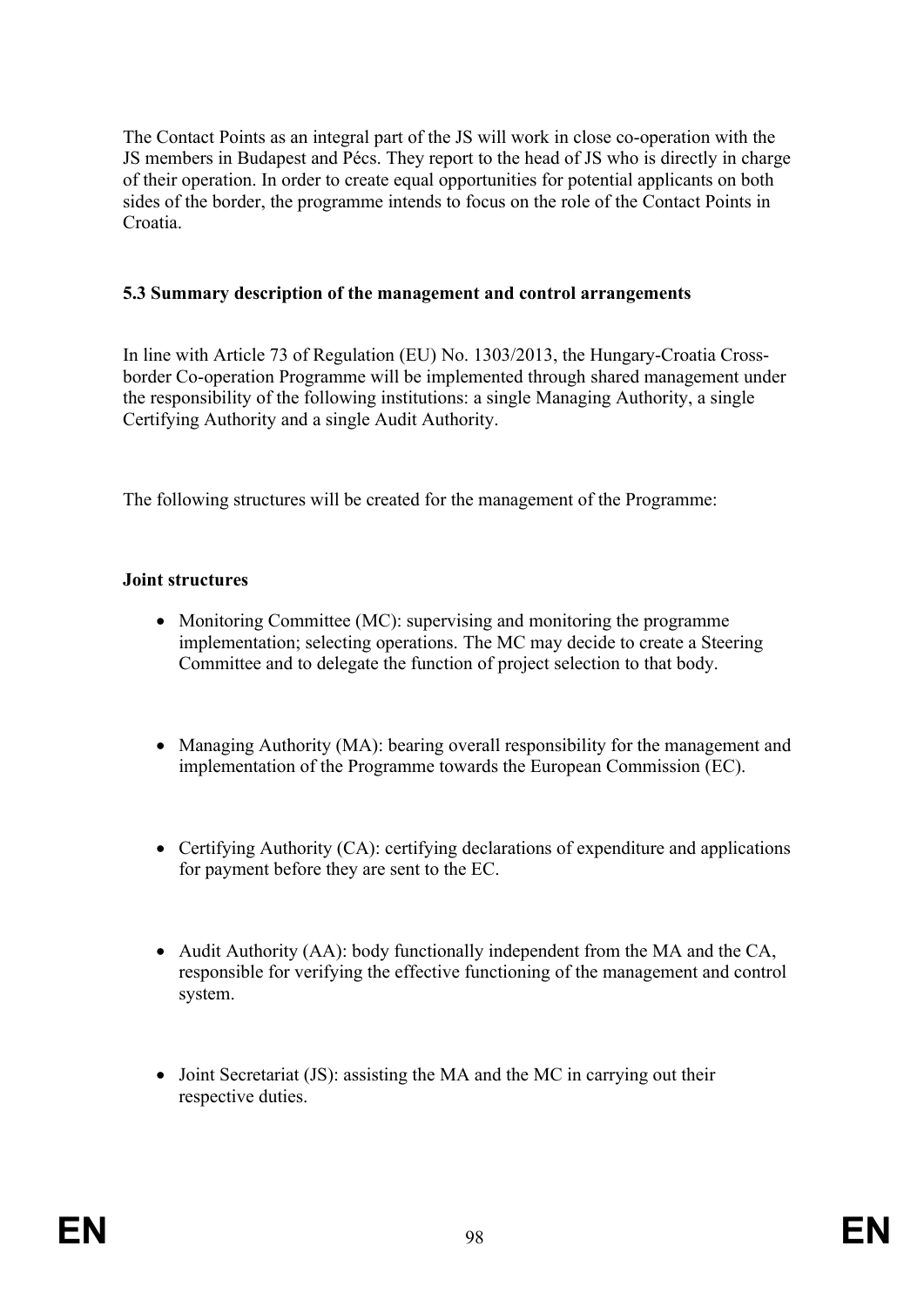The MA, CA and AA will be hosted in different public organisations in Hungary.

## **Monitoring Committee**

A MC will be set up within three months from the date of the notification to the Member States about the decision on programme approval. The members of the MC will represent the Partnership by taking into consideration Commission Delegated Regulation on the European Code of Conduct on Partnership in order to ensure efficiency and broad representation. The respective MC members shall be appointed. Operation and membership of the MC will be regulated in its Rules of Procedure, to be adopted by the MC on its first meeting. The MC - in line with Article 12 of Regulation (EU) No. 1299/2013 - may decide to transfer some of its project selection tasks and responsibilities to a Steering Committee (SC). The members and observers of the MC shall be competent national, regional, local, urban and other public authorities having relevant experiences, to be economic and social partners, to be bodies representing civil society, such as environmental partners, non-governmental organizations and bodies responsible for promoting social inclusion, gender equality and non-discrimination.

## **Managing Authority**

The designated MA of the Programme is the Hungarian Prime Minister's Office, Budapest, Hungary.

Based on Article 125 of Regulation (EU) No. 1303/2013, the MA shall be responsible for managing the co-operation programme in accordance with the principle of sound financial management. The MA will be directly supported by the JS, as the latter carries out the operational management for the whole Programme. Although the MA bears overall responsibility for the Programme, certain horizontal tasks (employment of JS members, setting up and operation of the programme's Monitoring and Information System, legal services) will be delegated to a separate unit of SZPO, the hosting institution of the JS. The delegation of tasks will be prescribed in the Description of the Management and Control System and will be regulated by a specific framework agreement (contract) stipulated between the MA and SZPO.

## **Certifying Authority**

The designated CA of the Programme is the Hungarian State Treasury, Budapest, Hungary.

The CA will be responsible for drawing up and submitting to the EC certified statements of expenditure and applications for payment and for receiving payments from the EC.

## **Audit Authority**

The designated AA of the Programme is the Directorate General for Audit of the European Funds, Budapest, Hungary.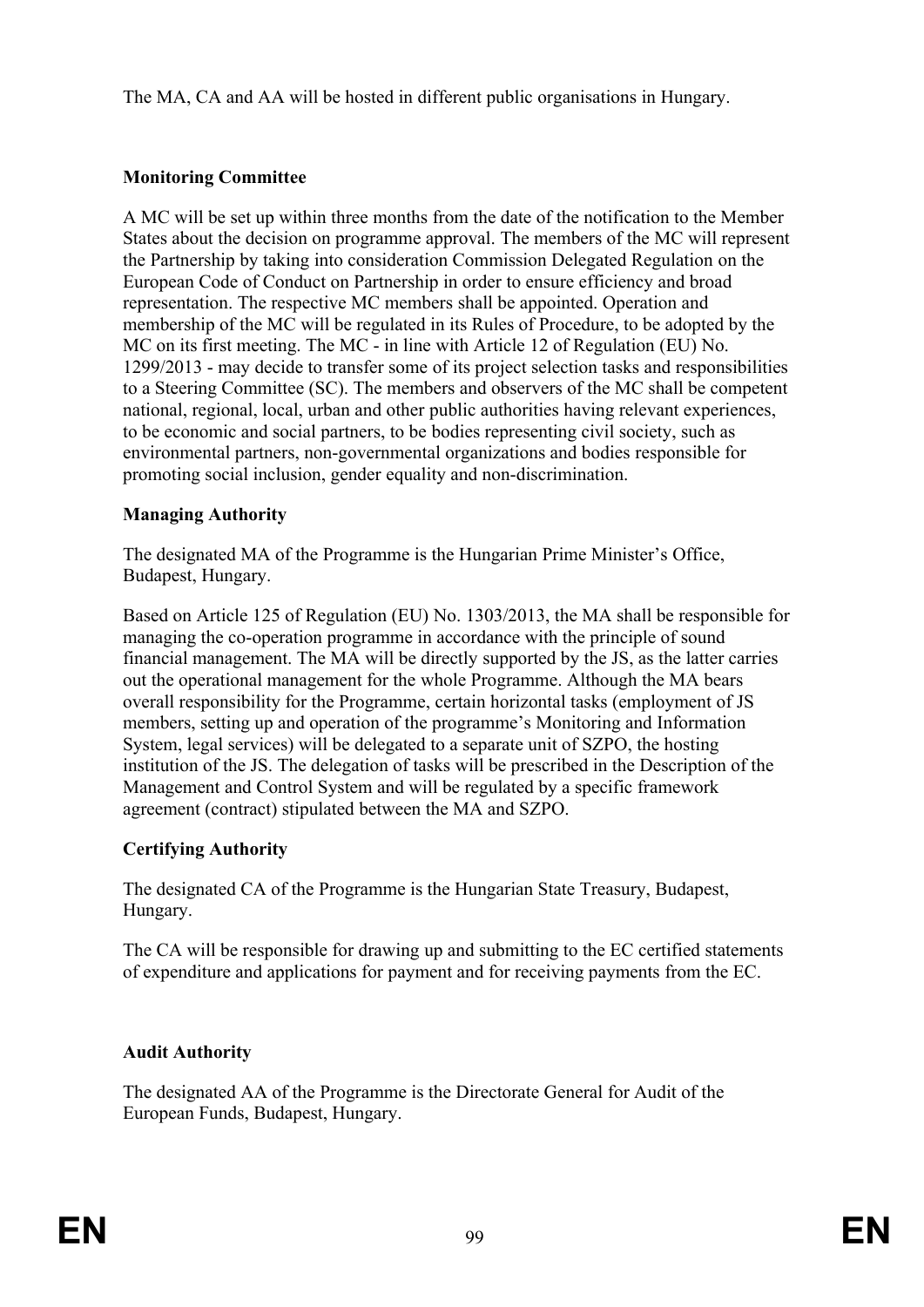In accordance with Article 127 of Regulation (EU) No. 1303/2013, the AA shall ensure that audits are carried out on the proper functioning of the management and control system of the operational programme and on an appropriate sample of operations on the basis of the declared expenditure. It also prepares the report and opinion on the compliance of the management and control systems.

## **Group of Auditors**

In line with Article 25 (2) of Regulation (EU) No. 1299/2013, a Group of Auditors (GoA) will be set up to assist the AA. The representatives of the GoA will be appointed by the concerned Member State. Auditors from Croatia will be nominated by the Agency for the Audit of European Union Programmes Implementation System (ARPA), while auditors from Hungary will be nominated by the AA directly. The GoA will be set up within three months from the approval of the Programme. It shall draw up its own Rules of Procedure and shall be chaired by the AA. The AA and the auditors appointed to the GoA shall be independent of the management and control system of the Programme. If necessary, the JS of the Programme can support the activities of the GoA (e.g. providing support in organising the meetings etc.).

## **Joint Secretariat and JS Contact Points**

The Programme will have a single JS in accordance with Article 23 (2) of Regulation (EU) No. 1299/2013. The JS will support the MA in programme coordination and implementation, and it will perform the secretariat functions towards the MC (and eventually towards the SC). The activities of the JS are financed from the Technical Assistance devoted to the implementation of the Programme.

The tasks of the JS are, among others, the following:

- General programme coordination tasks
- 1. necessary data and information collection in the programming process;
- 2. cooperating with central, regional and local organisations (of the programme area) with view to collecting data and information necessary in the process of programme implementation;
- 3. coordinating the promotion activities related to the programme;
- 4. organising workshops addressed to potential applicants;
- 5. participating in the working groups set up for elaborating / revising the programming document;
- 6. preparing proposals for programme amendments.
- Secretariat tasks for the Monitoring Committee
- 1. fulfilling the usual work of a secretariat;
- 2. coordinating the process of project assessment, contracting external experts on a case-by-case basis;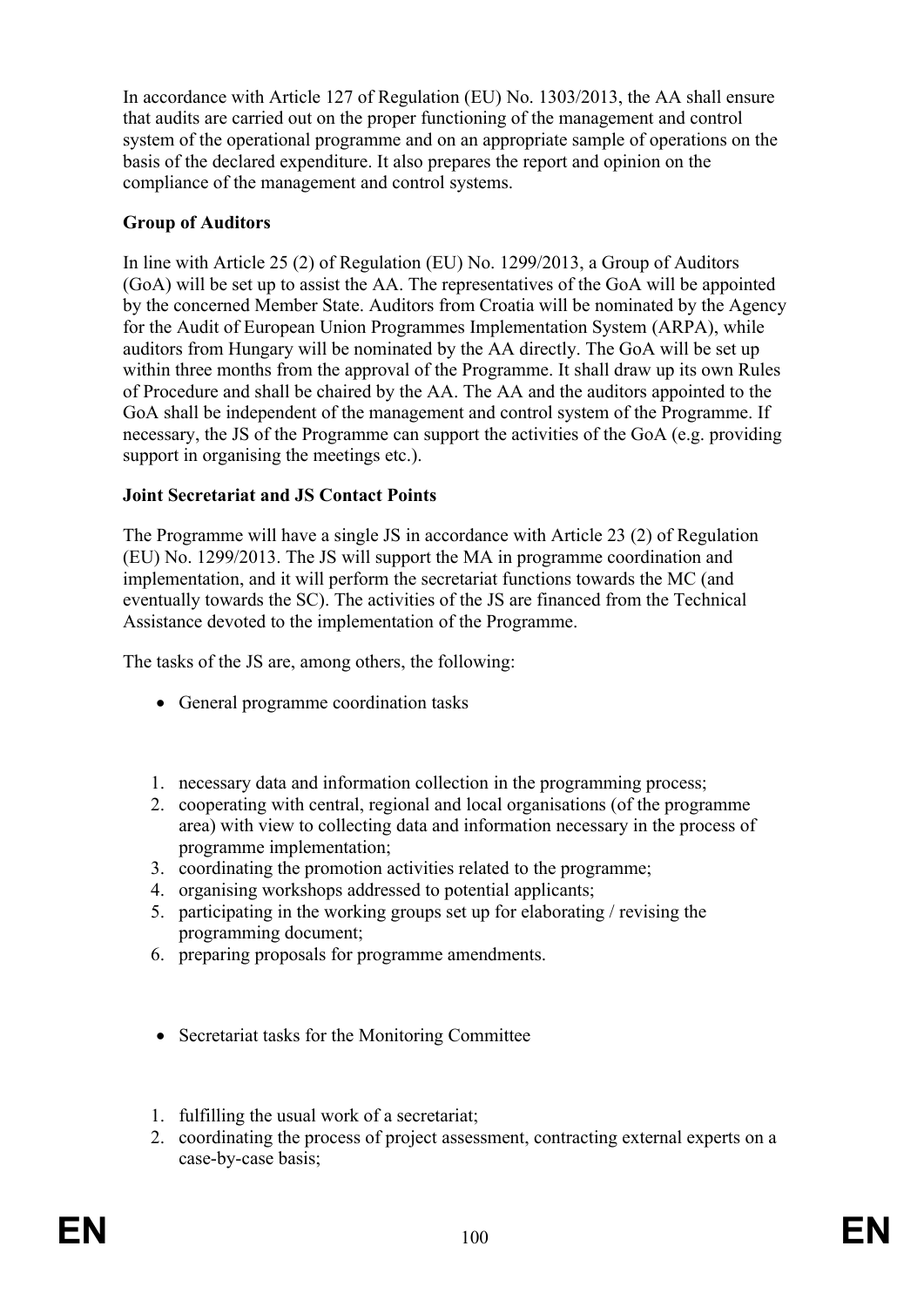- 3. based on the results of point b) submitting proposals for decision-making to the MC/SC;
- 4. providing the MC with background documentation and reports in English on the implementation of the Programme, including minutes of meetings organised to assist decision-making;
- 5. implementing operational decisions of the MC/SC, including the managing of written decision-making procedures;
- 6. providing assistance and technical coordination in the elaboration of the Annual Implementation Report for the EC.
- Administrative activities
- 1. ensuring the administrative management of (external) tasks and services;
- 2. supporting the AA in its activities, if necessary.
- Programme monitoring and information system
- 1. contributing to the setting up of a Monitoring and Information System;
- 2. regularly maintaining and updating the Monitoring and Information System; inserting data into the system.
- Programme evaluation

a) coordinating evaluations performed during (and following) the implementation of the Programme.

• Project development (generation) and selection

a) coordinating the support of project generation and development;

b) managing the project application process: preparing and making available documents necessary for project application and selection; providing information and advice to applicants; receiving and registering project applications;

c) carrying out the formal, eligibility and quality assessment of proposals by internal staff and/or external experts;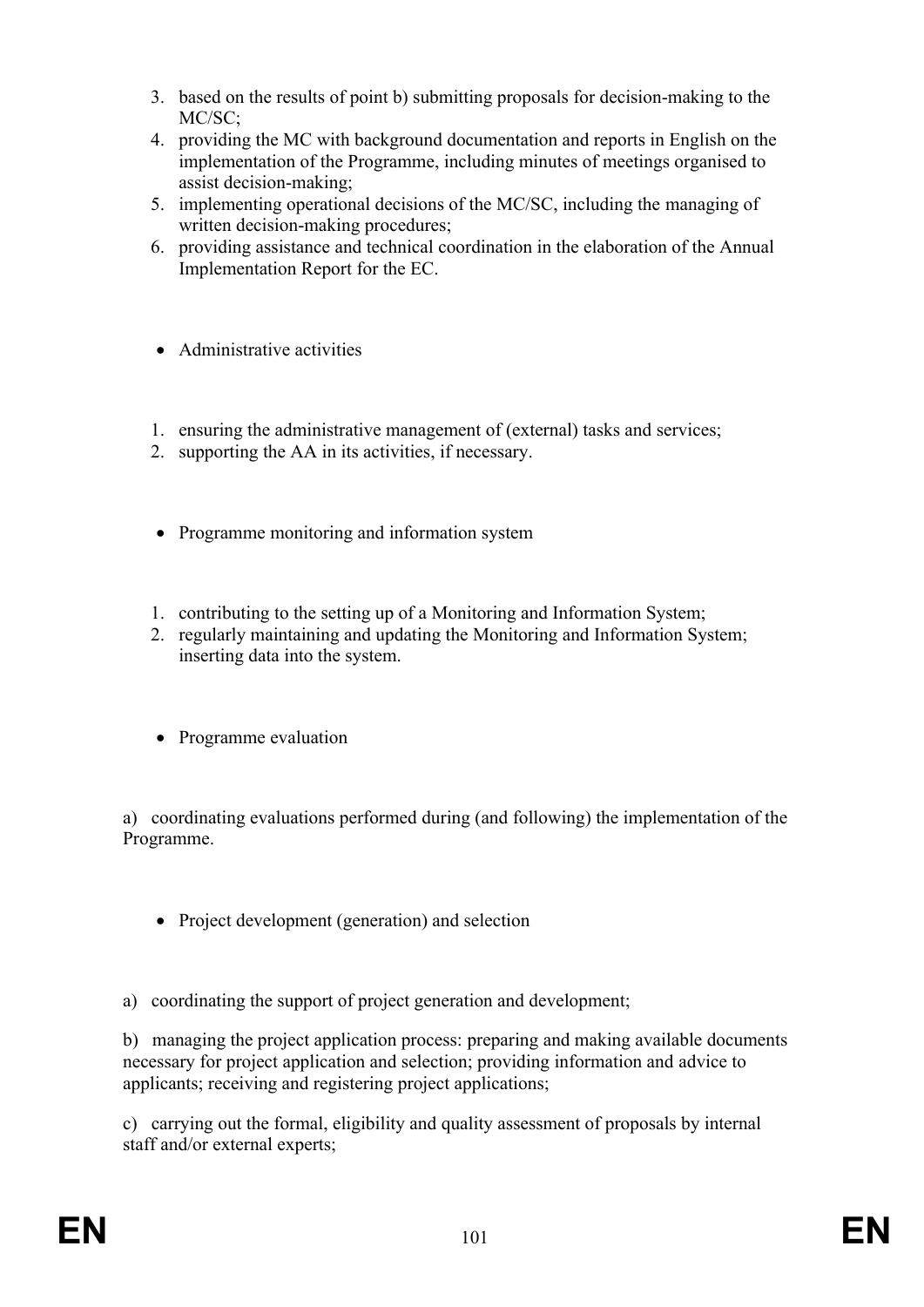d) coordinating the exchange of information on different project proposals between the JS and JS Contact Points;

- e) supporting the JS Contact Points in their activities;
- f) monitoring the joint projects / partner-search database.
	- Implementation
	- 1. preparing materials necessary for programme implementation;
	- 2. assisting project partners in project implementation: providing advice and assistance to project partners about the implementation of project activities and financial administration;
	- 3. preparing subsidy contracts;
	- 4. checking the progress- and financial reports submitted by the Lead Beneficiaries;
	- 5. verifying the existence of the declaration on the validation of the expenditures issued by the controllers;
	- 6. assisting the Lead Beneficiaries in preparing payment claims;
	- 7. monitoring project progress through collecting and checking project monitoring reports, monitoring outputs etc.;
	- 8. performing monitoring visits at the Lead Beneficiaries and Project Partners;
	- 9. preparing progress- and verification reports on programme- and project implementation and submitting them to the MA and the MC;
	- 10. preparing (or participating in the preparation of) any other documents required by the EC (e.g. Annual Implementation Report).
		- Information and publicity
		- 1. preparing, managing and developing the visual identity of the programme;
	- 2. establishing, developing and maintaining the programme's website, including sections serving project partner search and implemented project database;
	- 3. participating in communication initiatives of the EC, of INTERACT and/or national organisations of Hungary and Croatia (e.g. taking part in European Cooperation Day or similar programmes);
	- 4. assisting the beneficiaries (mainly the Lead Beneficiaries) in the proper use of the Programme's visual designs;
	- 5. representing the programme at national and international events, competitions, data collections etc.

Related activities will be carried out according to the communication strategy to be adopted by the MC. The detailed description of the activities will be included in the regulatory documents of the Programme.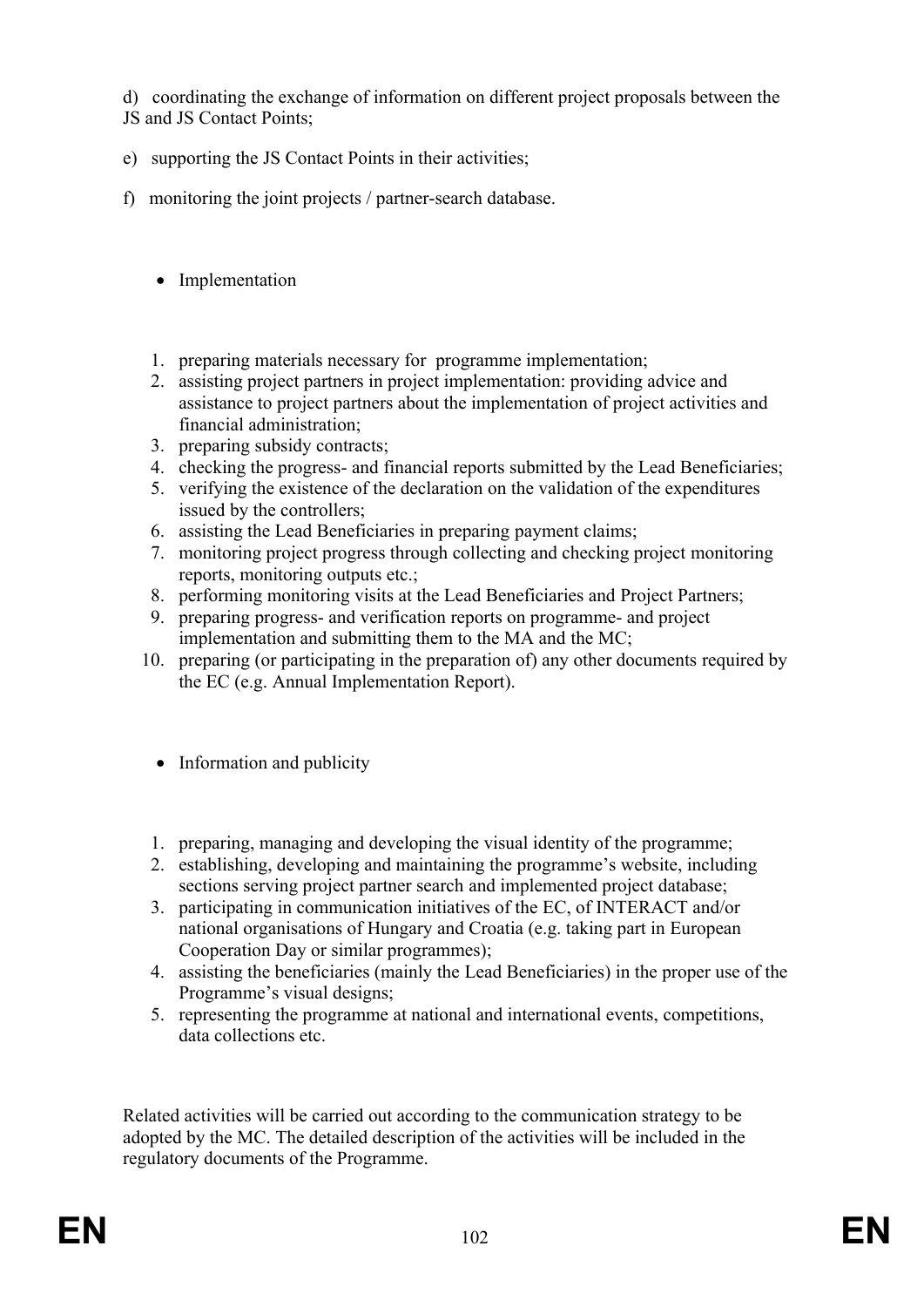## **JS Contact Points (JS CPs)**

Two JS CPs will be set up in Croatia, one in Osijek (in the eastern part of the programme area) and one in Čakovec (in the western part), in order to ensure a geographically balanced implementation of the programme through the serving of applicants' needs in the entire Hungarian-Croatian border area. The CP staff is employed by the hosting institution of the JS since the CP-s are integral parts of the JS, serving the active presence of the programme in the border region.

The main tasks of the CPs are:

- to assist the applicants in project generation:
- to contribute to information and publicity actions at regional and local level in Croatia<sup>-</sup>
- to present and represent the Programme at regional level so that partners are able to collect information necessary for developing projects;
- to develop and deliver country-specific information to the JS for use e.g. on the Programme's website;
- to serve as a contact point for project applicants and partners at regional level;
- to participate in the formal, eligibility and quality assessment of proposals, either personally or by assisting external experts;
- to carry out monitoring visits at Croatian project partners;
- to support the GoA in its activities, if necessary.

Activities of the CP-s will be financed from the TA budget of the Programme, within the TA project of the JS.

## **National level responsibilities**

#### **National Authority (NA)**

In cooperation with the joint programme structures, on behalf of the Member State, the NA is responsible for the preparation, implementation and monitoring of the Programme on national level.

The designated NAs of the programme are the Deputy State Secretary for International Affairs, Prime Minister's Office, Hungary

Ministry of Regional Development and EU Funds of the Republic of Croatia

Besides the above listed structures, the Member States will bear responsibility for setting up the control system in order to validate the expenditures at national level and for ensuring co-financing.

## **Control Bodies (CB)**

In line with Article 23 of Regulation (EU) No. 1299/2013, each Member State shall designate the body or person responsible for carrying out such verifications in relation to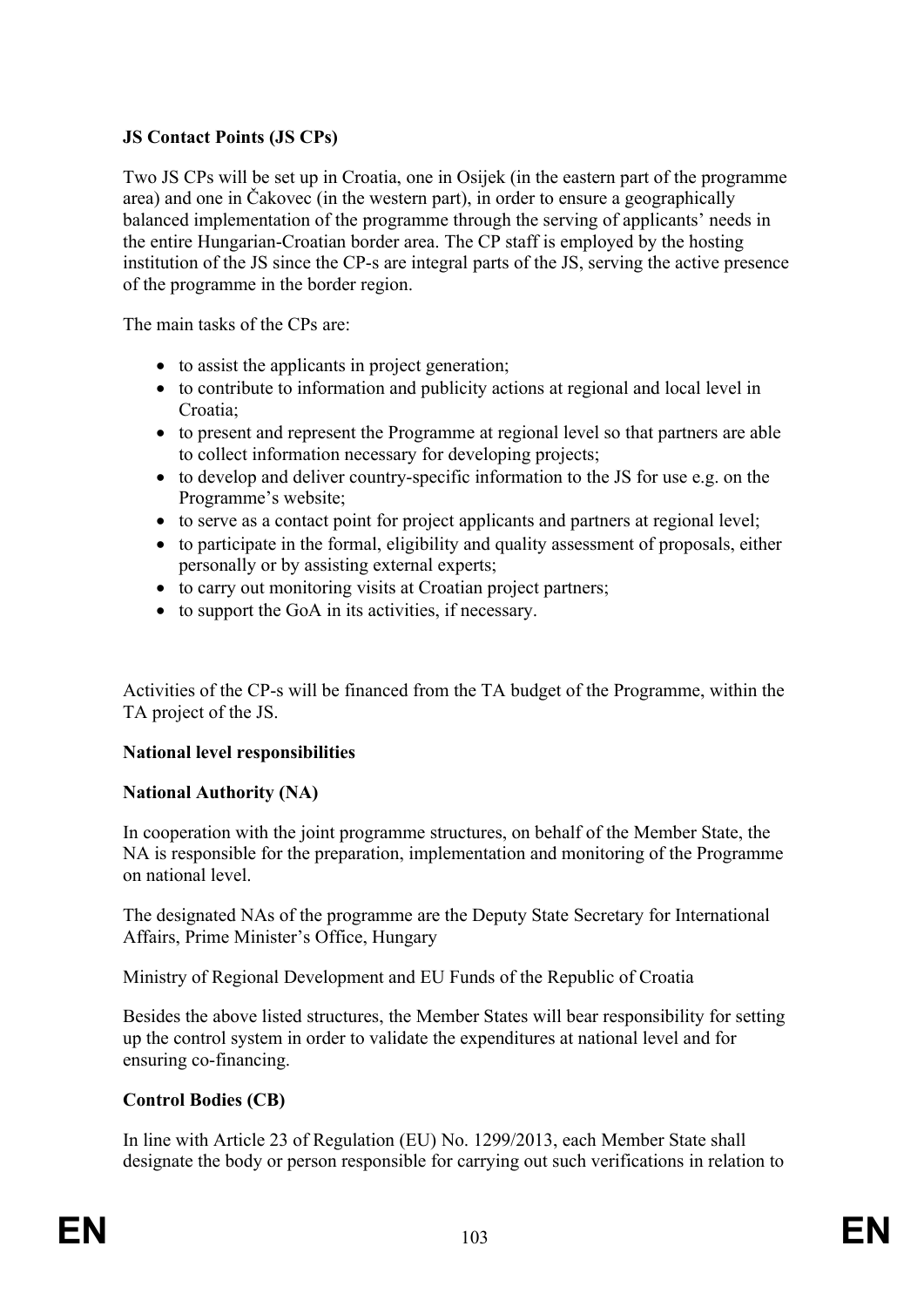beneficiaries on its territory (the 'controller(s)'). The MA shall satisfy itself that the expenditure of each beneficiary participating in an operation has been verified by a designated controller, while each Member State shall be responsible for verifications carried out on its territory.

The responsible control body of each Member State checks the invoices or accounting documents of equivalent probative value submitted by the partner(s) and verifies the delivery of the products and services co-financed, the soundness of the expenditure declared, and the compliance of such expenditure and related (parts) of projects with relevant EU and national rules. Verification carried out by the control bodies comprises administrative and on-the-spot checks. The responsible control body of each Member State issues the declaration on validation of expenditure to the project partner according to the standard form of the programme.

The designated controllers of the programme will work in the frame of:

- SZPO in Hungary
- Agency for Regional Development of the Republic of Croatia.

The Control Body in SZPO will functionally be completely independent of the JS. There will be no conflict of interest among JS members and controllers.

#### **Arrangements and procedures for programme's management, implementation and control**

The detailed description of management and control system will be approved by the MC after the CP will be endorsed and the MC will be set up. The working language of the programme is English.

1. Evaluation and selection of operations

The Programme aims for project generation and selection procedures that are both proactive and transparent. The MA, with the support of the JS, launches official CfPs via relevant information channels.

CfPs might have different characteristic i.e. might be open to all programme priorities or thematically targeted in response to changed framework conditions or to progress of the programme implementation. The eligibility criteria will be made available to applicants through the Guide for Applicants that shall be approved, by the MC. Selection of operation shall be detailed in the evaluation manual to be approved by the MC.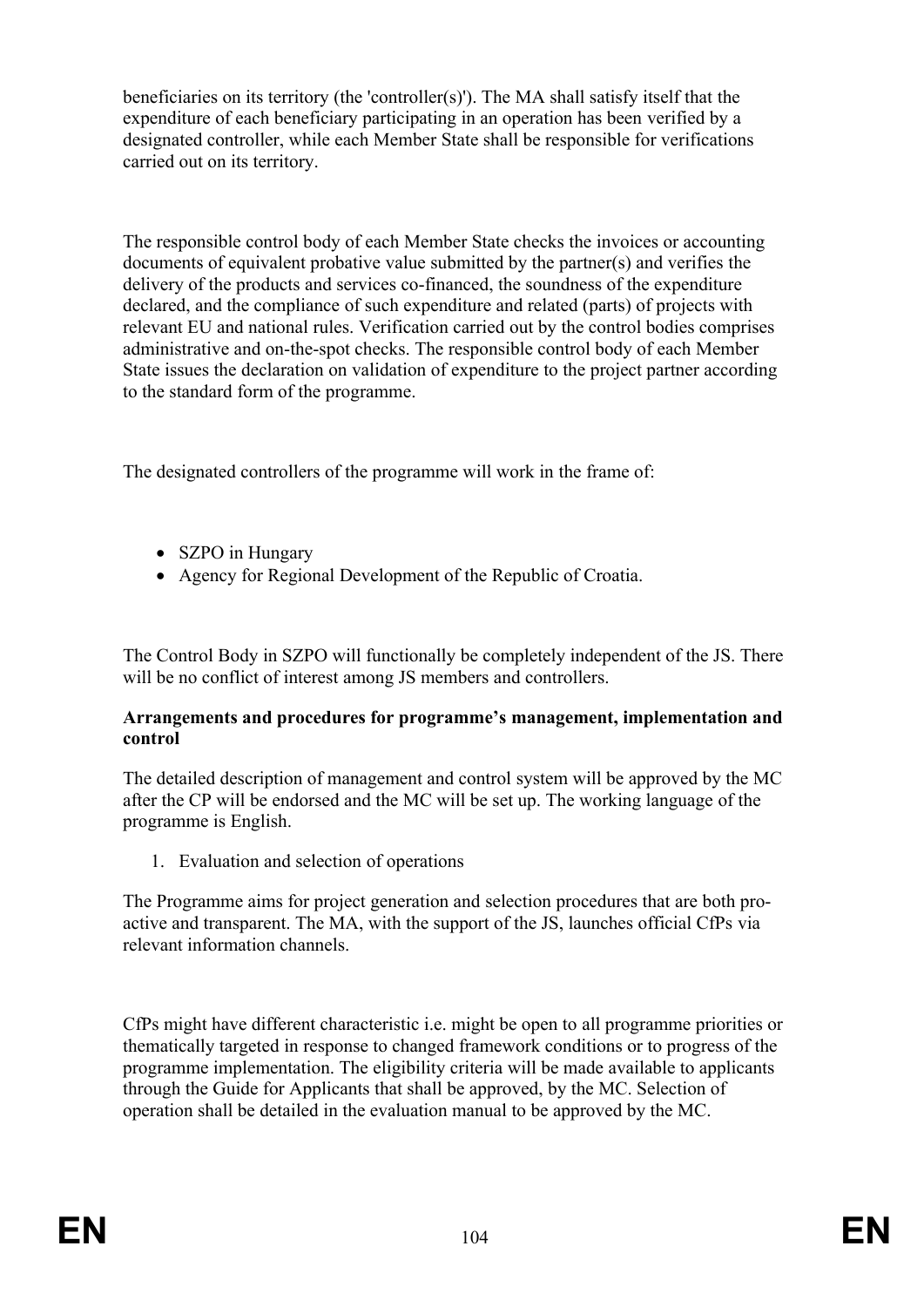Determining the project selection model and details in CfP is the responsibility of the MC. During the design of the details of project selection process, the principles of transparency, equal treatment, non-discrimination, national integrity and sustainable development will be met.

The MC has the right to launch restricted CfPs taking into account the single CfP's specific arrangements. Application procedures and templates will be developed and part of the application package including the necessary guidance to assist project partnerships.

Applications submitted will be evaluated against a pre-defined set of criteria stipulated in the CfP and Evaluation and assessment manual approved by the MC. Final decision is the responsibility of the MC.

The specific and detailed criteria for the selection of operations will be presented in the CfPs; nevertheless, there are a number of important general principles that need to be reflected in the selection criteria under all investment priorities. These include:

- sustainability of the operation selected:
- cost-efficiency of the supported actions;
- accordance with the relevant thematic objective and investment priority;
- clearly justified contribution to the specific objective of the PA;
- added value created;
- clear and direct cross-border impact.

The open call will be set as the general rule for the selection of operations in the CP. Strategic projects will be exceptions. Separate selection procedure will be elaborated for the PPLight Scheme. Decisions will be made by the Monitoring Committee. Detailed description will be laid down in the respective programme's manuals.

The selection of project proposals will be carried out in application of Article 12 of the ETC Regulation following a standardised assessment procedure including the assessment of predefined eligibility, formal and quality criteria as presented below.

Submitted project proposals must pass all eligibility and formal criteria in order to be subject to the quality assessment. Quality assessment criteria are divided in two categories.

1. **Strategic assessment criteria** concern the assessment of the relevance of project proposals and the extent of their contribution to achieving the chosen specific objectives. Strategic criteria are therefore directly linked to the results envisaged within the specific objective of reference. Moreover, strategic assessment criteria assess the cross-border added value and the relevance of the partnership. Strategic criteria can be summarised as follows:

- The operation is sufficiently justified (relevance and strategy);
- The cooperation has a clear cross-border added value;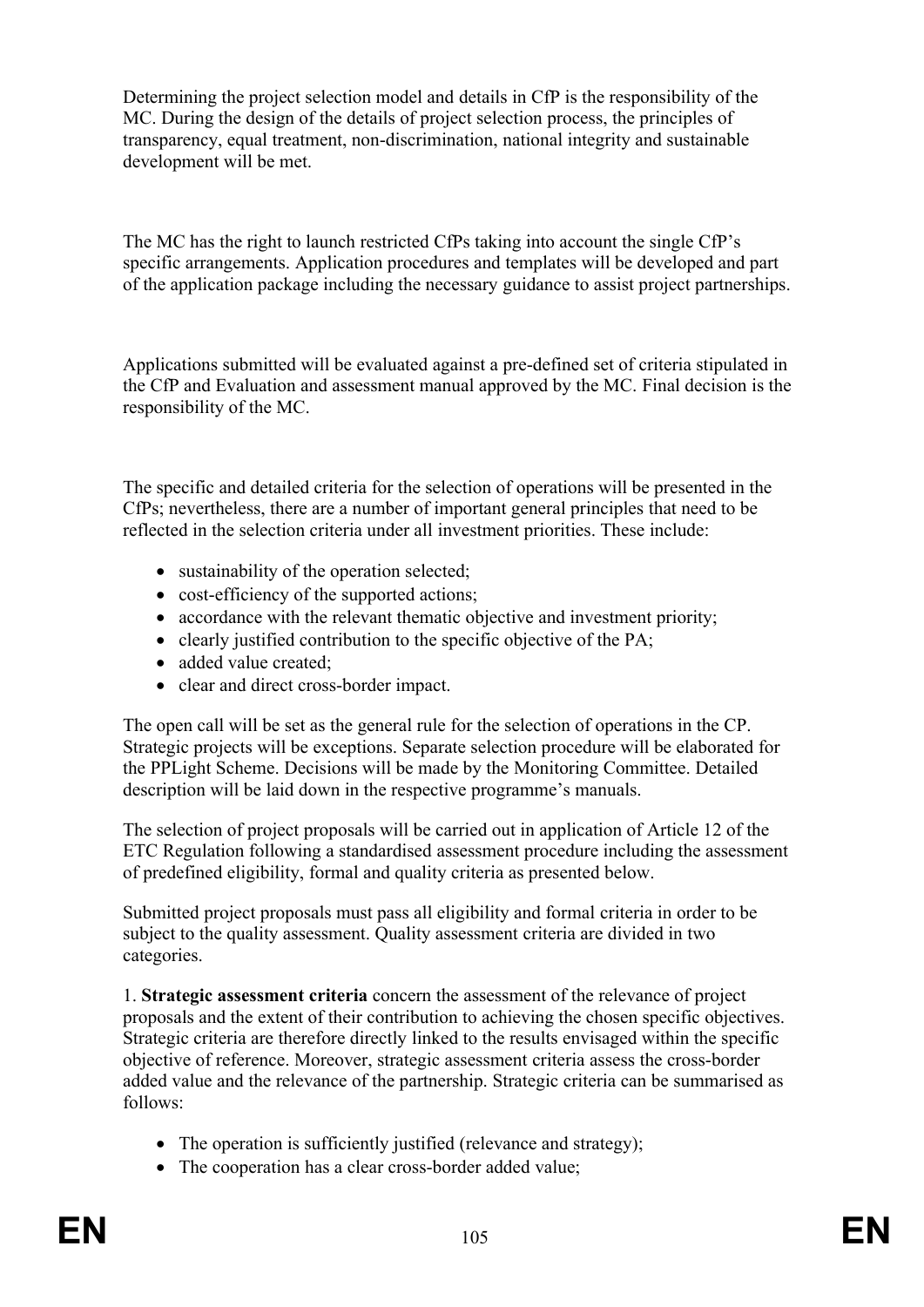- The project contributes to the achievement of programme's objectives, expected results and outputs;
- The composition of the partnership is relevant for the proposed project.

2. **Operational assessment criteria** concern the assessment of the quality of implementation with regard to the feasibility and viability of project proposals as well as their value for money (resources used in relation to results delivered). Operational criteria can be summarised as follows:

- Management structures and procedures are in line with the project size, duration and needs;
- Communication activities are appropriate and forceful to reach the relevant target groups and stakeholders;
- The work plan is transparent, realistic, consistent and coherent, including feasibility of the intended outputs;
- The project budget demonstrates value for money, it is coherent and proportionate.

Overall, the programme will support projects having a clear focus on the implementation of joint cross-border actions and demonstrating the value added of the cross-border approach versus regional, national, interregional or transnational approaches. In addition projects should follow an output and result-oriented approach that places much emphasis on the development of concrete, relevant and visible outputs and results. As one consequence, the programme specifically supports the delivery of outputs and results that are durable, applicable and replicable by other organisations, regions or countries, that contribute to or feed into concrete future initiatives, and as such contribute to the longlasting decrease of existing social and economic disparities in the border region.

Therefore, the high strategic value of project proposals will be a precondition for being selected for funding. The high importance of strategic assessment will be reflected in the assessment methodology by means of weighting of scores and/or setting of thresholds for the strategic criteria. In addition to that by determining selection criteria focus will be made to already existing partnership, vicinity of the border proving stronger cross-border impact, continuity of already successfully implemented projects, and strong prove for sustainability.

The detailed assessment criteria will be laid down and made available to potential applicants in specific guidance documents for applicants and potential beneficiaries.

Programme bodies will strive for coordination with other programmes (see also Section 6), making use of synergies to the possible extent.

Arrangements for the examination of complaints

The procedures set in place for the resolution of complaints are differentiated according to the object of the complaint.

Complaints related to assessment and selection: Project lead applicants will be informed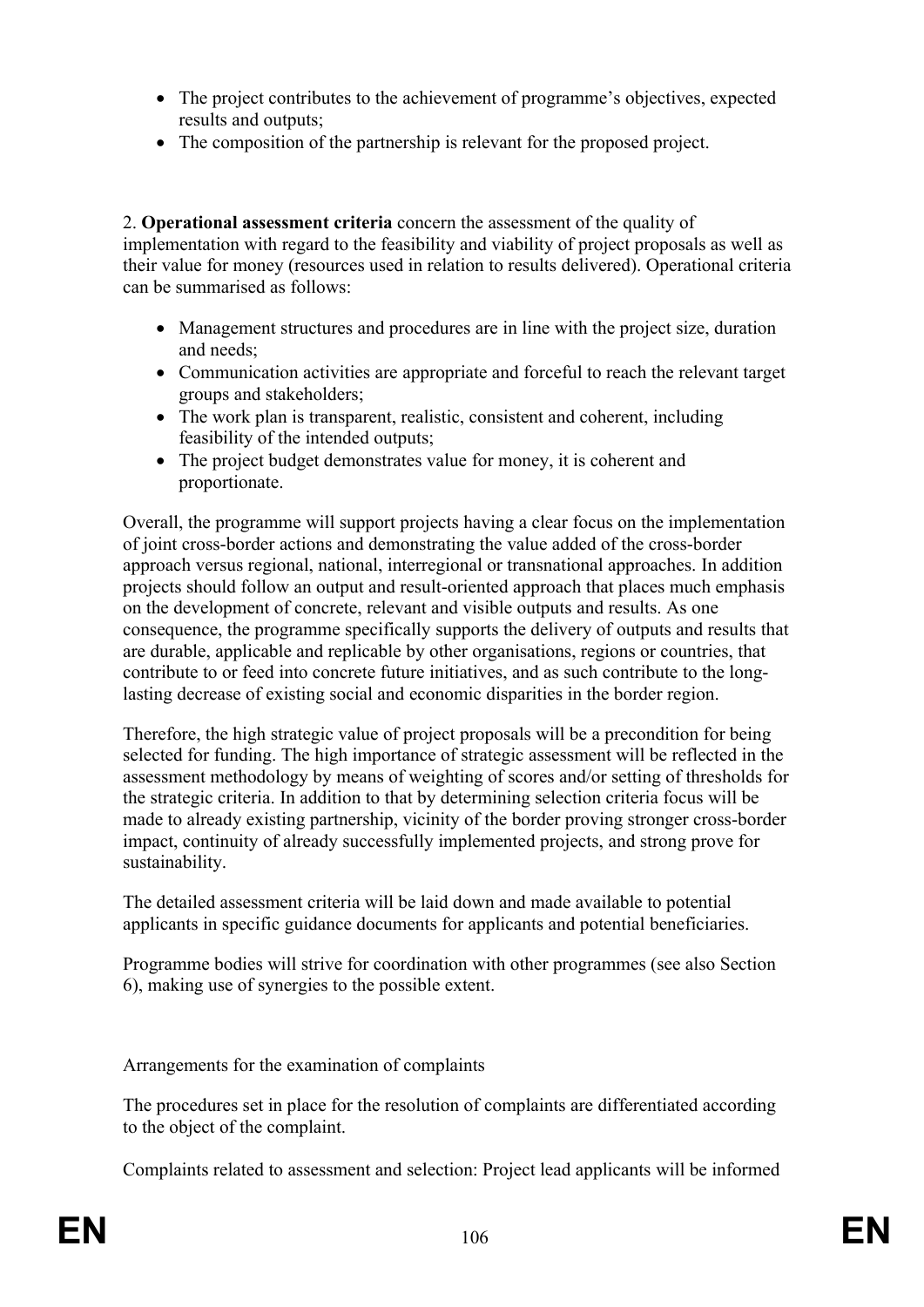in writing about the reasons why an application was not eligible or approved, providing details on the reason for non-eligibility/approval. Any complaint related to the assessment shall be submitted by the lead applicant to the MA that will examine and provide its position regarding the merit of the complaint. The MA has no right to overrule the decision of the MC. Tha MA has the right to give it's opinion to the MC on the issue.

Complaints related to decisions made by the MA: Any complaints in relation to decisions made by the MA on the basis of the subsidy contract or MC decisions shall be submitted by the project applicant/beneficiary to the MA that will examine and provide in due time an answer (in collaboration with the MC if necessary).

Complaints related to the national control system: Project LPs or PPs that have complaints related to the national control system set up in accordance with Article 23(4) of the ETC Regulation, can file a complaint to the National Authority following national procedures set in place in accordance with Article 74(3) of the CPR.

Further information on the procedure for the submission of complaints will be laid down in the relevant programme documents communicated to applicants and beneficiaries. Such procedures will be in line with addresses and guidance from EC as well as with national provisions on the matter.

## Contracting

After the approval of a project proposal by the MC, the ERDF contract will be signed between the Managing Authority and the Lead Beneficiary. The language of the contract is English. The financing contract will contain all the necessary information: legal framework; the object of the financing: activities, work plan/implementation calendar, maximum ERDF amount of financing; conditions for eligibility of costs; limits for changes within the budget flexibility; reporting requirements and deadlines for the submission of progress reports; procedure for payment requests; rights and obligations of the Lead Beneficiary; accounting documentation necessary and the time-period for archiving the project-related supporting documents; procedure for recoveries; publicity, ownership (including dissemination rights) and generation of revenues; assignment, legal succession and litigation; liability clauses etc. The final approved application documentation and the official approval of the project by the MC will be part of the financing contract.

## Payments

According to article 27 (1) of Regulation no. 1299/2013, the European Commission shall pay the ERDF support to cooperation Programmes into a single bank account with no national sub-accounts. According to Article 20(2) of the same Regulation, Payments shall be made to the Lead Beneficiary in accordance with Article 132 of Regulation (EU) No. 1303/2013 (the Lead Beneficiary is then responsible for transferring the ERDF financing, with no delay, to its project partners). To this end, the Managing Authority shall make the necessary arrangements to set up a programme bank account, within a deadline of 12 months from the adoption of the Cooperation Programme by the European Commission. The account shall be used for receiving payments from the European Commission and making payments to the Lead Beneficiaries and programme's Technical Assistance beneficiaries.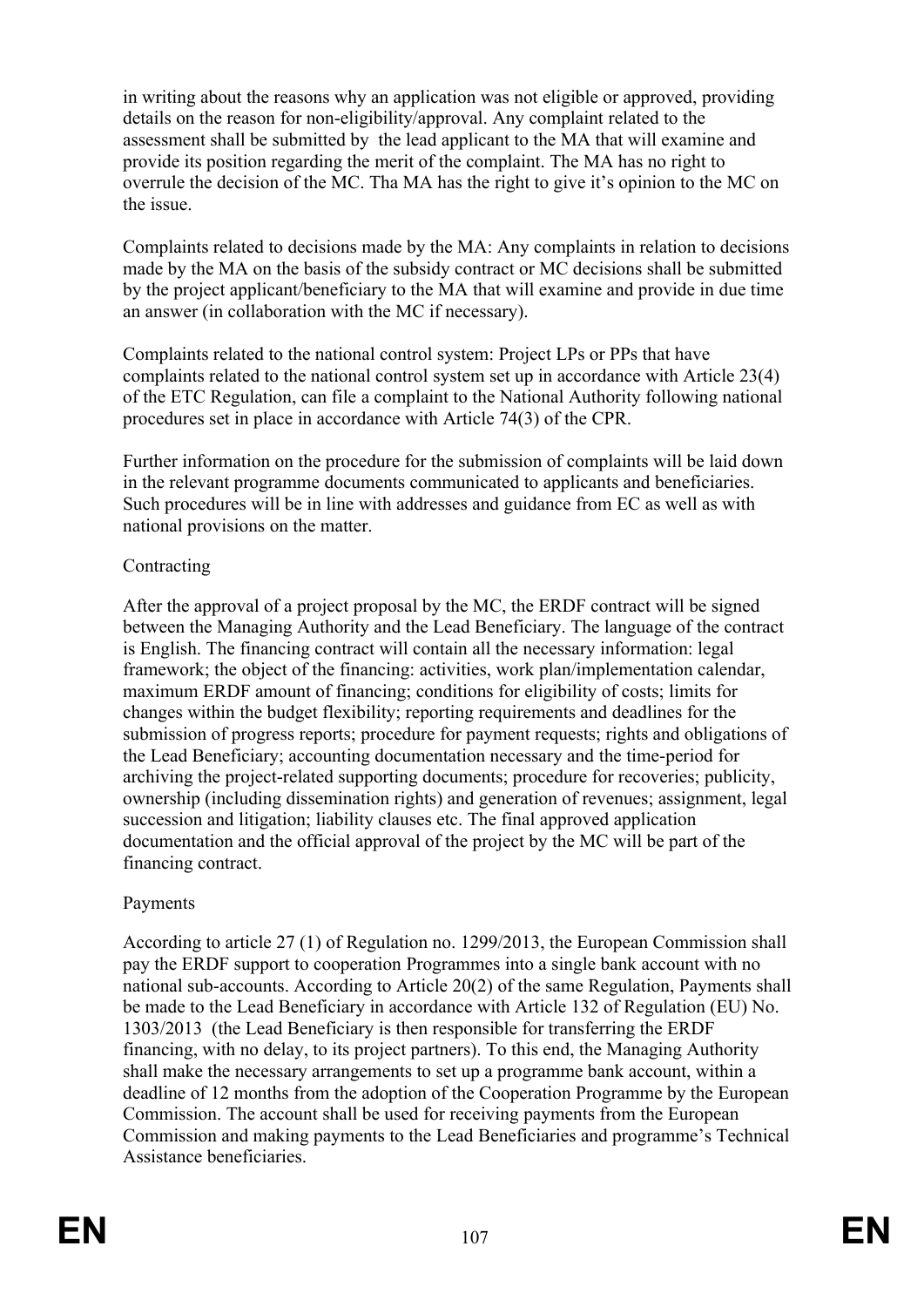### Programme evaluation

The CP shall be subject to an ex-ante, interim and ex-post evaluation of independent evaluators with the aim to improve programme quality and to optimize the allocation of the financial resources. The MC will approve the programme's evaluation plan within 1 year from the adoption of the programme by the EC.

### Location of programme bodies

The aim of the programme is to move the day-to-day management of the programme closer to the beneficiaries. For that reason as first steps one additional JS Contact Point will be established on the Croatian side of the border in the programme area (complementing the present/future JS Contact Point in Osijek), and one JS member will be located in Pécs. The role of the JS Contact Points will be strengthened – as members of the JS team – and they will work in close cooperation with the JS members in Budapest and Pécs. All the main programme events will be held in the programme area during the implementation period.

#### Pre-financing

Member States are entitled to decide on providing pre-financing to beneficiaries from ERDF funds, up to a maximum of 15% of the EU contribution to the respective project partner budgets. The decision of the Member States shall be taken based on the availability of the necessary funds.

#### **5.4 Apportionment of liabilities among participating Member States in case of financial corrections imposed by the managing authority or the Commission**

Without prejudice to the Member States' responsibility for detecting and correcting irregularities and for recovering amounts unduly paid according to Article 27 of Regulation (EU) No. 1299/2013, the MA shall ensure that any amount paid as a result of an irregularity is recovered from the Lead Beneficiary. Beneficiaries shall repay to the Lead Beneficiary any amounts unduly paid.

If the Lead Beneficiary does not succeed in securing repayment from other beneficiaries, or if the MA does not succeed in securing repayment from the Lead Beneficiary, the Member State on whose territory the beneficiary concerned is located shall reimburse the MA any amounts unduly paid to that beneficiary. The MA shall be responsible for reimbursing the amounts concerned to the general budget of the Union.

In line with Article 122 of Regulation (EU) No. 1303/2013, when amounts unduly paid to a beneficiary cannot be recovered and this is as a result of fault or negligence on the part of a Member State, the Member State shall be responsible for reimbursing the amounts concerned to the budget of the EU.

Should the MA bear any legal expenses for recovery recourse proceedings – initiated after consultation and in mutual agreement with the respective Member State – even if the proceedings are unsuccessful it will be reimbursed by the Member State hosting the beneficiary responsible for the said procedure.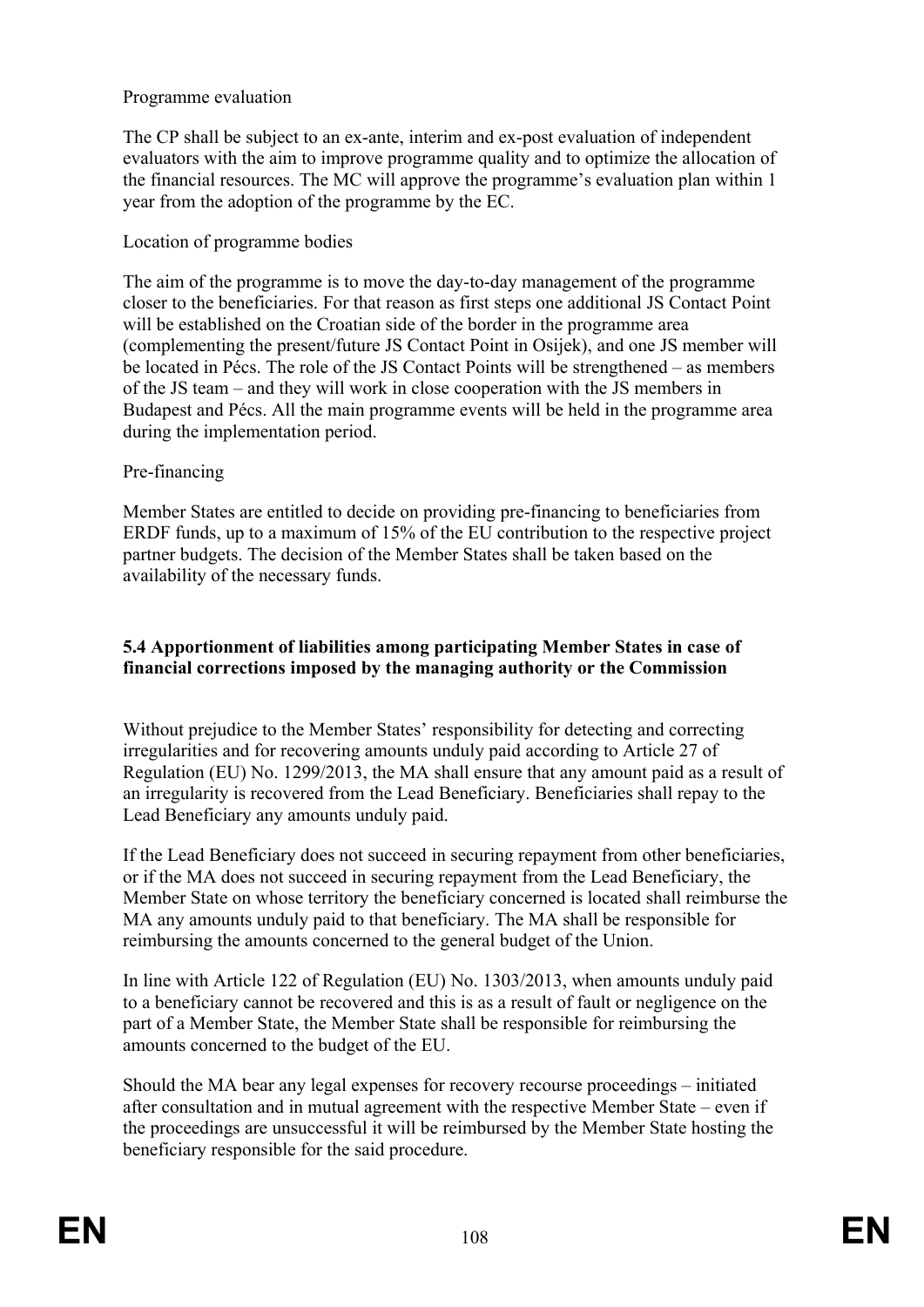Since Member States have the overall liability for the EU support granted to beneficiaries located on their territories, they shall ensure that – prior to certifying expenditure – any financial corrections required will be secured and they shall seek to recover any amounts lost as a result of an irregularity or negligence caused by a beneficiary located in their territory. Where appropriate, a Member State may also charge interest on late payments.

In accordance with Article 122(2) of Regulation (EU) No. 1303/2013, irregularities shall be reported by the Member State in which the expenditure is paid by the beneficiary implementing the project part. The Member State shall, at the same time, inform the MA and the Audit Authority. Specific procedures in this respect will be laid down in the agreement between the MA and the Member States and will also be part of the description of the management and control system.

The Member States will bear liability in connection with the use of the programme EU funding as follows:

- Each Member State bears liability for possible financial consequences of irregularities caused by the beneficiaries located on its territory.
- For a systemic irregularity or financial correction on programme level that cannot be linked to a specific Member State, the liability shall be jointly borne by the Member States in the proportion of the national co-financing contribution paid by the Member States.
- For Technical Assistance expenditure incurred by the MA, the liability related to irregularities shall be borne by the MA.
- For the Technical Assistance expenditure incurred by the Member States the liability shall be borne by the Member State concerned.

Member States may decide not to recover an amount unduly paid if the amount to be recovered from the beneficiary, not including interest, does not exceed EUR 250 in contribution from the Funds.

# **5.5 Use of the Euro** (where appropriate)

Method chosen for the conversion of expenditure incurred in another currency than the Euro

According to Article 133 of Regulation (EU) No. 1303/2013, Member States which have not adopted the Euro as their currency on the date of an application for payment shall convert the amounts of expenditure incurred in national currency into Euro.

According to the Article 28 (b) of the Regulation (EU) No 1299/2013 [ETC] expenditure incurred in a currency other than the euro shall be converted into euro by the beneficiaries using the monthly accounting exchange rate of the Commission in the month during which that expenditure was submitted for verification to the controller.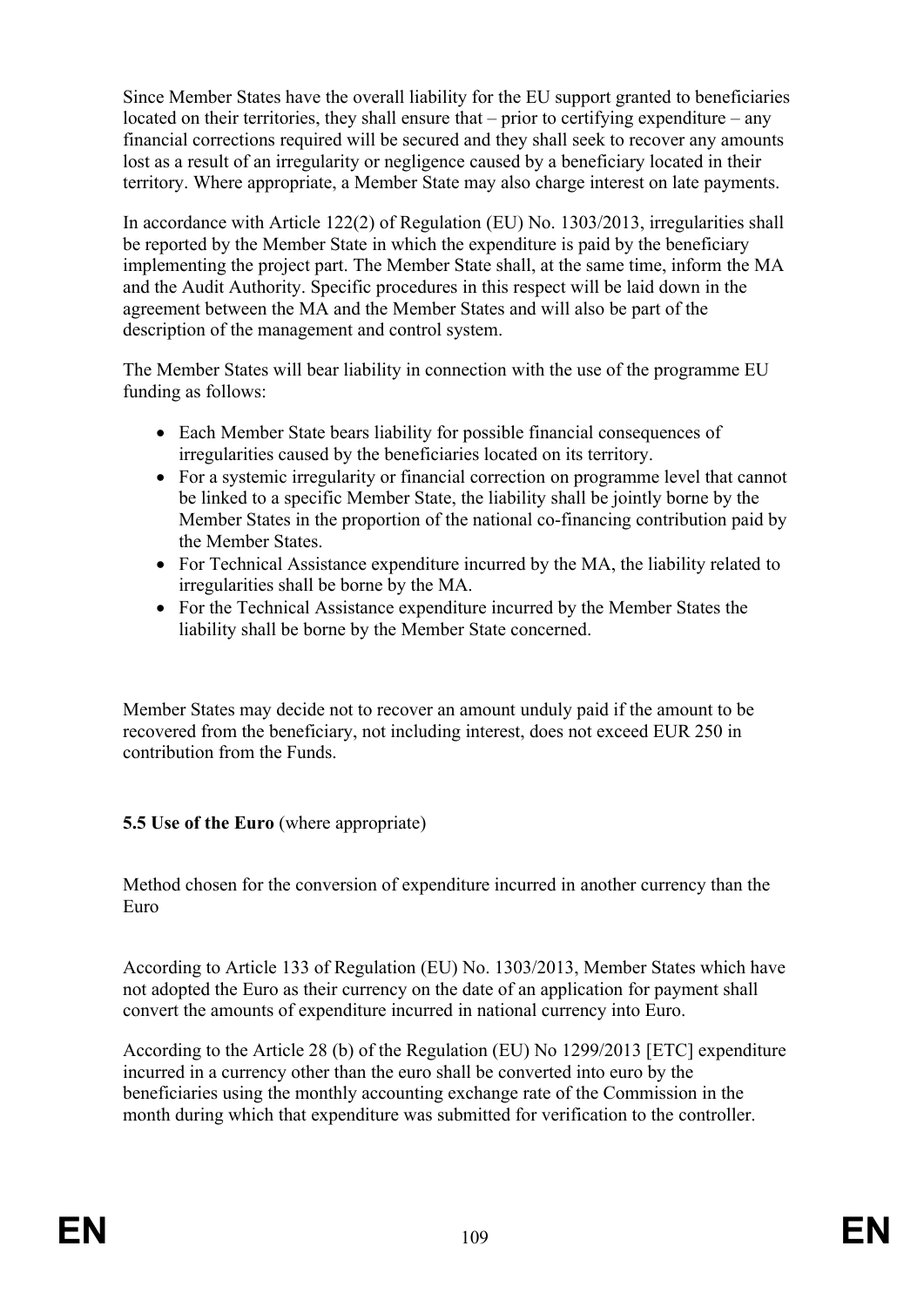The exchange rate shall be published electronically by the EC each month. Due to the fact that neither Hungary nor Croatia have yet adopted the Euro, the above detailed exchange method will be used.

**In the case when the Euro becomes the currency of a Member State, the conversion procedure set out in paragraph 1 of Article 133 of Regulation (EU) 1303/2013 shall continue to apply to all expenditure recorded in the accounts by the CA before the date of entry into force of the fixed conversion rate between the national currency and the Euro.**

# **5.6 Involvement of partners**

Actions taken to involve the partners referred to in Article 5 of Regulation (EU) No 1303/2013 in the preparation of the cooperation programme, and the role of those partners in the preparation and implementation of the cooperation programme, including their involvement in the monitoring committee

In application of the Commission Delegated Regulation (EU) No 240/2014 of 7 January 2014 on the European Code of Conduct on Partnership in the framework of the European Structural and Investment Funds, the Hungary-Croatia Cross-border Cooperation Programme ensures involvement of the relevant partners from both Member States in the preparation and implementation of the programme, including their participation in the MC.

The Member States intend to ensure close cooperation between public authorities at national, regional and local levels in both Member States and with the private and other sectors.

# **According to the Regulation the relevant partners have been identified as follows:**

#### **a) competent national, regional, local, urban and other public authorities;**

- national level actors include line ministries from sectors targeted by the interventions of the Programme (e.g. environment, economy, regional development),
- regional level representatives from bordering counties,
- larger cities (via an umbrella organisation)
- higher educational institutions (according to a rotation principle),

#### **b) economic and social partners**;

commercial and industrial chambers (according to a rotation principle)

#### **c) bodies representing civil society;**

 non-governmental organisations (via umbrella organisations, according to a rotation principle).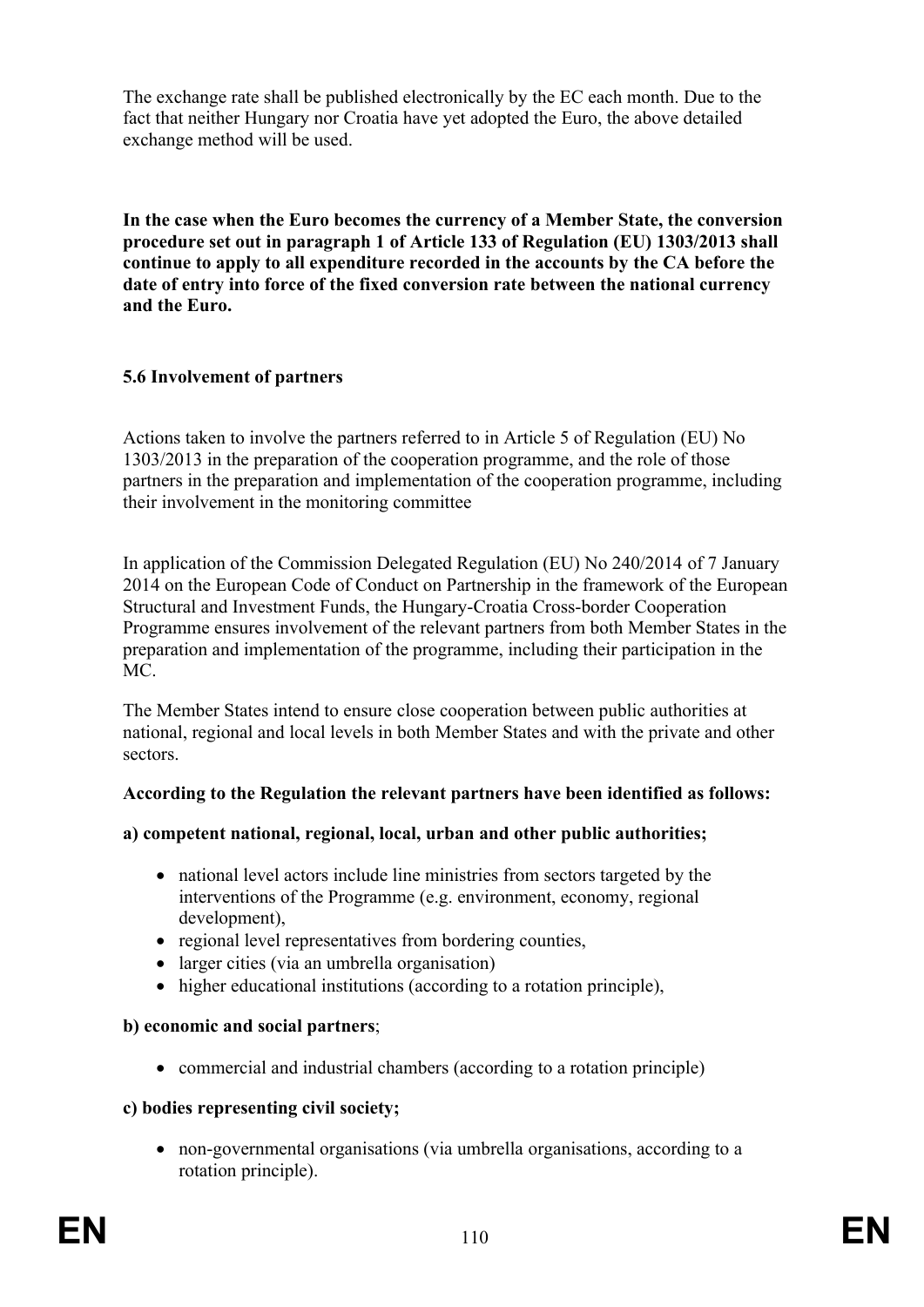The partners who will be involved in the work of the MC will be further identified based on the above listed partner types and the following directives:

- should have relevant experience in cross-border programmes;
- proven capacity to actively participate in the MC meetings and the ability to contribute to its work
- should be located and active in the border area;
- should have representatives with the necessary language knowledge;
- should be competent in their professional field.

The involved counties will identify and propose relevant actors in the programme area.

In accordance with the multi-level governance principle the involvement of partners has been a central component throughout the development of the entire programme; during the planning and programming procedure the involvement of all relevant national, regional and local stakeholders was ensured. As an integral part of elaborating the situation analysis and the strategy of the programme the following consultation steps were taken:

- 1. 92 individual, semi-structured interviews were delivered with the representatives of relevant national ministries, county councils and representatives of the county seat towns in the eligible counties;
- 2. a questionnaire was sent out to 175 Hungarian and 159 Croatian e-mail addresses in national languages and a questionnaire in English was sent to each member of the Task Force, enquiring in all cases about the preferences of the interviewee regarding the planned strategy of the future programme;
- 3. 5 interactive thematic workshops were organised at various locations throughout the eligible area, with the objective to inform the local stakeholders of the given thematic field about the planning process, to discuss the analysis, to jointly identify needs, challenges and potentials, and also to project ideas for the future co-operation programme;
- 4. a live public consultation was held before the 6th Task Force meeting for major stakeholders such as major towns, nature protection organisations of the state, employment organisations, chambers, universities and NGO-s;
- 5. the draft cooperation programme was displayed for public consultation on the 2007-2013 programme's website prior to the submission to the EC, and all opinions of organisations or individuals, channelled to the planning expert team, have been examined and addressed.

To ensure the involvement of relevant partners in the programming process one of the first steps were to identify the key stakeholders in the programme area in a way that the same type of stakeholders were nominated as counterparts on both sides of the border. See list of partners attached.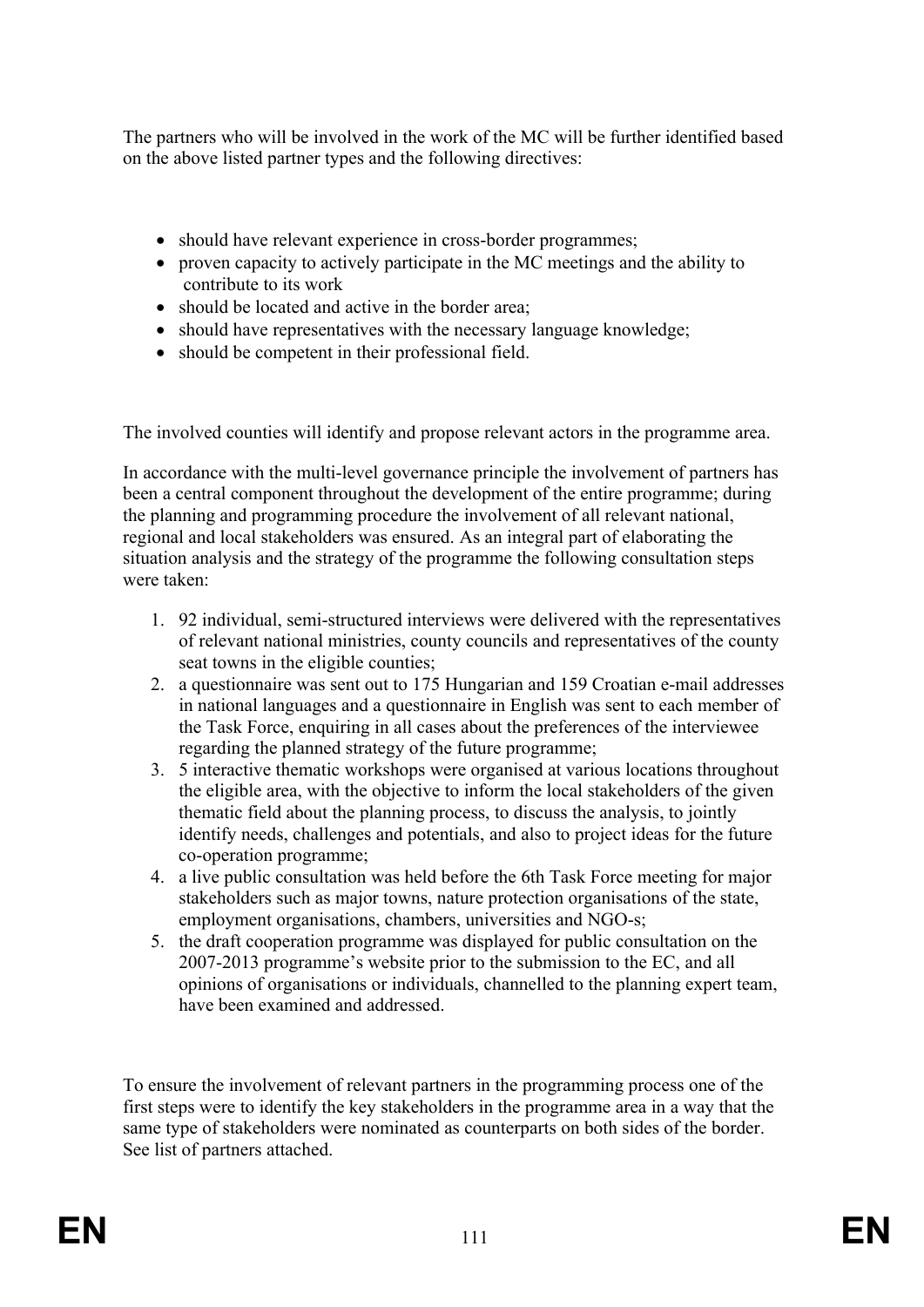Different tools were applied in the process of the elaboration of the CP in order to maximise the effectiveness of exchange of ideas and information and ensure the continuous communication between programme authorities (MA, JS) and key stakeholders. The desk research of the situation analysis was supplemented with individual and group interviews. The process was completed by a workshop allowing key stakeholders provide additional inputs and feedback on the presentation of the local issues and develop common understanding on the SWOT analysis as the basis for the elaboration of the main development directions.

The established network of partners was invited to answer the questionnaire which aimed at linking the regional development issues with the thematic objectives of the EU 2020 strategy. The second workshop was based on the assessment of the questionnaires and a discussion paper summarising its result and providing guidance on potential strategic development directions. The assessment showed that TO6 Environment, including the protection and promotion of natural and cultural heritage as assets for tourism and the protection of biodiversity - was the unquestionable choice for both the Hungarian and Croatian partners. The Croatian partners were much in favour of TO10 Education and TO3 Competitiveness of SMEs while HU partners' preference was TO8 Employment and TO10 Education. The outcome of discussion in two mixed groups clearly indicated the joint agreement on the 4 thematic objectives which the CP was built upon. Key words, core issues were also defined by the partners as elements of the Overall Objective of the programme.

For the additional two thematic workshops, one held in Croatia and one in Hungary, on education (TO10) and environment (TO6) all the relevant stakeholders active in the special field of the subject were invited to discuss the intervention logic of the TO/PA in details.

The newsletters published electronically in English, Croatian and Hungarian also served as communication channels for the stakeholders of the border region, as it provided information about the development issues tackled in the programming process and was open for receiving input from everyone interested in the elaboration of the CP.

Planning and SEA process were conducted simultaneously, so experts were cooperating during each programming phase. Moreover, each meeting of the Task Force discussed and approved the reporting on the actual status of the SEA (and ex ante evaluation) process, this way the members of the Task Force were informed about the environmental considerations and about aspects of sustainability to be taken into account. Most of the outcomes of the SEA process shifted the expected results of the selected TOs towards focusing more on avoiding or mitigating the impacts of the programme on the environment. The proposals were integrated with the proposed actions under the selected TO's, mainly but not exclusively in PA 2 (environment), including principles for the project selection criteria. Horizontal issues contained only the required general aspects in the draft CP which were extended according to requirements of EC comments.

However, it is to be mentioned that previously some of the important recommendations were considered as inputs to the project selection criteria in the implementation phase, when the call for proposals are to be drafted. At the final stage of programming, reflecting on the observations of the EC, principles of projects' selection criteria has been extended to cover these issues (e.g: damage mitigation or compensation, climate-friendly architectural solutions, etc.).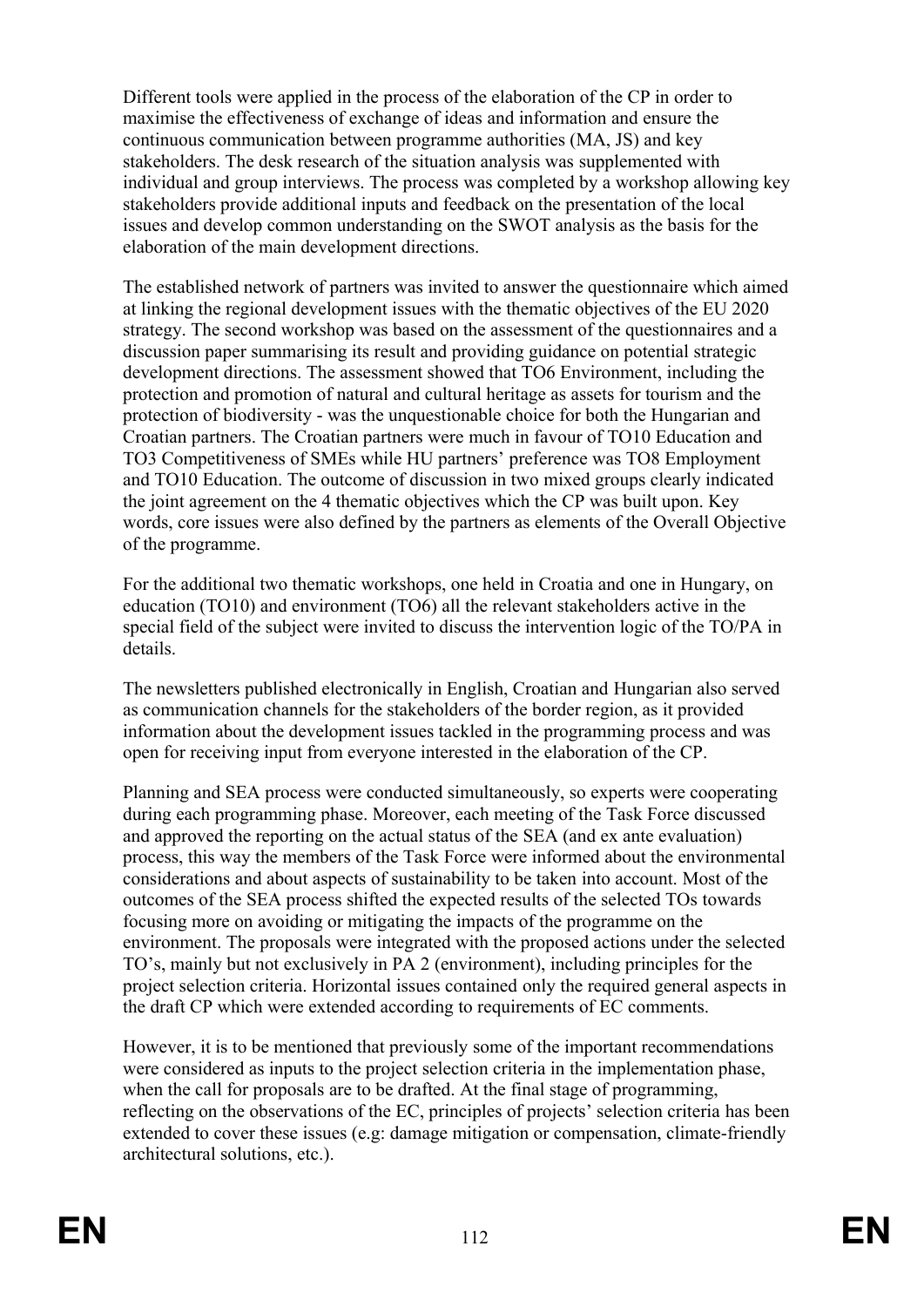Taking into account the need for wider participation, socio-economic stakeholders will also be nominated either in the MC as observers or in the national level consultations, ensuring the active participation of NGOs and umbrella organisations as well. The MA will ask the Hungarian and the Croatian NA to nominate MC members. Nomination of the members of the MC shall be made based on transparent criteria.

Many partners currently involved in the preparation of the cooperation programme are foreseen to be involved in the Monitoring Committee with the aim of ensuring continuity for the implementation and monitoring of the cooperation programme in the future. Having a link between preparation and later implementation contributes to good management of the programme and achievement of the objectives intended. As already described the MC shall consist of both representatives of the national level and the regional level participating in the cooperation programme. Representation of policy areas relevant for the programme and participating regional bodies shall be insured. Other relevant institutions for cross-border cooperation as well as social partners from both Member States actively participate in the implementation of the cooperation programme, mainly at project level. It will be discussed whether and how they can also be involved at programme level. The RoP to be approved by the MC will detail the involvement of relevant stakeholders in the programme implementation.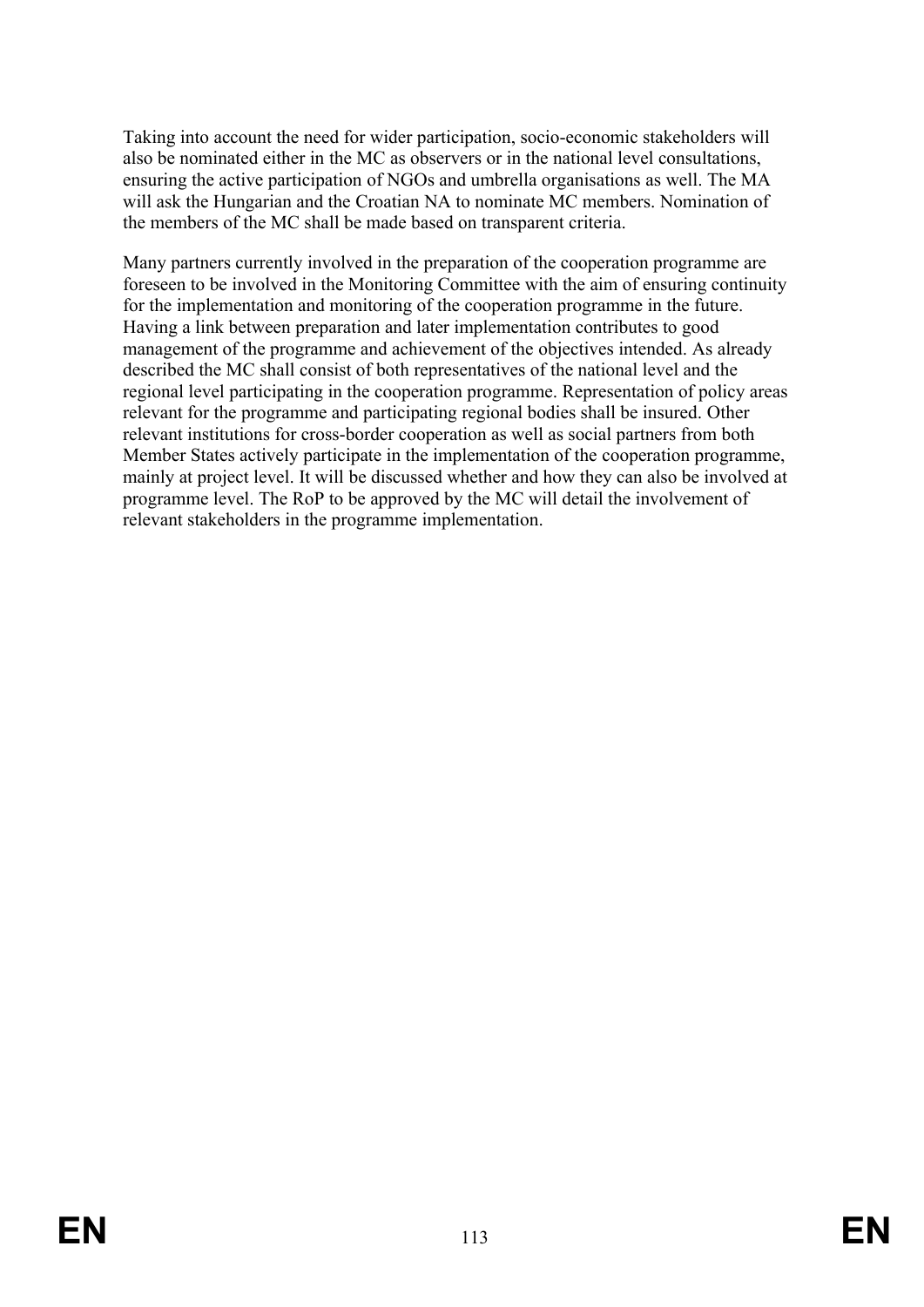# **6. COORDINATION**

The mechanisms that ensure effective coordination between the ERDF, the European Social Fund, the Cohesion Fund, the European Agricultural Fund for Rural Development and the European Maritime and Fisheries Fund and other Union and national funding instruments, including the coordination and possible combination with the Connecting Europe Facility, the ENI, the European Development Fund (EDF) and the IPA and with the EIB, taking into account the provisions laid down in the Common Strategic Framework as set out in Annex I to Regulation (EU) No 1303/2013. Where Member States and third countries participate in cooperation programmes that include the use of ERDF appropriations for outermost regions and resources from the EDF, coordination mechanisms at the appropriate level to facilitate effective coordination in the use of these resources

The specific objectives are complementary to and coherent with the objectives set out under the same thematic objectives and investment priorities in the Partnership Agreements of Croatia and Hungary. While implementing the programme, specific areas of intervention need to be subject of ongoing coordination to avoid overlaps and boost possible synergies, as follows, by thematic objectives relevant to the current CP:

#### **TO 3**

• PA Hungary

The main goal is the improvement of the competitiveness of the Hungarian SMEs by supporting developments of innovative character, with high export and value-added potential.

• PA Croatia

The objective in connection to which specific coordination needs may arise is "to develop a business sector that is highly productive and competitive at the European level." Actions under this objective are expected to result in "accelerated formation and growth of small companies, increased number of jobs mainly through supporting SMEs to expand production and exports".

• Specific coordination needs

Need for coordination has been identified in the intervention area of developments not associated directly with R&D activities, and providing financial support to extend the productive capacities of the SMEs, in order to extend their services or products, helps enter new markets and the beneficiary SME has a potential to grow or increase exports. Coordination need with rural development programmes – supporting certain developments of SME's processing agricultural products – may also be relevant. The Hungary – Croatia CBC programme provides de minimis financing to the same target group: the SME sector of Hungary and Croatia. Specific selection criterion for the CBC programme is the need for cooperation between the companies of the cooperating member states. Coordination mechanisms need to be put in place between the implementing organizations of the relevant SME support schemes of both MS and the MA in order to avoid of the de minimis support thresholds for any supported SME, as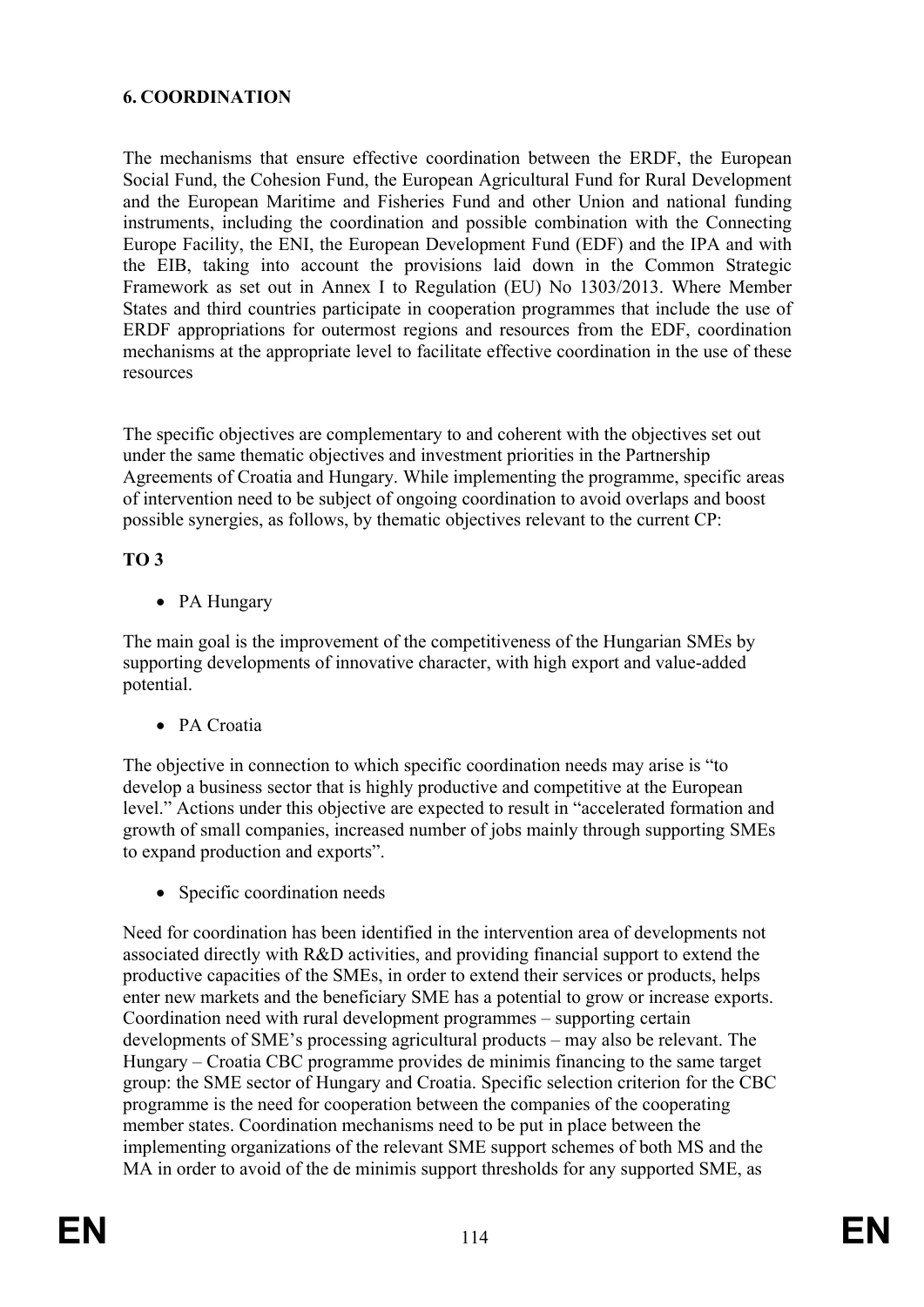well as to avoid the double-financing of any projects carried out by the supported SME. Data on the projects will be provided by the project management, mainly via project partners whereas de minimis support is registered. Line ministries responsible for the development of the SMEs in both countries – Ministry for National Economy in Hungary and Ministry of Entrepreneurship and Crafts in Croatia shall be represented in the future MC, to ensure proper level of coordination. In Hungary, PMO – in its capacity as responsible for the implementation of rural development programme by the State Secretary for agricultural and rural development - will ensure the coordinated approach with the support for the SMEs by the rural development programmes via its internal processes.

# **TO 6**

• PA Hungary

The main areas of interventions are the water utility infrastructure, waste management systems and the urban environment. The objectives in relation to which the need for coordination is relevant are "the development of green infrastructure and the protection of habitats, with special regard on mitigating effects of the climate change", and "the protection and development of natural and cultural heritage of national and international importance". Results expected of ERDF support include (i) restoration of ecosystems in Natura 2000 areas, especially through creating green infrastructures, (ii) improved status of natural and cultural heritage allowing for a wider exploitation of their potential of tourism. Result, expected of EARDF, has been formulated as "expansion of projects aiming at environmental protection".

• PA Croatia

The overall objectives are to "increase energy and resource efficiency while protecting the natural environment by promoting greener and sustainable growth". More specifically Croatia intends to use ESI Funds to (*inter alia*) *"prevent biodiversity loss and ensure protection and preservation of its natural resources, exploit the development potential of culture".* The main results that Croatia seeks to achieve and may need coordinated implementation are (i) the preservation cultural heritage, its adaptation and usage for tourism and/or other economic needs (ii) the protection and restoration of biodiversity and the ecosystem services it provides, in order to secure sustainable management of nature.

• Specific coordination needs

The Hungary – Croatia CBC programme provides support for initiatives both to invest in natural and cultural heritage to increase the contribution of these assets to the generation of revenues for residents, and to provide protective measures and incentives to expand green infrastructure and increase biodiversity in the border area. In the CBC programme only joint projects will be entitled to financial support. In addition, selection criteria of tourism-related projects are based on the Handbook to *Tourism Projects in the Hungary-Croatia IPA Cross-border Co-operation Programme 2007-2013* that is not the case for projects to be funded under the national support schemes. Protective measures are executed jointly by Croatian and Hungarian partners. Risks of double financing of projects need to be eliminated at project level, in the process of the regular data exchange between the MA (or JTS) and the relevant MAs of the national programmes. Ministries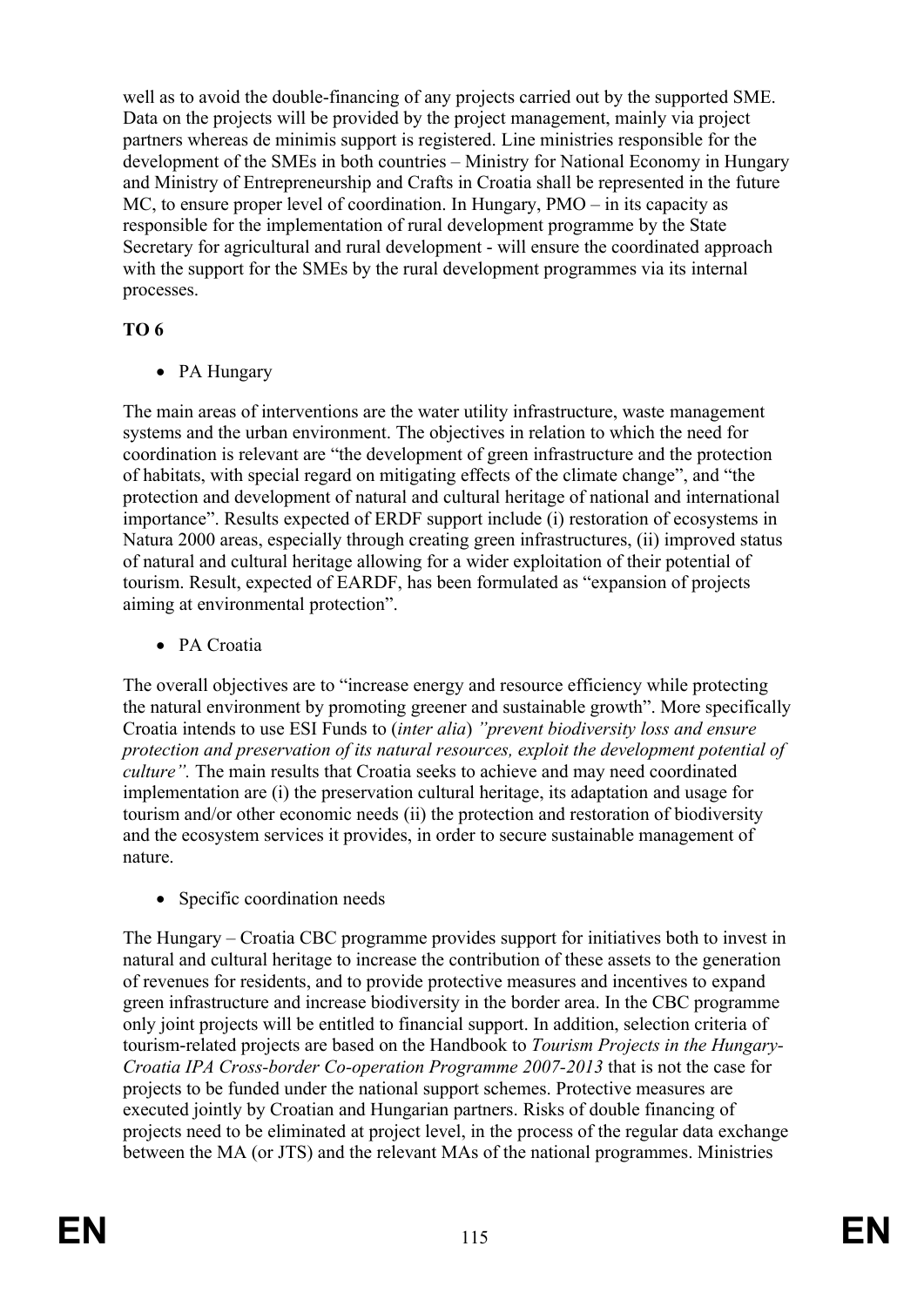responsible for tourism – Ministry for National Economy in Hungary and Ministry of Tourism in Croatia – shall be represented in the future MC. Invitation of national bodies responsible for nature conservation is to be ensured in any cases when relevant issues are discussed.

# **TO 10**

• PA Hungary

The most important objective is to strengthen public education's abilities to compensate for uneven chances of societal groups and to strengthen excellence in education and the HE sector. ERDF is expected to finance infrastructure developments whereas ESF is intended to be used to increase number of participants – *inter alia* – in non-formal, informal learning programmes in order to increase learning performance. ESF is also expected to contribute to increase the number of individuals with higher education qualifications.

• PA Croatia

The strategic objectives in relation to the main funding priority and main expected results that need coordinated approach are: (i) in the area of higher education: *"Strengthen links between higher education institutions, employers and labour market institutions"*, (ii) in the area of lifelong learning: *"Develop processes and the recognition of non-formal and informal learning and skills"* and (iii) in the area of adult learning "*Improve the quality and relevance of adult education programmes, especially in the fields which are of strategic importance for Croatia"* and *"Increase the involvement of adult citizens in the process of lifelong learning and education"*.

• Specific coordination needs

The Hungary – Croatia CBC programme is expected to finance actions by cooperating partners that result in new and region-specific knowledge. These actions are complementary to the national OPs, however, the risk of potential overlaps exist with the national OPs in certain intervention areas. On the other hand, participation in the CBC programme is restricted to cross-border partnerships. Areas with the risk of overlap are the field of vocational education, adult education and higher education areas, especially when activities of informal learning are developed. Risks of double financing of projects need to be eliminated at project level examination based on a regular data exchange between the MA (or JS) and the relevant MAs of the national programmes. Invitation of national bodies responsible for education to the work of the MC is to be ensured in any cases when relevant issues are discussed.

# **TO 11**

• PA Hungary

The main objectives are to "*reduce the administrative burden, increase transparency and strengthen service orientation in public administration and increase efficiency of human resources".* Main expected results cover the increase of the number and further development of interoperability of e-governance tools.

• PA Croatia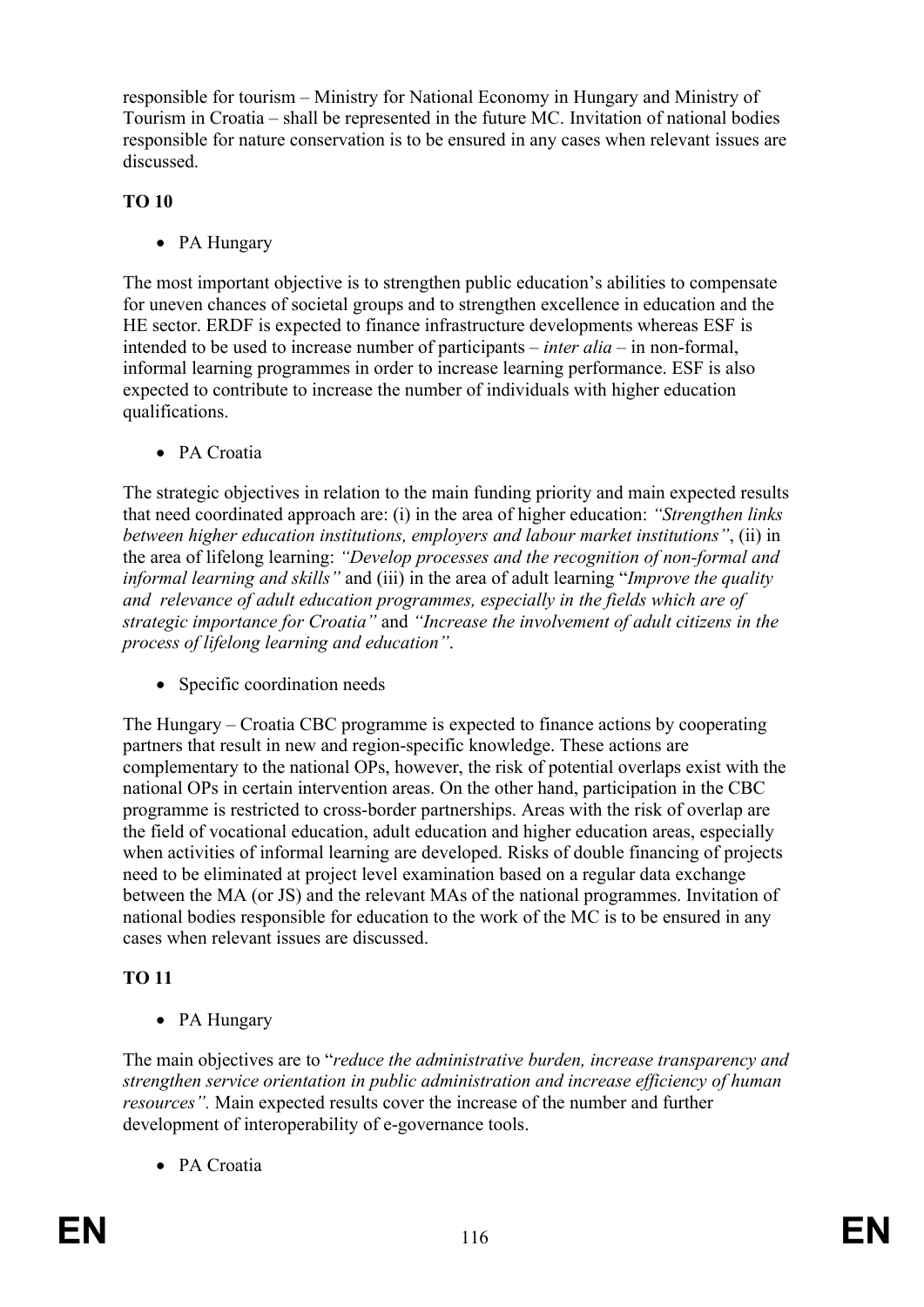The objective is to *"ensure good governance and deliver quality public services to citizens and businesses"*. PA puts emphasis on *"strengthening partnerships between the Government and the business organizations and institutions, NGOs, legal persons with public authorities and civil society organizations, which will help to make public policy processes more transparent and accountable".*

• Specific coordination needs

The Hungary – Croatia CBC programme provides financial support to building lasting partnerships of public institutions in the border area. Level of risk of overlap is low; however, certain beneficiaries or projects – especially in Croatia – might potentially be subject of support for both the national and the cross-border cooperation programme. Risks of double financing of projects need to be eliminated at project level examination based on a regular data exchange between the MA (or JS) and the relevant MAs of the national programmes.

# **Institutions and mechanisms of coordination**

• In Hungary

In line with the EU Regulation No. 1303/2013 Article 123 (8) the role and responsibilities of a Coordinating Body are fulfilled by the Prime Minister's Office (PMO). It means that the most important tasks of coordination are in one hand, at the PMO, separately from the organizations responsible for the technical implementation of the programmes. The department responsible for the Cross-border Cooperation Programs designated by the Government resolution No. 27/2014. (II.7) operates within the PMO as well.

In the planning phase, the PMO was responsible to draft and negotiate the PA – mainly through its Department for Implementation of International Cooperation Programmes – and coordinated the programming process of all cross-border cooperation programme Hungary participates in. PMO will, in the implementation phase, continue its ongoing coordination by

- internal work processes and meetings to harmonise implementation of all CBC programmes with Hungarian participation
- organizing and chairing regular official meetings of main Hungarian governmental and regional stakeholders of the CP
- in cases when higher level decision is required, preparing official submissions to Governmental Committee for National Development responsible for ensuring the coordinated use of ESI funds on the basis of Government Decree 272/2014 (XI.5), on the rules of management of support from certain EU funds of the 2014 – 2020 period)

Hungary will use a Territorial Selection Mechanism to be used in the national OPs, more specifically in the Territorial Developments OP, referred to also by Government Decree 272/2014 (XI.5), with the aim of encouraging the coordinated exploitation of territorial development potentials and management of territorial problems. County level administrations and county assemblies – operating at NUTS III level are expected to have a decisive role in developing and selecting projects to be supported by this OP, in line with their predefined integrated development strategy. In the same time these institutions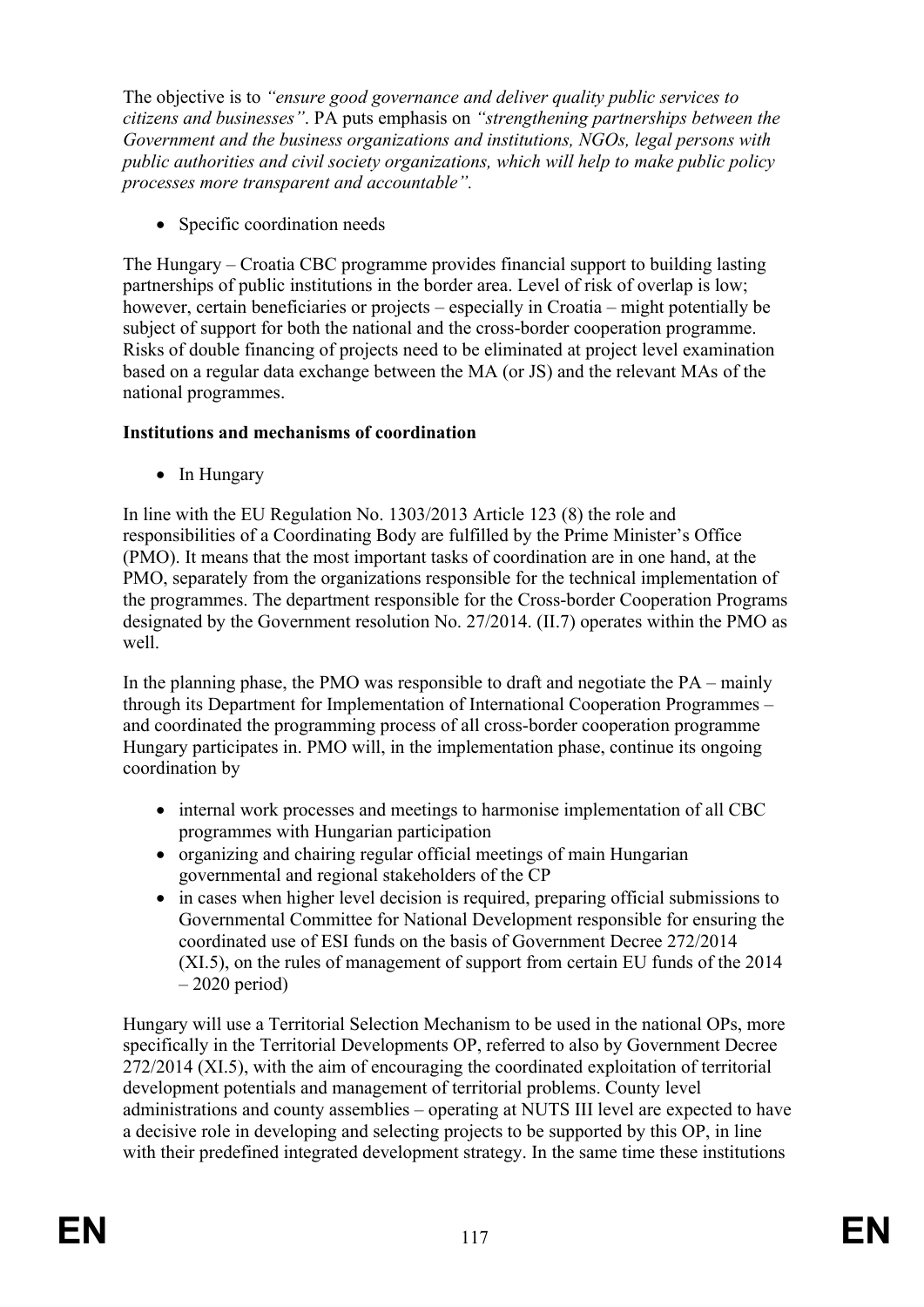are represented in the Monitoring Committee of the CBC programme, too, with extensive responsibilities in selecting projects. In Hungary, therefore, county administrations are best placed to create synergies between potential interventions, on the basis of their integrated strategies, by promoting relevant projects in the Territorial OP and the CBC programme in a harmonised way.

• In Croatia

The Ministry for Regional Development and EU Funds (MRDEUF) has been designated as the body responsible for the overall coordination of the preparation of strategic documents and operational programmes for the use of ESI funds 2014 – 2020 in Official Gazette (No. 92/2014). This role is planned to continue under the role of the Coordinating Body (CB), Croatia intends to officially designate in line with Article 123 (8) of CPR.

Additionally, the Service for International Territorial Cooperation, within the Directorate for Regional Development in the MRDEUF is *de facto* the National Authority for 11 out of 13 ETC programmes Republic of Croatia participates in (ESPON and URBACT excluded).

In the planning phase the PA was prepared and coordinated by the MRDEUF. Coordination among regional stakeholders was carried out by the same ministry, including representation of national interests in the programming Task Force and coordination of the positions of the regional stakeholders.

Regional Development Agencies on the level of each county are considered as the key intermediary in their respective geographical field of competence in providing first-hand assistance to potential applicants/beneficiaries in (i) identifying funding opportunities for them within the OP's, (ii) developing project ideas and streamlining the development of their project proposals, and (iii) implementing their operations. RDAs are represented in the Monitoring Committee of the cooperation programme, too, therefore, RDAs are best placed to create synergies in their county between projects funded by national and cooperation OP's.

Characteristics of the CBC programme, such as the narrower geographical focus compared to other (national/sectoral) development programmes, the explicit need for joint projects, and the relatively limited financial scope will make clear differentiation possible between the cross-border and other relevant programmes on the level of intervention in the implementation phase.

The differences in nature between the Hungary-Croatia Cross-border Cooperation Programme and other development programmes on one hand and the coordination efforts to be undertaken in the Implementation Manual as well as through the organizations participating in decision making process on the other the expected complementarity of activities between different funding instruments can and will be effectively secured during the operation of the programme.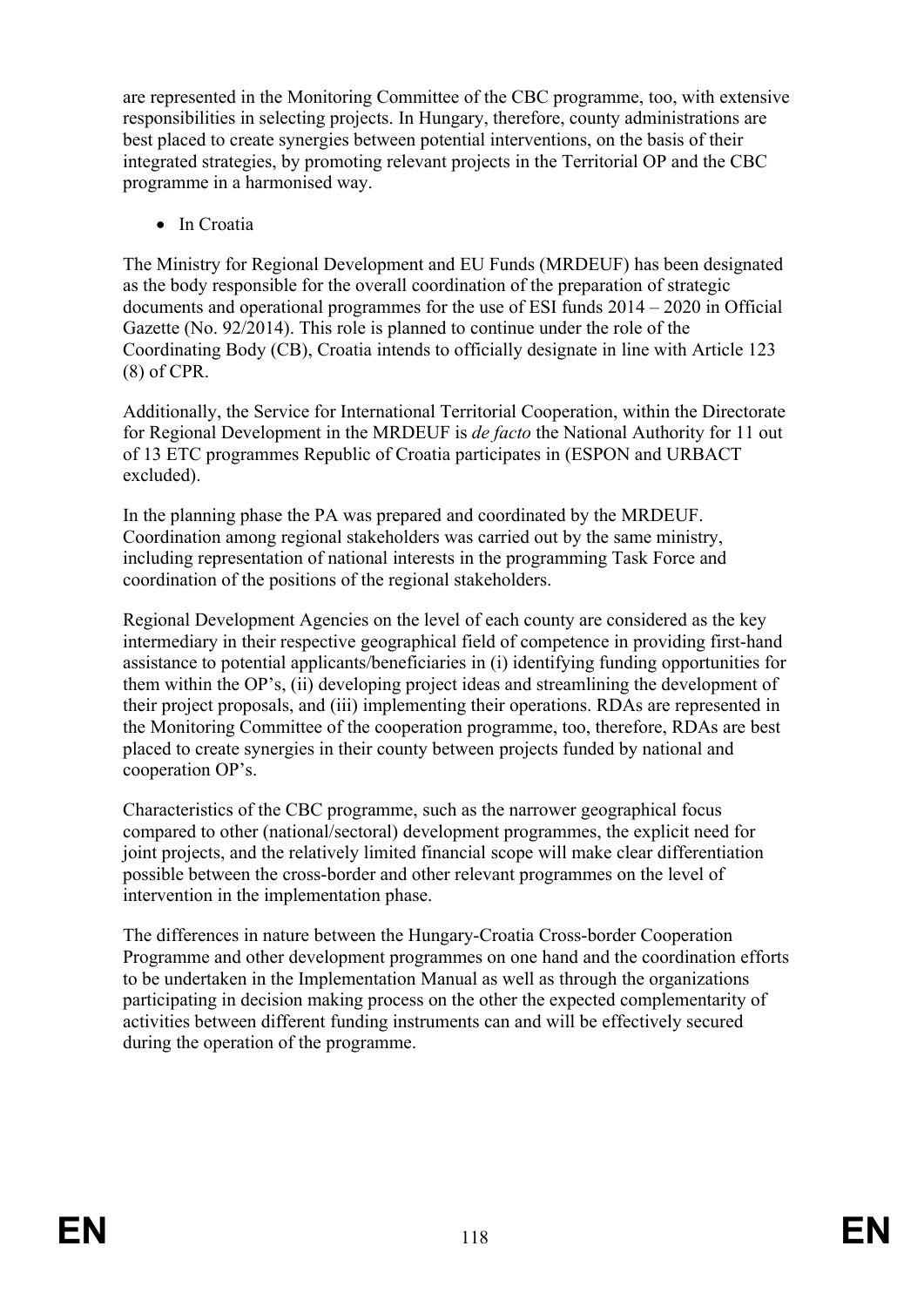#### **7. REDUCTION OF ADMINISTRATIVE BURDEN FOR BENEFICIARIES**

Summary of the assessment of the administrative burden for beneficiaries and, where necessary, the actions planned accompanied by an indicative timeframe to reduce the administrative burden.

Ongoing evaluation of the 2007–2013 programme has revealed that there is a room for improvement regarding the administrative burden the beneficiaries of the programme have to face. Evaluation's recommendations include, *inter alia*, "*simplifying cost accounting procedures, payments and reporting"*, the wish for *"less administrative tasks and less paperwork"* as well as *"faster procedures"* and the need for *"providing more technical assistance, knowledge transfer, guidance for the beneficiaries"* in the implementation phase. Simpler administration is a wish that has been clearly expressed by beneficiaries in the workshops during the preparation of the programme for the period 2014-2020, too.

Simplification should not only help beneficiaries to better cope with the programme requirements, but also contribute to less burden on the programme level and therefore to the reduction of the costs related to control (both partner and project level).

On the other hand it must be noted that the need to provide sound documentation at every phase of the project cycle, allowing for control and audit activities even after considerable time, is not supposed to change radically. The efforts of the programme to decrease the administrative burden will have to balance between quality and quantity of documentation as well as between giving clear guidance and overregulation.

Experiences in the programming show increased requirements for result orientation close monitoring of outputs and results both on project and on programme level. In order to offset resulting higher administrative requirements, special measures have to be taken by the programmes to support potential applicants, applicants and beneficiaries.

According to these, the following actions will be taken in order to reduce the administrative burden:

# **Application of simplified costs**

The documentation of eligibility of expenditure often entailed a significant workload on the part of the project holders and disproportionate efforts in verification on the part of the First Level Control Bodies. This was especially true for staff costs and for office and administrative expenditure. In order to minimise the administrative burden, the programme will, from the very beginning, make use of the simplification options offered by the regulatory framework as much as possible (see Article 67 of Regulation (EC) No 1303/2013). According to the plans of the management bodies a flat rate of 15% of eligible direct staff costs will be used in all PA-s in case of indirect costs, based on Article 68 of Regulation (EC) No 1303/2013. In case of all cost types, the relevant rules of Regulation (EC) No 481/2014 will be applied appropriately. The application of such simplified cost options will contribute among others to:

• reduced workload for beneficiaries and control bodies,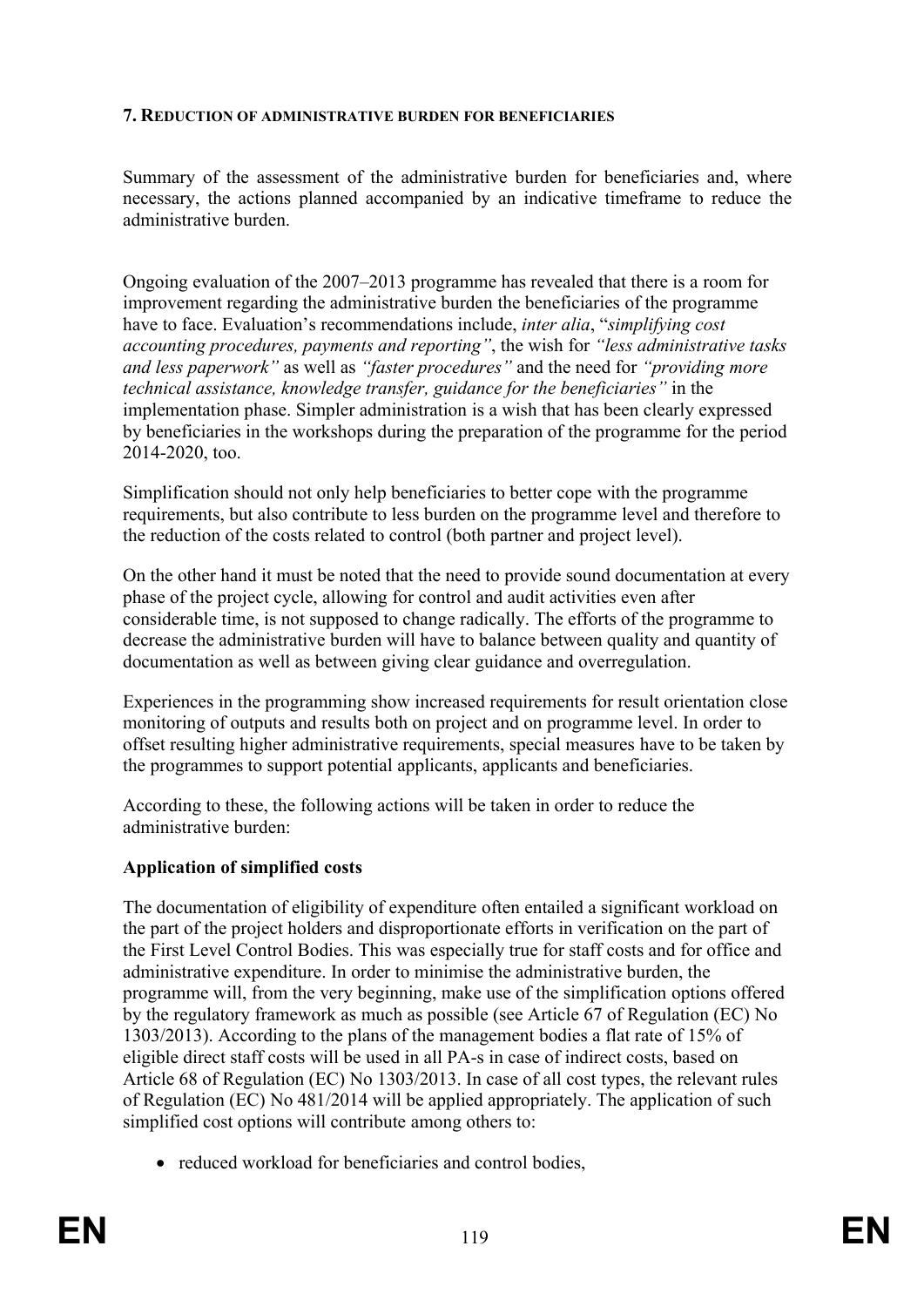- reduced processing time and therefore reduced costs,
- increased legal certainty.

The simplified cost options are planned to be used already in the first CfP of the programme, to be published soon after the endorsement of the EC. Already in the year 2016, projects would benefit from the easier reporting and reimbursement of certain cost types. In the years after 2016, the new Calls shall draw from the lessons learned in the future first CfP projects and shall reassess the possibilities of applying simplified costs in the interest of smooth project- and programme management.

# **E-cohesion**

The need to provide sound documentation often required the submission of large amounts of documents in hard copies. Duplication of information was often unavoidable, which contributed to a higher possibility of mistakes. The availability of electronic data exchange systems can efficiently contribute to the reduction of these burdens and provide additional help to the applicants, beneficiaries as well as to programme institutions.

Therefore, the requirements of e-cohesion, laid down in Art 122(3) of CPR will be extensively applied, meaning that from the beginning of the programme implementation all exchange of information with the project applicants and beneficiaries will be carried out by the means of electronic data exchange systems and the need to submit documents in hard copy will be reduced to the possible minimum. The following measures should be ensured by the electronic monitoring system:

- Electronic exchange only for post-award processes;
- $\bullet$  'Only once' encoding + interoperability within the same OP;
- $\bullet$  Minimum technical requirements as data integrity + confidentiality, authentication of the sender (Directive 1999/93/EC), storage in compliance with defined retention rules (Article 132 of the Regulation (EU) 1303/2013)
- No technical requirements on software platforms and protocols;
- Electronic audit trail -in compliance with Art.  $112$ ,  $132 +$  national requirements on the availability of documents.

The above mentioned measures can be tackled in the monitoring system of the programme by the beginning of January 2016. Electronic application procedure will be an option from the first CfP and the communication with the beneficiaries in post-award processes will be also ensured. Both FLC will reach the system and the CA will use it to manage the financial procedures. Regarding the complex documentation of construction projects, the aim to reduce the circle of documents to be submitted in printed version is also valid; in line with the possibilities provided by national legislation, the programme bodies shall seek to enable a flexible and narrowed-down circle – and a beneficiary friendly timing – regarding the submission of architectural plans, building permits and proof of ownership.

Using INTERACT Harmonized Implementation Tools will be jointly decided. Experiences and practical solutions can be considered and taken over when the programme's electronic monitoring system (possibly IMIS as the system already used in period 2007-2013) is further developed.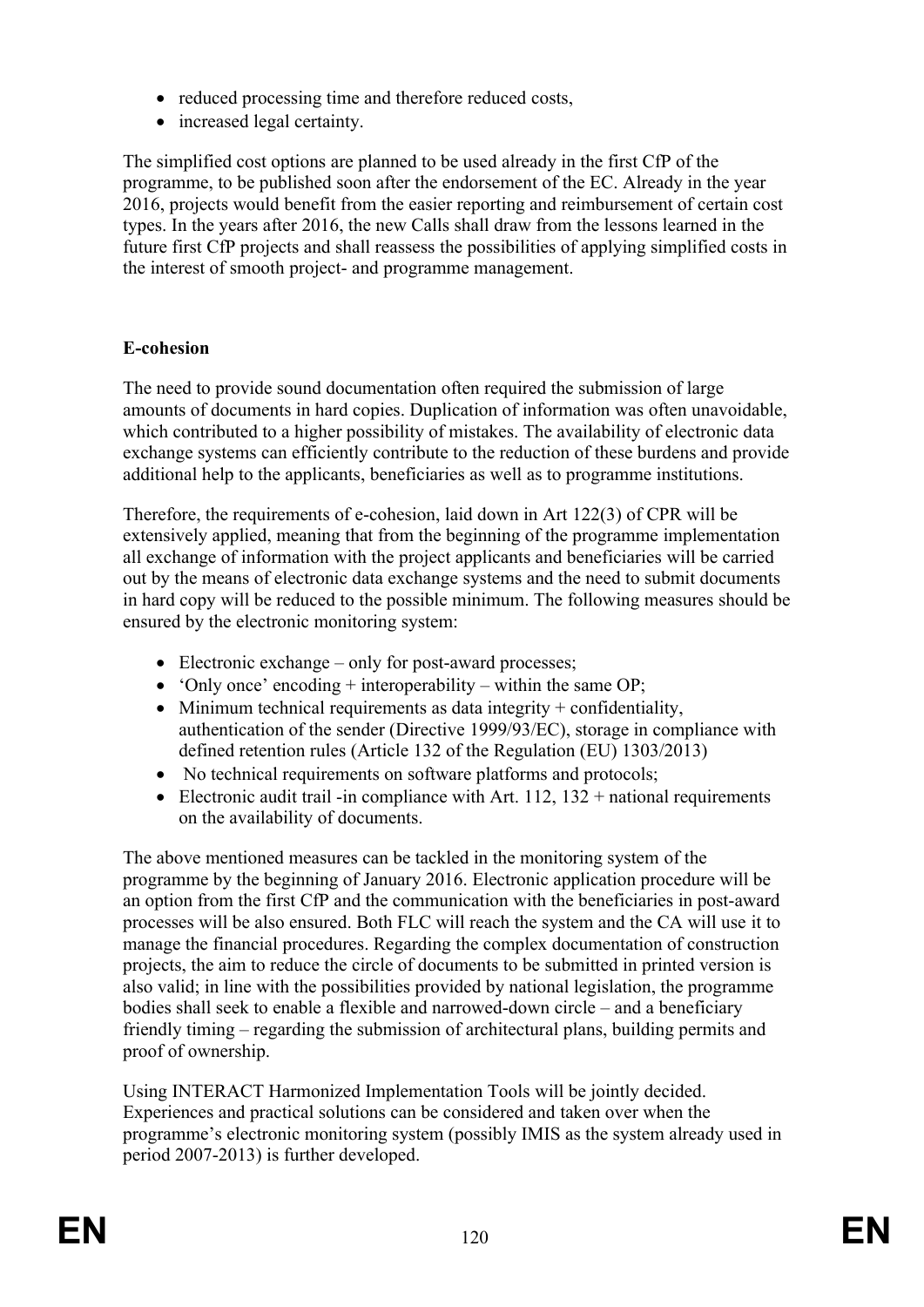# **8. HORIZONTAL PRINCIPLES**

### **8.1 Sustainable development**

Description of specific actions to take into account environmental protection requirements, resource efficiency, climate change mitigation and adaptation, disaster resilience and risk prevention and management, in the selection of operations.

Sustainable development principals are of key importance for the region of the programme due to its' fragile position within one of most important European rivers ecosystem. The programme strategy took in consideration that sustainable development ties together the concern for the carrying capacity of natural systems with the social and economic challenges faced by the programme area. Therefore sustainable development is addressed through all 5 Priority Axes of the programme. Throughout Priority Axes 1 the programme will enhance development of economy taking into consideration the rich natural heritage – as main asset of the area – supporting actions in line with basic "green business principals" (giving special attention to the decrease in resource consumption). Priority Axes 2 is directly linked to development of environmental sustainability. Priority Axes 3 and 4 deal with social challenges that will reflect on bounding and empowering people and institutions with certain skills that will be beneficial for the sustainable development of the area. Finally Priority Axes 5 will monitor horizontal principles throughout the following aspects:

- Selection of projects with highest resource efficiency and sustainability
- Preventions of investments with considerable negative environmental and climate effects
- Increased use of sustainable procurement (green public procurement)
- Compare life cycle costs of investment options for long term perspective

When examining proposals the guiding question – where appropriate – should be assessed: Is the operation contributing to the promotion of sustainable development? The assessment of the quality of the eligible project proposals should be based on a set of quality criteria which are common to all Priority Axes and Investment Priorities. Criteria will include, inter alia, the followings:

Operations supporting climate protection (including reduction of GHG emission) and helping climate adaptation will be preferred.

The use of climate-friendly architectural solutions for each action for projects involving building construction and renovation will be required, according to Directive 2010/31/EU on the energy performance of buildings. Cost-optimal levels of energy performance will be required, and projects going beyond cost-optimal levels will be given extra preference. In case any products are purchased fulfillment of requirements set out in Annex III of the Energy Efficiency Directive (2012/27/EU) is requested

Investment in infrastructure will be accompanied by a solid Environmental Impact Analysis, where appropriate, in line with the national regulations of the Member States.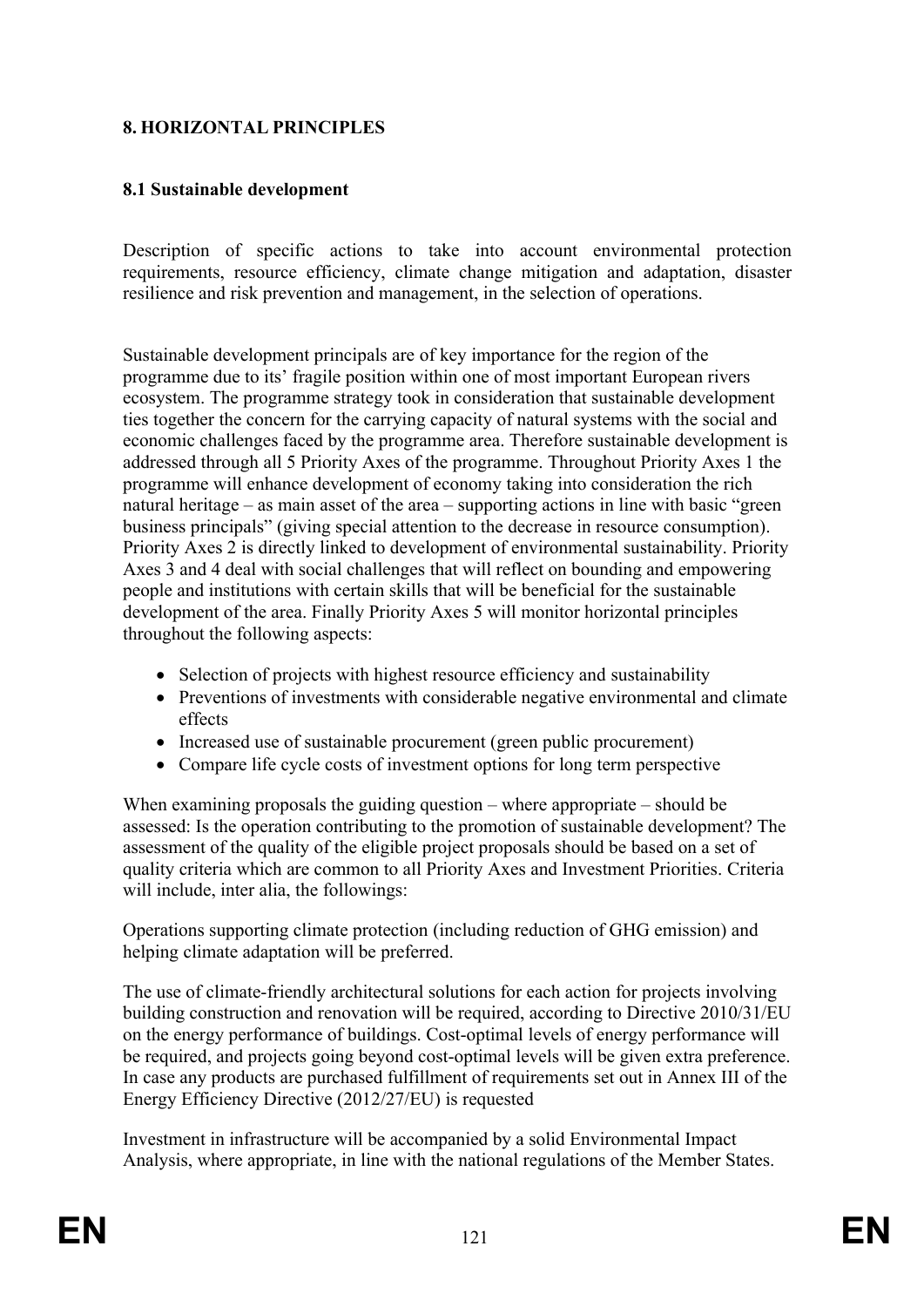# **8.2 Equal opportunities and non-discrimination**

Description of the specific actions to promote equal opportunities and prevent any discrimination based on sex, racial or ethnic origin, religion or belief, disability, age or sexual orientation during the preparation, design and implementation of the cooperation programme and, in particular, in relation to access to funding, taking account of the needs of the various target groups at risk of such discrimination, and in particular, the requirements of ensuring accessibility for persons with disabilities.

In line with the requirements of Common Provisions Regulation Article 7 aspects of equal opportunities and non-discrimination are promoted throughout the entire programme cycle. These principles were fully respected in the partnership process of the preparation of the programme.

In the process of desk research and analysis of available data special emphasis was put on identifying the socio-economic situation of different social groups, in particular racial or ethnic minorities such as Hungarians in Croatia, Croats in Hungary, and the situation of Roma people in the HU-HR border region. In order to fine-tuning the statistical data available and the situation analyses carried out, adequate consideration of equal opportunities and non-discrimination issues was ensured through workshops, group interviews – including the representatives of the minority groups - and Task Force meetings.

In the cooperation area there are different types of disparities (accessibility to health and social services, accessibility of intraregional urban centres, women's access to labour market, etc.) but from the programme point of view the most important one is the disparity between the educational level of the population living in towns and that of the population – including disadvantaged groups – living in areas characterised by scattered structure of small villages/settlements.

Equal opportunities and non-discrimination will be taken into consideration under each intervention by using different tools, listed below. Additionally, the aspects of equal opportunities and non-discrimination shall be respected during all public procurements financed from the programme, in both 'regular' and in TA-projects, to the extent and with the tools that the given national legislation, in force at the time of the procedure, provides possibility (or even obligation) for. Especially in projects with works contracts – typically under PA 2 - companies who prefer employ individuals belonging to vulnerable groups will be preferred to others in the public procurement procedure, respecting the relevant national legislations.

*IP: 3c - supporting the creation and the extension of advanced capacities for product and service development*

Tools to ensure that equal opportunities are respected:

• Measure accessible for all, in terms of location within the border area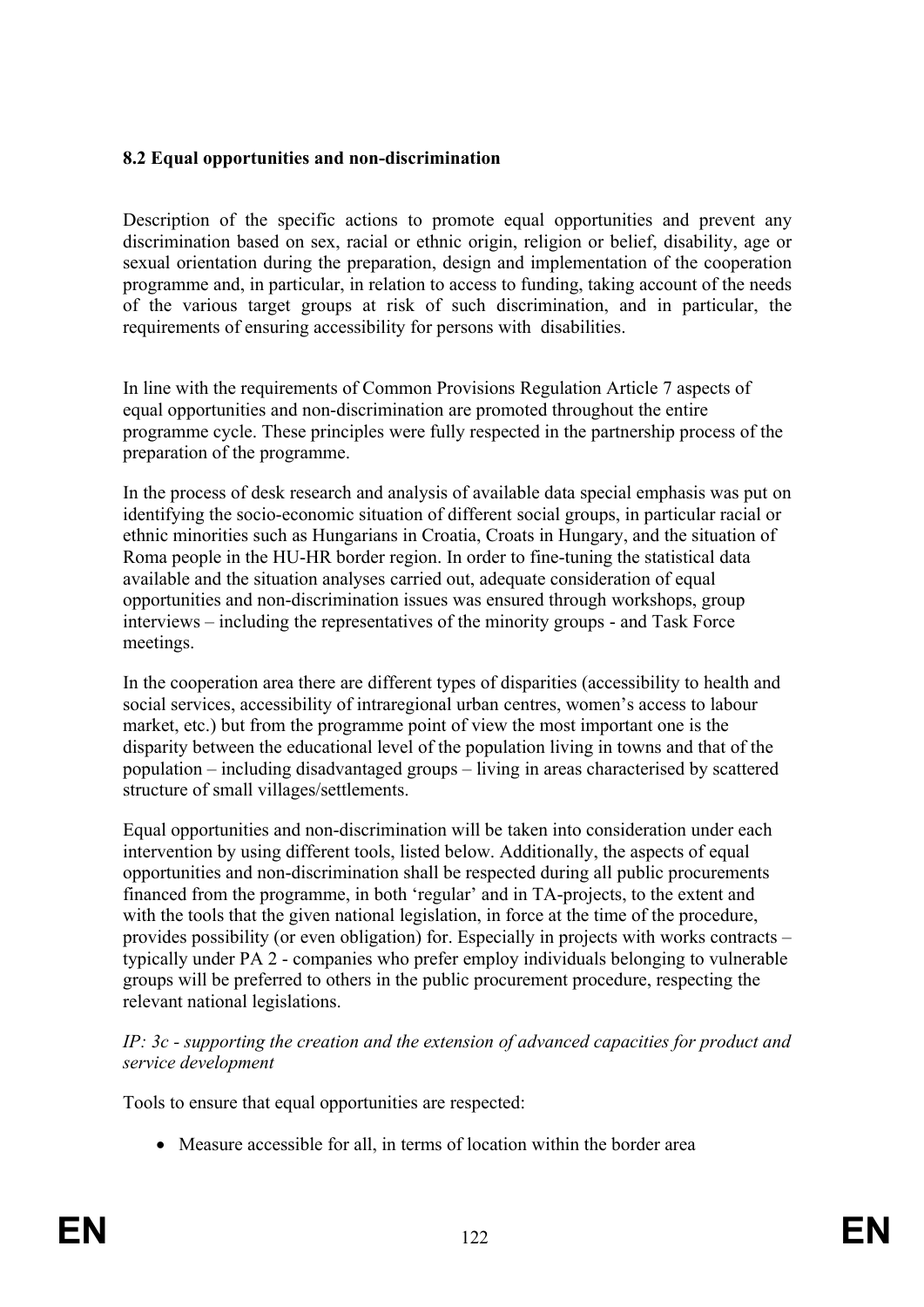- Different social groups adequately informed of the availability of funding, with emphasis on proper information to be provided and proper channel to be used for disadvantaged groups
- TA provided for all potential beneficiaries
- Barrier free solutions for promotion to be elaborated
- Equal access taken into account in the formulation of the selection criteria for projects
- Relevant indicators set to demonstrate the fulfilment of equal opportunities' requirements
- In the project selection process preference will be given to SME's that employ or commit themselves to employ individuals who belong to disadvantaged groups.

# *IP: 6c - conserving, protecting, promoting and developing natural and cultural heritage*

Tools to ensure that equal opportunities are respected:

- Cultural and natural heritage sites accessible for different social groups and people with disabilities
- Barrier free solutions for promotion to be elaborated
- Participation of woman and disadvantaged groups in the programmes, events and other initiatives organised as part of the intervention, will be assured
- Relevant indicators set to demonstrate the fulfilment of equal opportunities' requirements

#### *IPy: 6d - protecting and restoring biodiversity and soil and promoting ecosystem services, including through Natura 2000, and green infrastructure*

Tools to ensure that equal opportunities are respected:

- Barrier free solutions for promotion to be elaborated
- Participatory and inclusive principle applied in the selection of participants attending joint education training schemes and awareness raising programmes

*IP: 11- ETC - enhancing institutional capacity and an efficient public administration by promoting legal and administrative cooperation and cooperation between citizens and institutions*

Tools to ensure that equal opportunities are respected:

- Barrier free solutions for promotion to be elaborated
- Participatory and inclusive principle applied in the selection of participants attending capacity building activities and language training programmes
- Participation of woman and disadvantaged groups in the programmes, events and other initiatives organised as part of the intervention, will be assured
- Relevant indicators set to demonstrate the fulfilment of equal opportunities' requirements

*IP: 10- ETC - investing in skills, education and lifelong learning by developing and implementing joint education, vocational training and training schemes*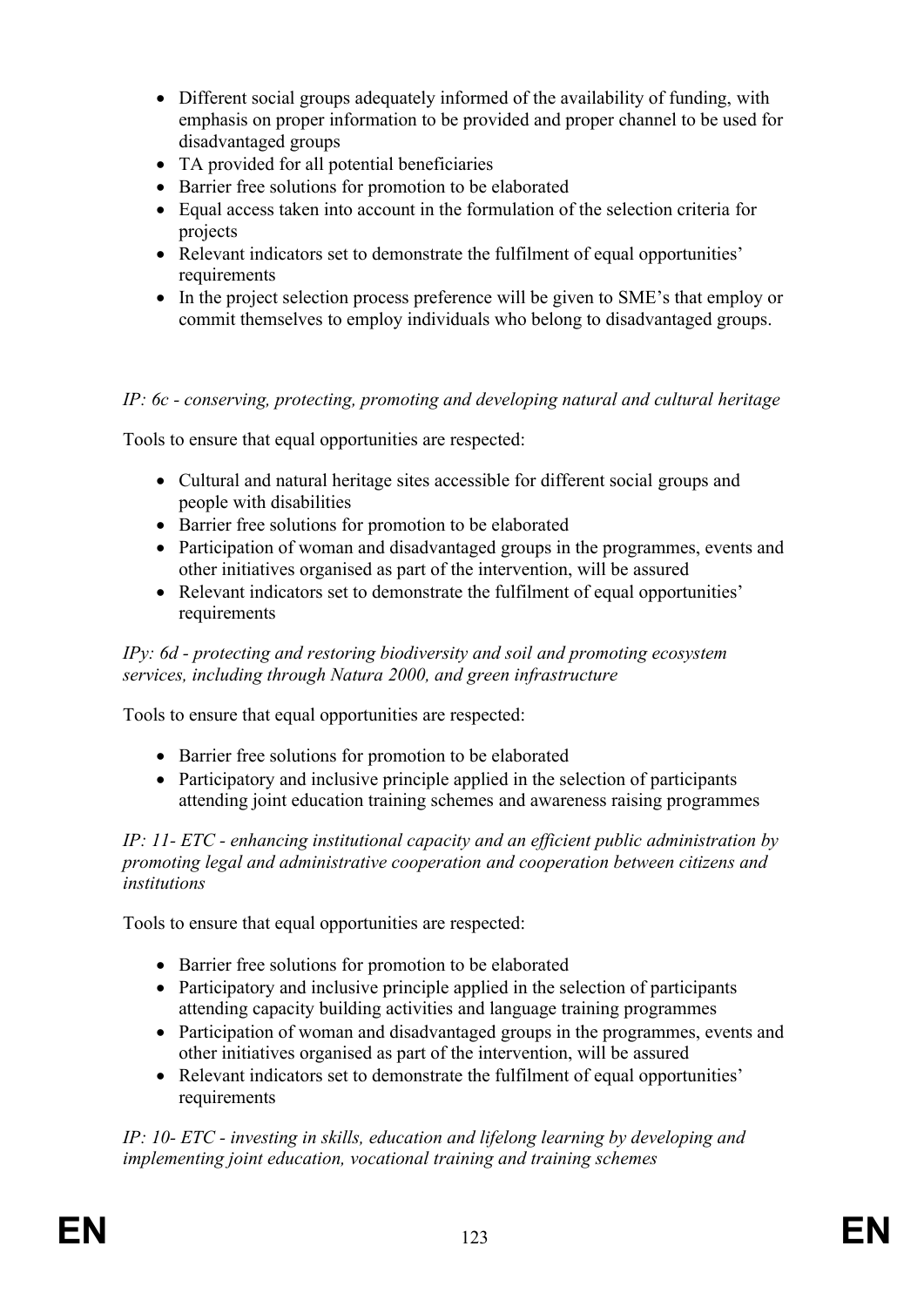Tools to ensure that equal opportunities are respected:

- Barrier free solutions for promotion to be elaborated
- Participatory and inclusive principle applied in the selection of participants in the activities of the intervention
- Relevant indicators set to demonstrate the fulfilment of equal opportunities' requirements

Additionally, for any actions within the PA 3 and PA 4 participation disadvantaged groups, including Roma and people living in deep poverty will be promoted via

- specific events designed to the needs of these groups to convey information about the available support
- preference given to project proposals that demonstrate the involvement of individuals from the disadvantaged groups.

# **8.3 Equality between men and women**

Description of the contribution of the cooperation programme to the promotion of equality between men and women and, where appropriate, the arrangements to ensure the integration of the gender perspective at cooperation programme and operation level.

The gender perspective, supporting equality between men and women is a basic principle applied in the HU-HR CBC CP 2014-2020 and all its funded projects. In practical terms it means that measures defined in the CBC programme need to allow equal access to all members of society and contribute to neutralize discrimination and provide equality. Gender mainstreaming will be taken into account as a positive factor in the formulation of the selection criteria for funding projects considering the projects' influence on these. Thus, MA will encourage the project holders that - as part of their proposal - they analyse the needs of men and women and the likely impact of the project on men and women as well as the needs of groups, affected by the project, which may suffer from discrimination. MA will properly analyse in the course of the assessment process whether gender equality and non-discrimination principles are applied. Positive preferences are given to projects that promote gender equality or specifically serve the needs of groups suffering from discrimination, whereas no support is provided for projects that are likely to have discriminative impact.

MA will also ensure that project selection criteria for all PA's are non-discriminatory and promotes equality between men and women.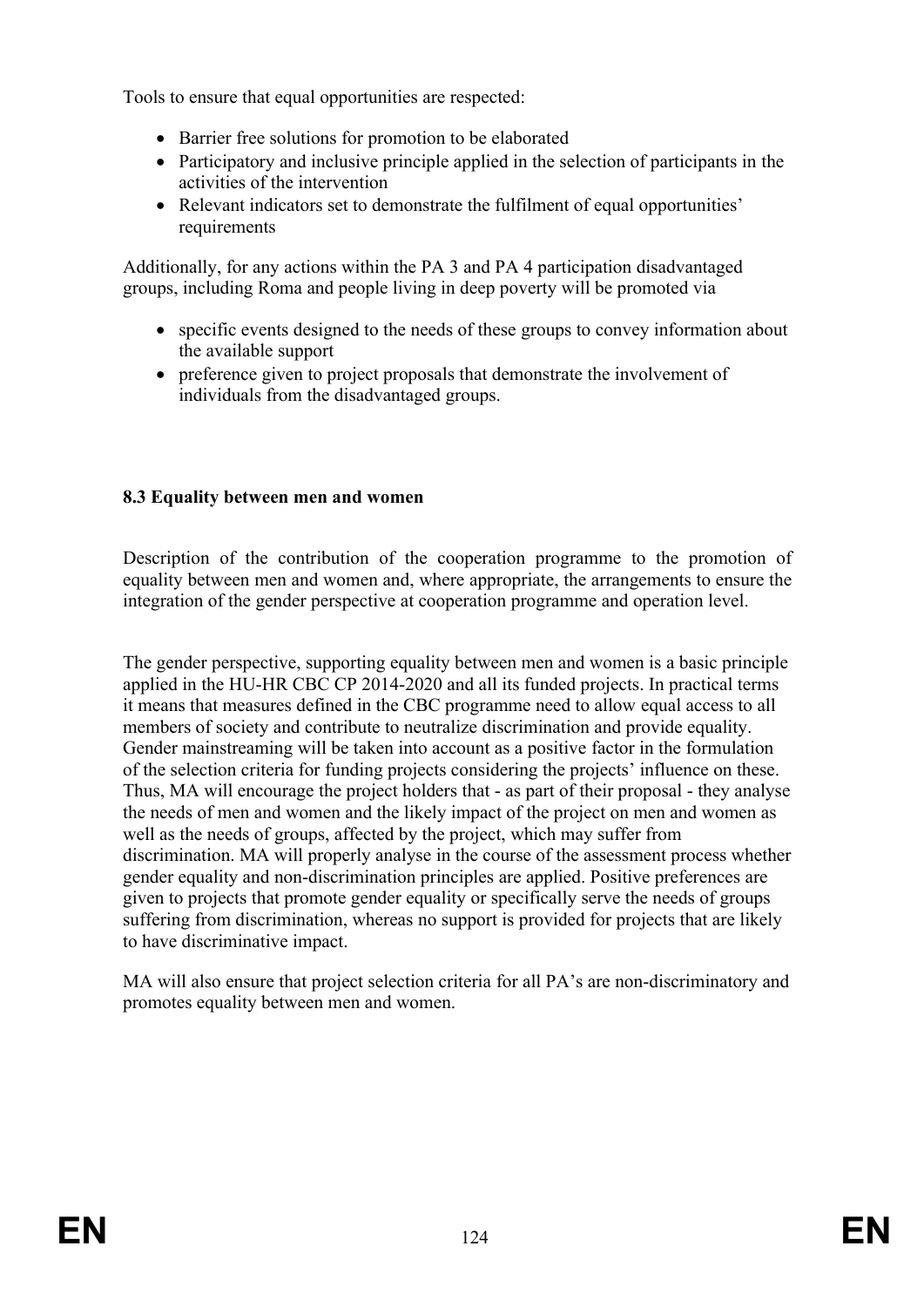# **9. SEPERATE ELEMENTS**

# **9.1 Major projects to be implemented during the programming period**

#### **Table 23: List of major projects**

| Project | <b>Planned start of</b><br>Planned<br>notification /<br>implementation<br>submission date<br>(year, quarter)<br>(year, quarter) | <b>Planned</b><br>completion date<br>(year, quarter) | <b>Priority axes /</b><br>Investment<br>priorities |
|---------|---------------------------------------------------------------------------------------------------------------------------------|------------------------------------------------------|----------------------------------------------------|
|---------|---------------------------------------------------------------------------------------------------------------------------------|------------------------------------------------------|----------------------------------------------------|

#### **9.2 Performance framework of the cooperation programme**

|  | Table 24: Performance framework (summary table) |  |  |  |
|--|-------------------------------------------------|--|--|--|
|--|-------------------------------------------------|--|--|--|

| <b>Priority axis</b>                                     | ID               | <b>Indicator or key</b><br>implementation step                                                                                                                                                                            | <b>Milestone for</b><br><b>Measurement</b><br>2018<br>unit, where<br>appropriate |           | Final target (2023) |
|----------------------------------------------------------|------------------|---------------------------------------------------------------------------------------------------------------------------------------------------------------------------------------------------------------------------|----------------------------------------------------------------------------------|-----------|---------------------|
| 1 - Enhancing the<br>Competitiveness of<br><b>SMEs</b>   | 11               | Financial indicator                                                                                                                                                                                                       | <b>EUR</b>                                                                       | 2,200,000 | 11,718,000.00       |
| 1 - Enhancing the<br>Competitiveness of<br><b>SMEs</b>   | 12               | Number of enterprises<br>receiving grants                                                                                                                                                                                 | number                                                                           | 15        | 80.00               |
| 2 - Sustainable Use of<br>Natural and Cultural<br>Assets | CO09             | Sustainable Tourism: Increase<br>in expected number of visits to<br>supported sites of cultural and<br>natural heritage and attractions                                                                                   | Visits/year                                                                      | 9.000     | 60.000.00           |
| 2 - Sustainable Use of<br>Natural and Cultural<br>Assets | CO <sub>23</sub> | Nature and biodiversity:<br>Surface area of habitats<br>supported to attain a better<br>conservation status                                                                                                               | Hectares                                                                         | 810       | 5,400.00            |
| 2 - Sustainable Use of<br>Natural and Cultural<br>Assets | 2.1              | Financial indicator                                                                                                                                                                                                       | <b>EUR</b>                                                                       | 7,580,000 | 42,093,711.00       |
| 3 - Cooperation                                          | 3.1              | Financial indicator                                                                                                                                                                                                       | <b>EUR</b>                                                                       | 1,210,000 | 6,726,464.00        |
| 3 - Cooperation                                          | 3.3              | People participating in joint<br>actions and events                                                                                                                                                                       | number                                                                           | 125       | 810.00              |
| 4 - Education                                            | CO46             | Labour Market and Training:<br>Number of participants in<br>joint education and training<br>schemes to support youth<br>employment, educational<br>opportunities and higher and<br>vocational education across<br>borders | Persons                                                                          | 150       | 860.00              |
| 4 - Education                                            | 41               | Financial indicator                                                                                                                                                                                                       | <b>EUR</b>                                                                       | 1,210,000 | 6,726,464.00        |

# **9.3 Relevant partners involved in the preparation of the cooperation programme**

Hungary and Croatia clearly articulated at the kick-off meeting held on 29 February 2012 their intention to design the programme for the period 2014-2020. The participating Member States officially nominated the members of the Task Force and adopted the Rules of Procedures. Therefore members from line ministries responsible for different relevant portfolios as well as from the counties in the eligible areas participated at the TF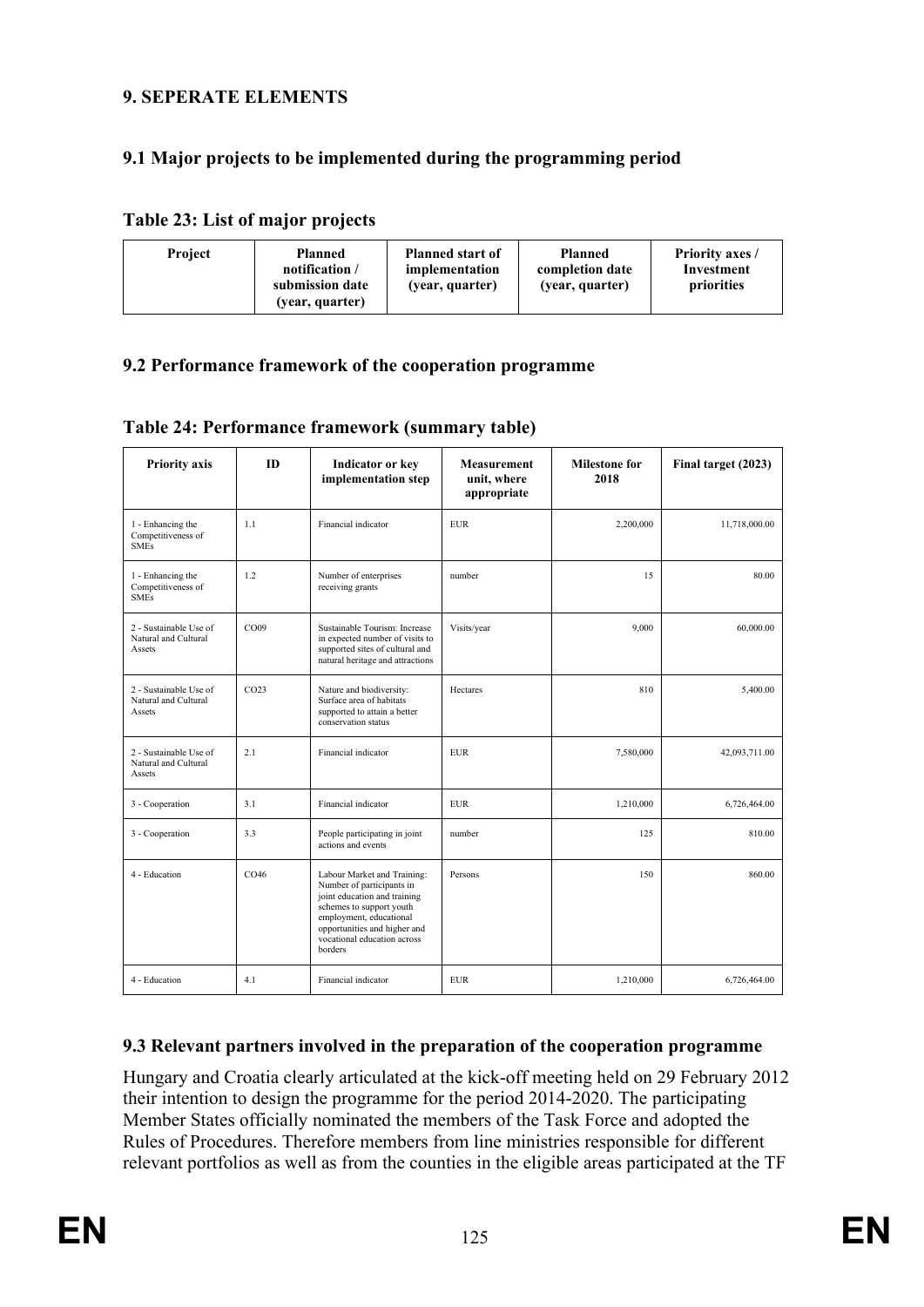meetings. Besides the permanent delegations the Rules of Procedure gave the opportunity to invite further experts from specific areas if required.

The members of the TF appointed by the Member States, as follows:

Hungary

- Prime Minister's Office
- Ministry of National Development
- Ministry of Public Administration and Justice / Ministry of Foreign Affairs and Trade
- Ministry for National Economy
- Zala County
- Somogy County
- Baranya County

# Croatia

- Ministry of Regional Development and EU Funds, responsible body in Croatia for programming and for setting up the structures of the 2014-2020 period
- Ministry of Environmental and Nature Protection
- Ministry of Tourism
- Ministry of Enterpreneurship and Crafts
- Koprivničko-križevačka County
- Međimurska County
- Osječko-baranjska County
- Virovitičko-podravska County

Altogether 11 TF meetings were organized by the JTS and financed from Technical Assistance of HU-HR Programme 2007-2013 according to the TA fiche as approved by the Joint Monitoring Committee.

Selected external experts supporting the planning and programming procedure were also considered as actively involved partners (selected through public procurements for elaborating the Cooperation Programme, Ex-ante evaluation and Strategic Environment Assessment).

Moreover during the workshops, consultations, online questionnaires either at the stage of planning and drafting the programme, or at the phase of ex-ante and SEA, the participants were selected such a way that the widest range of relevant stakeholders could be involved. In addition to that during interviews the interviewees were determined respecting the fully comprehensive approach as also detailed in Chapter 5.6. Involvement of partners.

Citizens' voice and opinion was also respected during the design of the programme, public consultations were held and recommendations were incorporated accordingly.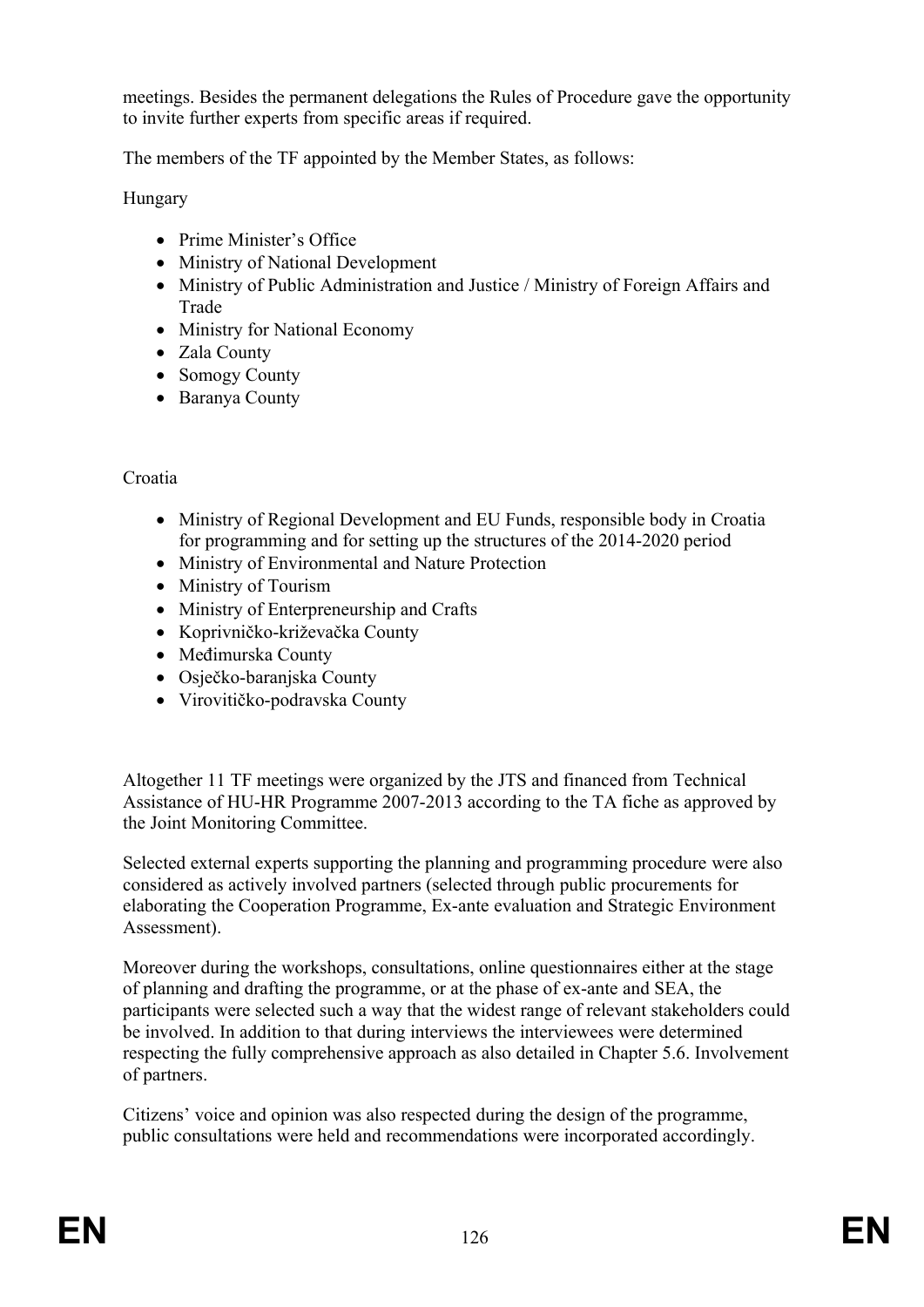Although during the programming phase widespread involvement was ensured, during the implementation of the programme the members and observes of the Monitoring Committee will be nominated to keeping this principle in mind in order to further strengthen this comprehensive approach, thus all relevant stakeholders will be invited to participate. For further details, please consult Chapter 5.6. Involvement of partners.

**9.4 Applicable programme implementation conditions governing the financial management, programming, monitoring, evaluation and control of the participation of third countries in transnational and interregional programmes through a contribution of ENI and IPA resources**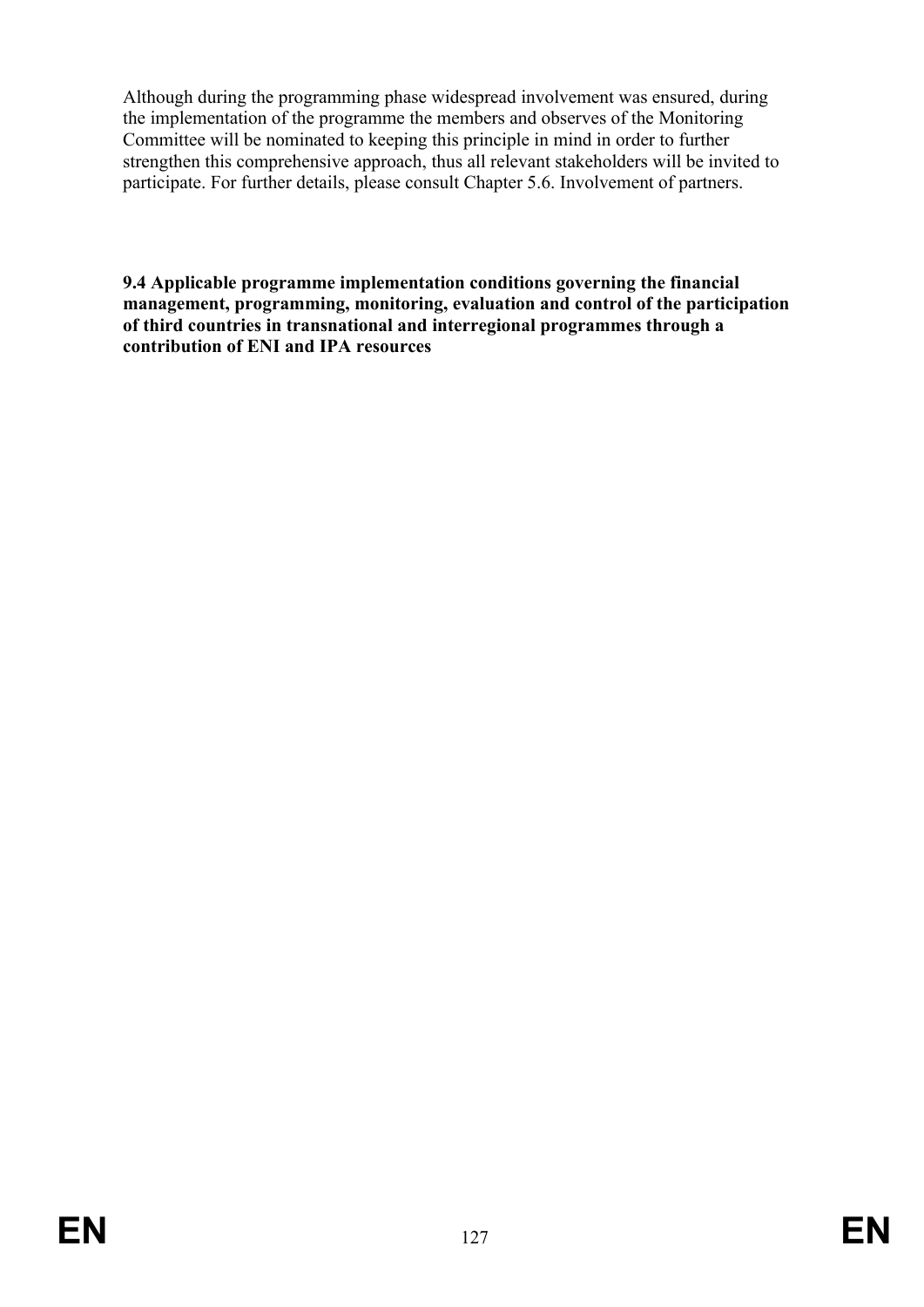#### **Documents**

| <b>Document title</b>                                                  | Document type                                                                           | <b>Document date</b> | Local<br>reference | <b>Commission</b><br>reference | <b>Files</b>                                                        | Sent date   | Sent By  |
|------------------------------------------------------------------------|-----------------------------------------------------------------------------------------|----------------------|--------------------|--------------------------------|---------------------------------------------------------------------|-------------|----------|
| Ex-ante report                                                         | Report of the ex-ante<br>evaluation                                                     | 18-Aug-2015          |                    | Ares(2015)35345<br>63          | Ex-ante final report                                                | 27-Aug-2015 | nhossofr |
| SEA report ad non technical<br>summaries                               | Report of the ex-ante<br>evaluation                                                     | 18-Aug-2015          |                    | Ares(2015)35345<br>63          | SEA report<br><b>NTS EN</b><br>NTS HU                               | 27-Aug-2015 | nhossofr |
| indicator methodology on<br>performance framework<br>output indicators | Supplementary information                                                               | 18-Aug-2015          |                    | Ares(2015)35345<br>63          | indicator methodology on performance framework output<br>indicators | 27-Aug-2015 | nhossofr |
| Pre-Agreement Hungary                                                  | Confirmation of agreement<br>in writing to the contents of<br>the cooperation programme | 18-Aug-2015          |                    | Ares(2015)35345<br>63          | Pre-Agreement Hungary                                               | 27-Aug-2015 | nhossofr |
| Pre-Agreement Croatia                                                  | Confirmation of agreement<br>in writing to the contents of<br>the cooperation programme | 18-Aug-2015          |                    | Ares(2015)35345<br>63          | Pre-Agreement Croatia                                               | 27-Aug-2015 | nhossofr |
| figure annex                                                           | Supplementary information                                                               | 18-Aug-2015          |                    | Ares(2015)35345<br>63          | figure annex                                                        | 27-Aug-2015 | nhossofr |
| key stakeholders                                                       | Supplementary information                                                               | 18-Aug-2015          |                    | Ares(2015)35345<br>63          | key stakeholder HU-CRO                                              | 27-Aug-2015 | nhossofr |
| Observation table                                                      | Supplementary information                                                               | 18-Aug-2015          |                    | Ares(2015)35345<br>63          | EC Observation table                                                | 27-Aug-2015 | nhossofr |